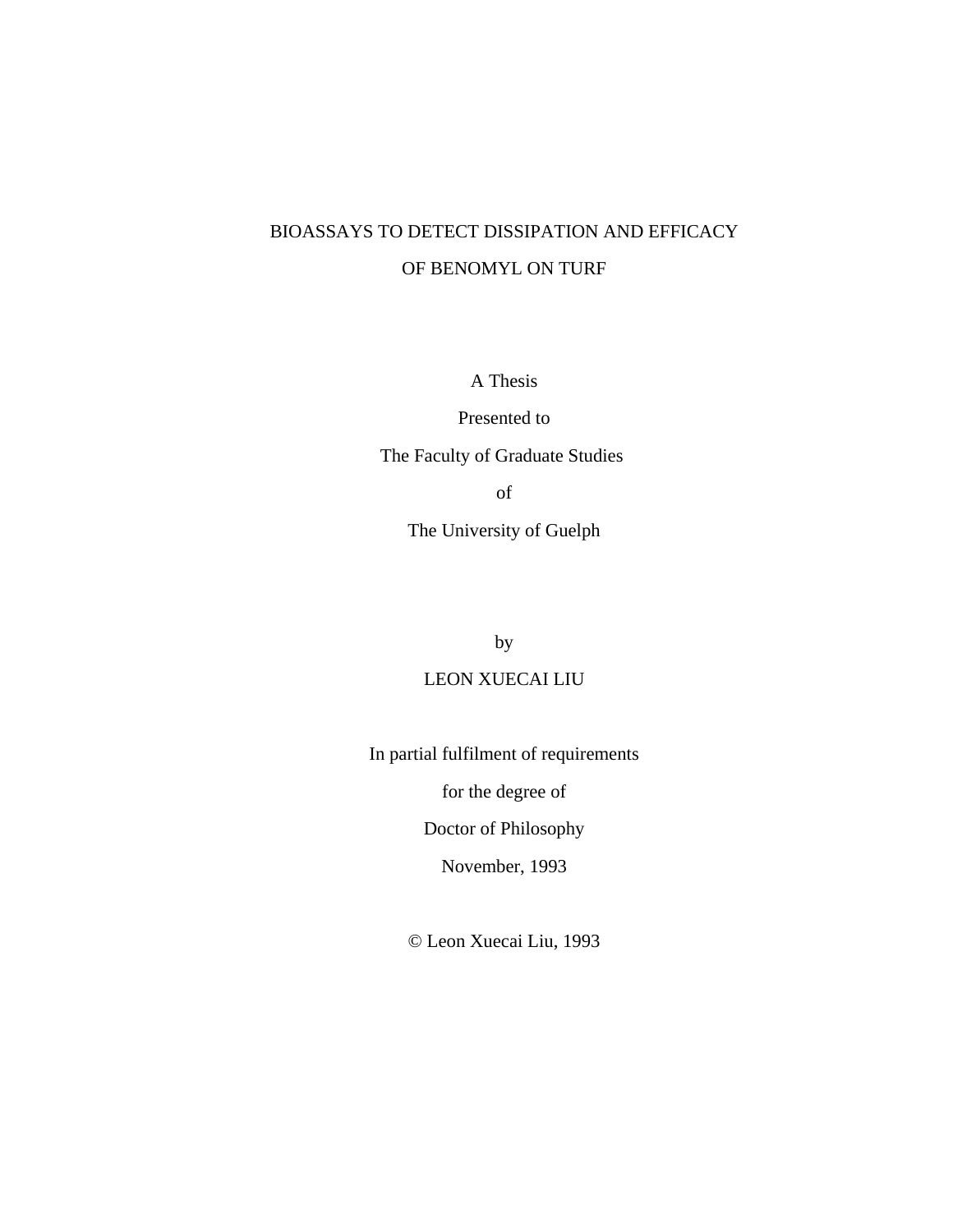# ABSTRACT

# BIOASSAYS TO DETECT DISSIPATION AND EFFICACY OF BENOMYL ON TURF

Leon X. Liu Advisor: Dr. T. Hsiang<br>
University of Guelph, 1993 Co-advisor: Dr. J.L. Eg

Co-advisor: Dr. J.L. Eggens

Paper disc, soil-agar pellet, turfgrass-agar pellet, thatch-agar pellet, and sample agar mixture bioassays were developed and evaluated for detection of the fungicide benomyl and its major fungitoxic product methyl 2-benzimidazole carbamate (MBC) in leachate, soil, turfgrass clippings, and thatch. The bioassays could detect benomyl and MBC residues with a limit of detection of 0.2  $\mu$ g/g and a limit of quantitation of 0.5  $\mu$ g/g. *In vitro* soil and thatch degradation studies showed a half-life for MBC of approximately 18 days in thatch and 4 to 5 weeks in soil, depending on soil type. An adsorption equilibrium with benomyl in solution was reached within 1 h for thatch and 2 to 4 h for soils. MBC adsorbed by thatch was as much as twice that adsorbed by a Fox sandy loam which may represent a typical soil found on golf courses in Southern Ontario. When MBC was applied at 10  $\mu$ g/g, up to 90% of the chemical in thatch and 68% in soil were not extractable with water. Methanol could extract up to three times the fungicide from soil or thatch as could water. Laboratory and field experiments showed that the wetting agent Aqua-Gro (AG) (polyoxyethylene ester and ether of cyclic acid and alkylated phenols) significantly reduced adsorption of benomyl by creeping bentgrass thatch. With AG, significantly less fungicide was initially adsorbed and significantly more fungicide was later desorbed from the thatch layer by 20 mm of water irrigation. Aqua-Gro increased movement, uptake, and biological availability of the fungicide and resulted in a higher residue level of fungicide in the grass clippings. Tersan 1991 (50% benomyl)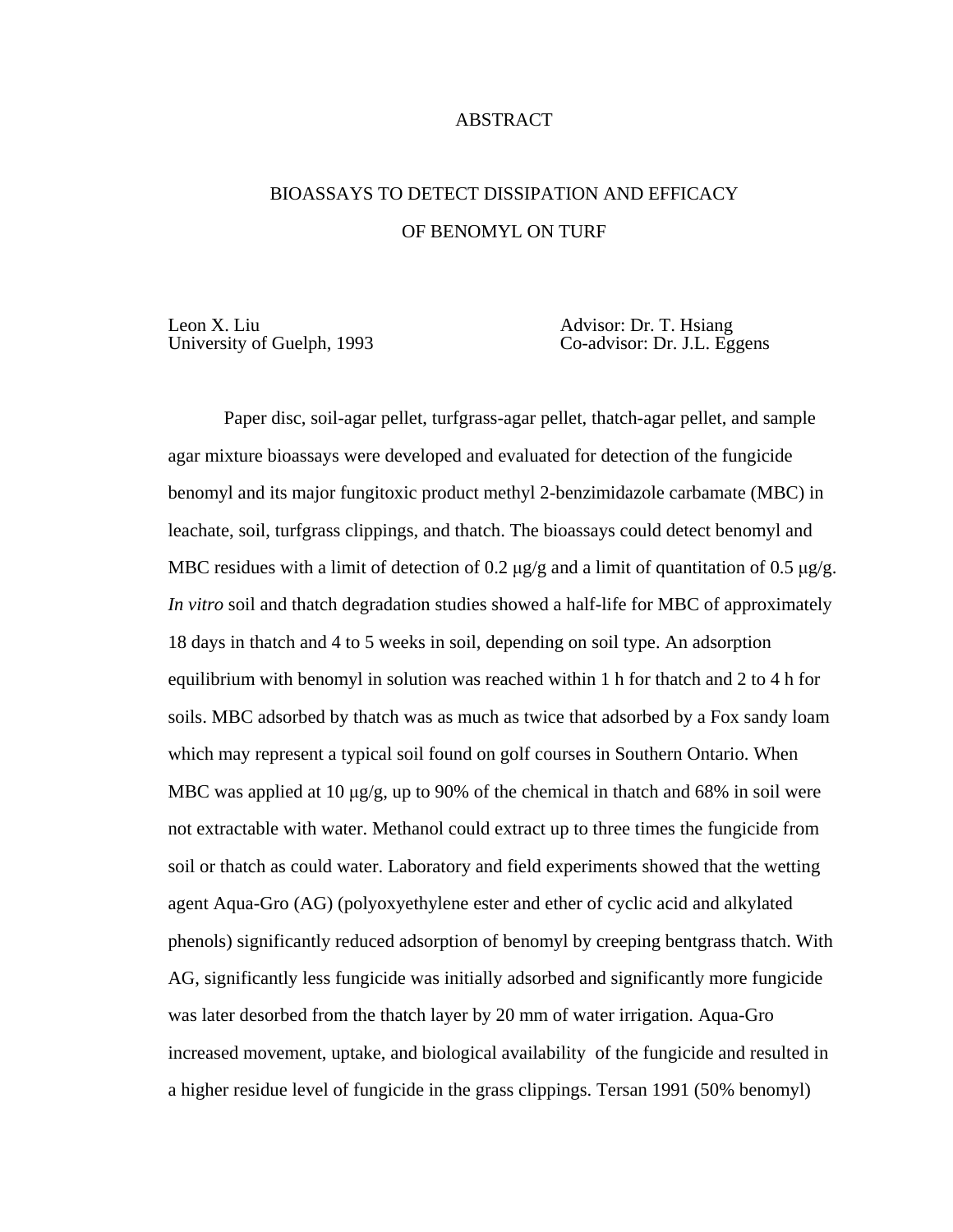applied at 2 kg/ha with AG gave control of dollar spot disease as good as the full rate (3 kg/ha) without AG. Field studies also showed that core cultivation 1 or 7 days before fungicide application gave better and longer-lasting uptake of the fungicide by turfgrass and resulted in better control of dollar spot disease. Core cultivation one day before fungicide treatment gave the best results both in long-lasting uptake of benomyl and control of dollar spot disease.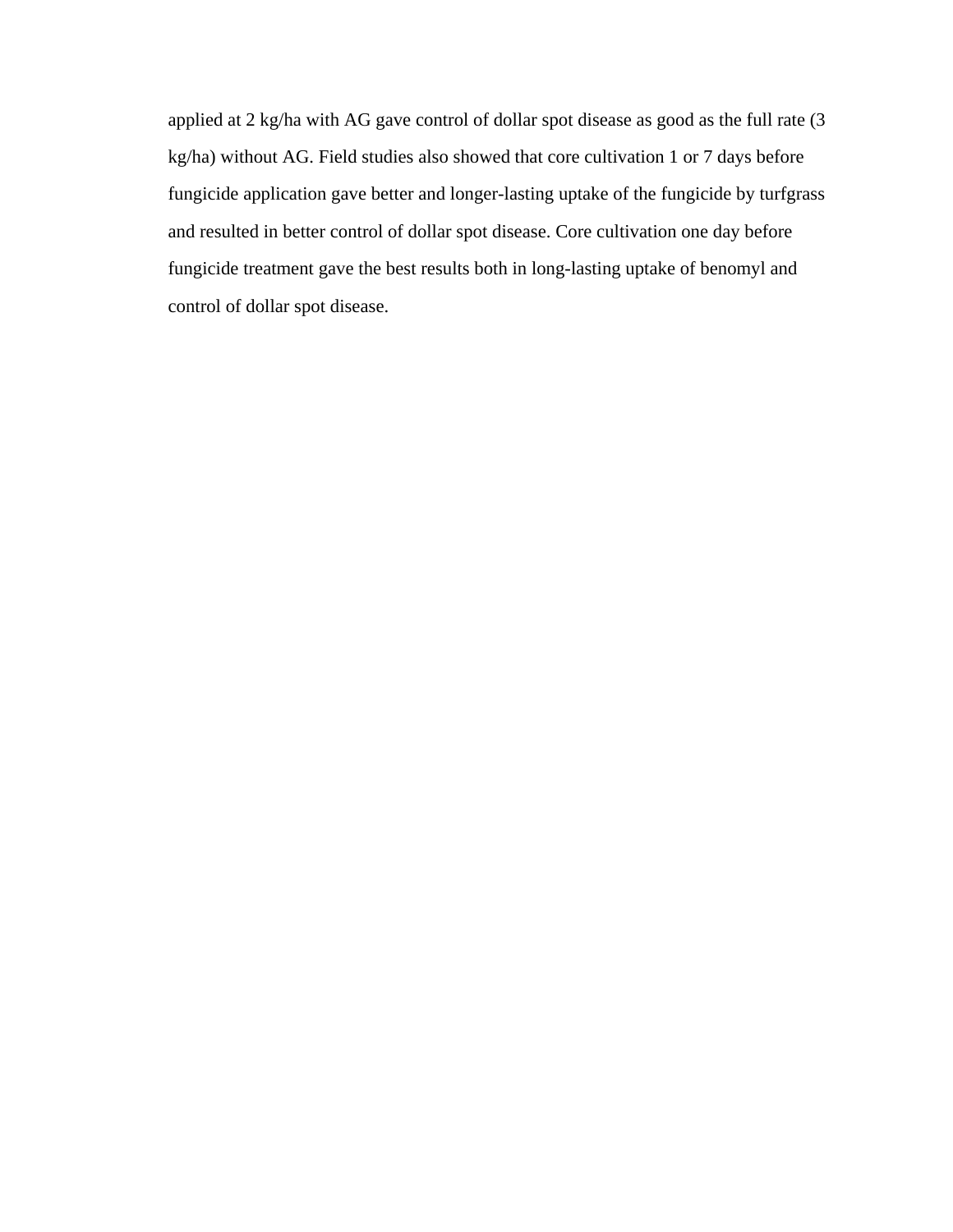# **ACKNOWLEDGEMENTS**

I would like to express my gratitude and appreciation to Dr. T. Hsiang. His guidance, support and friendship made this research a very rewarding experience.

Special thanks also to Drs. J.L. Eggens, J.T. Trevors and C.K. Carey for their valuable time and helpful advice for conducting my research.

My appreciation is also extended to Dr. G.L. Barron for his constructive suggestions on my writing.

Further thanks go to S. Cook, D. O'Gorman, H. Tuey for their useful discussions, advice and friendship throughout the duration of this project.

I would also like to thank Mr. J. Corcoron, Du Pont Canada Ltd., for providing fungicides used in my research.

Finally, to Mei, my wife: thanks for her time and patience.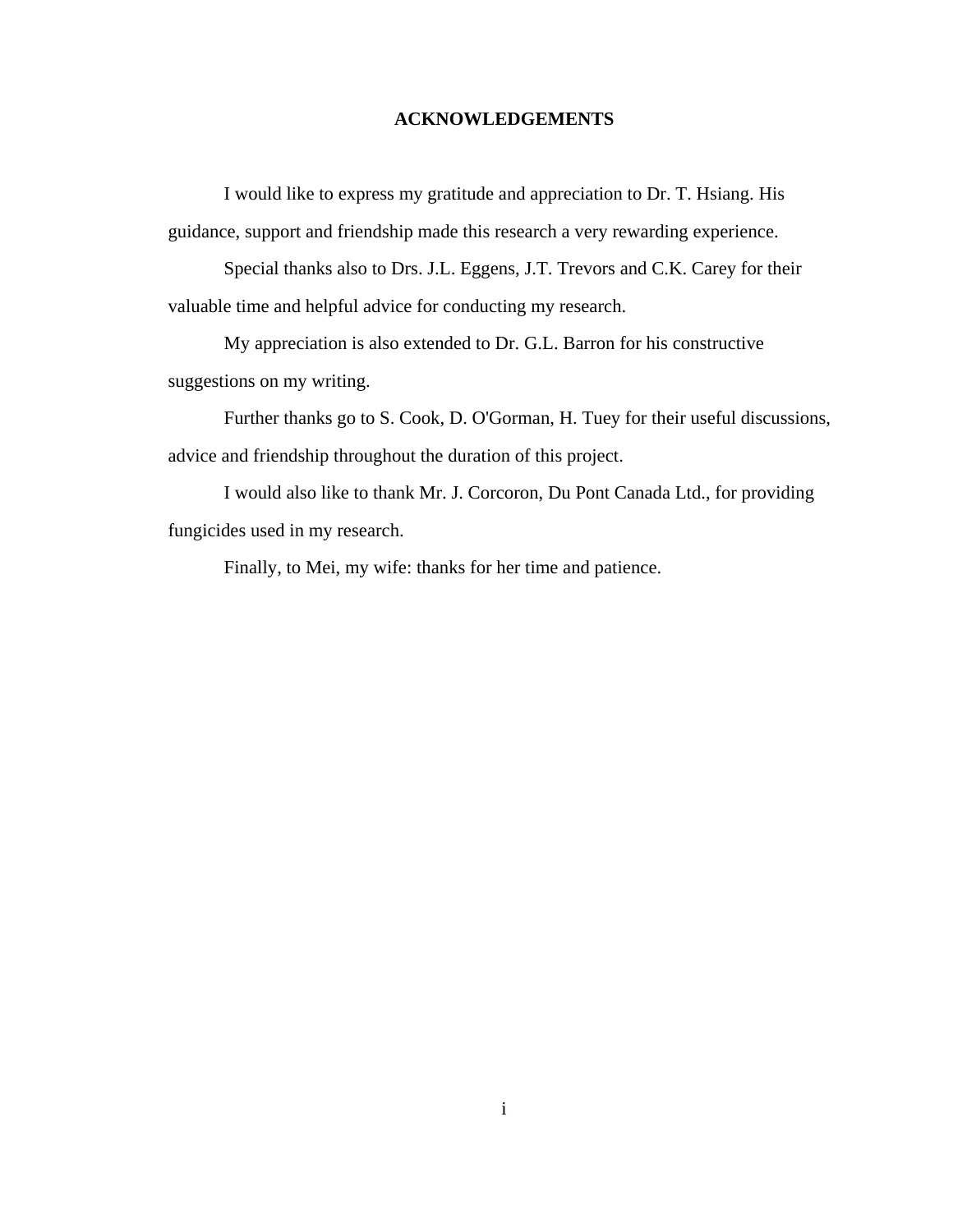#### **PREFACE**

Chapters 3, 4, and 5 of this thesis were written with the intent to publish them as separate papers. As a result, there is some repetition of information in certain sections (e.g. Introduction, Materials and Methods). An attempt has been made to keep repetitiveness to a minimum by referring to other sections of the thesis, but where this would compromise the flow or completeness of a chapter, previously mentioned information has been repeated.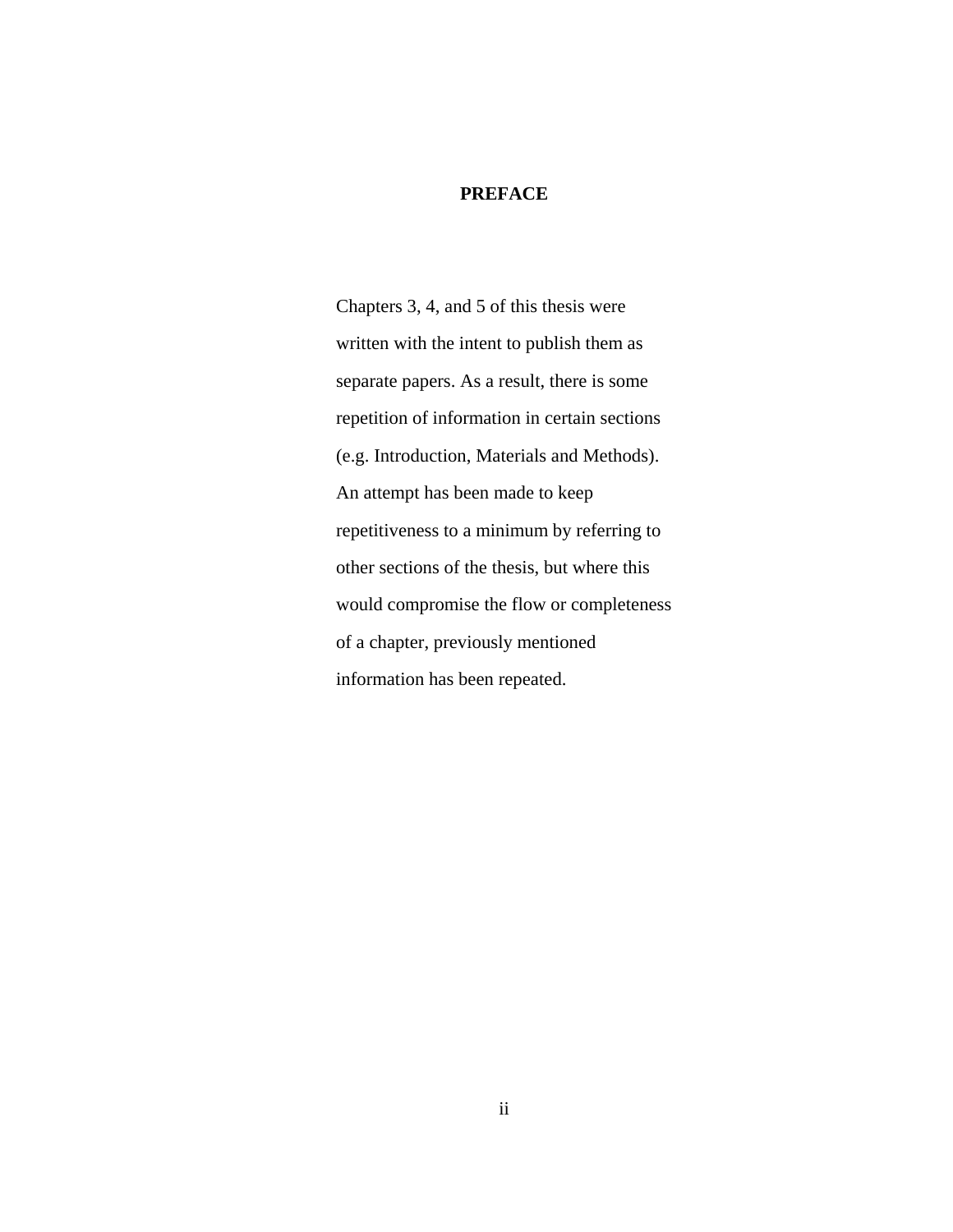# **TABLE OF CONTENTS**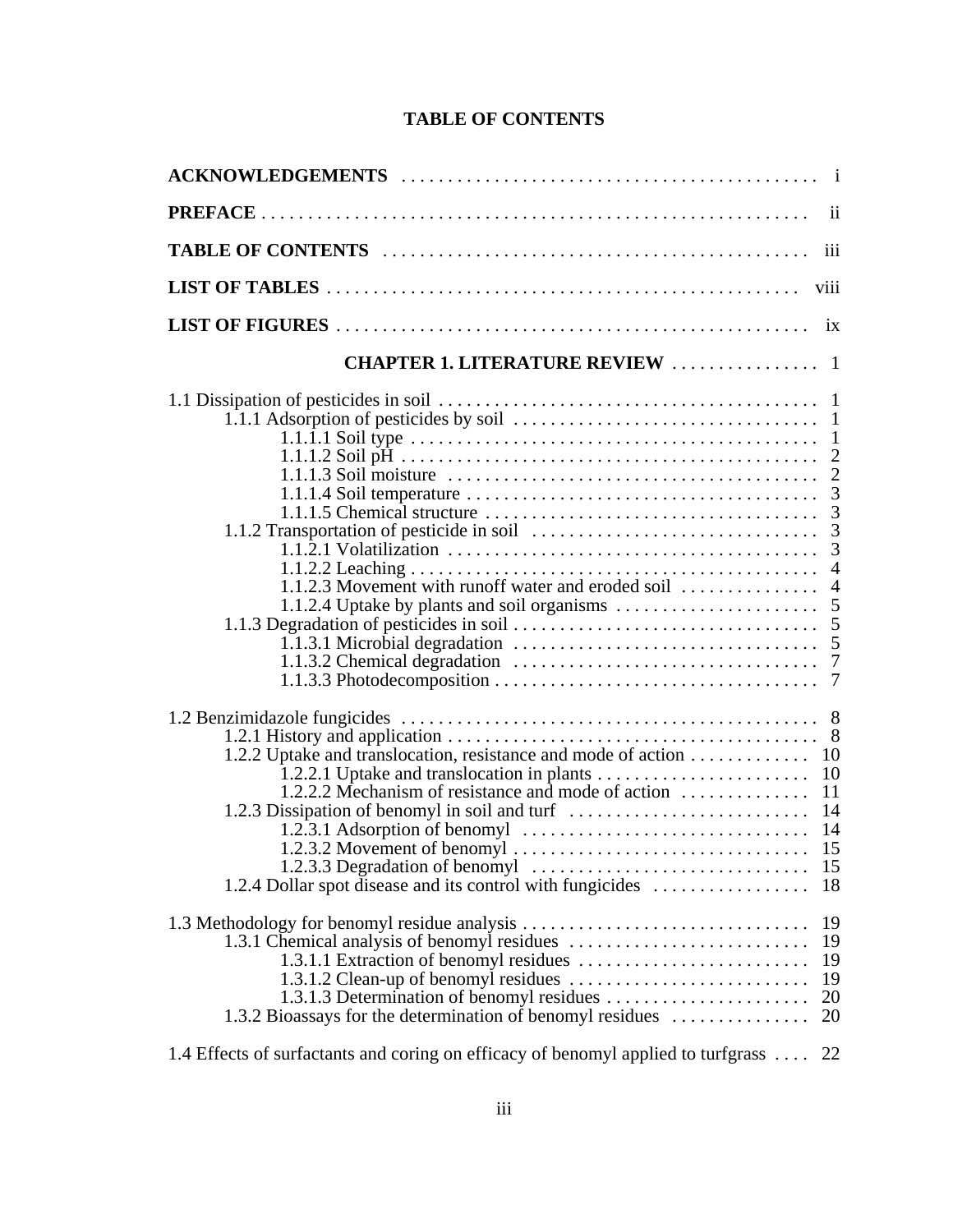| <b>CHAPTER 2. DEVELOPMENT AND EVALUATION OF BIOASSAYS FOR</b><br>THE DETECTION OF BENOMYL RESIDUES  27                                             |
|----------------------------------------------------------------------------------------------------------------------------------------------------|
| 27                                                                                                                                                 |
|                                                                                                                                                    |
| 2.3.2 Methods<br>30<br>31<br>31<br>36                                                                                                              |
| 43<br>2.4.2 Sample-agar pellet bioassay with full plate PDA<br>43<br>43<br>46<br>2.4.3. Sample-agar pellet bioassay with PDA in strips<br>47<br>50 |
|                                                                                                                                                    |
| <b>CHAPTER 3. ADSORPTION AND PERSISTENCE OF BENOMYL/MBC</b><br>IN SOIL AND THATCH<br>53                                                            |
|                                                                                                                                                    |
|                                                                                                                                                    |
| 56                                                                                                                                                 |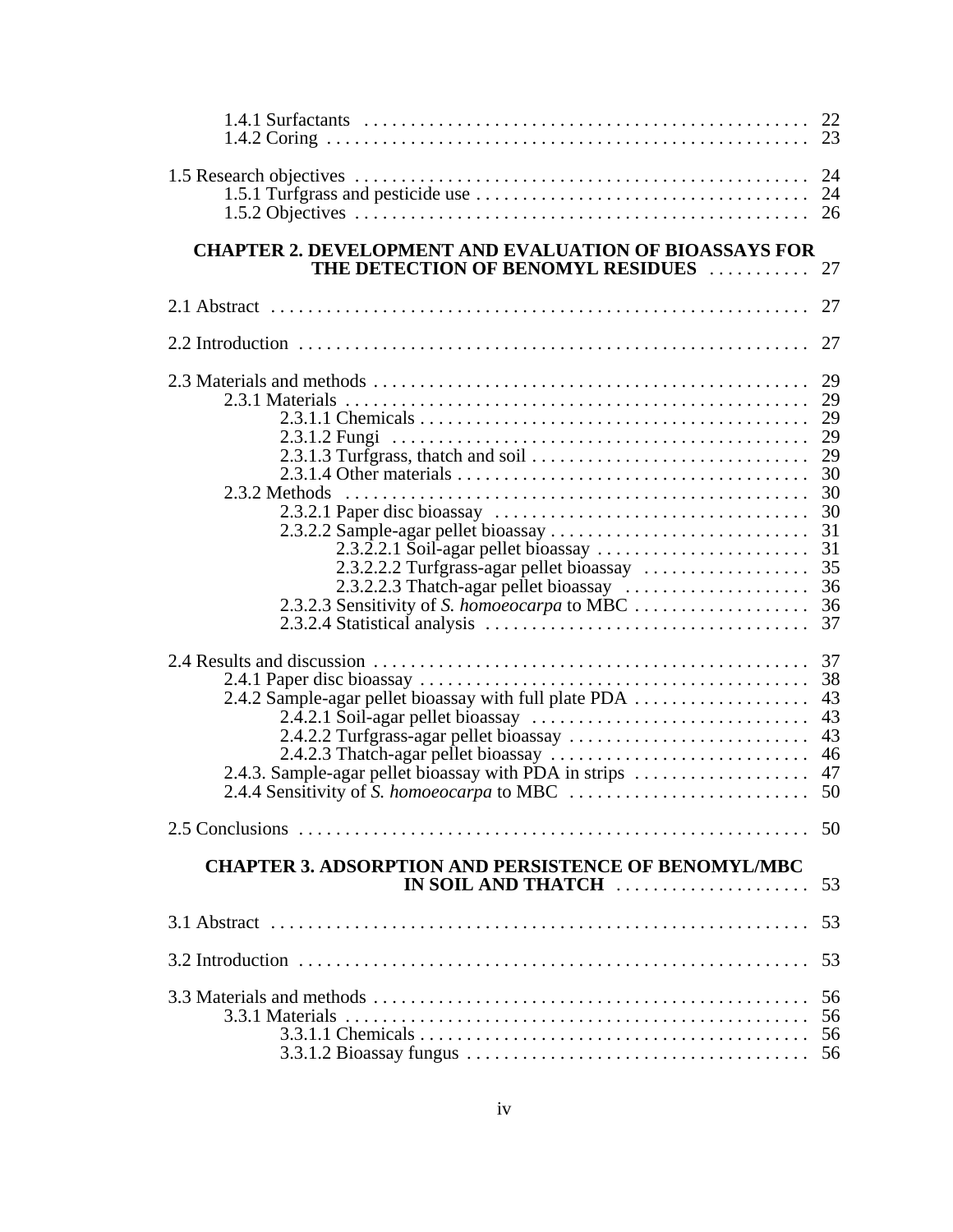| 3.3.2 Methods                                                                    |    |
|----------------------------------------------------------------------------------|----|
|                                                                                  |    |
| 3.3.2.2.1 Test for equilibria of MBC in water $\dots\dots\dots\dots\dots$        | 58 |
| 3.3.2.2.2 Effect of MBC concentration on its adsorption by                       |    |
| thatch and soil $\ldots \ldots \ldots \ldots \ldots \ldots \ldots \ldots \ldots$ | 60 |
| 3.3.2.3 Biologically available fungicide from soil and thatch                    | 60 |
|                                                                                  | 61 |
|                                                                                  |    |
|                                                                                  | 61 |
| 3.4.1 Dissipation of benomyl/MBC in soil and thatch                              | 61 |
|                                                                                  |    |
|                                                                                  |    |
|                                                                                  | 73 |
|                                                                                  |    |
| <b>CHAPTER 4. EFFECTS OF A WETTING AGENT ON EFFICACY OF</b>                      |    |
| <b>BENOMYL APPLIED TO CREEPING BENTGRASS </b>                                    | 75 |
|                                                                                  | 75 |
|                                                                                  |    |
|                                                                                  | 75 |
|                                                                                  | 77 |
| 4.3.1 Adsorption and desorption of benomyl from thatch in laboratory             |    |
|                                                                                  | 77 |
|                                                                                  |    |
| 4.3.3 Control of dollar spot disease by benomyl                                  | 79 |
|                                                                                  | 79 |
|                                                                                  | 80 |
| 4.4.1 Effect of AG on adsorption and movement of benomyl in thatch               | 80 |
| 4.4.2 Effect of AG on uptake of benomyl by turfgrass                             | 83 |
| 4.4.3 Effect of AG on control of dollar spot disease by benomyl                  | 86 |
|                                                                                  | 87 |
|                                                                                  |    |
| <b>CHAPTER 5. EFFECTS OF CORE CULTIVATION ON EFFICACY OF</b>                     |    |
| <b>BENOMYL APPLIED TO CREEPING BENTGRASS </b>                                    | 88 |
|                                                                                  | 88 |
|                                                                                  |    |
|                                                                                  | 88 |
|                                                                                  | 90 |
| 5.3.1 Effect of core cultivation on uptake of benomyl by turfgrass               | 90 |
| 5.3.2 Effect of core cultivation on control of dollar spot disease by            |    |
|                                                                                  | 91 |
|                                                                                  | 92 |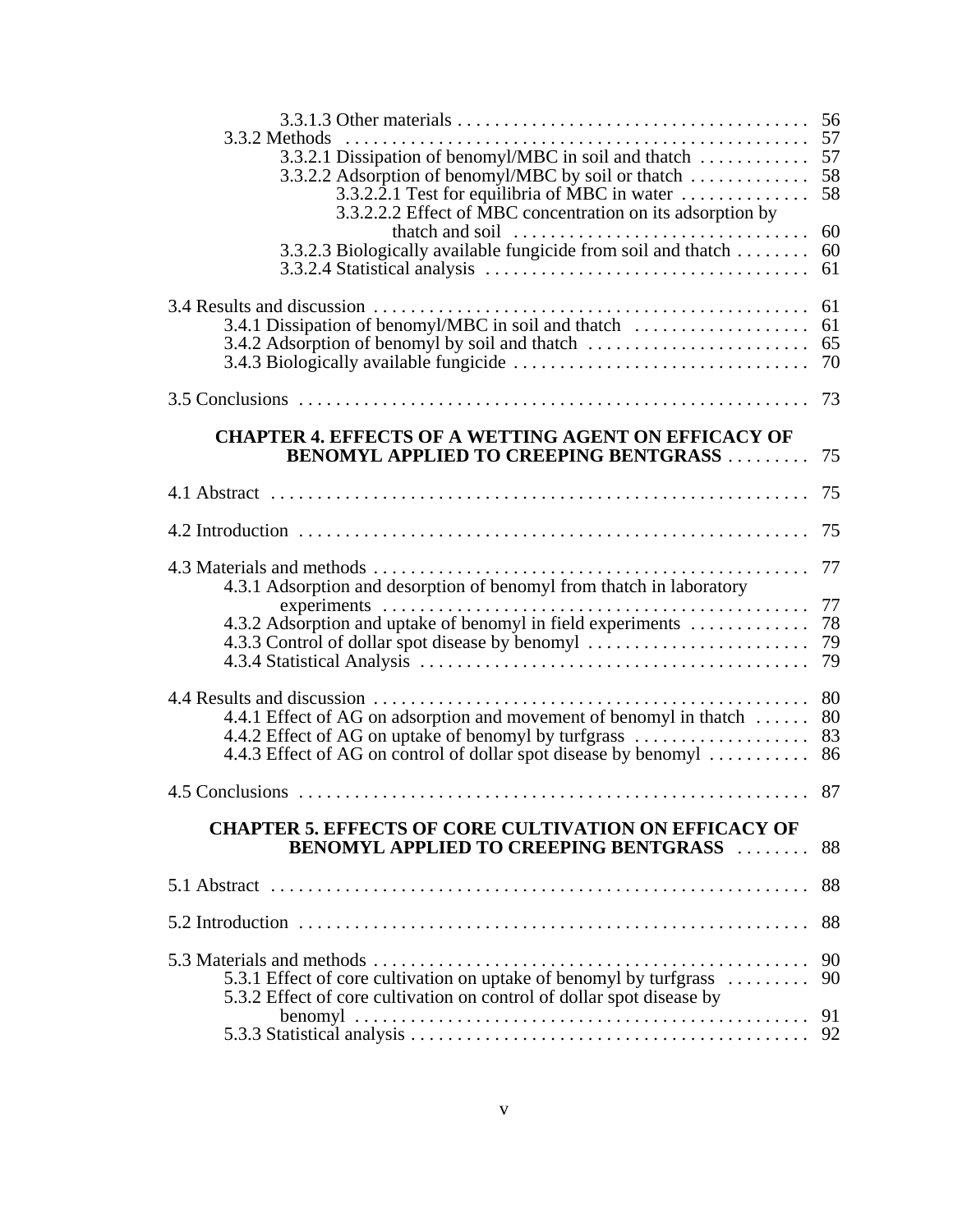|                                                                                                                                 | 92         |
|---------------------------------------------------------------------------------------------------------------------------------|------------|
| 5.4.1 Benomyl residues in the mixture of turfgrass clippings of each plot                                                       | 92         |
| 5.4.1.1 Coring 14 days before benomyl treatment                                                                                 | 92<br>94   |
| 5.4.1.2 Coring 7 or 1 day before benomyl treatment<br>5.4.2 Benomyl residues in turfgrass clippings, thatch and soil at various |            |
|                                                                                                                                 | 95         |
| 5.4.2.1 Benomyl residues in turfgrass clippings                                                                                 | 95         |
| 5.4.2.2 Benomyl residues in thatch $\dots \dots \dots \dots \dots \dots \dots \dots \dots$                                      | 97         |
|                                                                                                                                 | 98         |
| 5.4.3 Effect of coring on control of dollar spot disease by benomyl                                                             | 98         |
|                                                                                                                                 | 99         |
| <b>CHAPTER 6. GENERAL CONCLUSIONS AND RECOMMENDATIONS</b>                                                                       |            |
| FOR FUTURE RESEARCH                                                                                                             | 101        |
|                                                                                                                                 | 101        |
|                                                                                                                                 |            |
| 6.2 Degradation, adsorption and biological availability of benomyl                                                              | 103        |
| 6.3 Effects of Aqua-Gro and coring on efficacy of benomyl                                                                       | 104        |
|                                                                                                                                 | 105        |
|                                                                                                                                 | 107        |
|                                                                                                                                 |            |
| APPENDIX 1. FACTORS AFFECTING THE RESULTS OF FUNGICIDE                                                                          |            |
| <b>AGAR DIFFUSION BIOASSAYS</b>                                                                                                 | 121        |
|                                                                                                                                 | 121        |
|                                                                                                                                 | 121        |
|                                                                                                                                 | 122        |
| A.1.3.1 Procedures used for paper disc bioassay                                                                                 | 122        |
| A.1.3.2 Effect of physical and chemical factors on the DZI                                                                      | 123        |
| A.1.3.2.1 Effect of conidia concentration in medium on                                                                          |            |
| $DZI$                                                                                                                           | 123        |
| A.1.3.2.2 Effect of incubation time and temperature on DZI .                                                                    | 124<br>124 |
| A.1.3.2.3 Effect of medium quantity in Petri dishes on DZI                                                                      | 124        |
| A.1.3.2.4 Effect of a wetting agent (Aqua-Gro) on DZI<br>A.1.3.2.5 Effect of methanol on S. homoeocarpa                         | 124        |
| A.1.3.2.6 Effect of storage time of <i>P. expansum</i> spore                                                                    |            |
|                                                                                                                                 | 125        |
| A.1.3.3 Toxicity of MBC and benomyl to <i>P. expansum</i>                                                                       | 125        |
| A.1.3.4 Effect of herbicide 2,4-D on the results of bioassay $\dots \dots$                                                      | 126        |
| A.1.3.5 Effect of Daconil 2787 on the results of bioassay                                                                       | 126        |
|                                                                                                                                 | 127        |
| A.1.4.1 Effect of conidia concentration on DZI                                                                                  | 127        |
| A.1.4.2 Effect of incubation time and temperature on DZI                                                                        | 127        |
|                                                                                                                                 | 128<br>129 |
|                                                                                                                                 | 131        |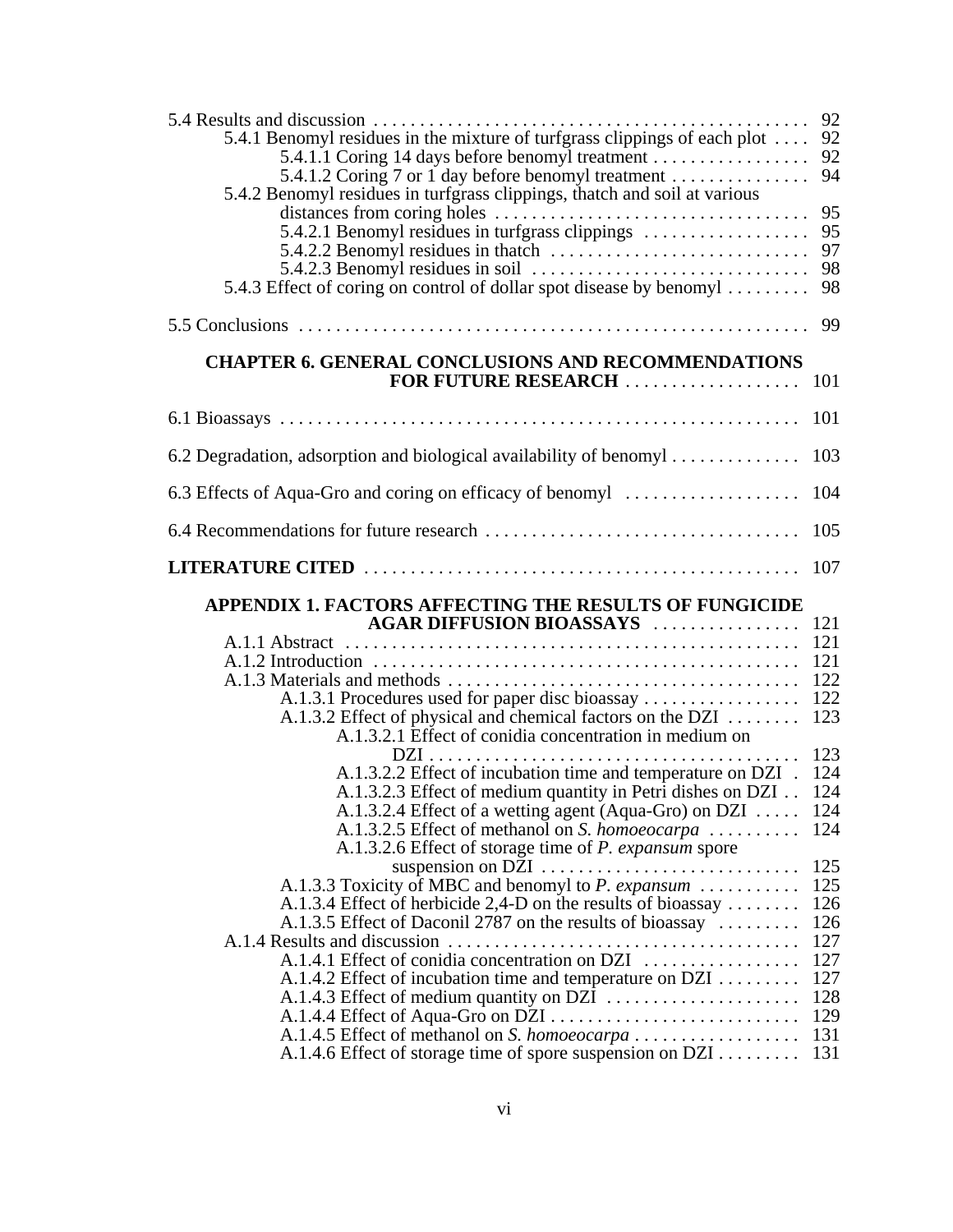| A.1.4.9 Effect of Daconil 2787 on the results of bioassay  136   |  |
|------------------------------------------------------------------|--|
| APPENDIX 2. IN VITRO EFFECTS OF AQUA-GRO ON THATCH               |  |
| <b>MICROBIAL POPULATIONS</b> 138                                 |  |
|                                                                  |  |
|                                                                  |  |
| APPENDIX 3. PROCEDURE FOR THE CALCULATION OF MBC ADSORBED        |  |
| <b>BY SOIL, TURFGRASS AND THATCH PRESENTED IN TABLE 2.1  140</b> |  |

### **APPENDIX 4. CLIMATOLOGICAL DATA** . . . . . . . . . . . . 141 **LIST OF TABLES**

| <b>Table 2.1.</b> Applied MBC and proportion `adsorbed' by soil, turfgrass clippings,                               |
|---------------------------------------------------------------------------------------------------------------------|
| and thatch in vitro estimated by sample-agar pellet bioassay<br>46                                                  |
| <b>Table 2.2.</b> MBC in turfgrass clippings estimated by turfgrass-agar pellet bioassay                            |
| 47<br>and UV-spectrophotometry                                                                                      |
| Table 3.1. Chemical degradation of MBC in autoclaved soil and thatch. MBC                                           |
| 65<br>was tested by sample-agar pellet bioassay.                                                                    |
| Table 3.2. Concentration of MBC in water and methanol at equilibrium in                                             |
| different ratios of solvents and soil (Guelph loam) or thatch, as tested by                                         |
| 72<br>paper disc bioassay. $\dots \dots \dots \dots \dots \dots \dots \dots$                                        |
| Table 4.1. Concentration of benomyl in turfgrass clippings (µg/g fresh clipping                                     |
| 84<br>weight) in vitro. $\dots \dots \dots \dots \dots \dots \dots \dots \dots \dots \dots$                         |
| <b>Table 4.2.</b> Concentration of benomyl in thatch $\left(\frac{\mu g}{g} \right)$ dry thatch weight) in vitro at |
| 85<br>different time after treatment.                                                                               |
| <b>Table 4.3.</b> Number of dollar spot patches at different time after treatment on $2 m2$                         |
| 86<br>plots. $\ldots \ldots \ldots \ldots \ldots$                                                                   |
| Table 5.1. Benomyl in turfgrass clippings (fresh), thatch (10 mm deep, air-dried)                                   |
| and soil (10 mm deep, air-dried) at different distances from coring holes 1                                         |
| 96<br>day after the benomyl treatment.                                                                              |
| Table 5.2. Development of dollar spot patches after fungicide treatment on $2 m2$                                   |
| 99<br>plots. $\ldots$                                                                                               |
| Table A.1. Effect of concentration of conidia in medium on diameter of zone of                                      |
| inhibition. MBC concentration of $6.0 \mu g/mL$ in methanol was tested.<br>127                                      |
| <b>Table A.2.</b> Effect of pre-incubation time at $4^{\circ}$ C and incubation time at $23^{\circ}$ C on           |
| diameter of zone of inhibition. MBC concentration of 6 $\mu$ g/mL in                                                |
| 128<br>methanol was tested.<br>.<br>.                                                                               |
| Table A.3. Effect of medium quantity in a Petri dish on diameter of zone of                                         |
| 128<br>inhibition.                                                                                                  |
| <b>Table A.4.</b> Effect of 2,4-D concentration on diameter of zone of inhibition.<br>135                           |
| <b>Table A.5.</b> Fungal and bacterial populations in 1 g air-dried thatch at different                             |
| 139                                                                                                                 |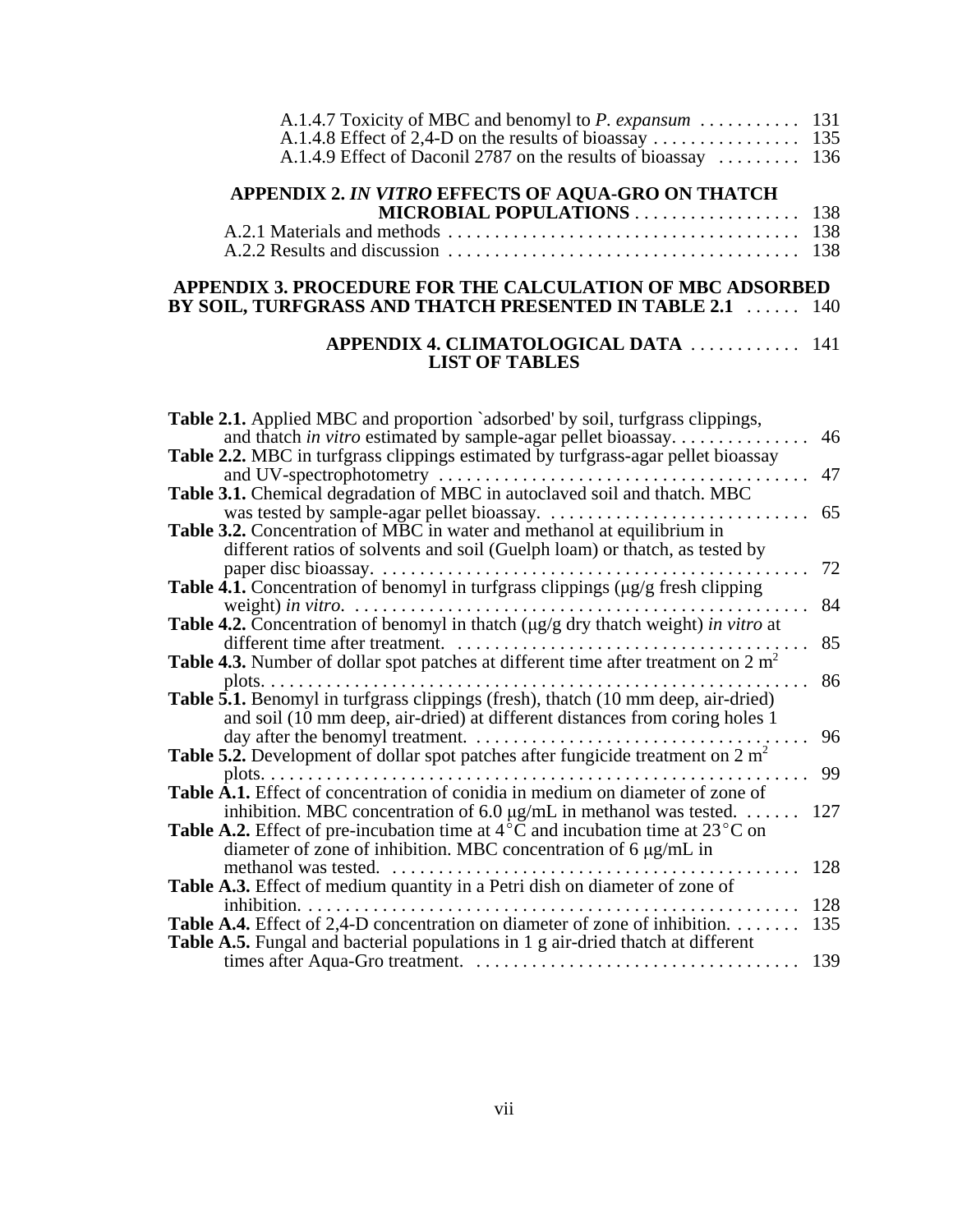# **LIST OF FIGURES**

| <b>Figure 1.1.</b> Chemical or biological degradation pathway of benomyl.                                   | 9 |
|-------------------------------------------------------------------------------------------------------------|---|
| Figure 2.1. Top: Paper disc bioassay on PDA strips [numbers are concentrations                              |   |
| of MBC in methanol (µg/mL)]. Bottom: Paper disc bioassay (left), agar-                                      |   |
| pellet bioassay (middle), and soil-agar pellet bioassay (right) with full                                   |   |
| 32<br>plate PDA.                                                                                            |   |
| Figure 2.2. Top: A 24-well culture plate for making turfgrass- or thatch-agar                               |   |
| pellets (left) and a Petri dish with a plastic ring for making soil-agar                                    |   |
| pellets (right). Bottom: Turfgrass- or thatch-agar pellet bioassay and                                      |   |
| soil-agar pellet bioassay.<br>34                                                                            |   |
| Figure 2.3. Relationships between concentration of MBC and diameter of zone of                              |   |
| inhibition $(DZI)$ $(A, B)$ , or square for diameter of zone of inhibition                                  |   |
| $(SDZI)$ (C, D), or area of zone of inhibition (AZI) (E, F). Concentrations                                 |   |
| of MBC in methanol ranged from $0.5$ to $100 \mu g/mL$ and tested with paper                                |   |
| 39<br>$disc$ bioassay. $\dots$                                                                              |   |
| Figure 2.4. Relationships between concentration of MBC and diameter of zone of                              |   |
| inhibition $(DZI)$ $(A, B)$ , or square for diameter of zone of inhibition                                  |   |
| $(SDZI)$ (C, D), or area of zone of inhibition (AZI) (E, F). Concentrations                                 |   |
| of MBC in methanol ranged from 0.5 to 10 $\mu$ g/mL and tested with paper                                   |   |
| 41<br>$disc$ bioassay                                                                                       |   |
| Figure 2.5. Sensitivity of paper disc bioassay for the detection of MBC                                     |   |
| concentrations in methanol using PDA in strips and full plate PDA, and in<br>42                             |   |
| water using full plate PDA bioassay<br>Figure 2.6. Relationships between diameter of zone of inhibition and |   |
| concentration of MBC in soil tested by agar pellet bioassay and soil-agar                                   |   |
| pellet bioassay using full plate PDA. Results from Fox sandy loam are                                       |   |
| 44<br>presented.                                                                                            |   |
| Figure 2.7. Relationships between diameter of zone of inhibition and                                        |   |
| concentration of MBC in turfgrass clippings tested by agar pellet bioassay                                  |   |
| and turfgrass-agar pellet bioassay using full plate PDA. .<br>45                                            |   |
| <b>Figure 2.8.</b> Relationships between diameter of zone of inhibition and                                 |   |
| concentration of MBC in thatch tested by agar pellet bioassay and thatch-                                   |   |
| 48<br>agar pellet bioassay using full plate PDA.                                                            |   |
| Figure 2.9. Comparison of soil-agar pellet, turfgrass-agar pellet, and thatch-agar                          |   |
| 49<br>pellet bioassays using PDA in strips.                                                                 |   |
| <b>Figure 2.10.</b> Relationship between concentration of MBC in medium and percent                         |   |
| inhibition to the mycelial growth of S. homoeocarpa in linear scale                                         |   |
| $(A)$ and probit scale (B). Dotted lines indicate $\dots \dots \dots \dots$<br>51                           |   |
| Figure 3.1. Extraction steps for MBC from soil or thatch for spectrophotometry.                             |   |
| Modified from Austin and Briggs $(1976)$ .<br>59                                                            |   |
| Figure 3.2. In vitro degradation of benomyl in thatch and two soils, determined as                          |   |
| MBC by soil-agar pellet bioassay (open symbols) and spectrophotometry                                       |   |
| (shaded symbols). Soil and thatch were extracted with acetone and                                           |   |
| ammonium chloride $(1+1)$ , cleaned with ethyl acetate, and measured in 0.1                                 |   |
| 62<br>N HCl.                                                                                                |   |
| <b>Figure 3.3.</b> In vitro degradation of benomyl in pure sand, $3/4$ sand $+1/4$ Guelph                   |   |
| loam, $1/2$ sand + $1/2$ Guelph loam, $1/4$ sand + $3/4$ Guelph loam, and pure                              |   |
| 64<br>Guelph loam, determined as MBC by soil-agar pellet bioassay                                           |   |
| <b>Figure 3.4.</b> Equilibration time for adsorption of benomyl $(4.0 \mu g/mL)$ in water) on               |   |
|                                                                                                             |   |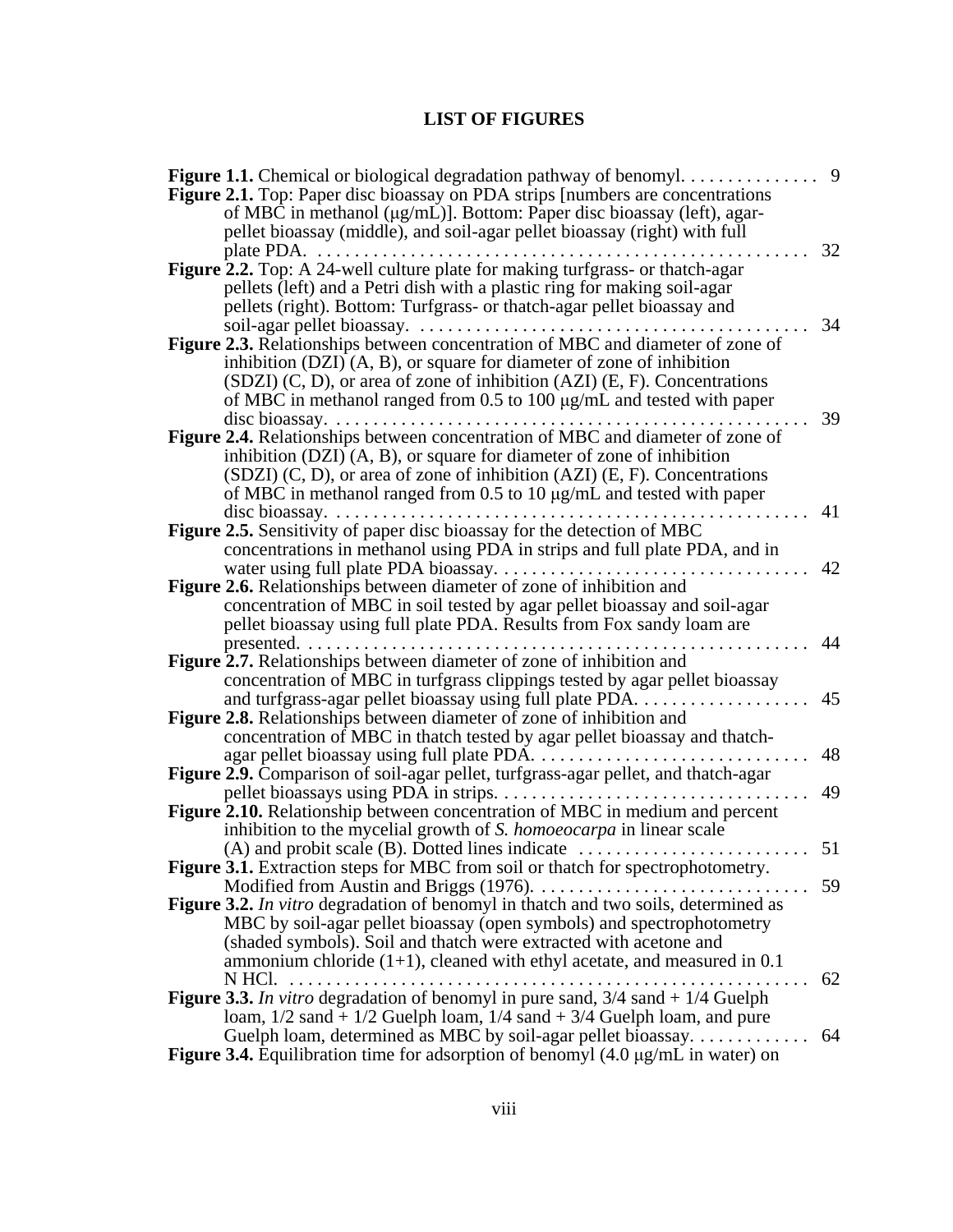|               | thatch, Guelph loam and Fox sandy loam, determined as MBC by paper                                                                                                                                                                                                                               |     |
|---------------|--------------------------------------------------------------------------------------------------------------------------------------------------------------------------------------------------------------------------------------------------------------------------------------------------|-----|
| disc bioassay | Figure 3.5. Adsorption of benomyl by thatch and two soils, determined as MBC<br>by soil- or thatch-agar pellet bioassay (open symbols) and paper disc                                                                                                                                            | 67  |
|               | bioassay (shaded symbols)<br>Figure 3.6. Relationship between UV-absorbance and concentration of MBC in<br>acetone and ammonium chloride (control), thatch, Guelph loam, and Fox<br>sandy loam, determined by spectrophotometry. Soil and thatch were                                            | 68  |
|               | extracted with acetone and ammonium chloride $(1+1)$ , cleaned with ethyl<br>acetate, and measured in 0.1 N HCl.<br><b>Figure 3.7.</b> Relationship between concentration of MBC in soil or thatch at                                                                                            | 70  |
|               | equilibrium and concentration of MBC in water before adsorption,<br>determined by soil-agar pellet and paper disc bioassays.<br>Figure 4.1. Effect of thatch thickness on adsorption of benomyl applied with                                                                                     | 71  |
|               | and without Aqua-Gro (AG) in vitro. Benomyl levels were detected using<br>paper disc bioassay on leachate immediately after fungicide treatment.<br><b>Figure 4.2.</b> Effect of thatch thickness on desorption of benomyl applied with and                                                      | 81  |
|               | without Aqua-Gro (AG) in vitro. Benomyl levels were detected using<br>paper disc bioassay on leachate form irrigation 3 days after fungicide                                                                                                                                                     |     |
| treatment.    | Figure 5.1. Effect of time of coring (days before benomyl treatment DBBT) on<br>levels of benomyl in turfgrass clippings tested at different time after                                                                                                                                          | 82  |
|               | treatment with Tersan 1991 $(3 \text{ kg/ha})$<br><b>Figure A.1.</b> Effect of Aqua-Gro (AG) in water suspension of benomyl (6 $\mu$ g/mL)<br>on diameter of zone of inhibition of P. expansum, as determined with<br>paper disc bioassay. The concentrations of AG are $1.0\%$ (v/v), $0.1\%$ , | 93  |
|               | $0.01\%$ , and $0\%$ .<br>Figure A.2. Effect of methanol concentration in PDA with 0.05 mL MBC on the                                                                                                                                                                                            | 130 |
|               | mycelial growth of S. homoeocarpa when incubated at 23 <sup>°</sup> C for 4 days.<br><b>Figure A.3.</b> Effect of storage time of spore suspension at $4^{\circ}$ C on the diameter of<br>zone of inhibition of <i>P. expansum</i> , as determined with paper disc bioassay.                     | 132 |
|               | Bars with the same letters are not significantly different from each other at<br>$P=0.05$ by <i>t</i> -test<br>Figure A.4. Effect of benomyl and MBC in methanol on diameter of zone of                                                                                                          | 133 |
|               | inhibition of P. expansum, as determined with paper disc bioassay<br><b>Figure A.5.</b> Effect of benomyl, chlorothalonil, and mixture of benomyl and                                                                                                                                            | 134 |
|               | chlorothalonil on diameter of zone of inhibition of <i>P. expansum</i> , as<br>determined with paper disc bioassay.<br>Figure A.6. Air temperature, ground temperature, and dewpoint during the                                                                                                  | 137 |
|               | growing season in 1992 at the Cambridge Research Station.<br>Figure A.7. Rainfall, relative humidity, and hours of leaf wetness during growing                                                                                                                                                   | 141 |
|               | season in 1992 at the Cambridge Research Station.<br>.                                                                                                                                                                                                                                           | 142 |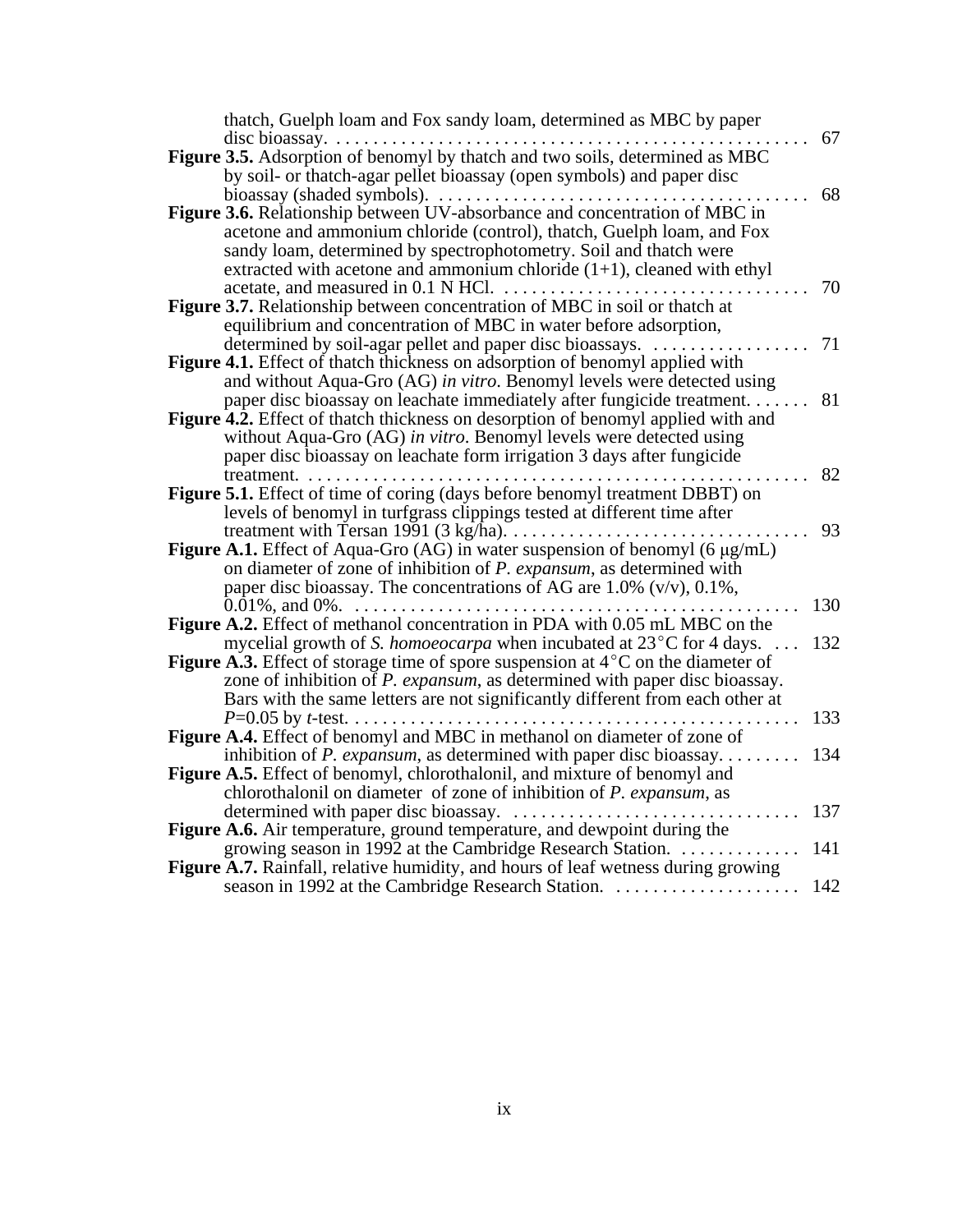# **CHAPTER 1. LITERATURE REVIEW**

#### **1.1 Dissipation of pesticides in soil**

Dissipation of pesticides involves adsorption, transportation and degradation processes. Adsorption occurs when pesticides are adsorbed or attracted to clay or organic matter particles. It is one of the major processes affecting the interactions between pesticides and the solid phase in the soil environment (Khan, 1980). Processes of transportation result in pesticide movement from one location or medium to another. These include volatilization, leaching, runoff or erosion, and uptake by plants or soil organisms (Siegel, 1973; McEwen and Stephenson, 1979; Zbozinek, 1984; Niemczyk and Krause, 1989). Degradation processes result in structural transformations of the pesticide molecule. Photodecomposition, microbial and chemical decomposition are active degradative processes (Fleeker and Lacy, 1977; Yarden *et al*., 1990).

#### **1.1.1 Adsorption of pesticides by soil**

### **1.1.1.1 Soil type**

Two major factors influencing pesticide adsorption in soils are the amount of clay and organic matter. Since both clay and organic matter are negatively charged and have large surface areas, they produce a sort of high cation exchange capacity (CEC). Clay and organic matter content are positively correlated with pesticide adsorption or reduction in pesticide bioavailability (Bailey and White, 1964). Many other studies also show the increase in adsorption with the increase in clay and organic matter content (e.g. Green and Obien, 1969; Brady, 1984). Higher rates of pesticide applications are often required for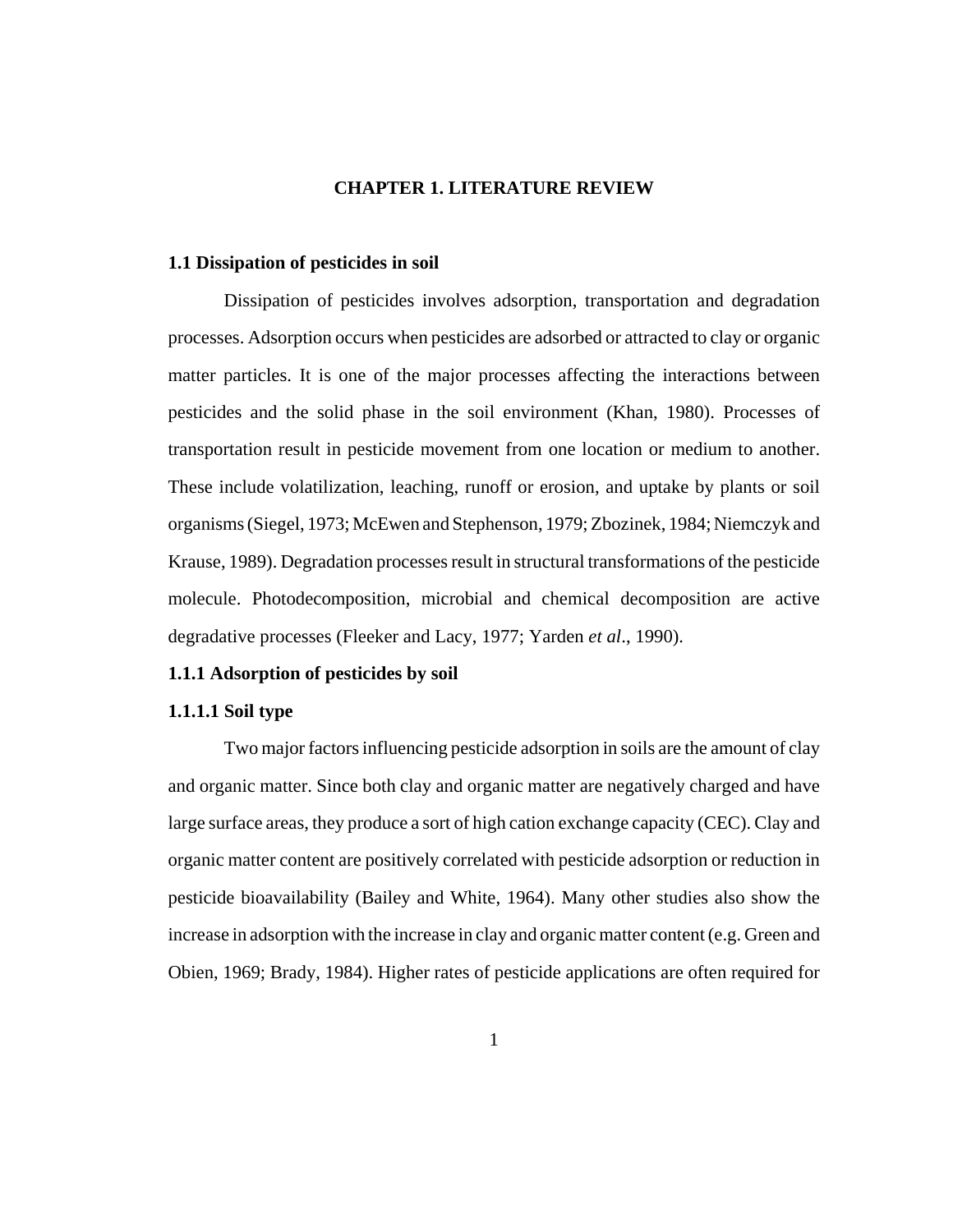pest control if soils are high in clay or organic matter. It was also reported that, among four soil properties (clay content, organic matter content, cation exchange capacity and pH), organic matter content was the best single predictor for pesticide adsorption (Aharonson and Kafkafi, 1975). A linear relationship between organic matter content and adsorption of pesticides has been found (Warren, 1970).

## **1.1.1.2 Soil pH**

Adsorption of pesticides in soil varies with soil pH. Within a group of similar soils differing mainly in their pH, adsorption of pesticide is usually higher with a decrease in pH (McEwen and Stephenson, 1979). As the pH decreases within a certain range, the soil solution becomes more acidic, and thus pesticides become converted from negatively charged anions to uncharged molecules or to positively charged cations and thus increase their adsorption to negatively charged clay and organic particles. Adsorption of pesticides will decrease in soils with a very low pH (Bailey and White, 1964) because of numerous H<sup>+</sup> in soil solution that will compete for the negatively charged sites on soil colloids (Smith, 1983).

# **1.1.1.3 Soil moisture**

Soil moisture content affects pesticide adsorption and desorption processes in soil, and both processes influence the biological activity of pesticides (McEwen and Stephenson, 1979). Generally, pesticide adsorption decreases with an increase in soil moisture content. This relationship is more evident in light or sandy soils than heavy textured or more adsorptive soils (Green and Obien, 1969; Brady, 1984).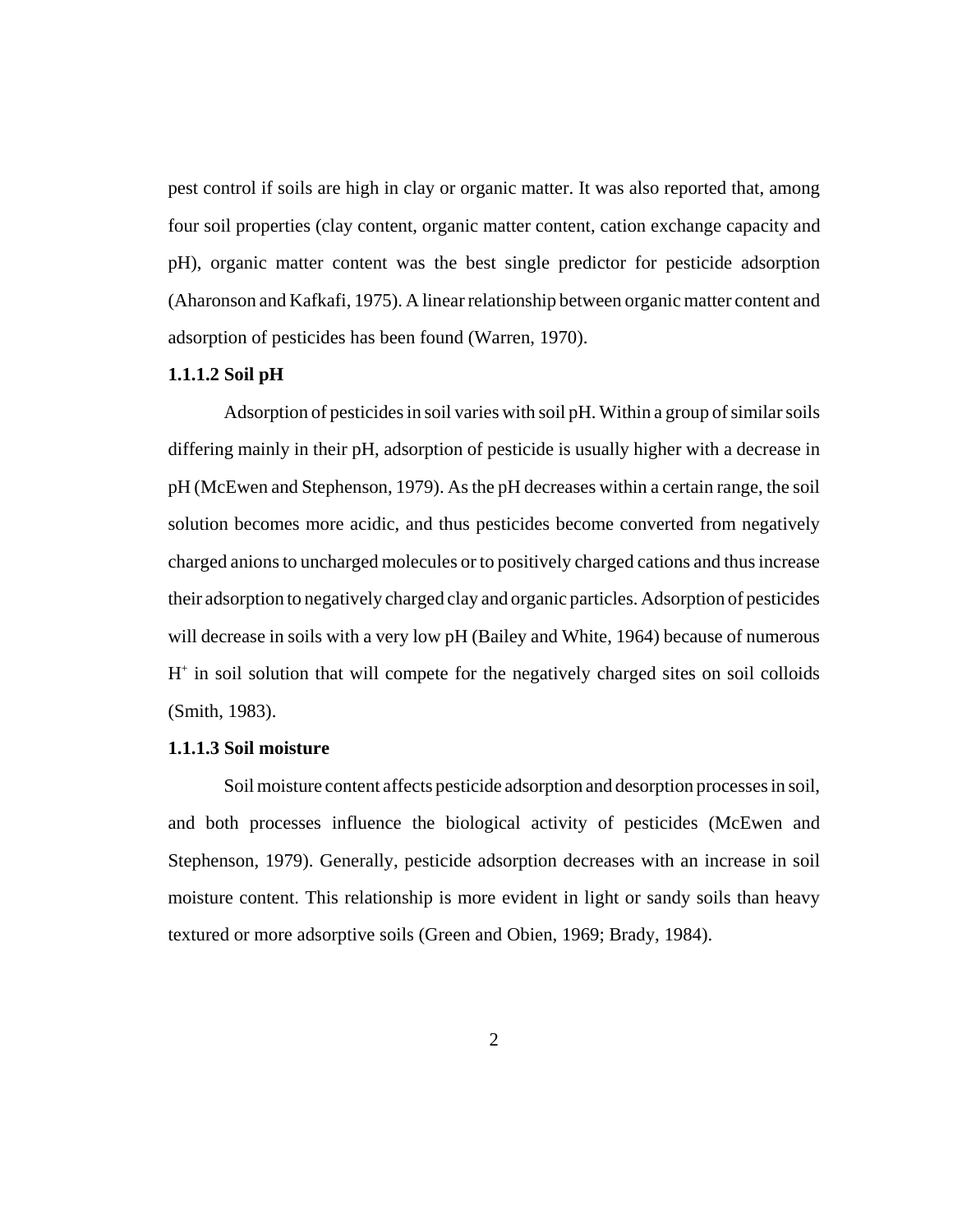#### **1.1.1.4 Soil temperature**

Pesticides are adsorbed by colloids through physical force or chemical bonds such as hydrogen bonds or ionic bonds. The adsorption of pesticides in soil is an exothermic process and input of energy to soil in the form of heat could break bonds and cause desorption of some pesticide molecules (Bailey and White 1964). Temperature also affects the solubility of a pesticide in a liquid medium such as soil solution. In general, adsorption decreases as solubility increases due to a rise in soil temperature (Yarden *et al*. 1989).

### **1.1.1.5 Chemical structure**

Pesticide structure can affect its affinity for clay or organic matter and its solubility (McEwen and Stephenson, 1979). Generally most organic pesticides have low solubility in water. The acidity or alkalinity, water solubility, polarity and size of the molecule all affect adsorption-desorption by soil colloids (Bailey and White, 1964). There is a direct relationship between adsorption and solubility of pesticides within similar chemical groups. Some functional groups of a chemical affect its adsorption to soil colloids. Generally, adsorption increases with the increase of functional groups such as CONH<sub>2</sub>, -OH, -NHCOR, -NH<sub>2</sub>, -COOH, -OCOR, and -NHR. When the pH in soil solution is below the  $pK_a$  (ionization constant) of the pesticide (e.g. benomyl), the amino groups  $(-NH<sub>2</sub>)$  may protonate and the pesticide can be adsorbed as a cation (Khan, 1980).

#### **1.1.2 Transportation of pesticide in soil**

#### **1.1.2.1 Volatilization**

Pesticides may leave the soil as a vapour. Volatility of pesticides varies greatly.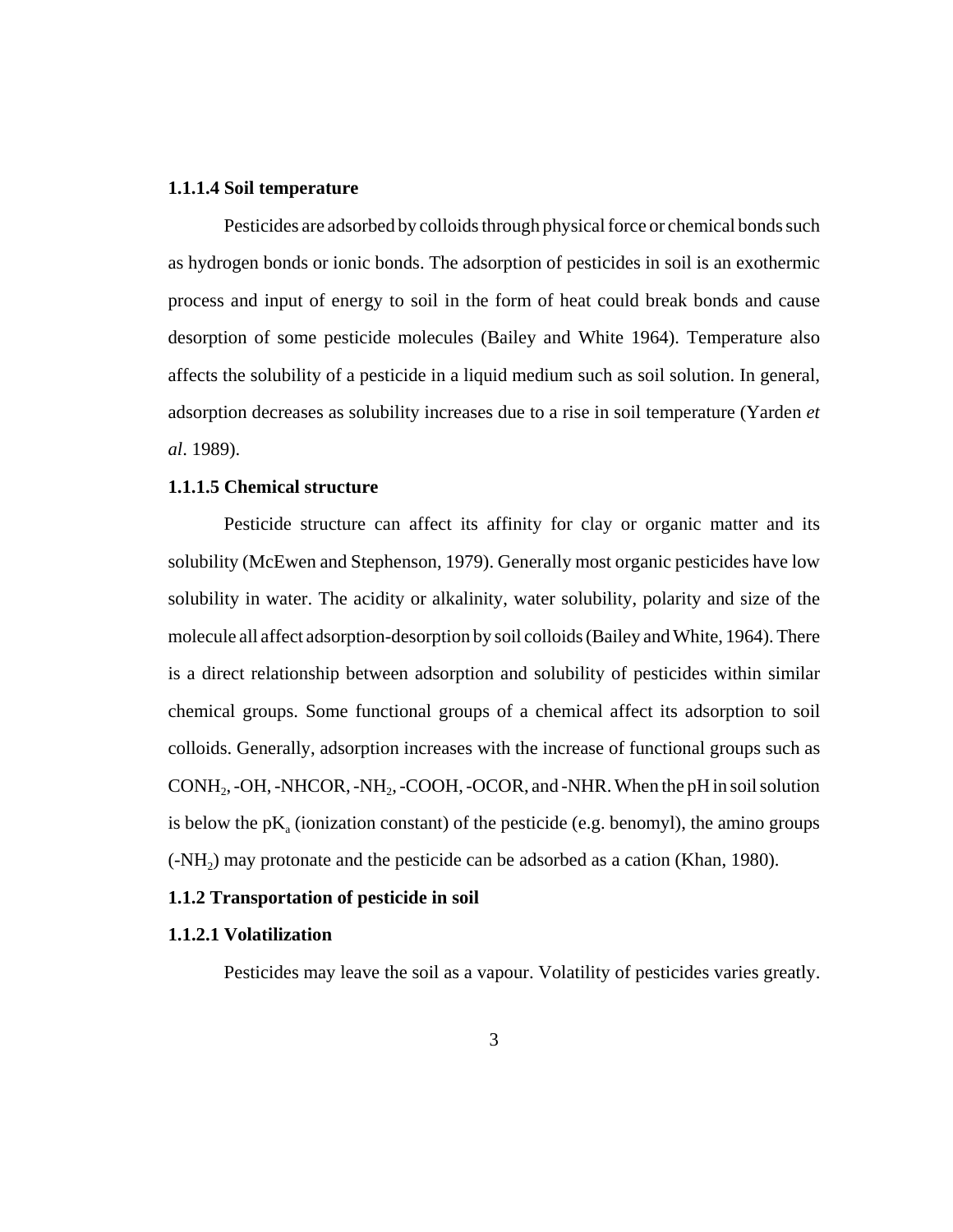Factors influencing the volatility of a pesticide include the chemical structure which determines its vapour pressure, solubility and tendency to be adsorbed. Temperature, moisture and properties of a soil also contribute to the volatilization of a pesticide. Generally, cool, dry conditions in a soil with high clay or organic matter content result in little loss of a pesticide through volatilization (Spencer, 1987).

### **1.1.2.2 Leaching**

There is a close relationship between leaching and adsorption of a pesticide in soil. Increased adsorption could decrease leaching (Aharonson and Kafkafi, 1975). Leaching is related to the properties of a soil. A sandy soil, for example, has larger pore sizes than a heavy textured soil or a soil with high organic matter or clay content. Leaching is also related to the solubility of a pesticide. Within certain limits, the higher the solubility of a pesticide, the quicker the pesticide may leach from the soil (McEwen and Stephenson, 1979). Leaching is also affected by movement of water through a soil. Rapid water movement may increase the potential for leaching of a pesticide, since new equilibria between the pesticide in the soil solution and that adsorbed on the soil colloid are reached during water movement (Morrod, 1982).

Somasundaram *et al*. (1991) found that soil pH significantly affects mobility of many pesticides, with increased mobility in soil with higher pH. They also concluded that both water solubility and octanol/water partition coefficient  $(K<sub>ow</sub>)$  are significantly correlated with mobility of the chemicals studied.

#### **1.1.2.3 Movement with runoff water and eroded soil**

Movement of surface water on soils may carry away pesticides which desorbed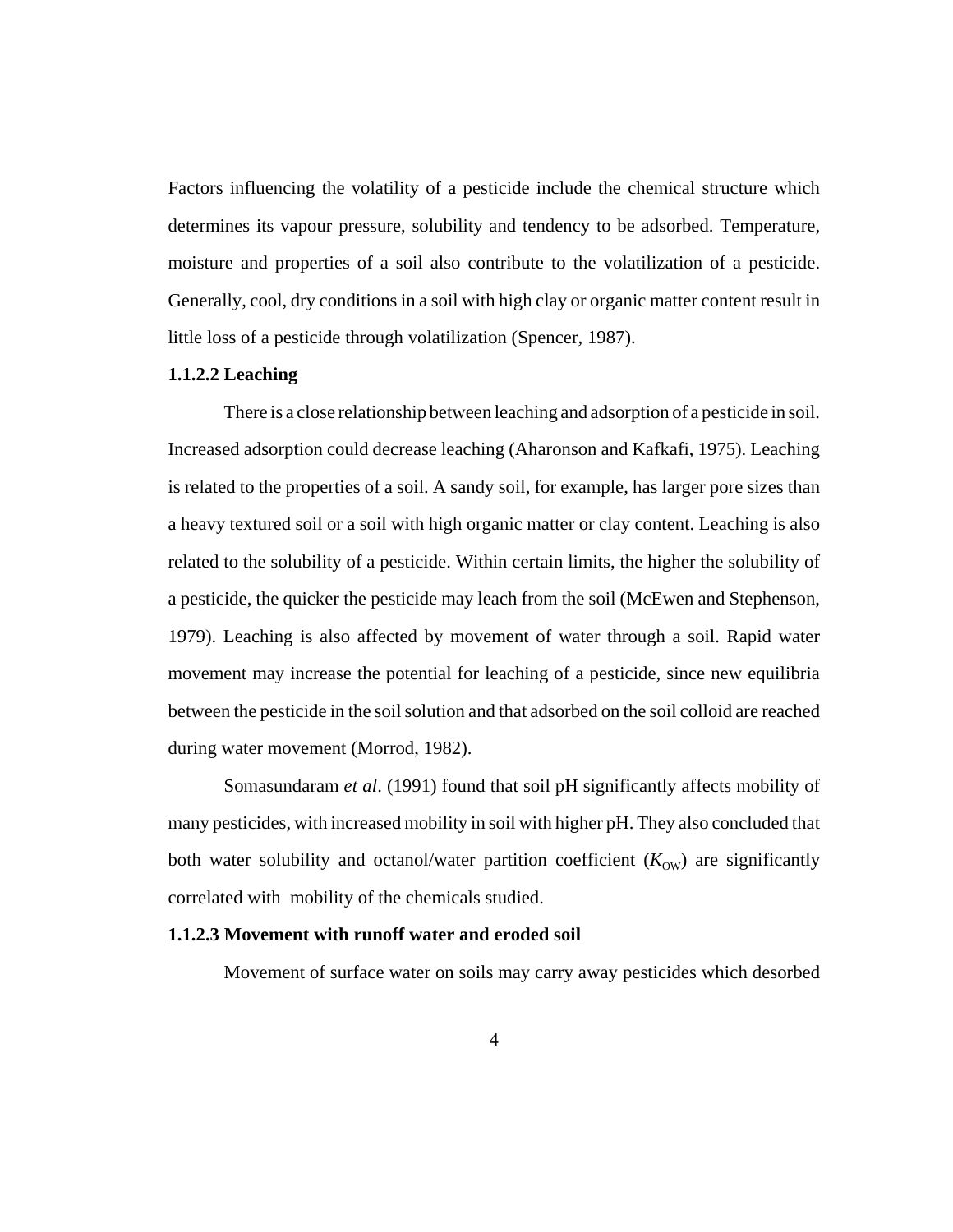from soil colloids. In light soils, such as sandy soils, pesticide adsorption decreases as the moisture content increases (Bailey and White, 1964), and movement of a pesticide with runoff water increases as the adsorption decreases (McEwen and Stephenson, 1979). Wind and movement of surface water on soil can result in soil erosion. Pesticides adsorbed on soil particles can be carried away with soil particles by wind and runoff water over a great distance (Brady, 1984).

## **1.1.2.4 Uptake by plants and soil organisms**

Uptake of a pesticide by plants and soil organisms accounts for a very small portion (<1%) of the dissipation of the pesticide in soil (Pimentel *et al*., 1991). Pesticides which are less adsorbed are usually more available to plants and soil organisms and thus may be more effective. The pesticide absorbed by plants may be degraded within the plants or removed from the field with the plants. Soil organisms play a significant role in degradation of pesticides in soils (Yarden *et al*., 1990). However the incorporation of pesticides into soil organisms is generally not significant.

#### **1.1.3 Degradation of pesticides in soil**

### **1.1.3.1 Microbial degradation**

Microbial degradation of most pesticides has been reported to be the single most significant mode of dissipation (Brady, 1984). If pesticide molecules are biodegradable, then these molecules in soil solution at equilibrium may be readily metabolized by soil microorganisms as an energy source (Yarden *et al*., 1990). Soil microorganisms can adapt to a biodegradable pesticide as an energy source and readily increase in numbers/activity until they have completely metabolized it. The numbers of microorganism may decrease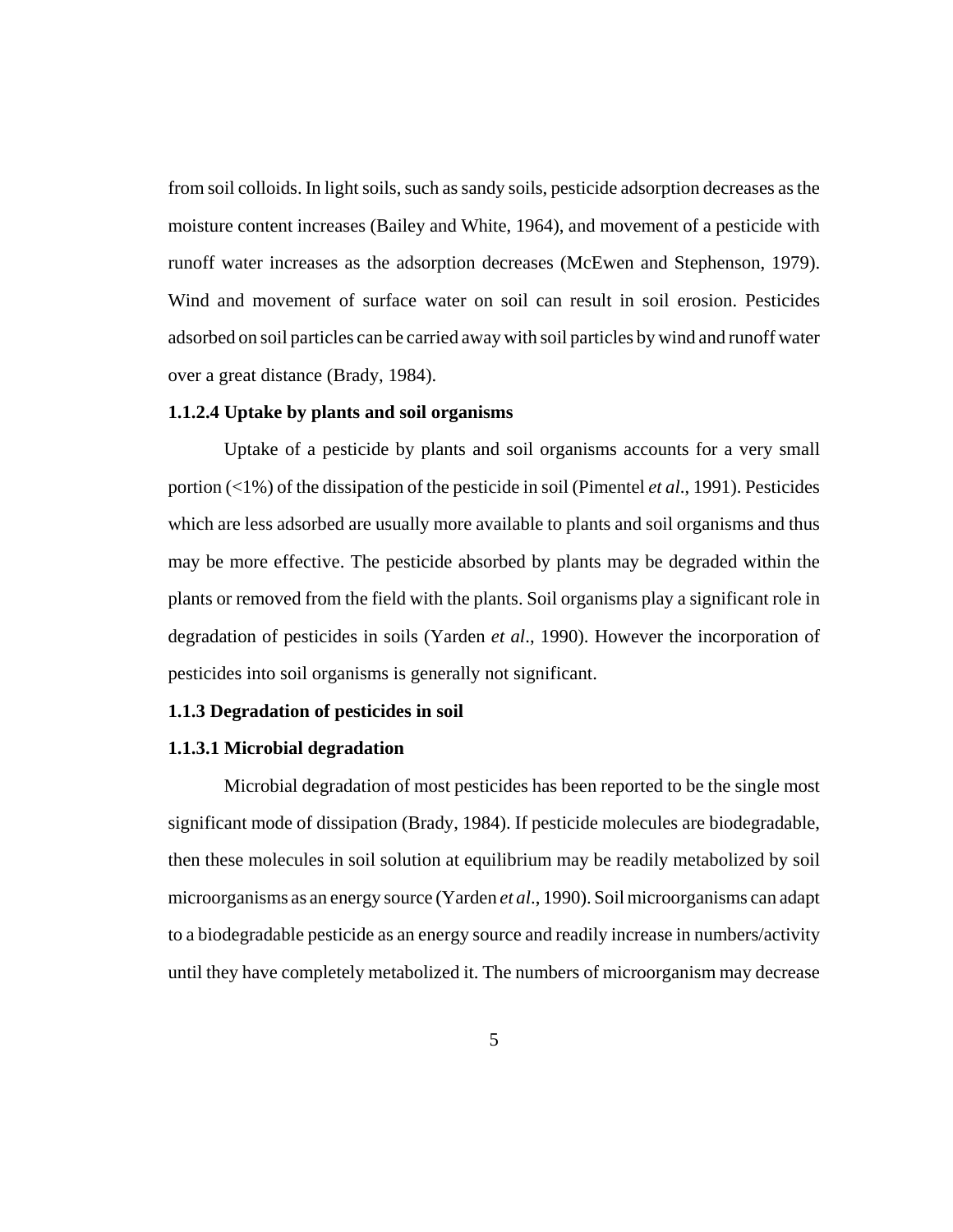after available pesticide molecules have been degraded.

A logistic curve has been used to characterize the dissipation of such pesticides (McEwen and Stephenson, 1979). This curve has three phases: 1) a lag phase during which microbial or enzymatic adaptation occurs which result in increased microbial populations, 2) an log phase when the pesticide is rapidly degraded, and 3) a plateau phase resulting from low substrate concentration or accumulation of toxic metabolites. These degradation curves are usually observed only in isolated culture where the influence of other dissipation and transport precesses are limited. Under field conditions where the influence of other factors beside microbial degradation come to bear, these types of curves are usually not found (Yarden *et al*., 1989; 1990).

Any factor favouring growth of microorganisms or increasing the availability of a pesticide in soil solution may increase metabolism of the pesticide (Moorman, 1990). Organic matter may decrease the availability of a pesticide through adsorption, but it could favour the growth of soil microorganisms. Some conditions, such as optimal temperatures, adequate soil moisture and aeration, proper pH, and adequate fertility, favour growth of microorganisms and increase desorption and availability of pesticides (McEwen and Stephenson, 1979).

Among organisms responsible for the degradation of pesticides in soil, bacteria and fungi play significant roles (Aharonson *et al*., 1990). Bacteria are more important with water soluble pesticides and pesticides that are not strongly adsorbed. Fungi are more important with less water-soluble or strongly-adsorbed pesticides and are more active in the lower pH range (Yarden *et al*., 1990).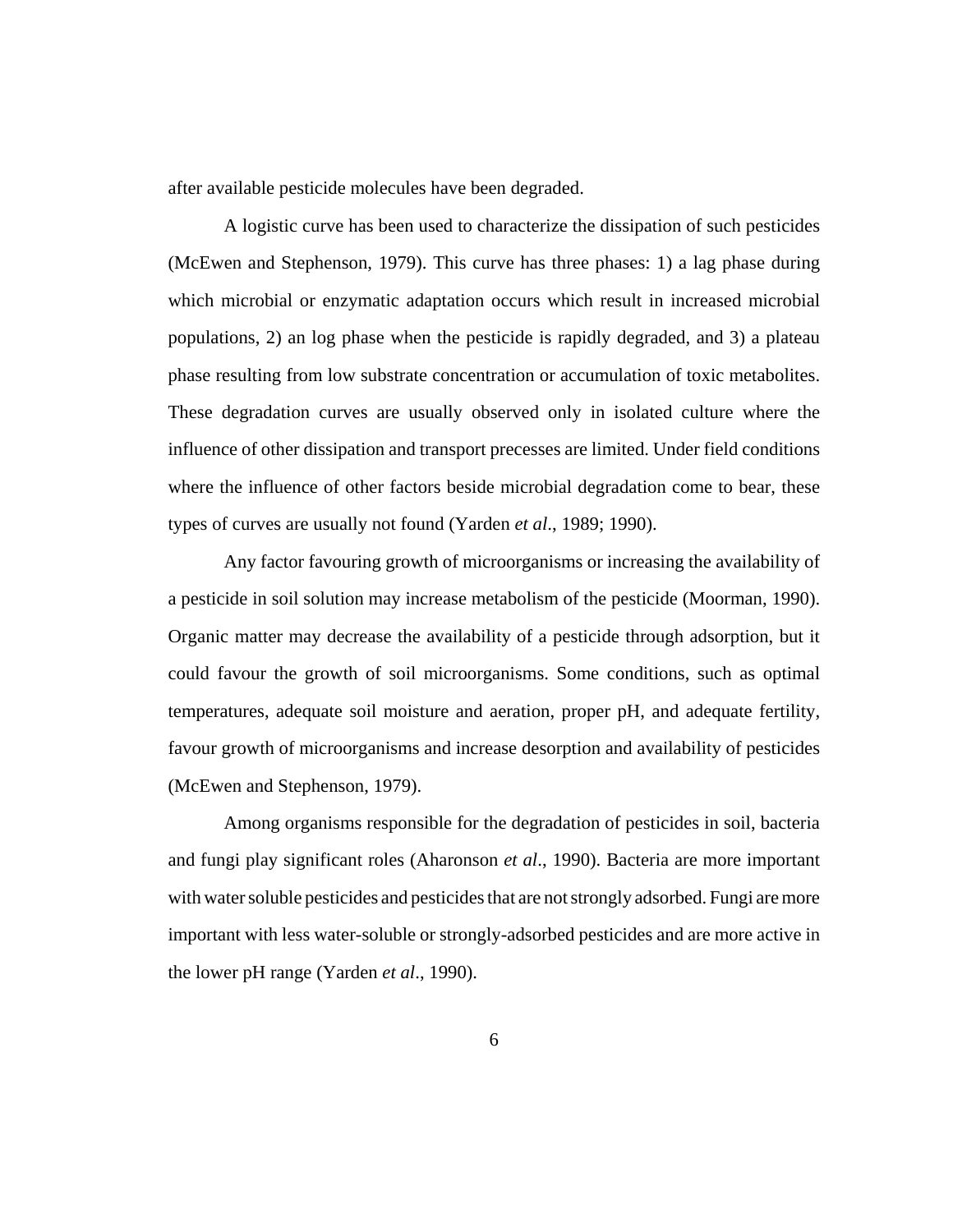Repeated application of the same or closely related biodegradable pesticides to the same soil may result in enhanced degradation because of the selection pressure and fitness of the microorganisms (Racke, 1990). This phenomenon of enhanced degradation has in some cases resulted in economically significant pest control failures. With enhanced degradation, the lag phase is greatly shortened or there is no lag phase in the degradation curves (Yarden *et al*., 1985b).

### **1.1.3.2 Chemical degradation**

Pesticides can be degraded chemically in soil into nontoxic compounds or in some case be activated into toxic compounds. The silicate clay fraction in soil can have a significant effect on chemical degradation of pesticides because adsorbed pesticide molecules are more easily catalyzed by soil enzymes which are located on the surface of the clay particles (Brady, 1984; Farmer and Aochi, 1987). Adsorption usually decreases the rate of microbial degradation of a pesticide because of the reduced bioavailability of the pesticide. Soil pH is another important factor influencing pesticide degradation chemically since microbial enzymes are pH dependent (McEwen and Stephenson, 1979).

#### **1.1.3.3 Photodecomposition**

The UV light absorbed by some pesticides has enough energy to break the bonds in molecules of these pesticides. Photodecomposition is important only for some pesticides in their dissipation in soil. Trifluralin, for example, is susceptible to photodecomposition when applied to the soil surface. However, irrigation or rainfall immediately after application could move the pesticide into soil layer and reduce photodecomposition (Ross and Lembi, 1985).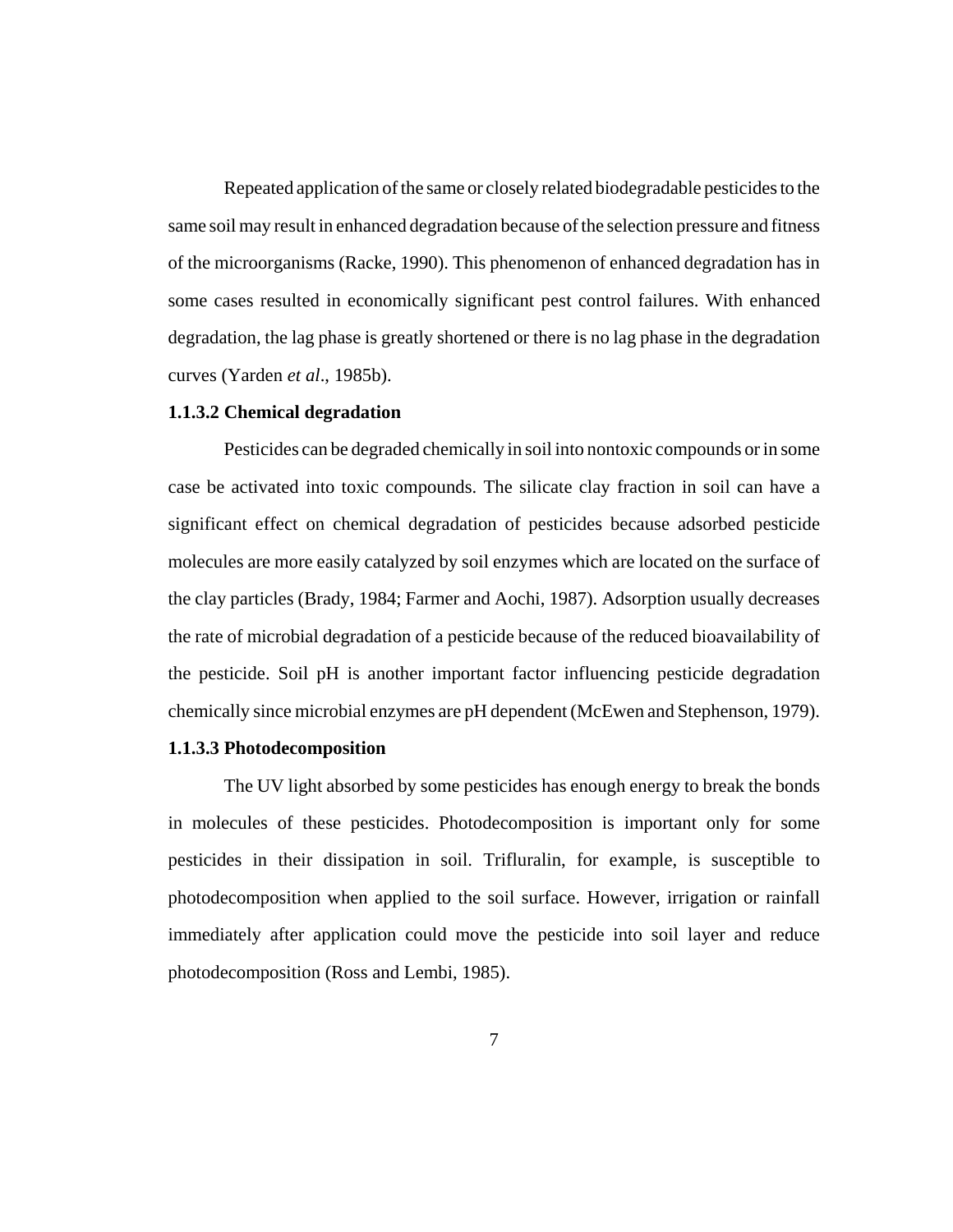#### **1.2 Benzimidazole fungicides**

#### **1.2.1 History and application**

Benzimidazole fungicides include benomyl, carbendazim, thiabendazole, fuberidazole and thiophanate-methyl. These compounds lack antibacterial activity but are active towards a broad spectrum of fungi. Benomyl [methyl 1-(butylcarbamoyl)-2 benzimidazole carbamate] (Fig. 1.1) is the most effective and widely used fungicide in this group. It has a great selectivity for Ascomycetes and Deuteromycetes, and many species are highly sensitive. Most fungi of other classes, such as Basidiomycetes, or fungi in particular such as Porosporae, Annellosporae, and Oomycetes are insensitive (Bollen and Fuchs, 1970; Edgington *et al*., 1971).

 Benomyl was one of the earliest systemic fungicides discovered and was first registered in 1968 (Delp and Klopping, 1968). It has been used on wide range of crops including fruit trees, field crops, vegetables, turfgrass and ornamentals. Because of its effectiveness and low mammalian toxicity  $(ED_{50}=10,000 \text{ mg/kg}$  in rats), it is also used on pastures to control some fungal diseases such as *Pithomyces chartarum*, the fungus responsible for facial eczema in sheep and cattle in New Zealand (Clare, 1969). According to Douch (1973), it is unlikely that benomyl ingested from the pasture would pose toxicity or residue problems in sheep.

Commercially available forms of benomyl include Tersan 1991 and Benlate which are wettable powders containing 50% active ingredient of benomyl by weight. Tersan 1991 has been recommended for use in turfgrass to control several common diseases (Anonymous, 1990; Vargas, 1981).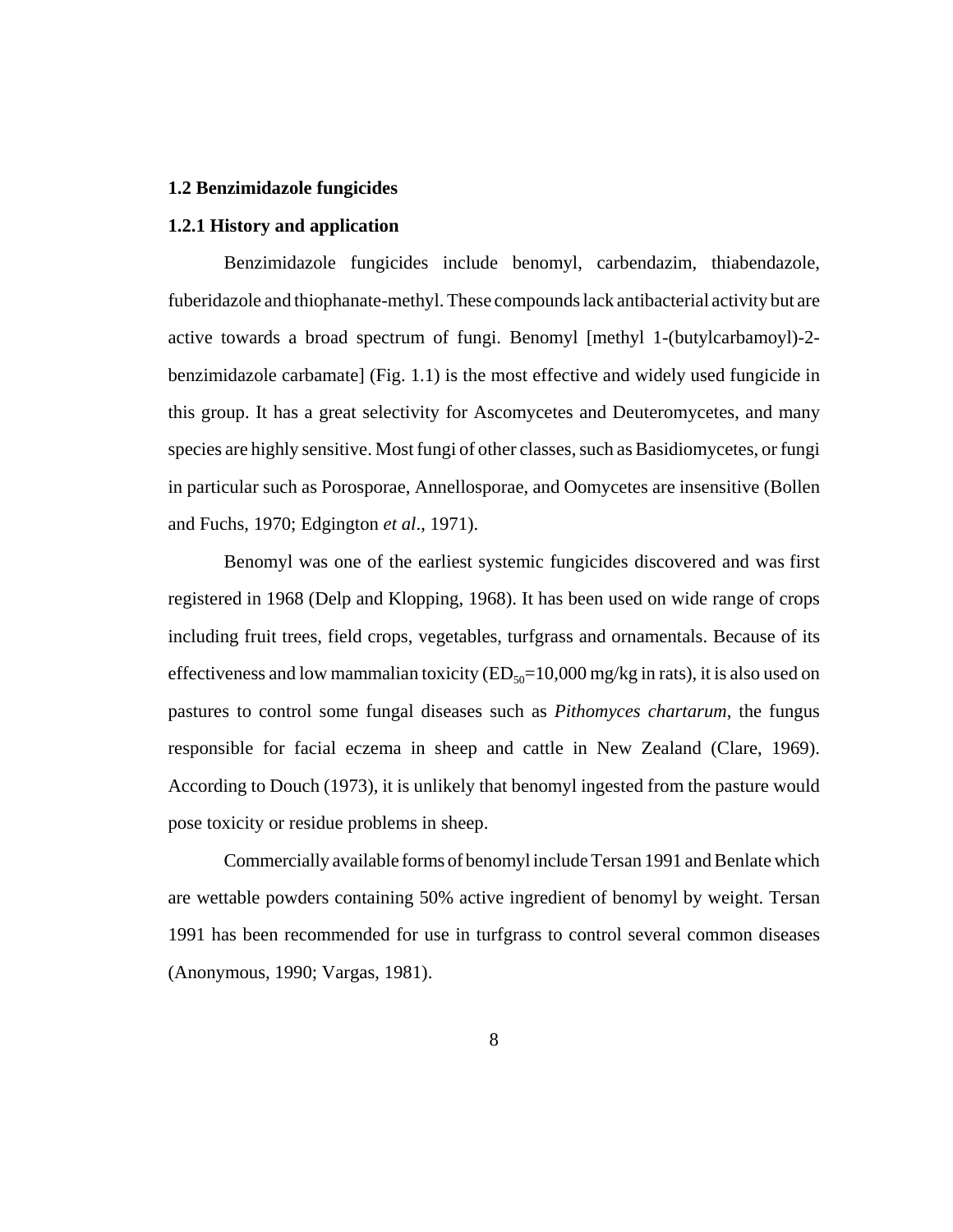**Figure 1.1.** Chemical or biological degradation pathway of benomyl.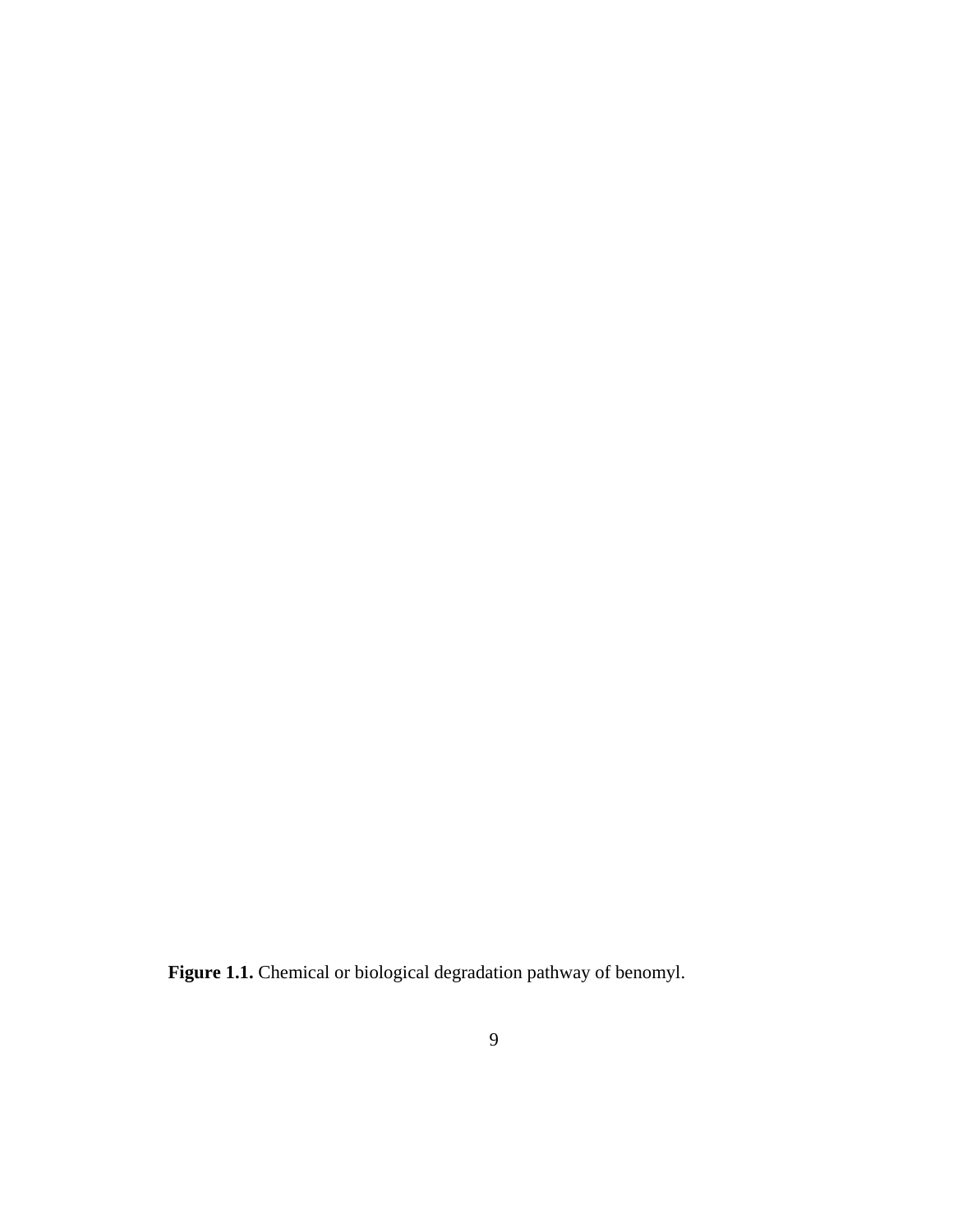#### **1.2.2 Uptake and translocation, resistance and mode of action**

#### **1.2.2.1 Uptake and translocation in plants**

Properties of a good systemic fungicide are translocation and selective toxicity towards pathogens. Uptake and translocation of benomyl in plants has been studied by many researchers (Peterson and Edgington, 1970; Erwin *et al*., 1971; Baude *et al*., 1973; Solel *et al*., 1973; Ellis and Sinclair, 1975). These studies suggested that long distance movement of fungicide in plants occurs mainly in the apoplast. The systemic movement and fungitoxic properties of benomyl in plants are due to methyl 2-benzimidazole carbamate (MBC, also known as carbendazim) which is the major degradation compound (Fig. 1.1). MBC may then be transformed into other minor metabolites (Thapliyal and Sinclair, 1971). The fungicide can be taken up through roots and leaves and is transported upward through the xylem of the plant (Erwin *et al*., 1971). Peterson and Edgington (1970; 1971) reported that benomyl, after uptake by plants, is mainly accumulated as MBC at the tips of leaves with parallel veins. Benomyl has been recommended for turfgrass as a soil drench to control diseases such dollar spot and brown patch. The fungicide must move to the root zone for root uptake and foliar translocation to provide systemic protection of the plant (Anonymous, 1990).

Solel and Edgington (1973) reported that, after foliar application of benomyl, a small proportion of MBC is translocated to roots and shoots through phloem. The concentration of MBC transported to roots and shoots is high enough to be bioassayed without any concentrating procedure. However, they indicated that application rates of benomyl are approximately 5 to 10 fold higher than normal in order to detect this type of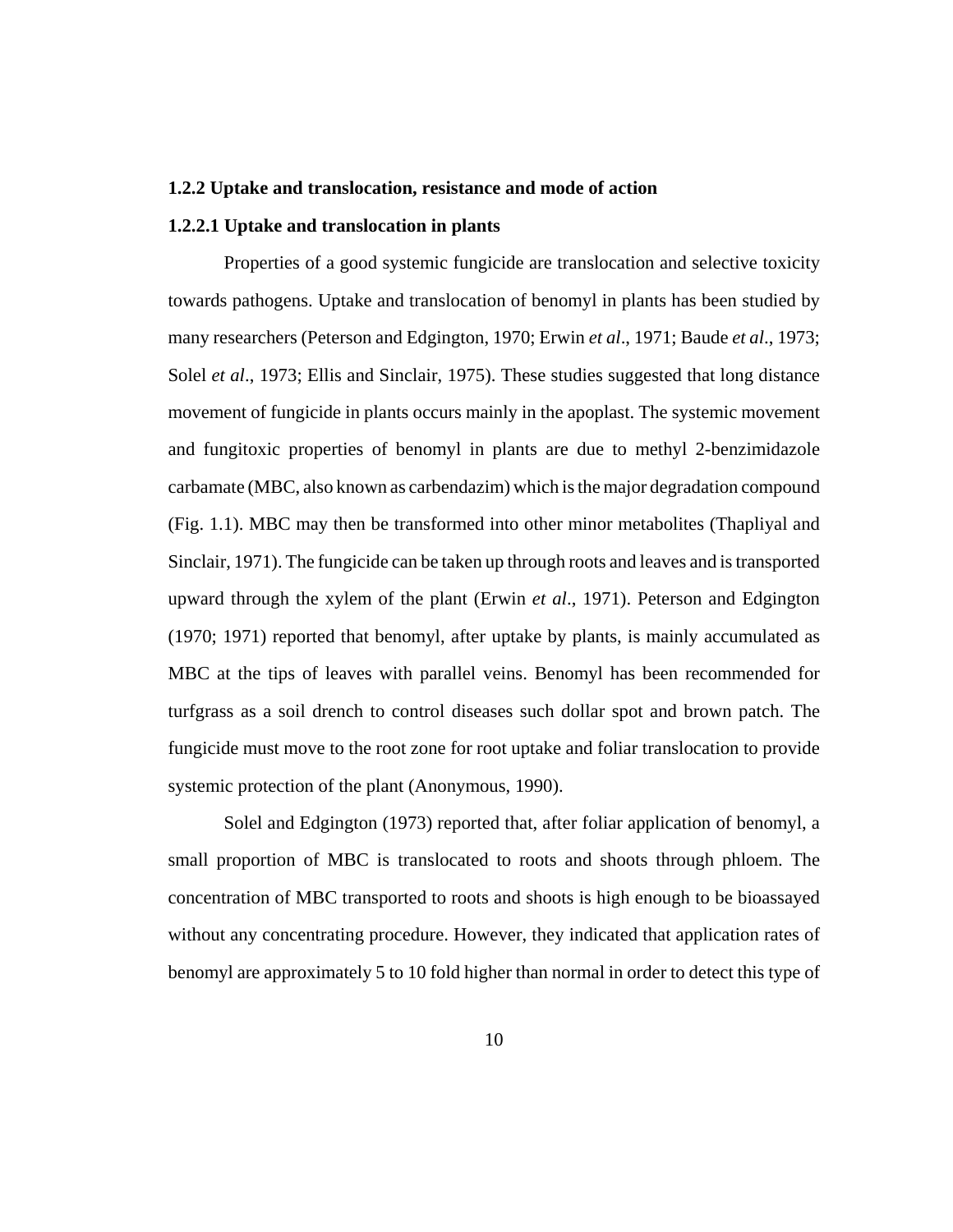translocation.

Various factors affect the uptake and transportation of benomyl. Greater uptake of MBC (from benomyl application) was noticed in sand as compared to soil (Hock *et al*. 1970). The higher the clay or organic matter content of the soil, the less the uptake. Hock *et al*. (1970) also found maximum uptake and translocation at pH 3.2 with reduced uptake as the pH increased. At a pH of 9.2, uptake was completely inhibited. Water solubility in acidic pH is probably an important factor. The translocation of both benomyl and MBC from treated roots to leaves in creeping bentgrass by using the bioautograph technique has been demonstrated by Meyer *et al*. (1971). Nicholson *et al*. (1972) also found both benomyl and MBC were translocated upward to leaves of strawberry plants and also laterally to tissues of a daughter plant grown in a separate non-treated pot.

#### **1.2.2.2 Mechanism of resistance and mode of action**

Benzimidazole fungicides were a ground-breaking class of fungicides with unique and very advantageous properties such as selectivity, low application rates, activity against a range of pathogens, and with systemic activity (Delp and Klopping, 1968; Delp, 1987). However, after a few years of intensive use, field resistance to benzimidazoles was reported in many fungal pathogens. The first report was in powdery mildew of cucurbits in greenhouses after one year of application (Schroeder and Provvidenti, 1969). After two years of use, benomyl resistance in *Botrytis cinerea* was found on cyclamen in the Netherlands (Bollen and Scholten, 1971). By 1984, resistance to benzimidazoles had been reported for many pathogens on many different crops (Delp, 1987).

Studies showed that resistance to carbendazim was not due to a reduced uptake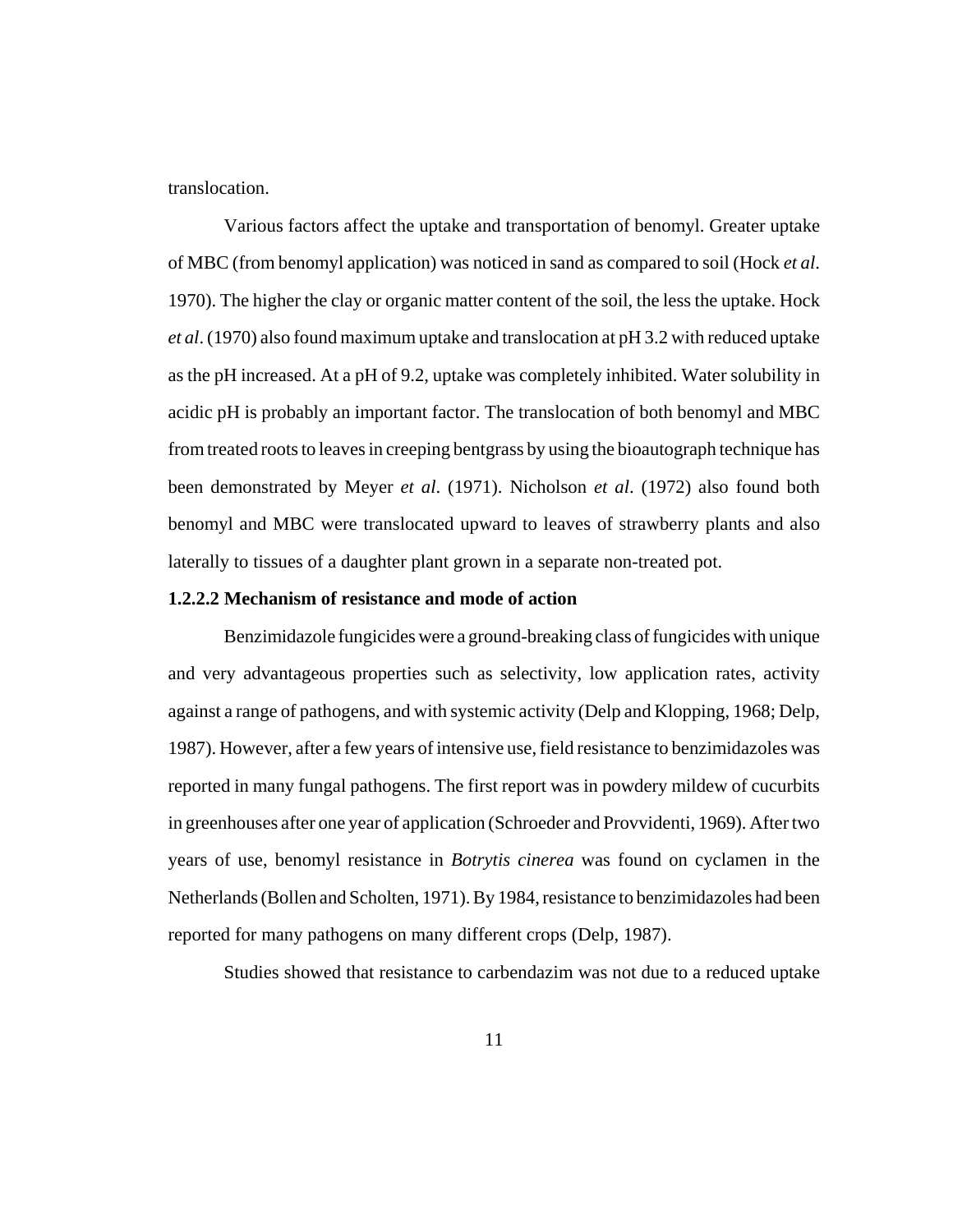or an increased metabolic conversion (Davidse, 1976). Benomyl and MBC have a fungistatic effect on germ tube elongation (Erwin, 1973). Studies have shown that benzimidazoles inhibit fungal mitosis (Clemons and Sisler, 1971; Hammerschlag and Sisler, 1973). Those studies, using crude extracts of *Aspergillus nidulans* and [14C]-MBC, showed that binding occurred to a protein with characteristics typical for tubulin (Davidse and Flach, 1977). Further studies also supported the idea that the MBC-binding protein was fungal tubulin (Davidse, 1986; 1987). Binding affinity correlated with the sensitivity of the strain involved. Benzimidazole treatment of germinating conidia inhibited spindle formation in nuclei although the spindle pole bodies replicated, indicating that both processes are independently regulated (Kunkel, 1980). Cross resistance to most benzimidazole fungicides has been reported.

Studies of the mechanism of resistance to benzimidazole fungicides closely paralleled those on the mode of action. In *A. nidulans* three loci, *benA, benB,* and *benC,* are involved in resistance (van Tuyl, 1977). Mutations in *benA* give the highest level of resistance. Affinity changes of tubulin are associated with changes in the primary structure of β-tubulin, one of the monomers of the dimeric tubulin molecule, and it was found that the *benA* gene was the structural gene for β-tubulin. This was the first tubulin gene identified in *A. nidulans* (Sheir-Neiss *et al.*, 1978). It codes for two polypeptides, β<sub>1</sub>and  $β_2$ -tubulin.

Binding studies with wild-type and resistant mutants of other benzimidazolesensitive species such as *Botrytis cinerea, Fusarium oxysporum f. sp. lycopersici,* and species with natural insensitivity to benzimidazoles, such as *Alternaria brassicae* and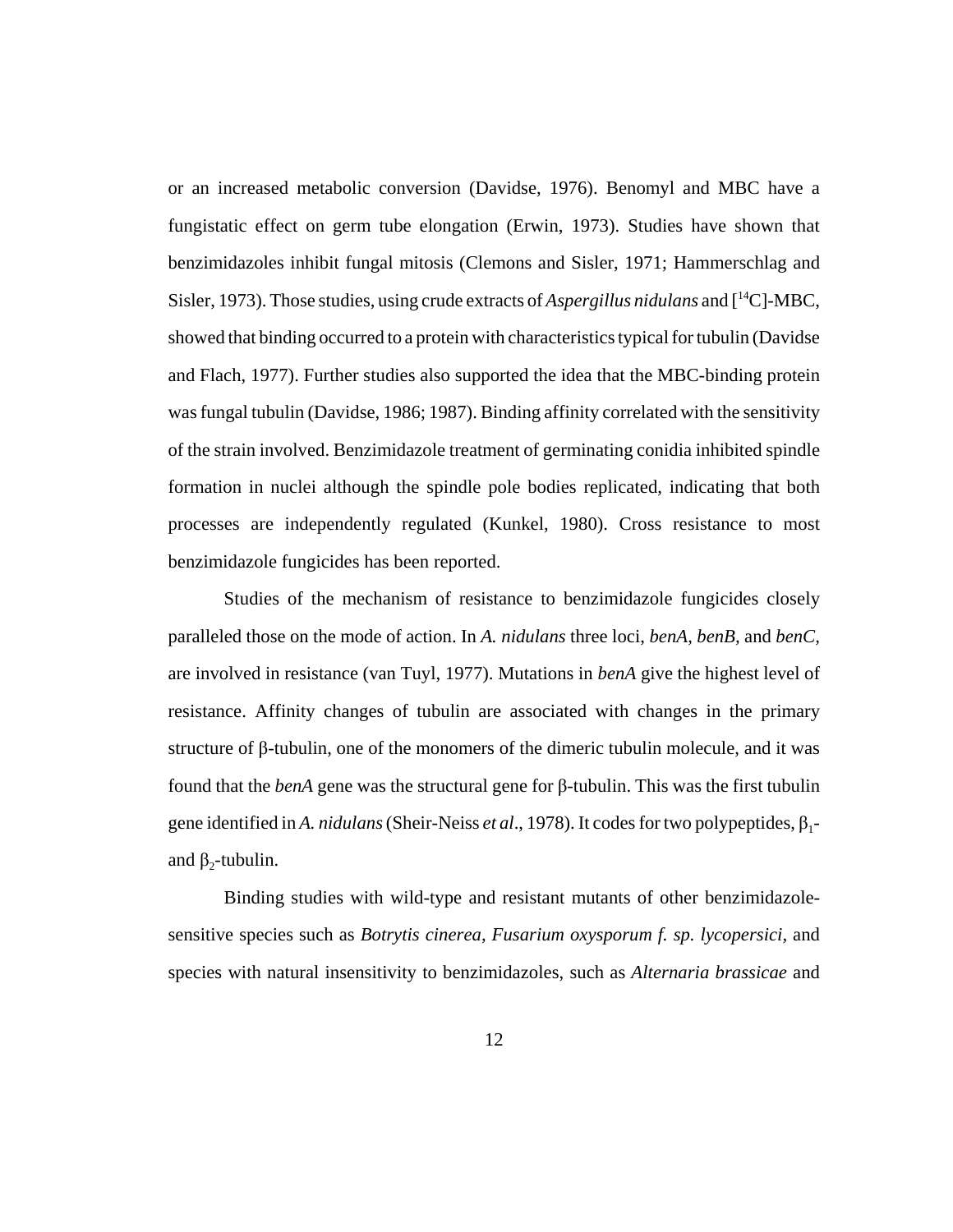*Pythium irregulare* (Davidse and Flach, 1977; Ishii and Davidse, 1986) showed that only extracts of the sensitive types have binding activity. The affinity of the target site to benzimidazoles apparently determines antifungal activity of the fungicides.

Jung *et al*. (1987) reported that cloning and sequencing of five mutant alleles of *benA* and β-tubulin gene of *A. nidulans*, confirmed that altered sensitivity to benzimidazoles or altered stability of microtubules is due to structural changes in this gene. Mutations in the structural gene for β-tubulin are also thought to be involved in benzimidazole resistance in *Saccharomyces cerevisiae* (Thomas *et al*., 1985), *S. pombe* (Hiraoka *et al*., 1984), *Neurospora crassa* (Orbach *et al*., 1986), and *Physarum polycephalum* (Burland *et al*., 1984). However, the phenotypic effects of altered β-tubulin either on microtubule stability or on binding of benzimidazoles to tubulin are unknown. Benzimidazole resistance in one *N. crassa* strain is caused by a T-to-A base pair change at the second base of codon 167, which results in an amino acid change from phenylalanine to tyrosine (Orbach *et al*., 1986). In a strain of *Saccharomyces cerevisiae*, a G-to-A transversion at the second base of codon 241 determines resistance by changing arginine to histidine (Thomas *et al*., 1985).

A more recent study show that all benomyl-resistant field strains of *Venturia inaequalis*, *V. pirina*, *Monilinia fructicola*, *Sclerotinia homoeocarpa* and six species of *Penicillium* were found to contain a single pair mutation in their β-tubulin gene that resulted in an amino acid substitution in β-tubulin (Koenraadt *et al*., 1992).

 These data suggest the β-tubulin gene mutates at specific sites. The exchange of certain amino acids within tubulin was the cause for the decreased binding affinity of a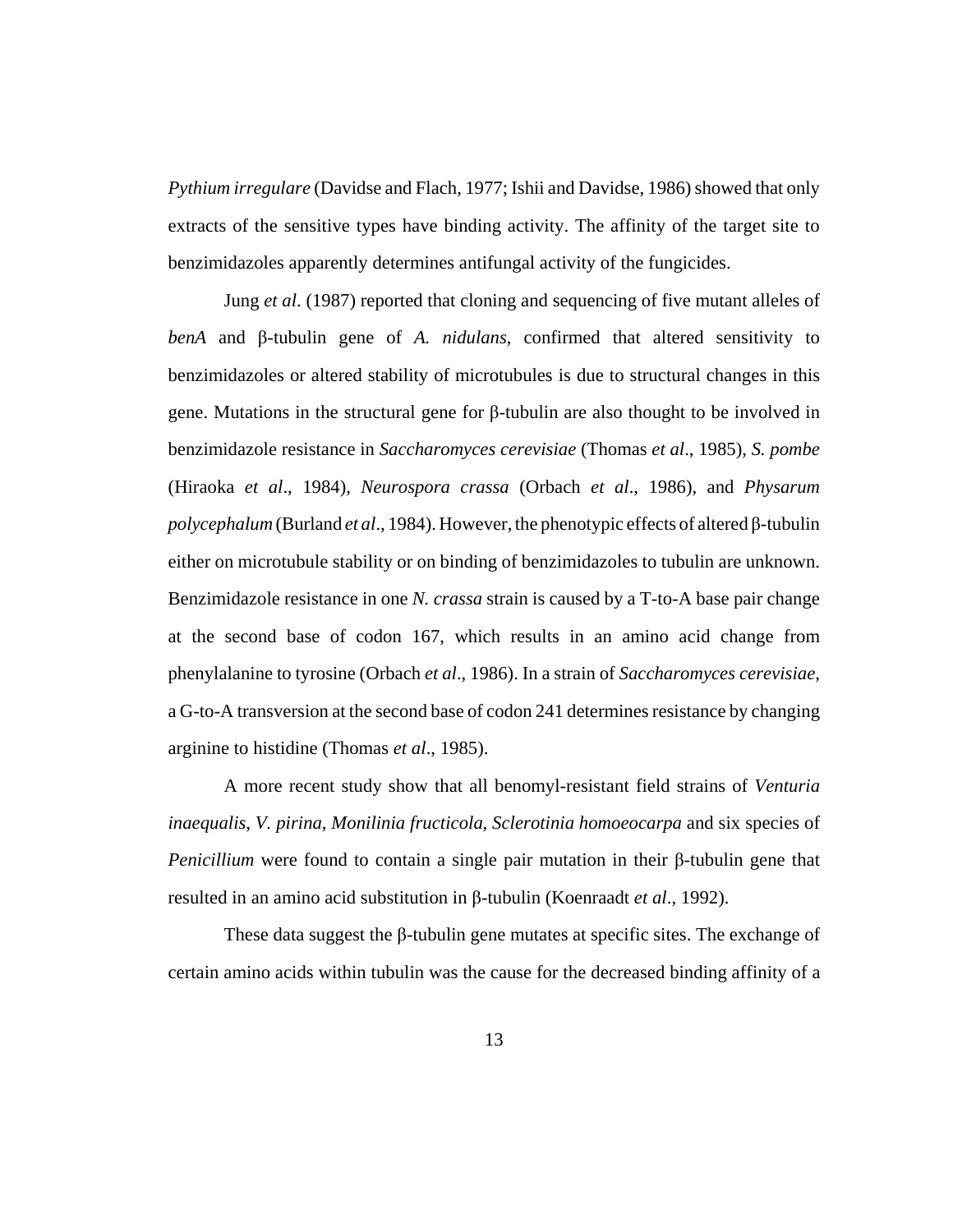inhibitor (MBC) to the target site. Amino acids at codon 167 for *N. crassa* and at codon 241 for *S. cerevisiae* undoubtedly are involved in binding.

Morris (1986) found that *A. nidulans* has a second β-tubulin gene (*tubC*) that codes for  $β_3$ -tubulin. Three forms of α-tubulin genes have also been found. The functions of these tubulins are not very clear although they may be associated with sensitivity to Nphenylcarbamates. Negative cross resistance between benzimidazoles and Nphenylcarbamates has been observed (Elad *et al*., 1988).

#### **1.2.3 Dissipation of benomyl in soil and turf**

### **1.2.3.1 Adsorption of benomyl**

Adsorption of benomyl to soil is one of the major processes influencing its accessibility to target organisms and their potential to reach non-target organisms. It has been shown that uptake of benzimidazole fungicides by plants from the soil is not very efficient especially in clay soils (Fuchs *et al*., 1970). Control of vascular wilt diseases requires extremely high dosages and is not practical for deep-rooted crops (Erwin, 1973). Baude *et al*. (1974) demonstrated that residues of benzimidazole fungicides are tightly adsorbed by soil colloids and thatch. The rate of uptake of benomyl by plants is increased when they are grown on soils with low clay and organic matter content, and with higher pH.

Turfgrass, unlike other cultivated crops, usually develops a layer of thatch which is a tightly intermingled layer of dead and living roots, rhizomes, stolons and organic debris between the zone of green vegetation and the soil surface (Beard, 1973). The turfgrass thatch-soil system can adsorb significant amounts of applied pesticide and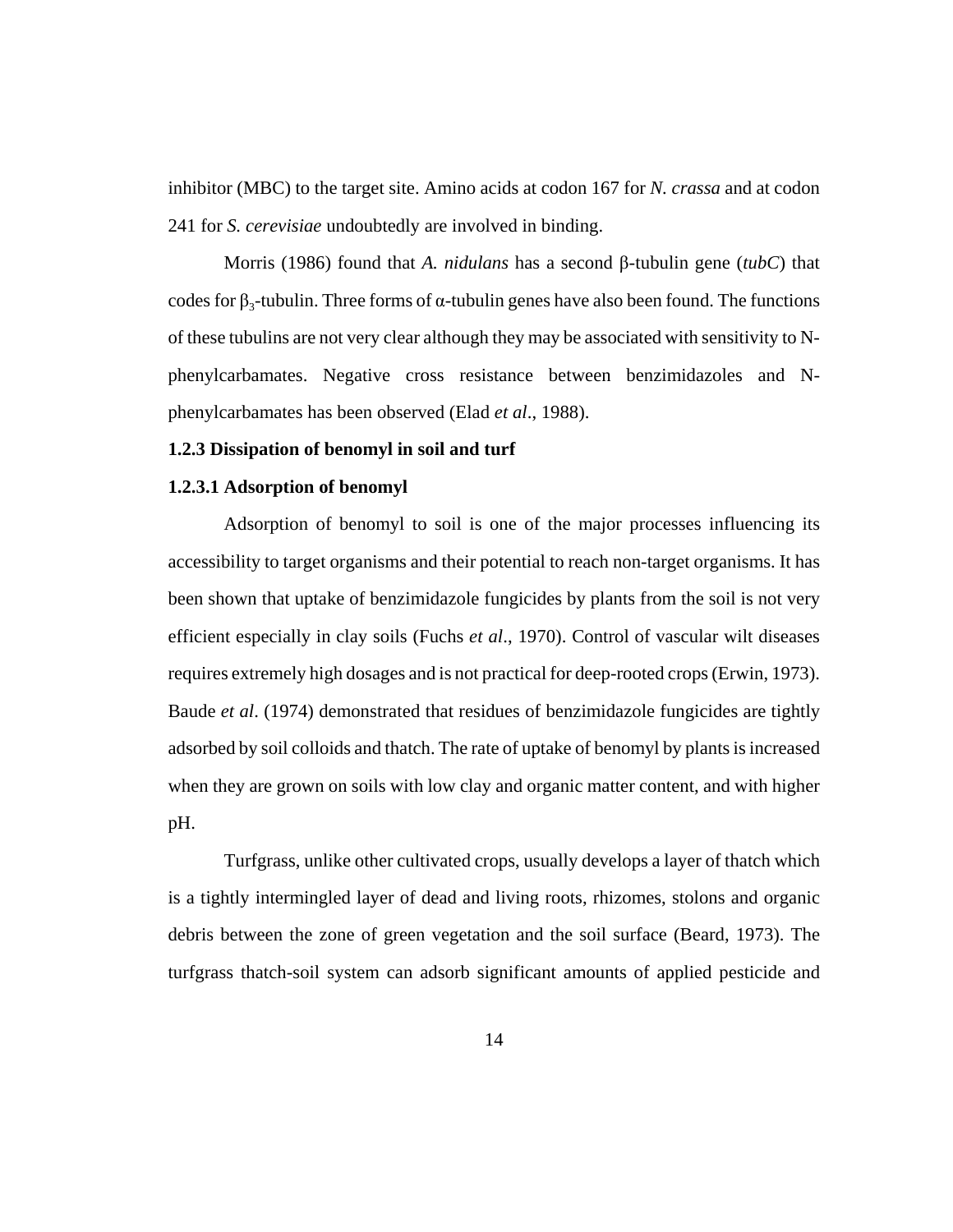reduce the amount reaching the roots in thatch or soil, and therefore reduced uptake of the fungicide by roots (Branham and Wehner, 1985; Krause and Niemczyk, 1989; Harrison *et al*., 1989; Cooper, 1990).

#### **1.2.3.2 Movement of benomyl**

Studies on mobility showed that benomyl and MBC are highly immobile in soil and most of the fungicide residues in soil are in the upper soil increment (Baude *et al*., 1974; Austin and Briggs, 1976). Niemczyk and Krause (1989) reported that over 90 percent of the insecticide residues studied remain in the thatch layer 57 days after treatment.

Run-off and mobility studies by Rhodes and Long (1974) showed that benomyl and MBC are immobile in soil and thatch, and do not leach or move significantly from the site of application. Over 95 percent of the applied  ${}^{14}C$ -benomyl was recovered from the top 3.8 cm of soil.

#### **1.2.3.3 Degradation of benomyl**

In aqueous and nonaqueous media, benomyl is rapidly converted to methyl 2 benzimidazole carbamate (MBC) (Clemons and Sisler, 1969; Siegel and Zabbia, 1972). This side-chain hydrolysis occurs very rapidly and does not require microbial activity (Peterson and Edgington, 1969). In plants, MBC is a fungitoxic compound recovered after foliar spray or soil treatment with benomyl (Peterson and Edgington, 1970; Sims *et al*., 1969). Baude *et al*. (1973) reported that benomyl is converted to MBC on plant surfaces under summer outdoor temperature and rainfall conditions. Other metabolic studies in plants with radiolabelled compounds have shown that MBC is further decomposed via 2-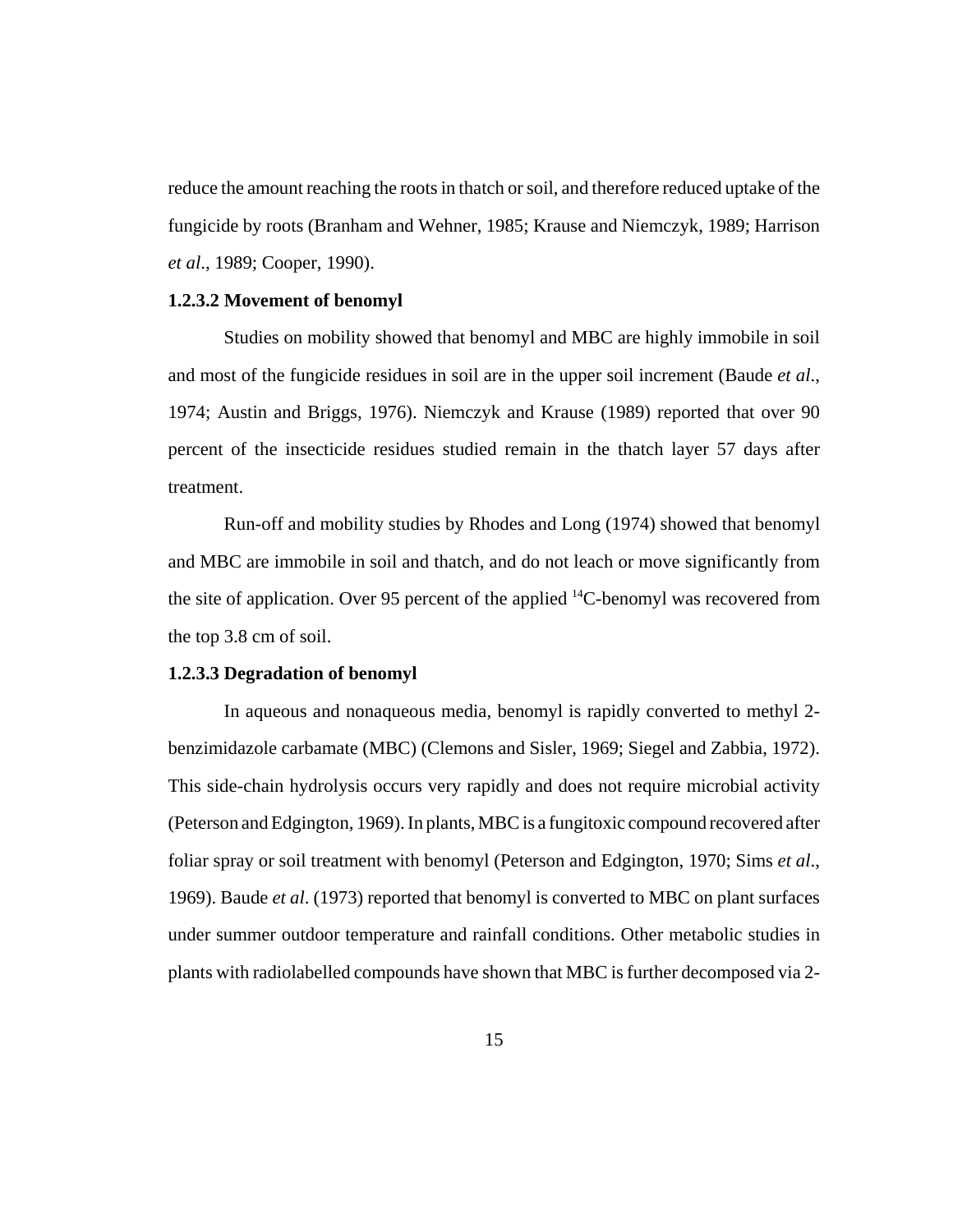aminobenzimidazole (2-AB) into benzimidazole (Fig. 1.1) (Siegel, 1973; Ben-Aziz and Aharonson, 1974; Rouchaud *et al*., 1977). In soil, microbial degradation is an important factor affecting the persistence of benomyl (Schoen and Winterlin, 1987; Yarden *et al*., 1990). The degradation process involves the formation of 2-AB as an intermediate and the liberation of  ${}^{14}CO_2$  from [2- ${}^{14}Cl$ ] MBC, which indicates that ring cleavage has occurred (Fig. 1.1) (Fuchs and Bollen, 1975; Helweg, 1977).

Microbial degradation of benomyl plays a very important role in dissipation of benomyl residues. Helweg (1977) concluded that MBC is a poor carbon source and suggested biodegradation of MBC is a co-metabolic process. Fungi contribute to MBC dissipation in soil, but bacteria have a greater role in enhanced biodegradation of MBC in soil (Yarden *et al*., 1987; 1990).

Photolysis is not a major pathway of benomyl degradation. When MBC in aqueous solution was exposed to sunlight and UV-light for 40 h, less than 10% was lost. When MBC was applied to leaves of corn plants and exposed to sunlight for 18 h, no photolytic products were detected in extracts of the plants (Fleeker and Lacy, 1977).

Benomyl is usually applied on turfgrass as a foliar spray followed by immediate watering of the fungicide into the root zone (Turgeon, 1985; Anonymous, 1990). The half-life of total benzimidazole residues is about 3-6 months in turf and 6-12 months in bare soil (Baude *et al*., 1974). Other reports indicated that foliar application of benomyl, at recommended rates, provides an adequate foliar residual deposit for several weeks, if rain does not wash off the fungicide (Smalley *et al*., 1973; Upham and Delp, 1973). Even with artificial rainfall  $(5{\text -}8 \text{ L/m}^2 \text{ per week})$ , the residue of benomyl on lettuce leaves may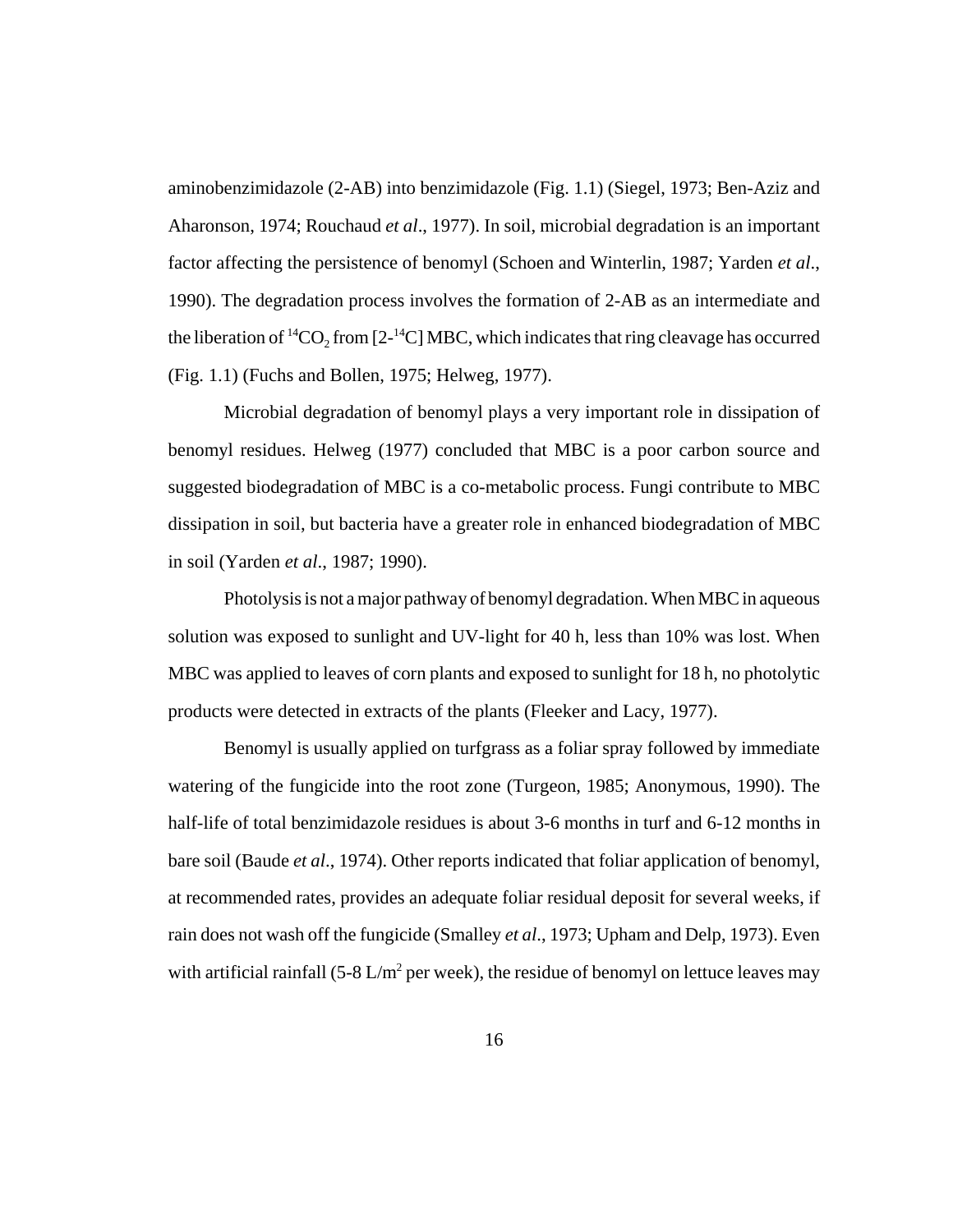be present several weeks after application (Dejonckheere *et al*., 1976). Turfgrass is usually watered and mowed frequently especially on golf course putting greens (Beard, 1982); these cultural practices may affect the dissipation of the pesticide.

Degradation studies of benomyl in thatch have not been reported, although an accelerated rate of pesticide degradation is found in thatch layer (Branham and Wehner, 1985; Potter *et al*., 1989). An increased rate of degradation of the fungicide Diazinon in thatch was observed by Branham and Wehner (1985).

Benomyl is chemically transformed into the stable MBC under both natural and artificial conditions. The transformation in water at pH 3 and  $20^{\circ}$ C was reported to be complete within 24 h (Austin *et al*. 1976). In organic solvents the rate of transformation varies. Benomyl is decomposed to MBC very quickly at low concentrations in methanol and ethyl acetate. At 10 μg/mL, for example, the half-life is less than 1 h (Chiba and Doornbos, 1974; Colmon and Sayag, 1976).

Chiba and Cherniak (1978) reported that the decomposition of benomyl to MBC in different organic solvents is reversible. Their results showed that, in organic solvents such as ethanol, methanol and ethyl acetate, benomyl does not decompose completely to MBC, and due to the reversible nature of the degradation reaction, some percentage of benomyl always remains intact. More recent studies on decomposition of benomyl to MBC showed that in mixed solutions of water with buffer, acetonitrile, or methanol, the degradation of benomyl slowed down with the increase in water concentration (Singh *et al*., 1990). Quantitative conversion of benomyl to MBC was not observed in acetonitrile and 12% of benomyl remained intact at equilibrium due to the reversible nature of the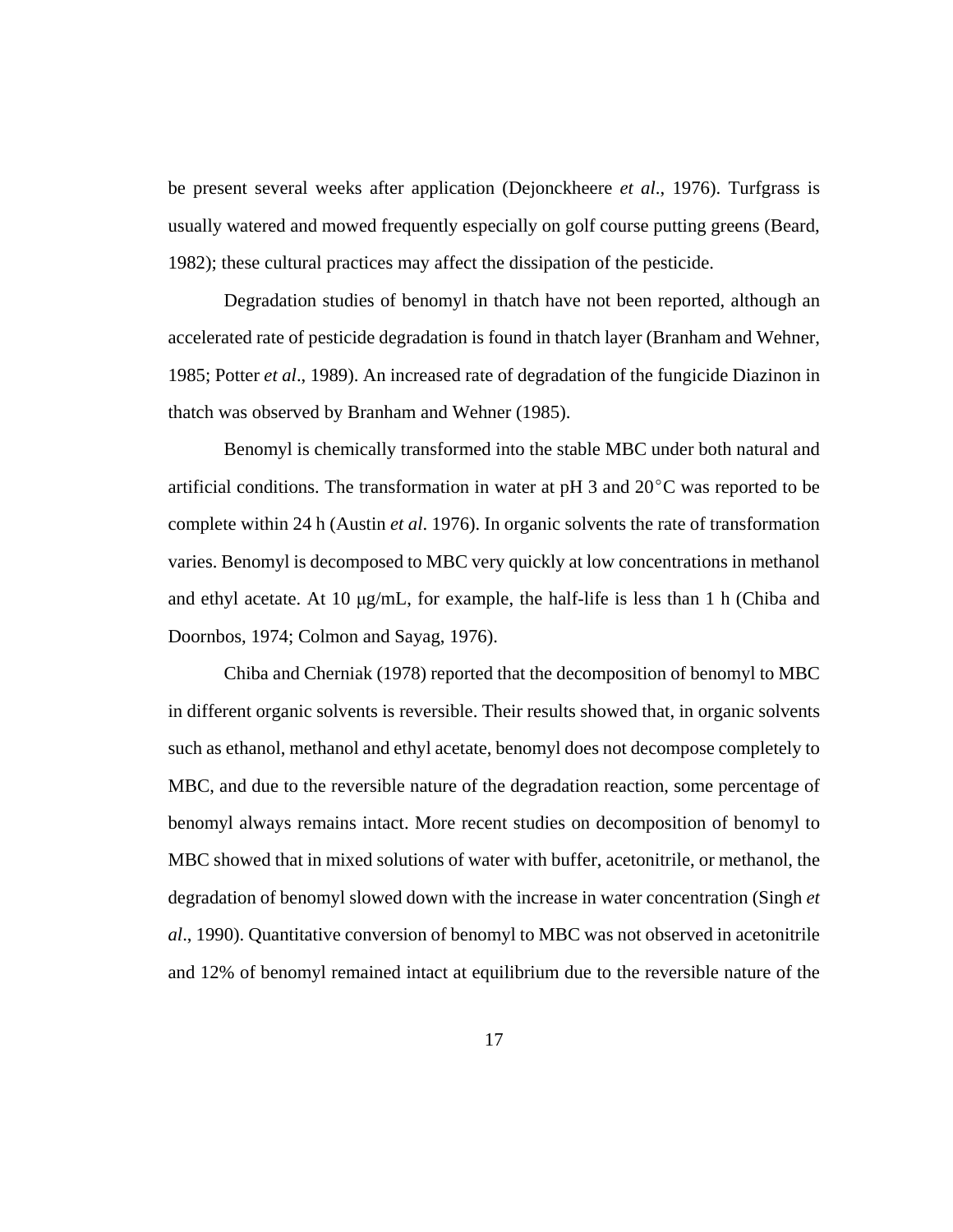reaction. However, their results also showed that, the degradation of benomyl to MBC in methanol was found to be quantitative, thus making this solvent more appropriate for quantitative conversion of benomyl to MBC.

In alkaline aqueous media, benomyl is partly converted to STB (1,2,3,4 tetrahydro-3-butyl-2,4-dioxo-s-triazino [a] benzimidazole) and BBU (1-(benzimidazol-2 yl)-3-butylurea) (White *et al*. 1973). In most chemical analytical procedures, conversion of benomyl to either stable MBC or STB and BBU can be achieved artificially.

#### **1.2.4 Dollar spot disease and its control with fungicides**

Dollar spot is a common and persistent disease of fine turfgrasses, especially creeping bentgrass (*Agrostis palustris* Huds.) and annual bluegrass (*Poa annua* L.). It is caused by *Sclerotinia homeocarpa* F.T. Bennett, which survives winter as mycelia in infected plants and stromata on foliage and in thatch. Under warm  $(>20^{\circ}C)$  and humid weather, mycelia from infected tissue or from stromata colonize grass through cut leaf tips and natural openings. Dissemination of this fungus is restricted to movements of infected leaf debris by equipment, people, animals, water, or wind. Prolonged high humidity in the turfgrass canopy is required for fungal growth (Vargas, 1981; Smiley *et al*., 1992).

Incidence of dollar spot disease can be reduced by maintaining high nitrogen fertility during the period of dollar spot activity (Goodman and Burpee, 1991). Many fungicides are available for dollar spot disease control. Tersan 1991 (50% a.i. benomyl at 3 kg/ha) or a mixture of Tersan 1991 with Daconil 2787 (75% a.i. chlorothalonil) has been recommended for the control of this disease (Anonymous, 1990). Applications should be started at the first sign of disease and repeated in approximately 2-week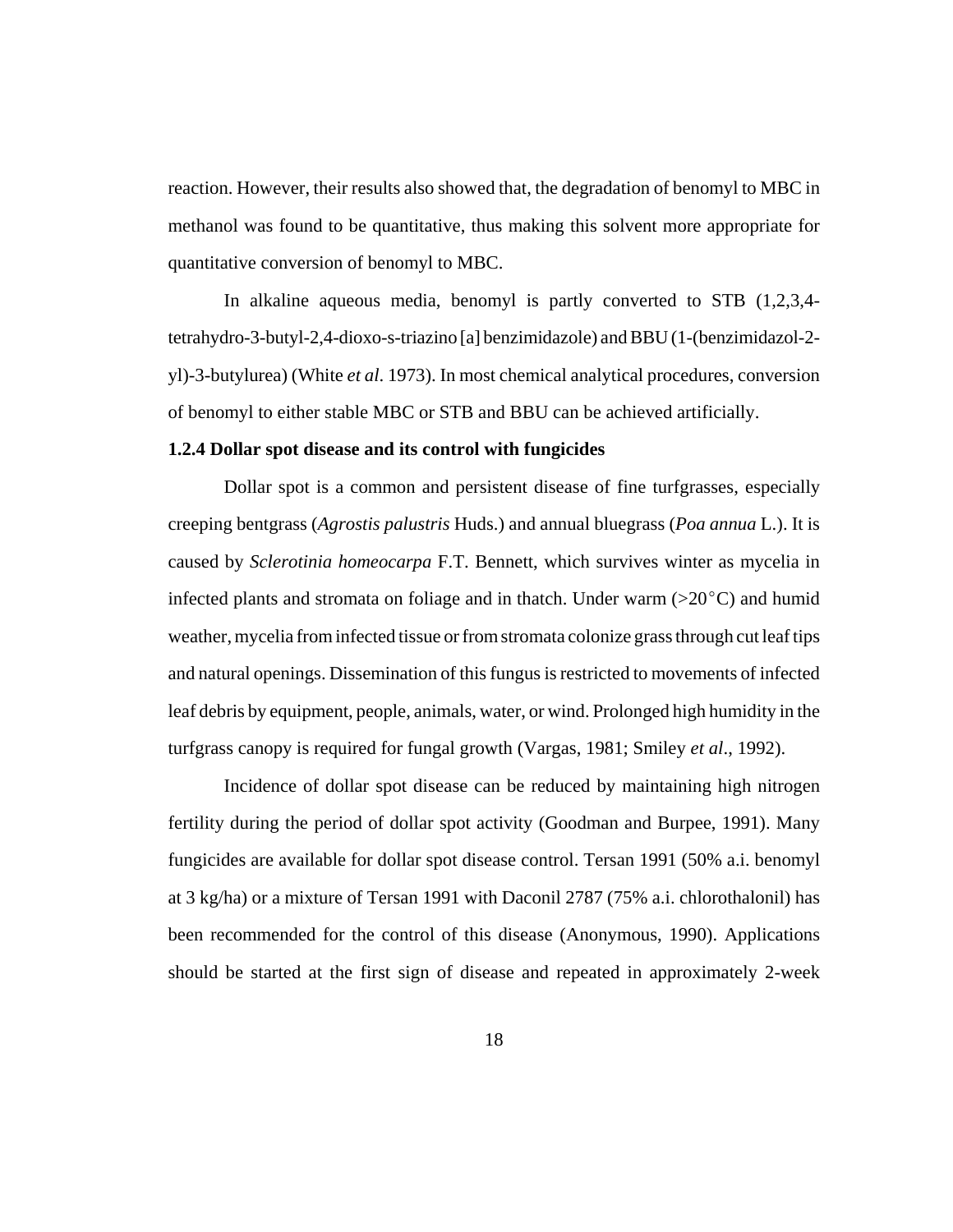intervals (Anonymous, 1990; Smiley *et al*., 1992).

#### **1.3 Methodology for benomyl residue analysis**

Several researchers have reviewed the residue analysis of benzimidazole fungicides (Baker and Hoodless, 1973; Slade, 1975; Watkins, 1976; and Gorbach, 1980).

# **1.3.1 Chemical analysis of benomyl residues**

#### **1.3.1.1 Extraction of benomyl residues**

Different solvents have been used for extraction of benomyl and its residues depending on the substrate, metabolites and the conversion products. Mixtures of organic solvents have also been recommended for extraction of benomyl residues (Sims *et al*. 1969). Because benomyl is transformed totally or partially into MBC, or STB and BBU during extraction, a mixture of acetone and 1 M ammonium chloride  $(1 + 1, v/v)$  is recommended by Austin and Briggs (1976) for the extraction of benomyl residues from soil. This method extracted 71.3% of the radioactive MBC applied 1 week prior to the analysis. Fernandes and Cole (1974) studied the efficiencies of some organic solvents and methods in the extraction of MBC from tobacco: among ethanol, methanol, acetone and chloroform, they found that methanol extracted the most.

# **1.3.1.2 Clean-up of benomyl residues**

In chemical analysis, a clean-up is usually necessary before determination. Benomyl and MBC have weakly basic properties due to the =N-atom, which can be exploited for partition in the clean-up procedure (Austin and Briggs, 1976). The residue dissolved in ethyl acetate can be extracted easily with dilute hydrochloric acid and then re-extracted into ethyl acetate after adjusting the acid aqueous phase back above pH 8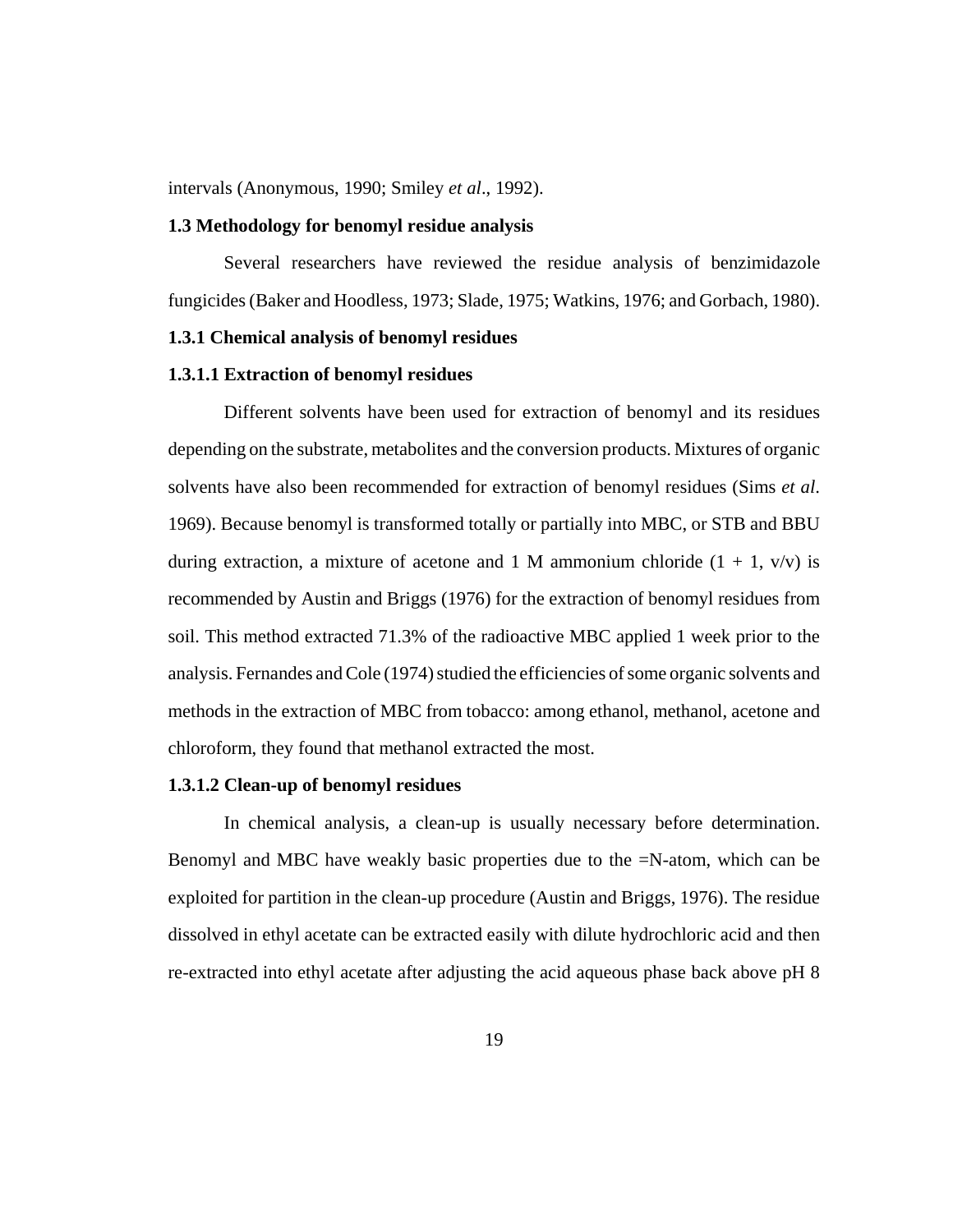(Aharonson and Ben-Azia, 1973; Austin and Briggs, 1976). Column or thin layer chromatography has been used in some cases as a clean-up procedure to eliminate interfering substances (White and Kilgore, 1972; Douch, 1973).

#### **1.3.1.3 Determination of benomyl residues**

Several methods have been reported for the detection and determination of benomyl residues. The thin-layer plate method was used by Baker and Hoodless (1973). MBC characteristically has strong absorption in the range of 260-300 nm of light, which allows for detection by spectrophotometry (White and Kilgore, 1972; Cox *et al*., 1974; Monico-Pifarre and Xirau-Vayreda, 1990). Cox *et al*. (1974) recommended measuring the absorption at the wavelengths 282 and 275 nm from a base line at 310 nm. The peak ratio at 282/275 should be constant at 1.20. Variation greater than -0.02 indicates interference from other UV-absorbing substances.

The use of fluorescence spectrophotometry for determination of benomyl residues has been reported by Pease and Holt (1971) and Aharonson and Ben-Aziz (1973). High performance liquid chromatography was also used in determination of benomyl residues (Austin *et al*., 1976; Maeda and Tsuji, 1976) as well as gas liquid chromatographic methods (Rouchaud *et al*., 1977).

#### **1.3.2 Bioassays for the determination of benomyl residues**

Thin layer plate bioassays were used by a number of authors (Ben-Arie, 1975; Ellis and Sinclair, 1975; Cox and Pinegar, 1976). In these bioassays, the extracts can be spotted onto the plates without clean-up. After thin-layer chromatography, the plates are coated with an appropriate nutrient solution and sprayed with a suspension of a test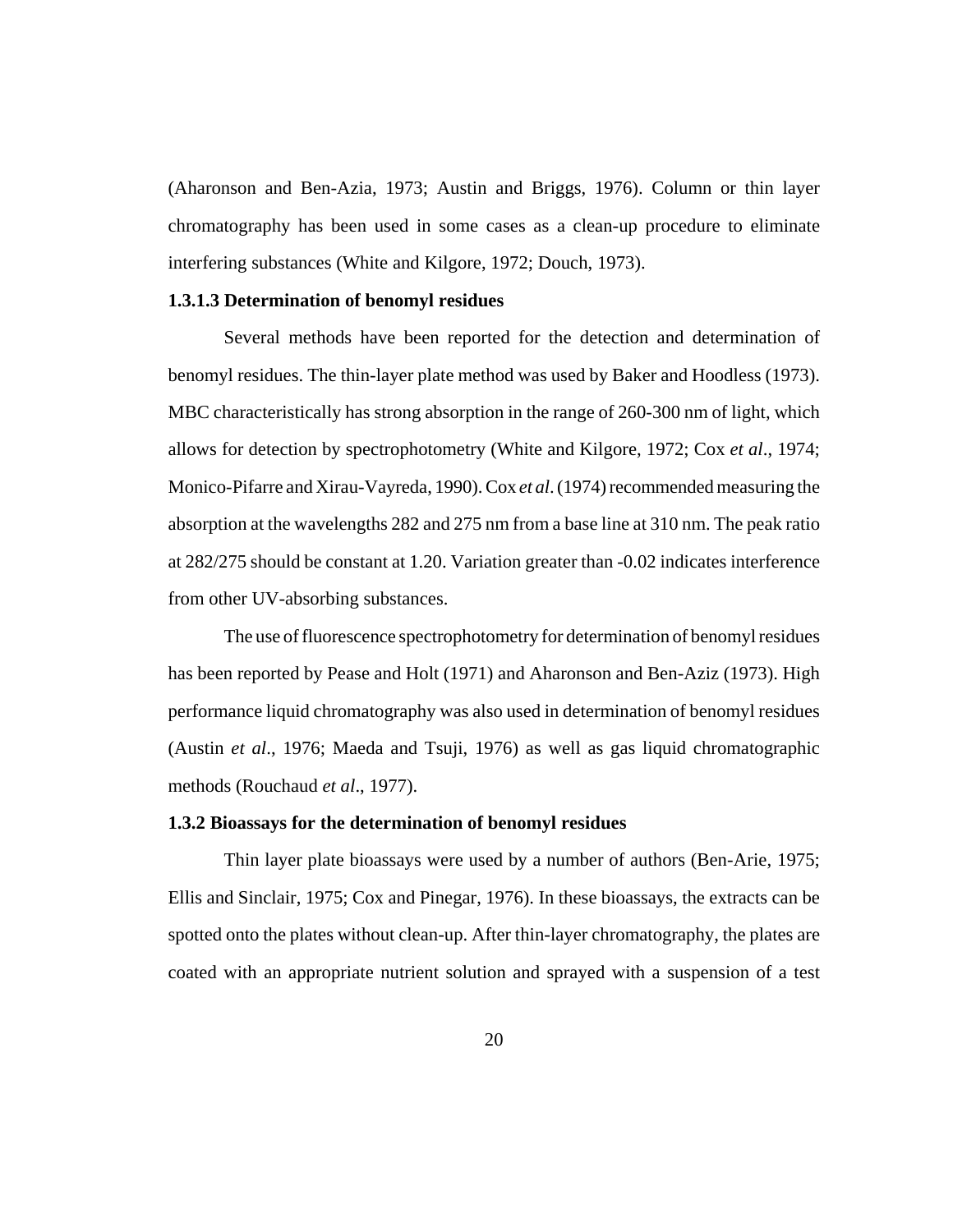fungus. The inhibition zones develop after an appropriate incubation period and are often well-correlated with the fungicide concentrations.

Soil plugs or soil pellet bioassays have been used by a number of authors (Munnecke, 1958; Hine *et al*., 1969; Yarden *et al*., 1985a). In these methods, the soil is made into plugs or agar pellets and placed in the centre of a Petri dish with medium. After appropriate incubation, the fungicide residues diffuse from the plugs or pellets into the medium which has been mixed or sprayed with a suspension of a susceptible test fungus. Inhibition of fungal growth has a good correlation with the fungicide concentration in soil samples. The lowest detectable concentrations of MBC was reported by Yarden *et al*. (1985a) was 0.25 μg/g.

Paper disc bioassays have been used by Thornberry (1950), Erwin *et al*. (1971), Edgington *et al*. (1973) and Black and Neely (1976). In these methods, paper discs are placed on the medium which has been mixed or sprayed with a test fungus. Solutions or supernatants of extracts from plants or soil are added to the paper discs. A good correlation can be found between inhibition of fungal growth and fungicide concentration in the samples after appropriate incubation. When using chloroform extraction of elm leaves, a concentration of benomyl of 0.1 μg/mL was detected by Black and Neely (1976).

Other bioassay methods for benomyl residue determination have also been reported. These include leaf disc bioassay (Edgington *et al*., 1973), other plant tissue bioassay (Hine *et al*., 1971; Hock and Schreiber, 1971) and wells containing fungicide solution on media (Cox *et al*., 1974).

#### **1.4 Effects of surfactants and coring on efficacy of benomyl applied to turfgrass**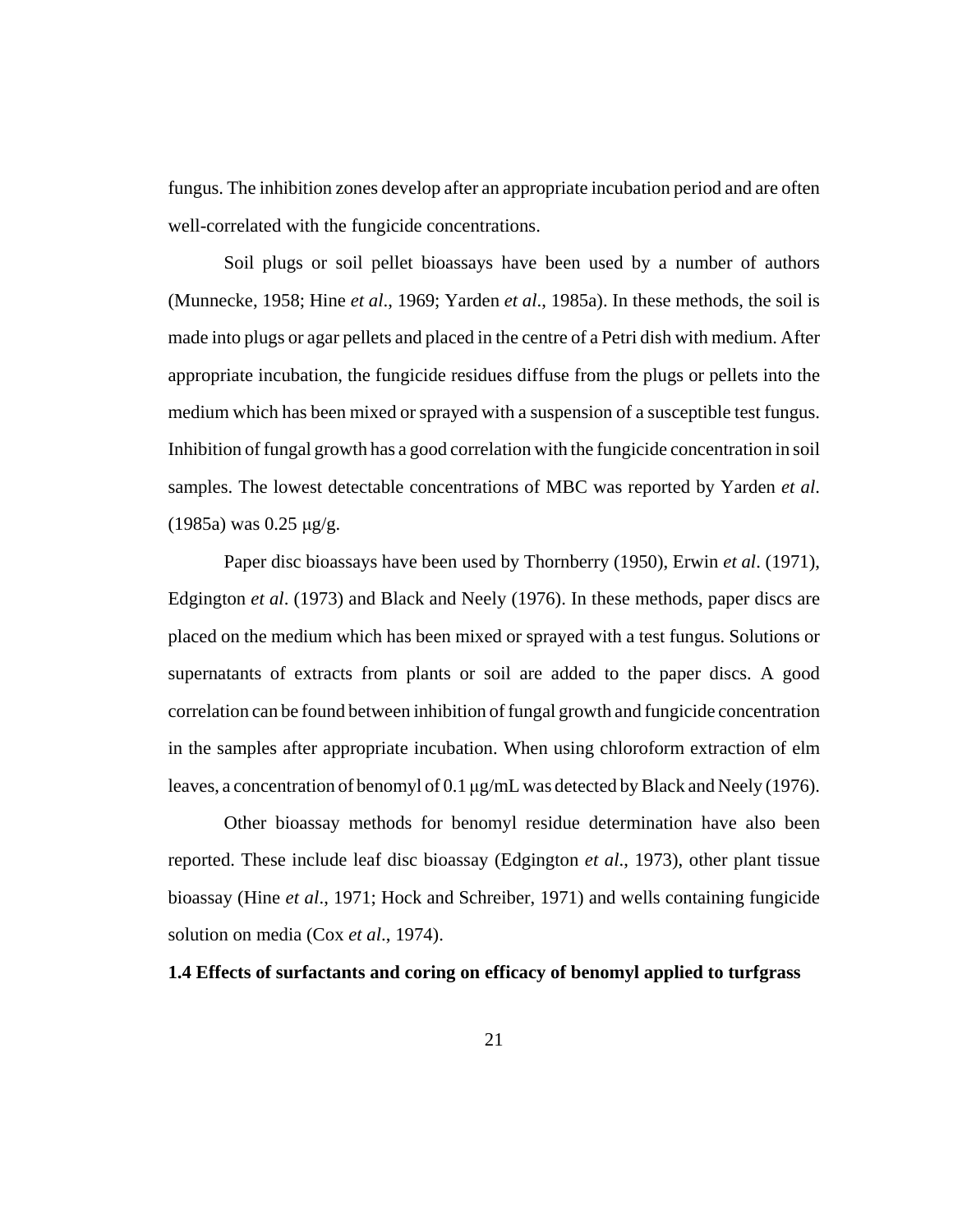#### **1.4.1 Surfactants**

Surfactants are surface active agents which act by modifying the surface tension between water and solids or other liquids. The molecules of surfactants possess hydrophilic and lipophilic parts that attract water and nonaqueous materials, respectively. Each part of the molecule orients itself to the phase that attracts it, thereby bonding surfaces that would otherwise tend to repel each other (Foy, 1989)

The primary functions of a surfactant added to a pesticide solution are to promote wetting, coverage and uptake of the pesticide by leaves. However the hydrophiliclipophilic properties of these additives suggest that they may have more than this one function. Gillard (1987) proposed that a surfactant or adjuvant can be used to achieve better control of the target organism than is possible with the standard formulation by altering the physical characteristics, extending the period of activity, overcoming resistance developed by a target species to a pesticide, and enabling lower doses of pesticides to be used.

Rawlins and Booth (1968) showed that the surfactant Tween-20 increases the effectiveness of benomyl for the control of Verticillium wilt of cotton. Biehn and Dimond (1971) demonstrated effective field control of Verticillium wilt of potato by soil drench with Benlate plus the surfactant Tween-20.

Thatch and sand grains on golf greens are difficult to wet because the high surface tension repels water and causes localized dry spots (Miller and Wilkinson, 1977; Taylor and Blake, 1982). Wetting agents can increase infiltration rates into hydrophobic thatch and soil (Pelishek *et al*., 1962). On sand golf greens, Aqua-Gro, a commonly used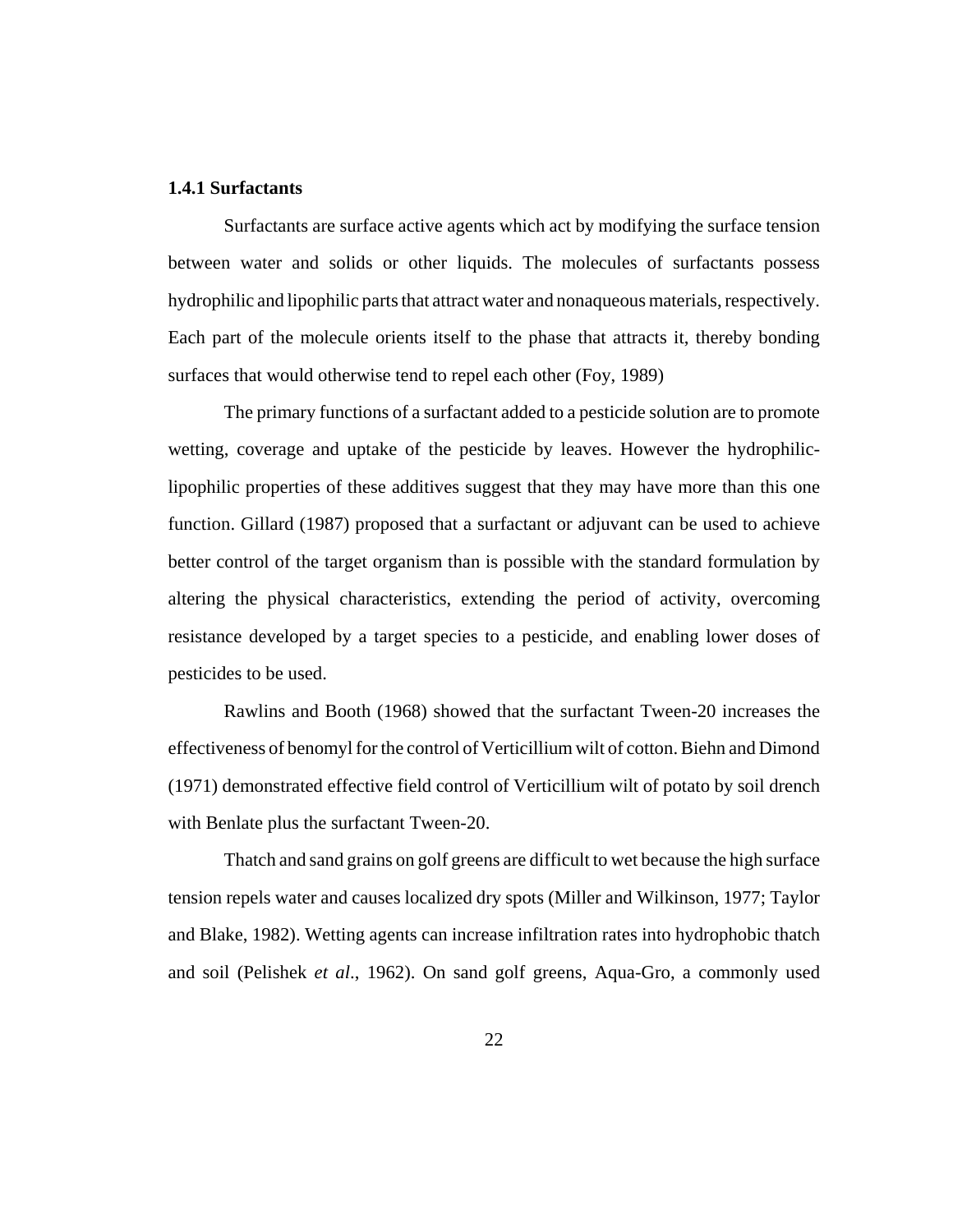surfactant, was found to reduce the severity of the dry spots by increasing water infiltration rate (Wilkinson and Miller, 1978). No information is available on the effect of wetting agents on efficacy of benomyl applied to turfgrass.

#### **1.4.2 Coring**

 Coring is a cultivation practice involving the use of a hollow tine or spoon to remove soil cores which then leaves a hole or cavity in the sod. It has been reported to increase root growth, increase water infiltration, correct compaction, and reduce thatch (Beard, 1973).

Byren *et al*. (1965) and Canaway *et al*. (1986) found that hollow tine coring (2.5 cm diam and 15 cm depth) increased the infiltration of water into a compacted putting green. Surface compaction, hydrophobic thatch, and surface layering can severely restrict infiltration. If the coring hole traverses these restrictions, substantial increases in infiltration capacity are possible in direct response to coring. Carrow (1988) reported that hollow tine coring was the most effective of five cultivation methods for reducing penetrometer resistance. The increased infiltration capacity of cored turf is due primarily to the increased surface area resulting from coring. According to Turgeon (1985), the increase in surface area can be more than twofold when the combined areas of the walls of the holes are added to that of the turf surface.

Coring can result in an improvement of growing conditions in the immediate vicinity of the holes as long as moisture is not limiting (Turgeon, 1985). Barber and Carrow (1985) showed improved oxygen diffusion rates from hollow tine coring. After coring root growth in the 20 to 60 mm zone increased by 20 to 35% and water extraction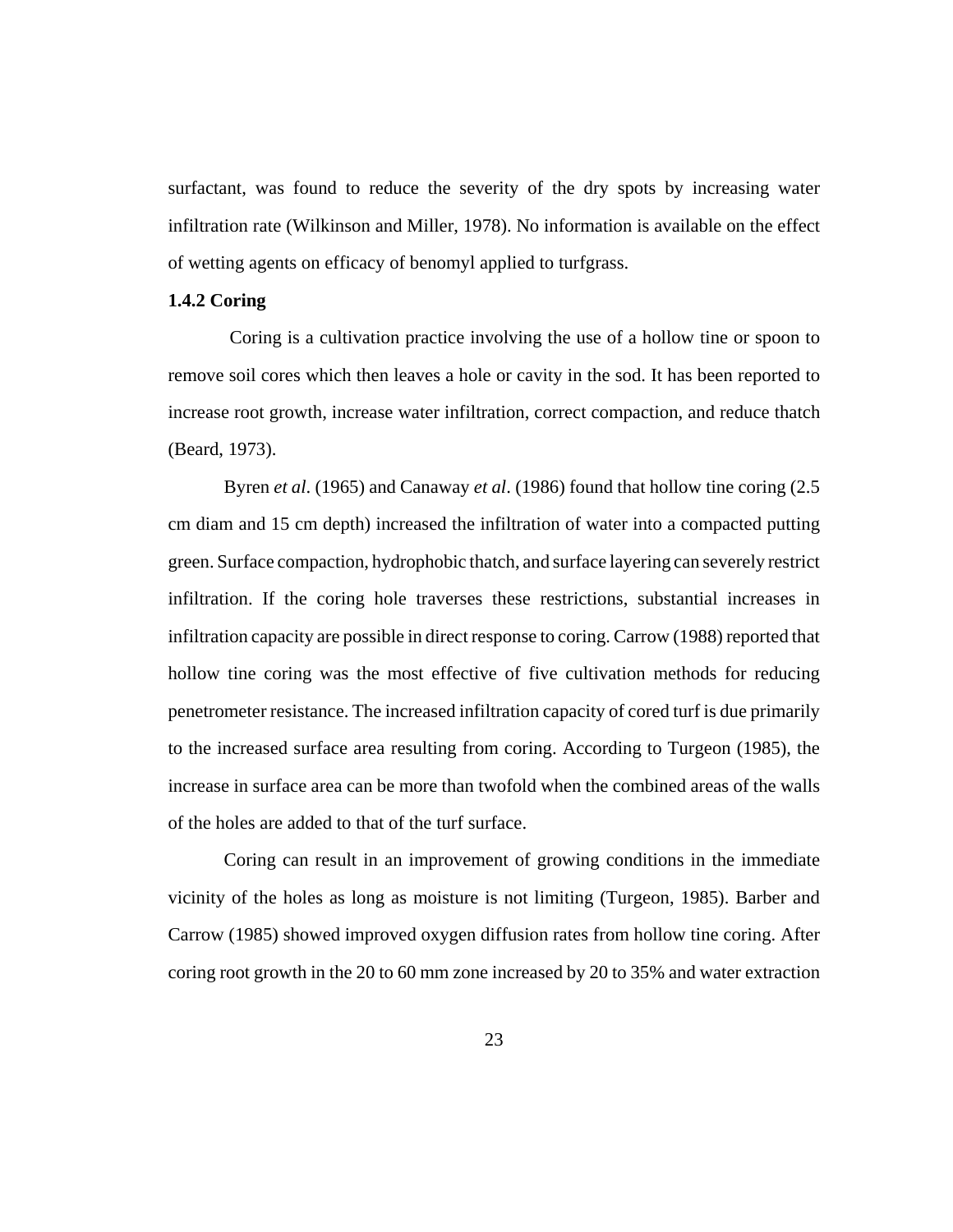from this zone also increased (Wiecko *et al*., 1993).

No information is available on the effect of coring on the efficacy of benomyl applied to turfgrass. However, the improved conditions through coring may increase the movement in thatch/soil and uptake by turfgrass of benomyl. Furthermore, the effectiveness of wetting agents may be greatest for water infiltration when used after coring (Wilkinson and Miller, 1978; Shurtleff, 1981).

### **1.5 Research objectives**

#### **1.5.1 Turfgrass and pesticide use**

Significant changes are taking place in turf industry. In 1981, there were 154,000 ha of turf, which was ranked in second place among six major cash crops in Ontario: grain corn, turf, tobacco, potato, apple and grape (Sears and Gimpelj, 1983). Because turfgrass is often grown in very stressful environments such as sports turf and golf greens, and because it is not practical to rotate turf with other crops, pests often become one of the major problems in turf management. Golf course greens, tees, fairways are the most intensively managed turf areas (Kane and Wilkinson, 1992). Disease control on these intensively managed turf areas is achieved primarily through application of fungicides. Kane and Wilkinson (1992) also reported that golf greens receive the greatest fungicide input per unit of surface area of any U.S. crop, and the dollar value of the turf fungicide market is greater than any other crop. In 1988, approximately 1.5 million kilograms and 2.5 million liters of pesticides were used on turf (Ayers and Gilmore, 1991). In Canada, it is estimated that just over 2 million kilograms of active ingredient of fungicides were used on all crops in 1990, and most of the fungicide was applied to fruits, vegetables, and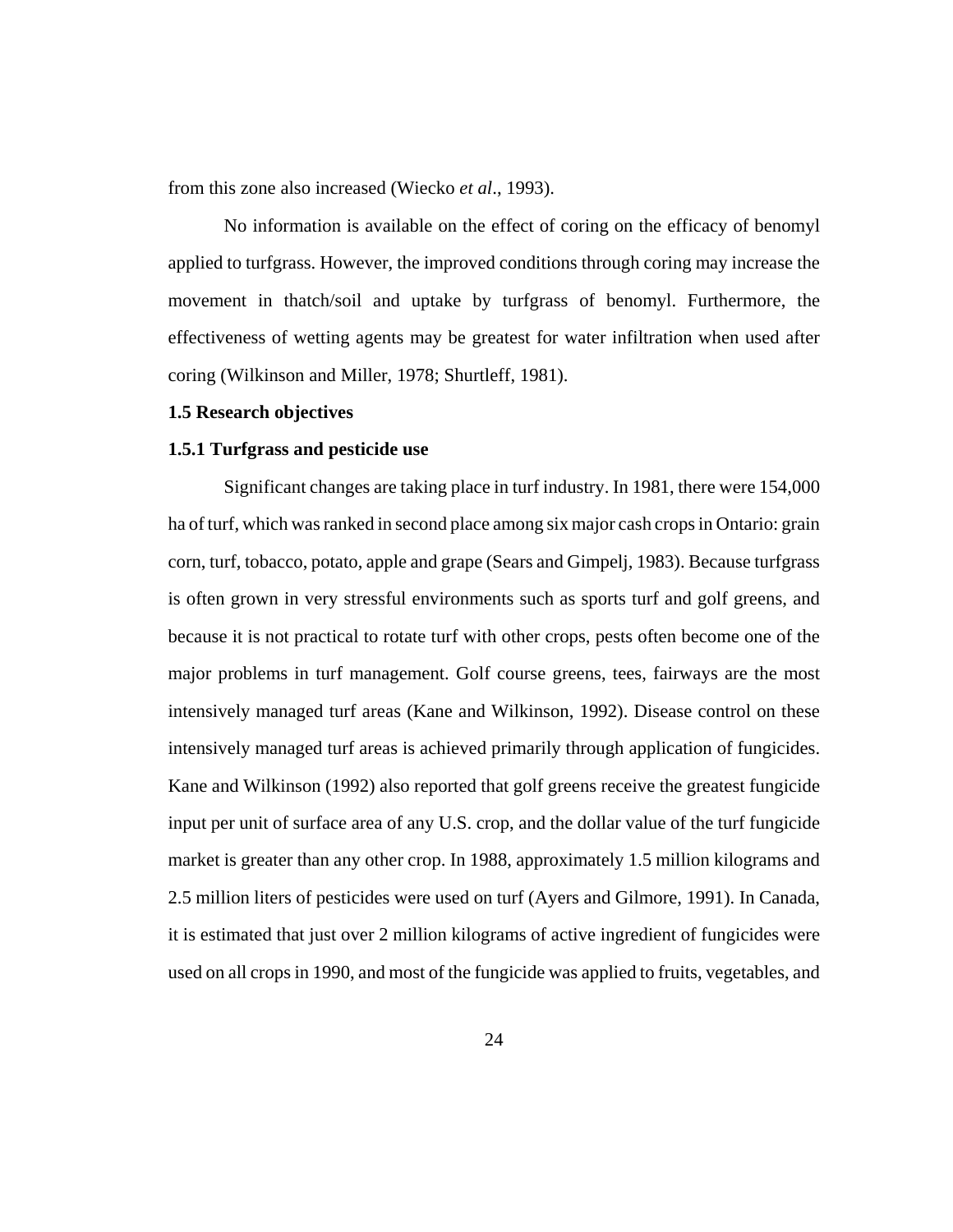turf (Anonymous, 1992).

In Canada, the total area of golf courses was estimated to be 44,100 hectares in 1990 (Anderson *et al*., 1992). The expenditure for fungicide on golf courses was approximately 3.3 million dollars compared to 0.6 and 0.4 million dollars for herbicides and insecticides, respectively. The number of applications on greens was on average 6 times for fungicides and 1.5 and 0.4 times for insecticides and herbicides, respectively.

Appropriate use of pesticides should not only reduce the cost but also reduce the risk of environmental contamination. This becomes even more important on turfgrass, since most turfgrass is grown in urban areas and used for ornamental or recreational proposes.

Benomyl is one of the major fungicides used on turf. Its degradation, adsorption and uptake by plants in soil have been studied previously. However, little work has been done on turf which differs greatly from other crops due to its thatch development and cultural practices such as frequent moving.

Benomyl is not stable in water and may be quickly but partially converted to MBC. The coexistence of the two compounds makes it difficult to analyze one or both compounds using chemical methods due to different chemical and physical properties. However, in trial experiments, we found that benomyl and MBC were equally toxic to fungus *Penicillium expansum*. Therefore it is possible to detect both benomyl and MBC with *P. expansum* in a bioassay.

The effects of surfactants on the coverage and uptake of pesticides by plant leaves have been well studied (Anderson and Girling, 1983; Shurtleff, 1981). However, little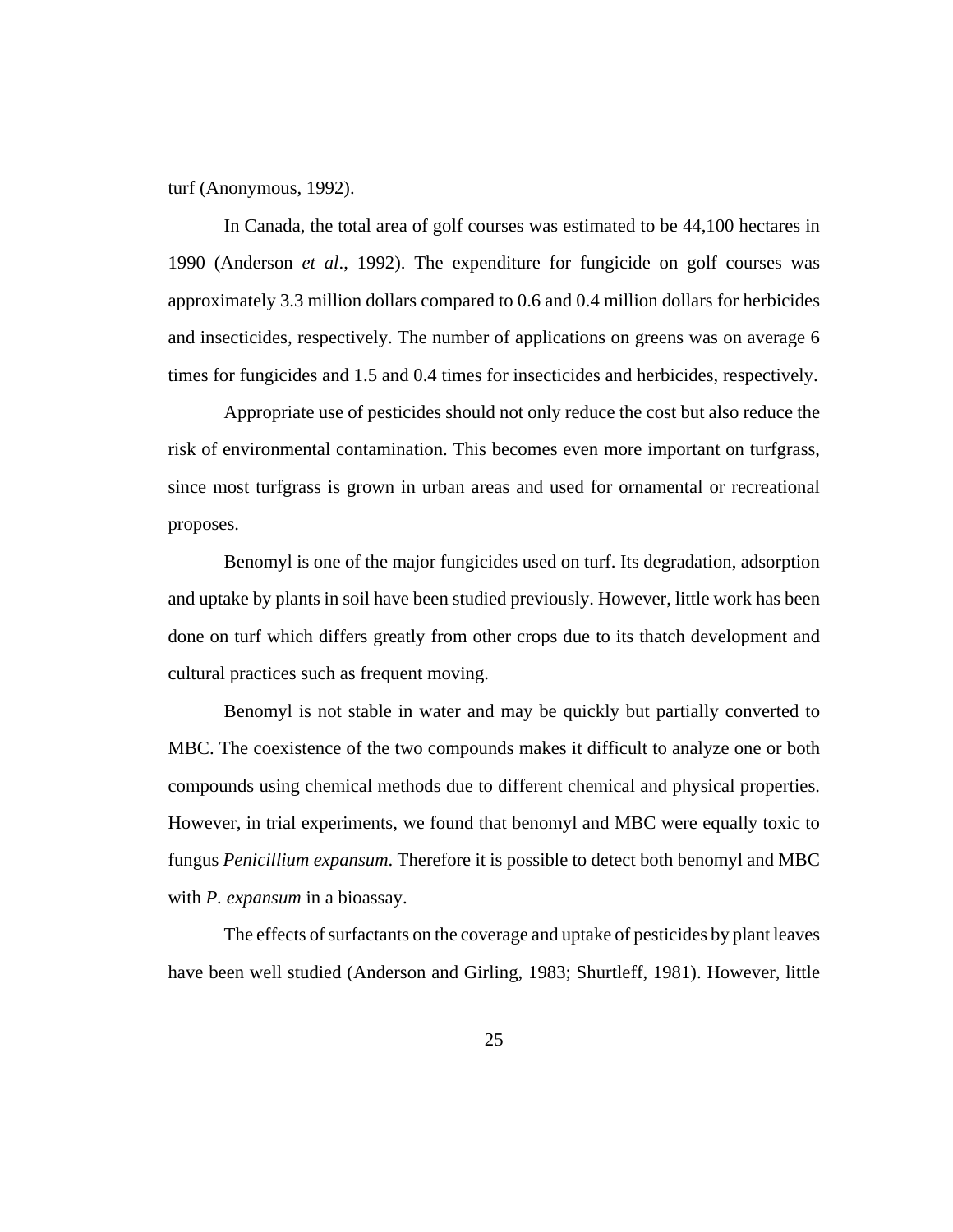work has been done on the effects of surfactants or core cultivation on pesticide movement in soil and uptake by roots. Information on effective uptake of benomyl by turfgrass roots is lacking. Frequent applications of benomyl are required to give effective control of some diseases such as dollar spot (Vargas, 1981), which could be changed if benomyl uptake could be improved.

# **1.5.2 Objectives**

The objectives of this work are: 1) to evaluate and develop bioassay techniques for the determination of biologically available and total benomyl/MBC residues in turfgrass/thatch/soil; 2) to examine dissipation and translocation of benomyl/MBC in turf thatch/soil under lab and field conditions; 3) to examine the effects of a wetting agent, Aqua-Gro, and coring on the movement of benomyl/MBC in thatch/soil, and on uptake and disease control.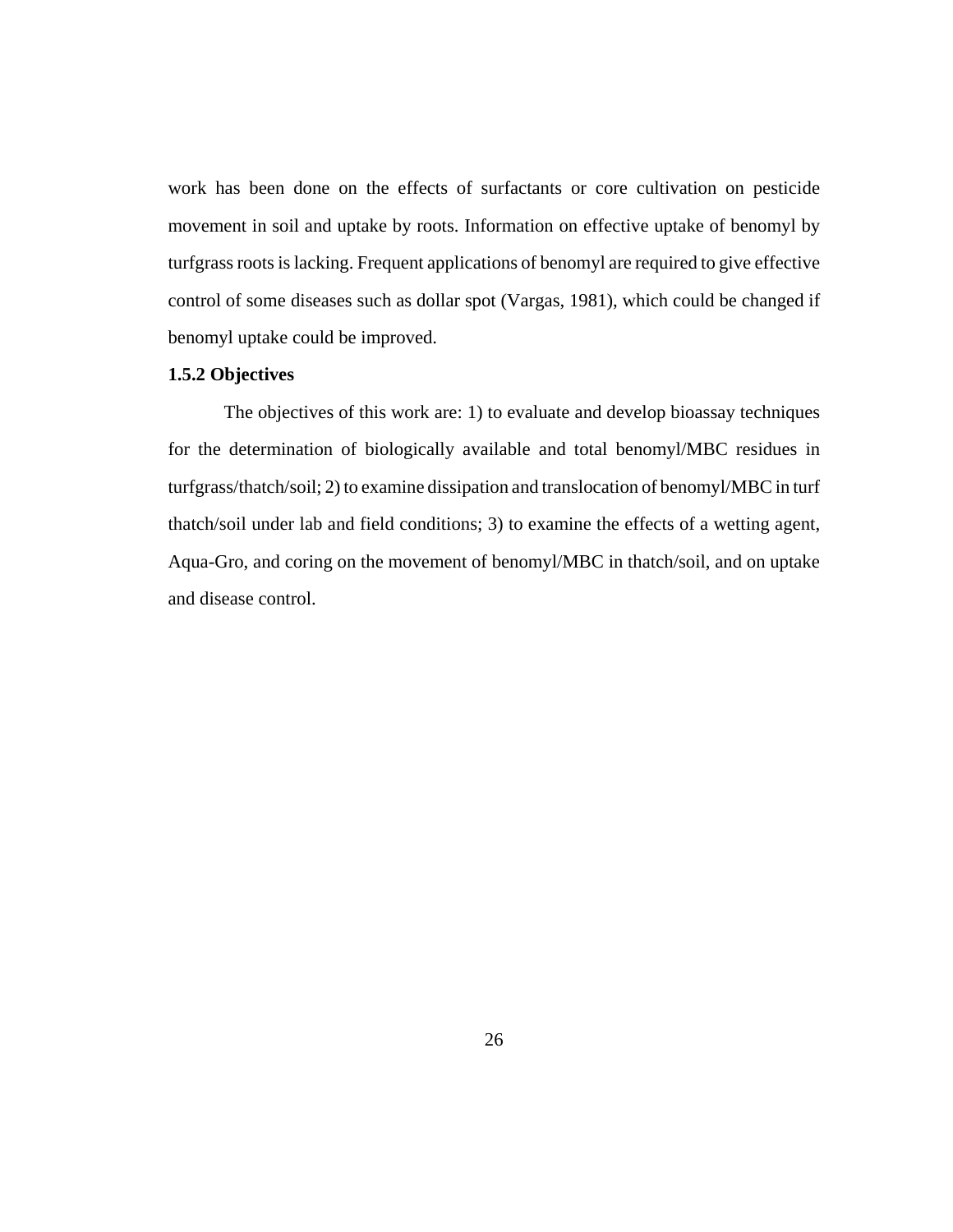# **CHAPTER 2. DEVELOPMENT AND EVALUATION OF BIOASSAYS FOR THE DETECTION OF BENOMYL RESIDUES**

## **2.1 Abstract**

Paper disc, soil-agar pellet, turfgrass-agar pellet, thatch-agar pellet, and sampleagar mixture bioassays were modified or developed and evaluated to detect the fungicide benomyl and its fungitoxic residue methyl 2-benzimidazole carbamate in water, soil, turfgrass clippings, and thatch. The bioassays could detect biologically available benomyl and/or MBC residues with a limit of detection of 0.2 μg/g and a limit of quantitation of 0.5 μg/g. Over 100 samples can be tested by a single person within 2 days.

#### **2.2 Introduction**

Chemical analysis of pesticides in soil and plant tissue involves many extraction steps, which may be laborious, and costly, and only a few samples can be processed in a short period (Gorbach, 1980). Chemical analysis usually cannot quantify the amount of fungicide which is biologically available to target and non-target organisms. Bioassays, on the other hand, are simple, less costly, and the biologically available fungicide in samples can be detected using target or non-target organisms sensitive to the fungicide (Bennett and de Beer, 1984).

Bioassay techniques have been previously developed to detect the residues of pesticides in plant and soil (Munnecke, 1958; Peterson and Edgington, 1969; Erwin *et al*., 1971; Edgington *et al*., 1973; Yarden *et al*., 1985a). The detectable concentration of the fungicide benomyl was reported to be as low as 0.1 μg/mL when using a paper disc assay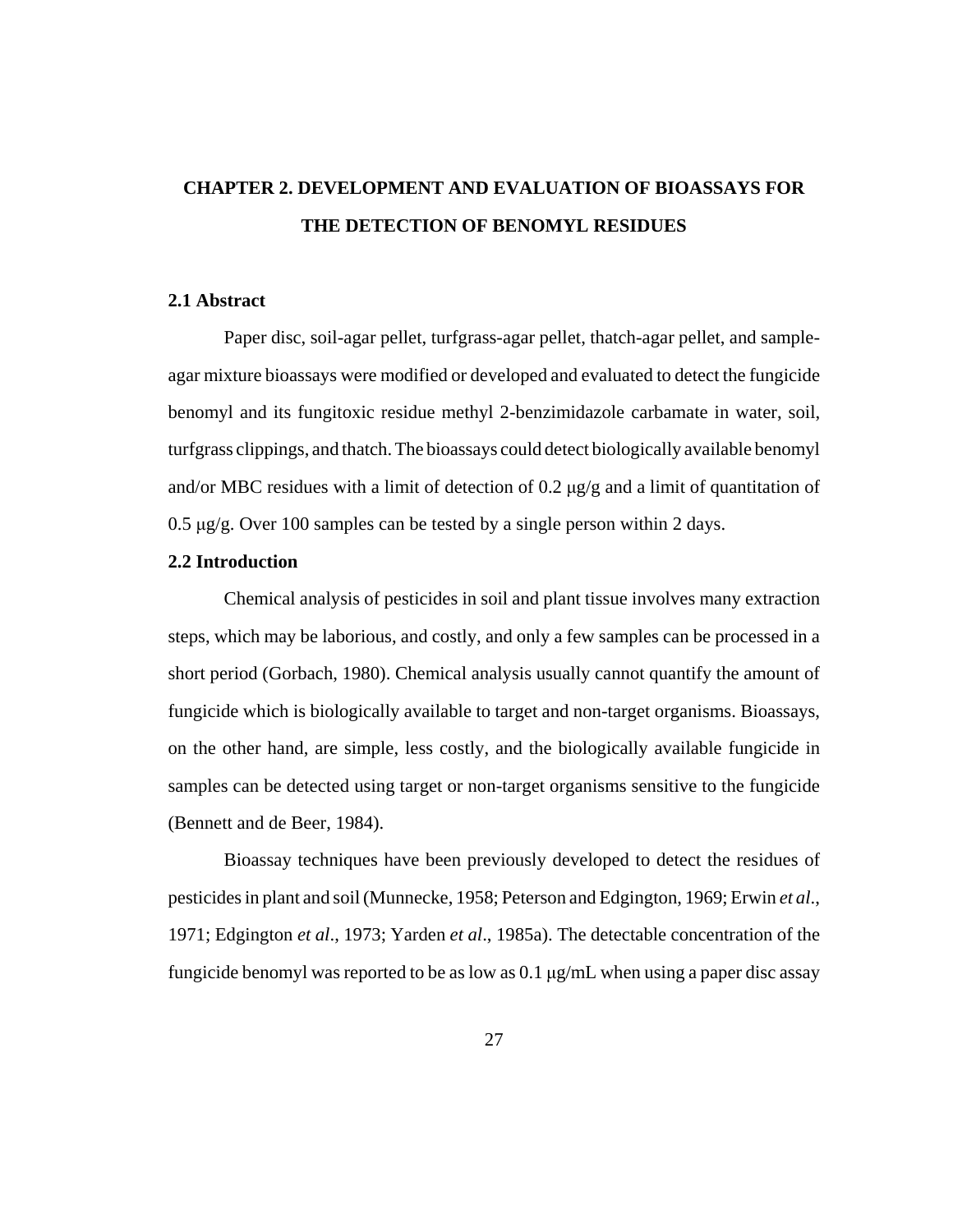(Black and Neely, 1976) or 0.25 μg/mL when using a soil-agar pellet assay (Yarden *et al*., 1985a). Many previously reported bioassays were conducted using leaf disc diffusion plate techniques to detect the pesticide residues in plant leaves (e.g. Erwin *et al*., 1971; Edgington *et al*., 1973); Such techniques are, however, suitable only for plants with large leaves.

Bioassays are based on the diffusion of fungicide from a paper disc or sample agar-pellet to media inoculated with spores of the test fungus. The fungicide can be determined quantitatively from the resulting inhibition zone of growth of the fungus. The inhibition zone from a known quantity of fungicide permits calculation of a standard dosage-response curve from which unknown concentrations of the fungicide can be estimated (Thornberry, 1950; Edgington *et al*., 1973; Yarden *et al*., 1985a). The process of fungicide diffusion from paper disc or sample agar-pellet to media could be similar to that in soil where the fungicide diffuses from soil to nearby roots.

Detection of benomyl through chemical analysis is complicated because it decomposes rapidly in solution, plants and soil, or during the analysis, to methyl 2 benzimidazole carbamate (MBC) (Clemons and Sisler, 1969; Peterson and Edgington, 1970; Singh *et al*., 1990).

The objective of the present work was to develop and evaluate bioassays for the detection of benomyl and its fungitoxic residue MBC in soil, turfgrass, thatch and leachate and to evaluate the technique by comparison with UV-spectrophotometry.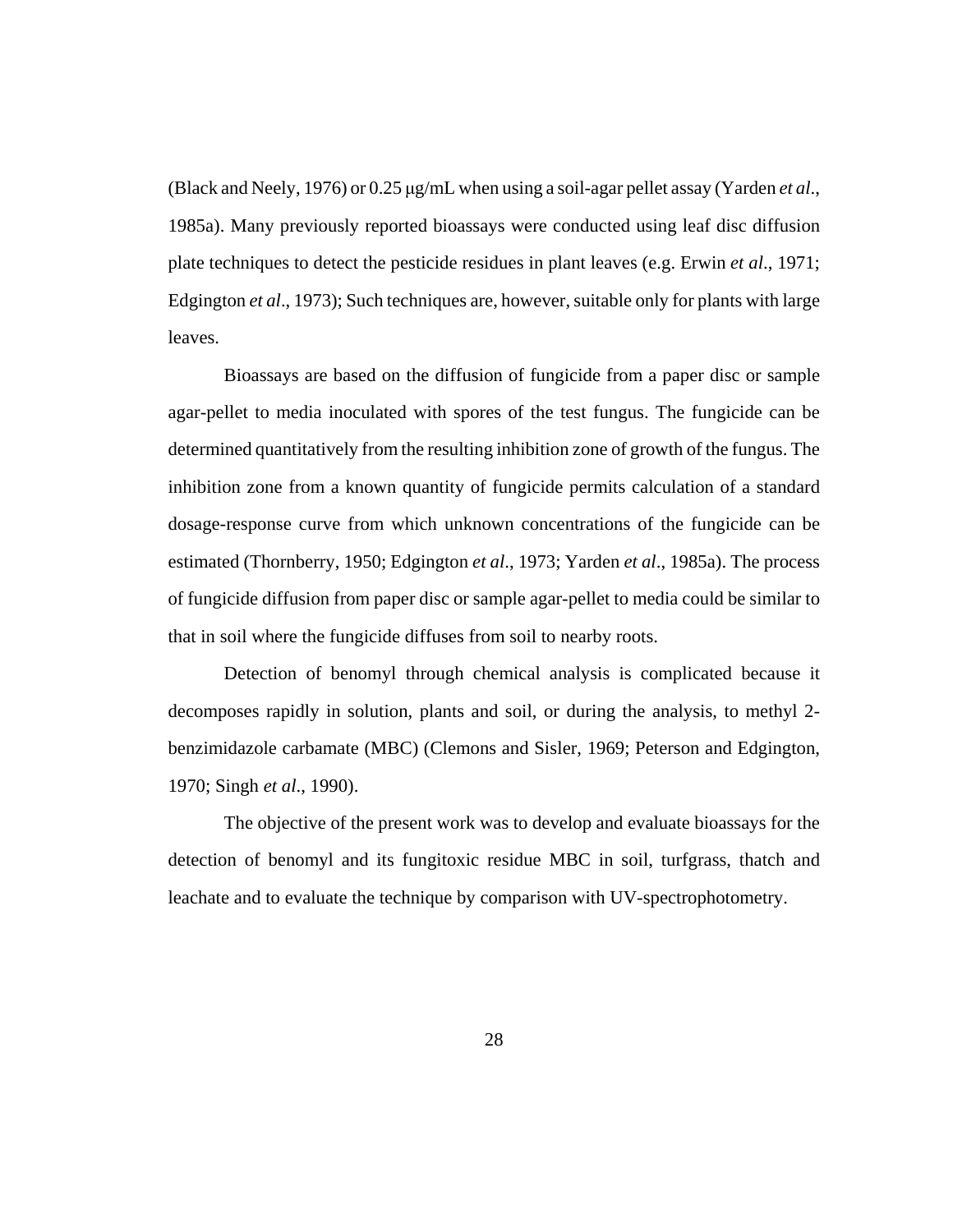#### **2.3 Materials and methods**

## **2.3.1 Materials**

#### **2.3.1.1 Chemicals**

Technical grade Methyl 2-benzimidazole carbamate (MBC), and the commercial product Tersan®1991 (50% active ingredient benomyl) were provided by Du Pont Canada, Inc. Mississauga, Ontario. Pesticide grade methanol was purchased from Fisher Scientific, as were analytical grade HCl, NaOH, and NH<sub>4</sub>OH.

## **2.3.1.2 Fungi**

*Sclerotinia homoeocarpa* F.T. Bennett and *Penicillium expansum* Link were used as test organisms because of their sensitivity to MBC and benomyl (Black and Neely, 1976). *Sclerotinia homoeocarpa*, the causal agent of dollar spot disease on turfgrass represents non-sporulating fungi and *P. expansum* represents fast growing and sporulating fungi. Six isolates of *S. homoeocarpa* were selected from our culture collection. These isolates were isolated from dollar spot disease on turfgrass at different locations. The isolate of *P. expansum* was obtained from Dr. G. Barron, Department of Environmental Biology, University of Guelph, Guelph, Canada.

# **2.3.1.3 Turfgrass, thatch and soil**

Turfgrass, thatch and soil came from a 13-year-old sand green seeded with `Penncross' creeping bentgrass at the University of Guelph, Cambridge Research Station, in Ontario. The soil was Fox sandy loam (76.9% sand; 17.0% silt; 6.1% clay; 1.7% organic matter; pH 5.2; CEC 12.5 c/kg). The site was maintained at 5 mm cutting height, mowed daily and irrigated as needed to minimize stress.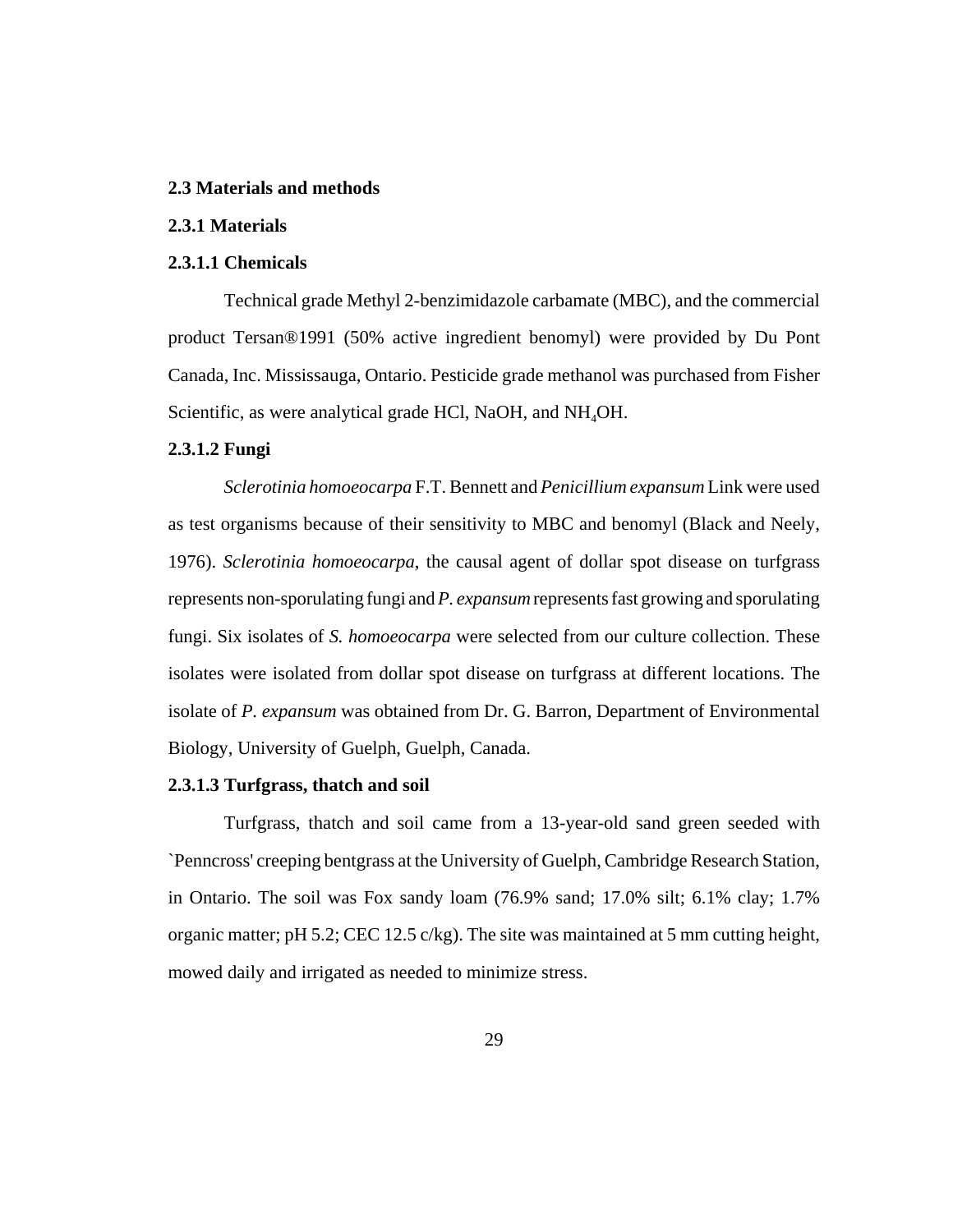## **2.3.1.4 Other materials**

Cellulose paper discs (12.7 mm in diameter) for bioassay were purchased from Fisher Scientific (Unionville, Ontario, Canada). Tissue culture plates (24-well) with a flat bottom (16 mm in diameter) were purchased from Corning Glass Works (Corning, New York) and used to make turfgrass- and thatch-agar pellets. Plastic rings (12.7 mm in diameter and 10 mm in height) cut from a plastic tube were used to make soil pellets. Potato dextrose agar (PDA) was from Difco. PU8800 UV/Visible Spectrophotometer (Philips Scientific & Analytical Equipment, Pye Unicam Ltd, Cambridge, England) was used for chemical analysis of the fungicide.

Organic solvents may interact with pesticides in bioassays (Stratton, 1985). Methanol was chosen as a solvent in this study because it did not show interaction with MBC. Methanol is also less toxic to test organisms (Bowman *et al*., 1981) and can extract significantly more benomyl or MBC from plant tissue than acetone or chloroform (Fernandes and Cole, 1974).

#### **2.3.2 Methods**

#### **2.3.2.1 Paper disc bioassay**

This bioassay was a modification of the method used by Edgington *et al*. (1973). Standard concentrations of MBC were prepared in methanol (0, 0.25, 0.5, 1, 2, 4, 6, 8, 10, 20, 50, and 100 μg/mL) and in distilled water (0, 0.25, 0.5, 1, 2, 4, 6, 8, and 10 μg/mL). A 7-day-old culture of *P. expansum* grown on PDA was flooded with a small quantity of autoclaved  $0.1\%$  (v/v) Tween 20 in distilled water and rubbed gently with a blunt transfer needle to liberate spores. The number of spores was counted with a haemocytometer and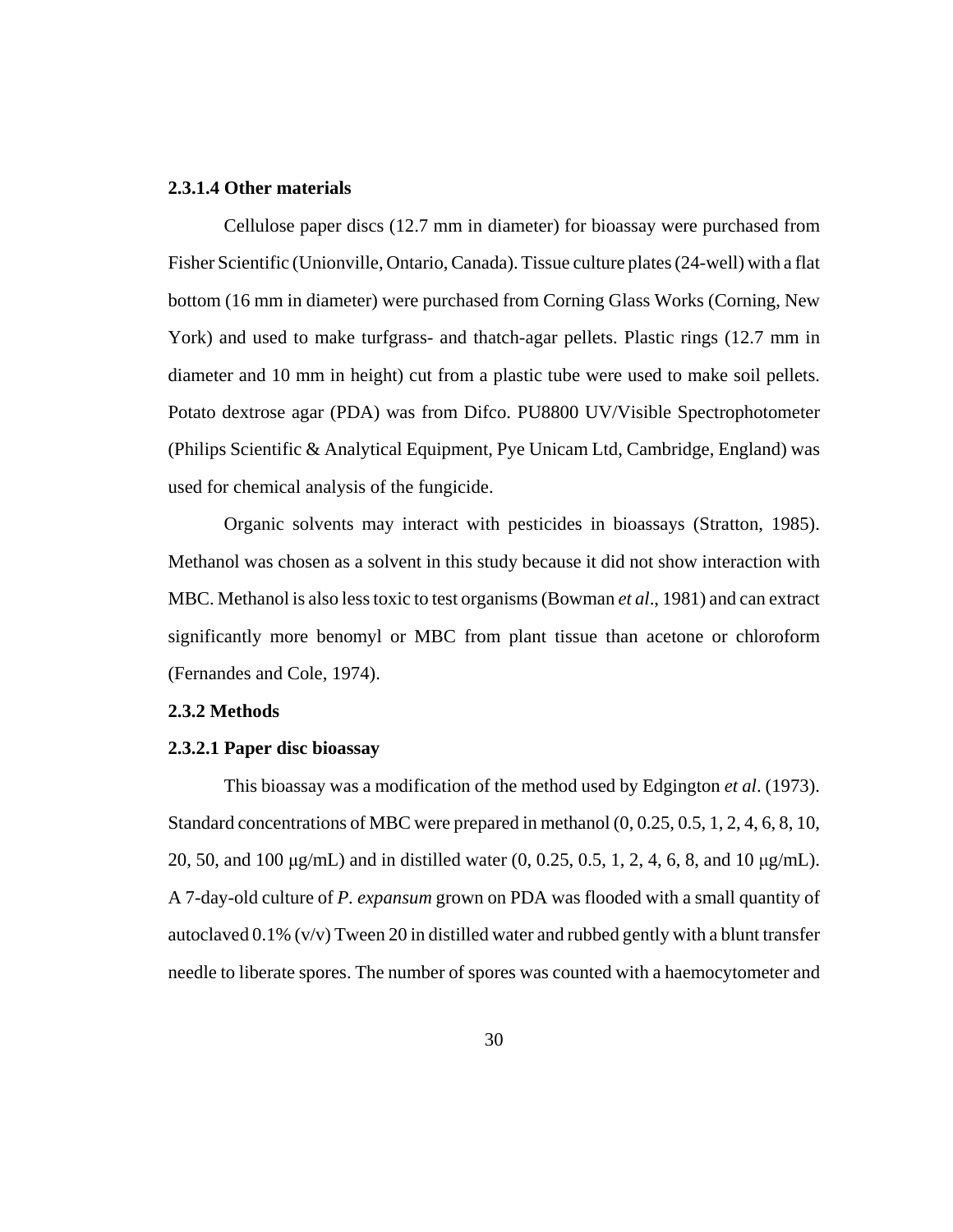adjusted to  $2 \times 10^6$  conidia/mL.

Potato dextrose agar was autoclaved at  $121^{\circ}$ C for 15 min, cooled, and then 1 mL of the *P. expansum* spore suspension mixed with 99 mL PDA at 45<sup>o</sup>C. The seeded PDA (10 mL) was transferred into a Petri dish and the Petri dish swirled in a circular motion for 5 seconds to thoroughly distribute the medium. After the PDA solidified, it was sliced into parallel strips (Fig. 2.1). Two strips of 15.5 mm width were retained in the dish and the rest of the PDA removed, giving a 7 mm gap between the strips. A paper disc (12.7 mm diam) was placed in the middle of each strip, and 70 μl of the standard concentration of MBC in water or methanol added to the disc. There were eight replicates at each concentration.

Plates were incubated in the dark at  $4^{\circ}$ C for 24 h. This step allowed the fungicide to diffuse from the paper disc into the medium while fungal growth was temporarily inhibited at the low temperature. The plates were subsequently incubated in the dark for 24 h at  $23^{\circ}$ C. The inner diameter of fungal growth was measured and used to calculate the diameter of zone of inhibition (diameter of fungal growth less diameter of paper disc). Standard curves were established by plotting the mean net diameter, square of net diameter, and area of the zone of inhibition against the log concentration of MBC using the procedure of "best of fit" in Sigma Plot software (Anonymous, 1992).

## **2.3.2.2 Sample-agar pellet bioassay**

# **2.3.2.2.1 Soil-agar pellet bioassay**

This bioassay was a modification of Munnecke's (1958) method using soil pellets. The following standard concentrations of MBC in soils were prepared by mixing 1000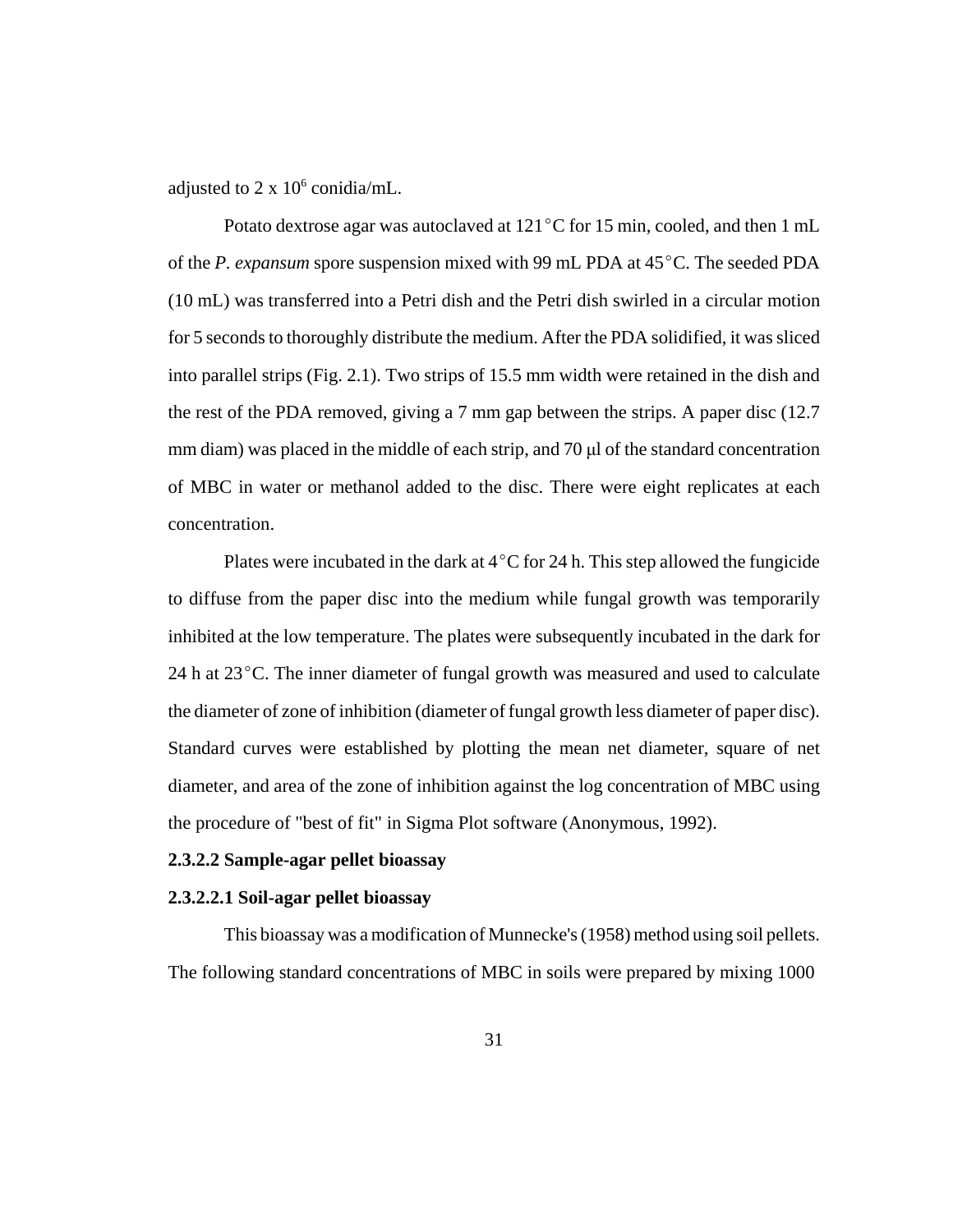**Figure 2.1.** Top: Paper disc bioassay on PDA strips [numbers are concentrations of MBC in methanol (μg/mL)]. Bottom: Paper disc bioassay (left), agar-pellet bioassay (middle), and soil-agar pellet bioassay (right) with full plate PDA.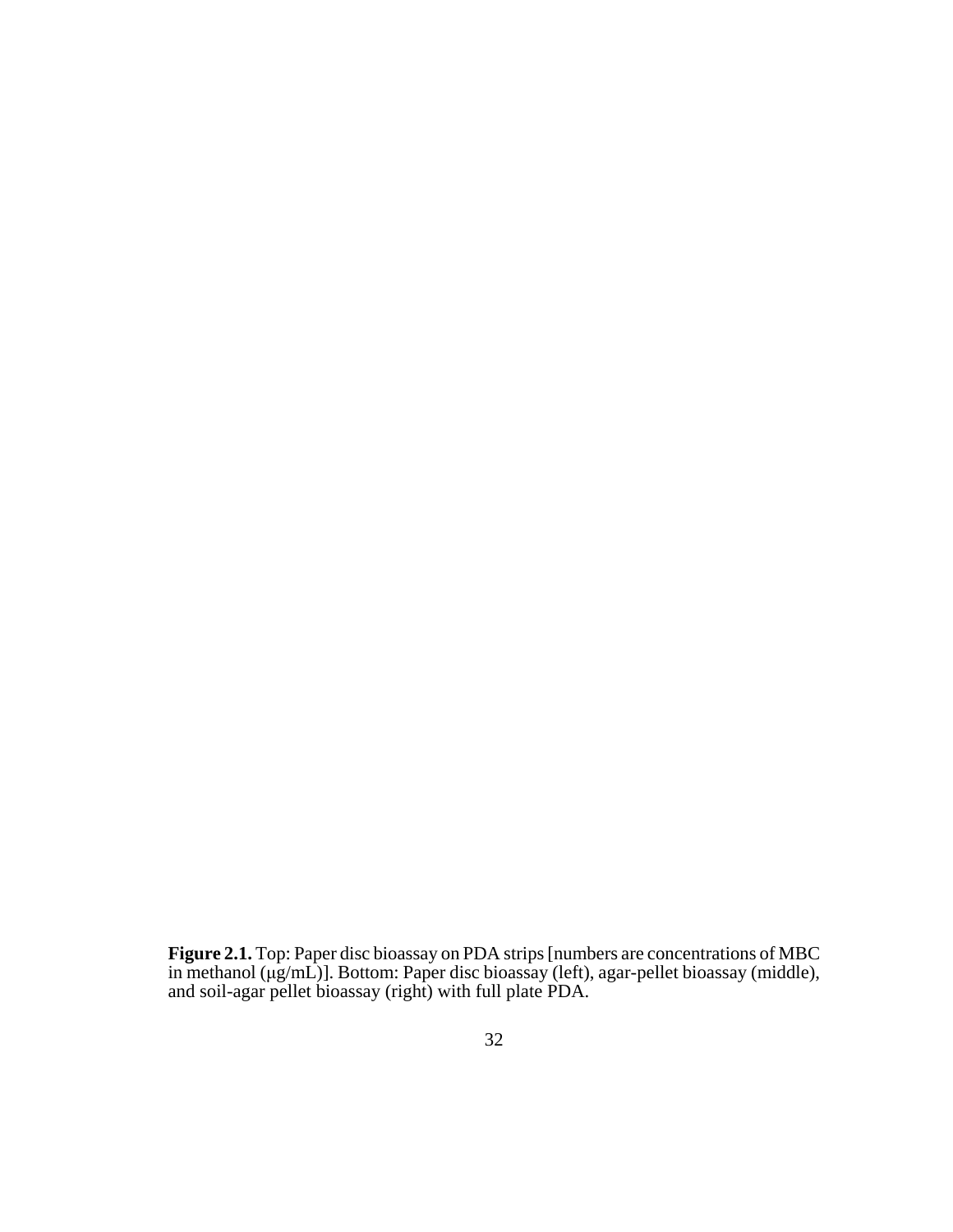g air-dried and sieved (2 mm) soils with standard solutions of MBC in methanol. The final concentrations of MBC in soil were  $0, 0.25, 0.5, 1, 2, 4, 6, 8, 10 \mu g/g$ . The samples were air-dried in the fume hood overnight to allow methanol to evaporate, and then kept at -  $20^{\circ}$ C.

Eight samples of air-dried soil (0.5 g each) with different MBC concentrations were used to make soil-agar pellets. Preparation of the PDA plates was the same as stated previously. Plastic rings (12.7 mm in diameter and 10 mm in height) were placed onto the centre of the PDA plates or in the middle of PDA strips in Petri dishes with gentle pressure, to ensure firm contact of the ring to the medium (Fig. 2.2). Soil pellets were made by placing soil samples into the rings followed by adding 0.3 mL of molten water agar (containing 1.5% agar and 30 μg/mL streptomycin sulphate) dropwise into the soil in the rings. Agar pellets without soil but amended with an amount of MBC equal to that in the soil pellets were also tested. This was to test biological availability of MBC by aqueous diffusion.

The water agar used for making agar pellets was prepared by adding 1 mL of MBC methanol solution to 100 mL of hot water agar  $(90^{\circ}C)$ . After the water agar cooled down to  $45^{\circ}$ C, 1 mL streptomycin sulphate stock solution (3000 μg/mL) was added. The water agar for soil-agar pellets was made in the same way except that fungicide was added to soil instead of water agar (Fig. 2.1 and 2.2).

The rings were removed after water agar in the pellets had solidified, and the plates were incubated following the same procedure as in the previous experiment. The net diameter of fungal inhibition was measured and regressed on the concentration of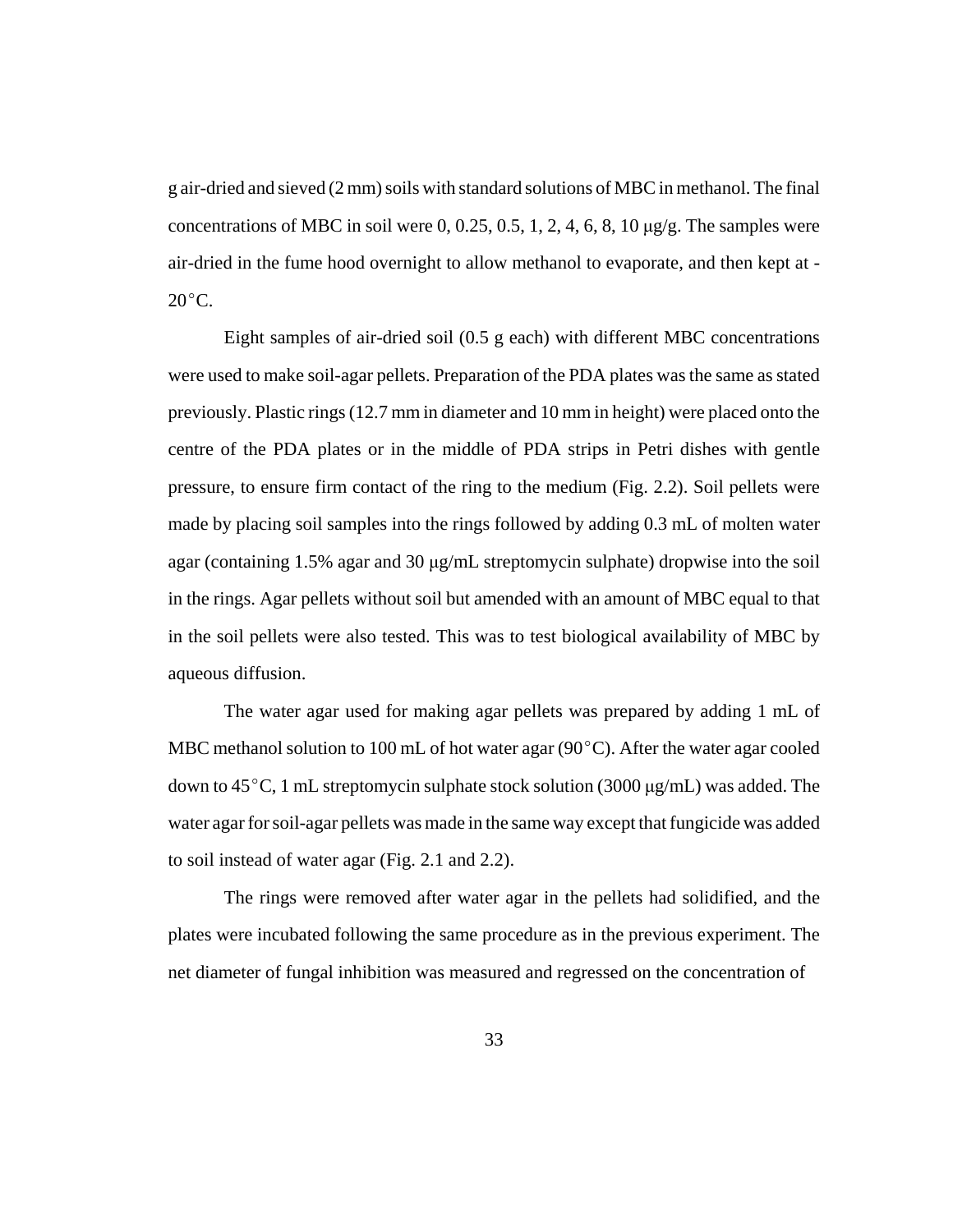**Figure 2.2.** Top: A 24-well culture plate for making turfgrass- or thatch-agar pellets (left) and a Petri dish with a plastic ring for making soil-agar pellets (right). Bottom: Turfgrassor thatch-agar pellet bioassay and soil-agar pellet bioassay.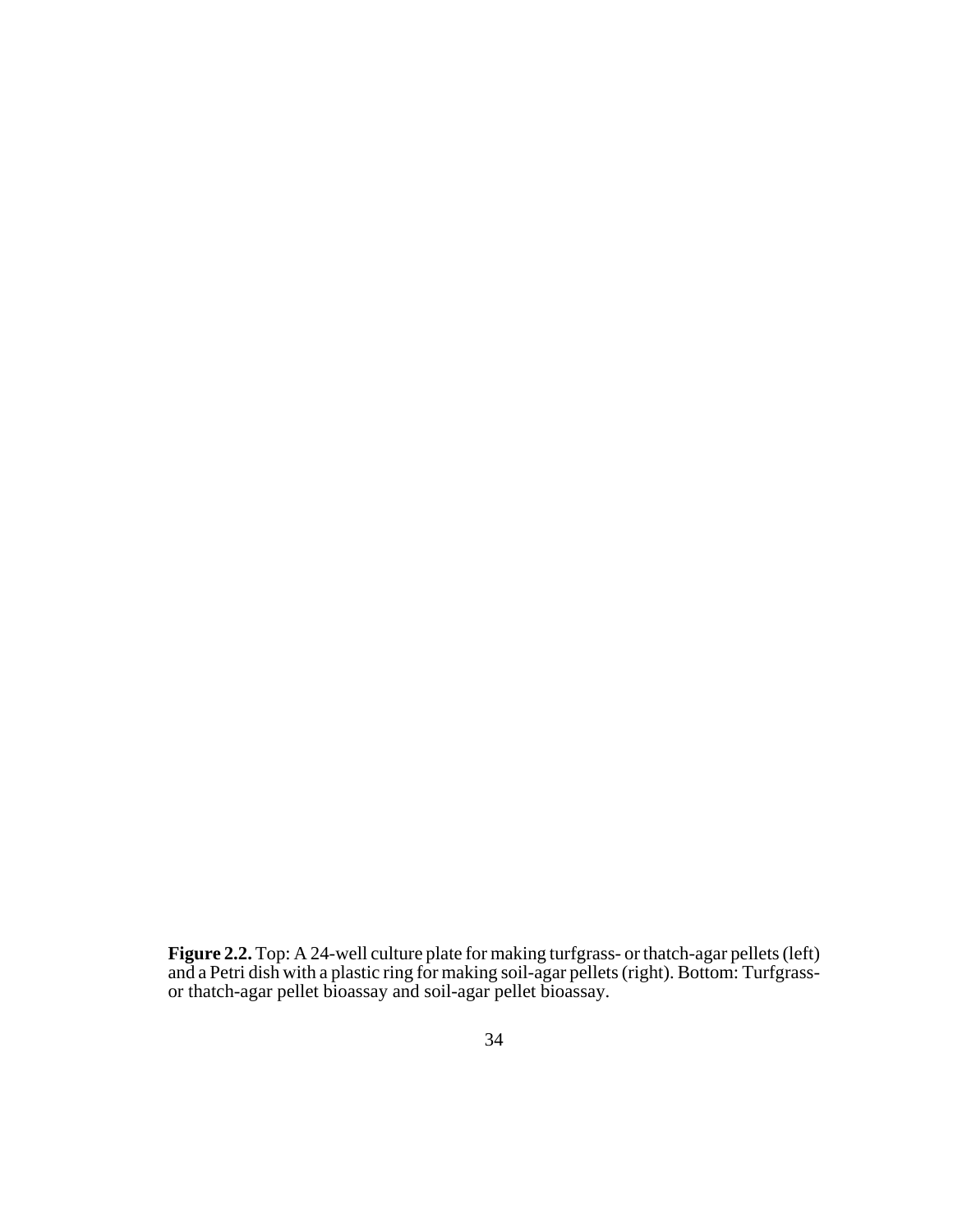MBC in the samples. The standard curves were established using the procedure of "best of fit" in Sigma Plot software (Anonymous, 1992).

Soil with known MBC concentrations was subjected to degradation *in vitro* and tested by soil-agar pellet bioassays and UV-spectrophotometry (Section 3.3.2.1). The results from the two methods were compared.

# **2.3.2.2.2 Turfgrass-agar pellet bioassay**

Samples of freshly mowed turfgrass clippings (100 g) from creeping bentgrass were sprayed uniformly with MBC-methanol solutions (10 mL, which contains 0.01% surfactant Aqua-Gro) with different concentrations of MBC using a small pressure spray pack (100 mL). The concentrations ranged from 0.25 to 10  $\mu$ g/g. The clippings were well mixed and left in a fume hood overnight to allow methanol to evaporate, and then stored in a freezer at  $-20^{\circ}$ C.

Eight samples of clippings (0.2 g fresh weight) with different MBC concentrations were each placed into a well of a 24-well culture plate followed by mixing with 0.8 mL of water agar using a steel needle (Fig. 2.2). After the agar solidified, pellets were transferred onto the middle of PDA strips or into the centre of a Petri dish (10 cm diam) containing 10 mL of PDA which had been mixed with 1%  $(v/v)$  conidial suspension (2) x 106 conidia/mL) of *P. expansum*. Agar pellets without turfgrass but amended with an amount of MBC equal to that in turfgrass pellets were also tested. The plates were incubated following the same procedure as previously stated. The diameter of fungal growth was measured and standard curves were established.

Turfgrass clippings with different concentrations of MBC were tested by both UV-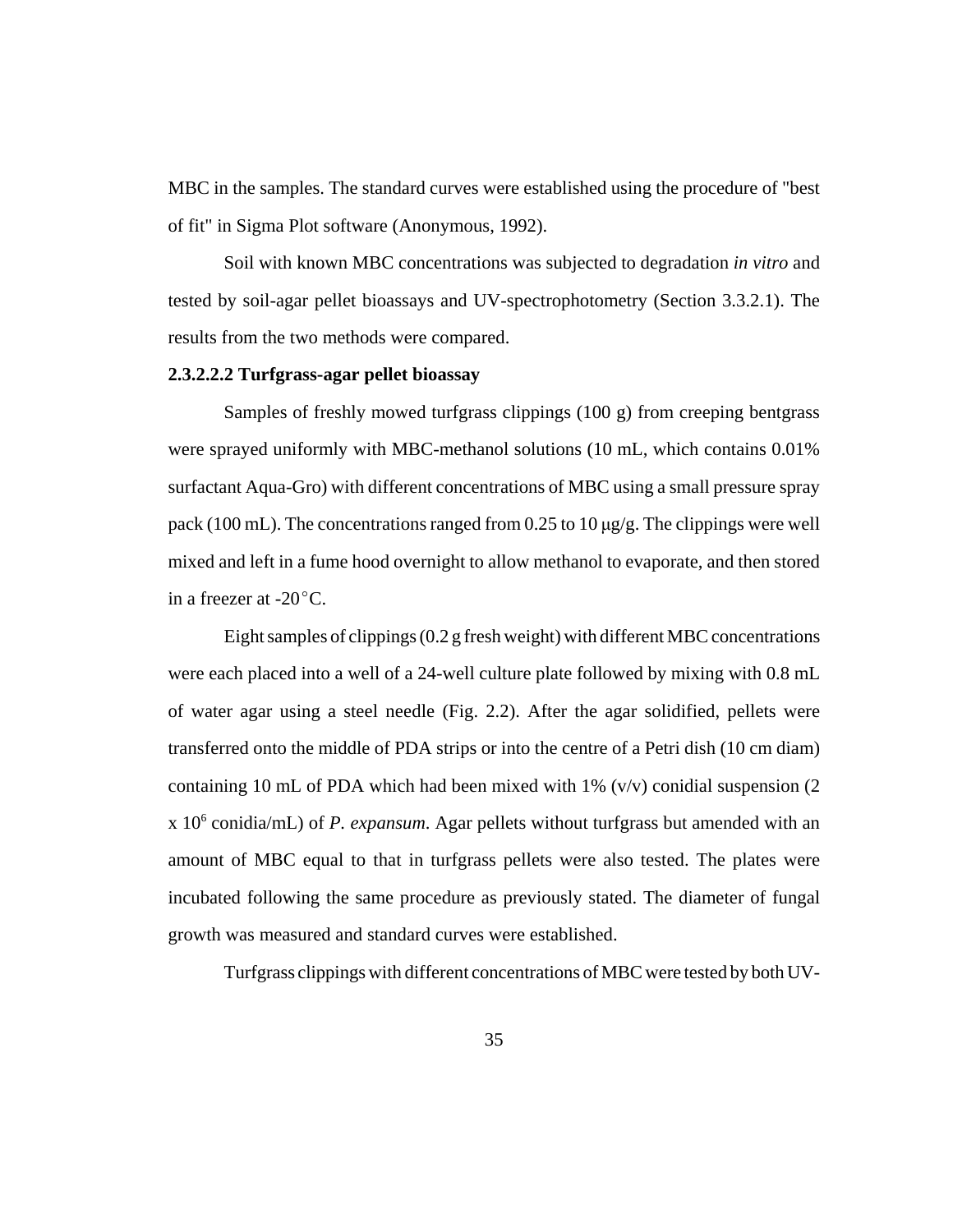spectrophotometry after extraction with methanol (Fernandes and Cole, 1974), and the turfgrass-agar pellet bioassay. The results from the two methods were compared.

## **2.3.2.2.3 Thatch-agar pellet bioassay**

Thatch collected from creeping bentgrass was air dried and cut into small pieces (< 3 mm). Standard concentrations of MBC in thatch were prepared as for turfgrass clippings. The thatch was then kept at  $-20^{\circ}$ C.

Eight samples of thatch (0.2 g dry weight) with different MBC concentrations were placed into wells of 24-well culture plates (Fig. 2.2). To each well, 1 mL water agar was added and mixed with thatch in the well using a steel needle. Agar pellets without thatch but amended with an amount of MBC equal to that in thatch pellets were also tested. After the water agar had solidified, pellets were transferred onto the middle of PDA strips or the centre of Petri dishes containing 10 mL PDA which had been amended with  $2 \times 10^4$  *P. expansum* conidia/mL. Plates were incubated as in the previous experiment. The net diameter of fungal inhibition was measured and standard curves were established as in the previous experiment.

# **2.3.2.3 Sensitivity of** *S. homoeocarpa* **to MBC**

The following standard concentrations of MBC were made in methanol: 0, 1.0, 2.5, 5.0, 10 and 15 μg/mL. One milliliter of each fungicide solution was mixed with 100 mL of PDA (90 $^{\circ}$ C). The final concentrations of MBC in PDA were 0, 0.01, 0.025, 0.05, 0.025, 0.10, 0.125 and 0.15  $\mu$ g/mL. After the PDA cooled (45<sup>°</sup>C), it was amended with streptomycin sulphate to make a concentration of 30  $\mu$ g/mL. Ten milliliters of the amended PDA was added to each plate (10 mm diam) and the plate swirled thoroughly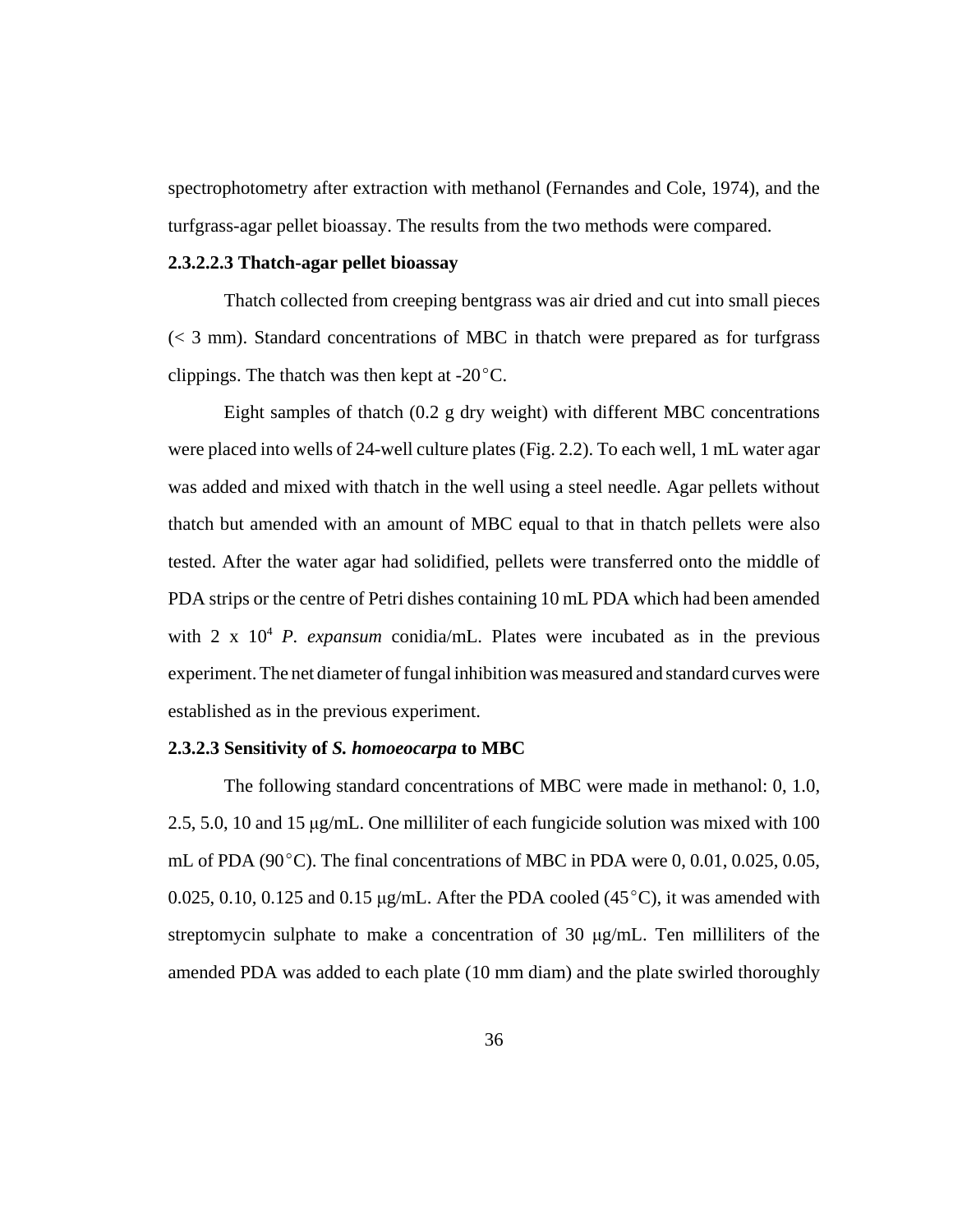to distribute the agar. After the PDA in the plates solidified, mycelial plugs (4 mm in diameter) of *S. homoeocarpa* were placed onto the centre of plates. There were 8 replicates at each concentration. Plates were incubated at  $23^{\circ}$ C for 4 days. The diameter of fungal mycelial growth (DFMG) was measured, and the percent of inhibition of fungal growth (DFMG of control less DFMG of treated all divided by DFMG of control) and the concentration of MBC were used to establish a standard curve.

## **2.3.2.4 Statistical analysis**

Regression analyses between diameter of zone of inhibition, or the square of diameter of zone of inhibition, or area of zone of inhibition and concentration of MBC were performed in both linear and log scales using the "best of fit" procedure in Sigma Plot software (Anonymous, 1992). The best fit nonlinear regression line between concentration of MBC and fungal growth inhibition for sample-agar mixture bioassay was established (Gomez and Gomez, 1984). The  $EC_{50}$  values were estimated from the regression equation. All tests for significance were performed at *P*=0.05.

#### **2.4 Results and discussion**

In agreement with Cox *et al*. (1974), preliminary studies showed that benomyl and MBC were equally toxic on a molar basis to *Penicillium expansum*, though this might be due to the rapid conversion of benomyl to MBC in the assay samples or media (Section A.1.4.8). Throughout this thesis, MBC was used in place of benomyl in most cases. The concentration of benomyl calculated as 1.52 times the concentration of MBC, (1.52 is the ratio of molecular weights of the two compounds).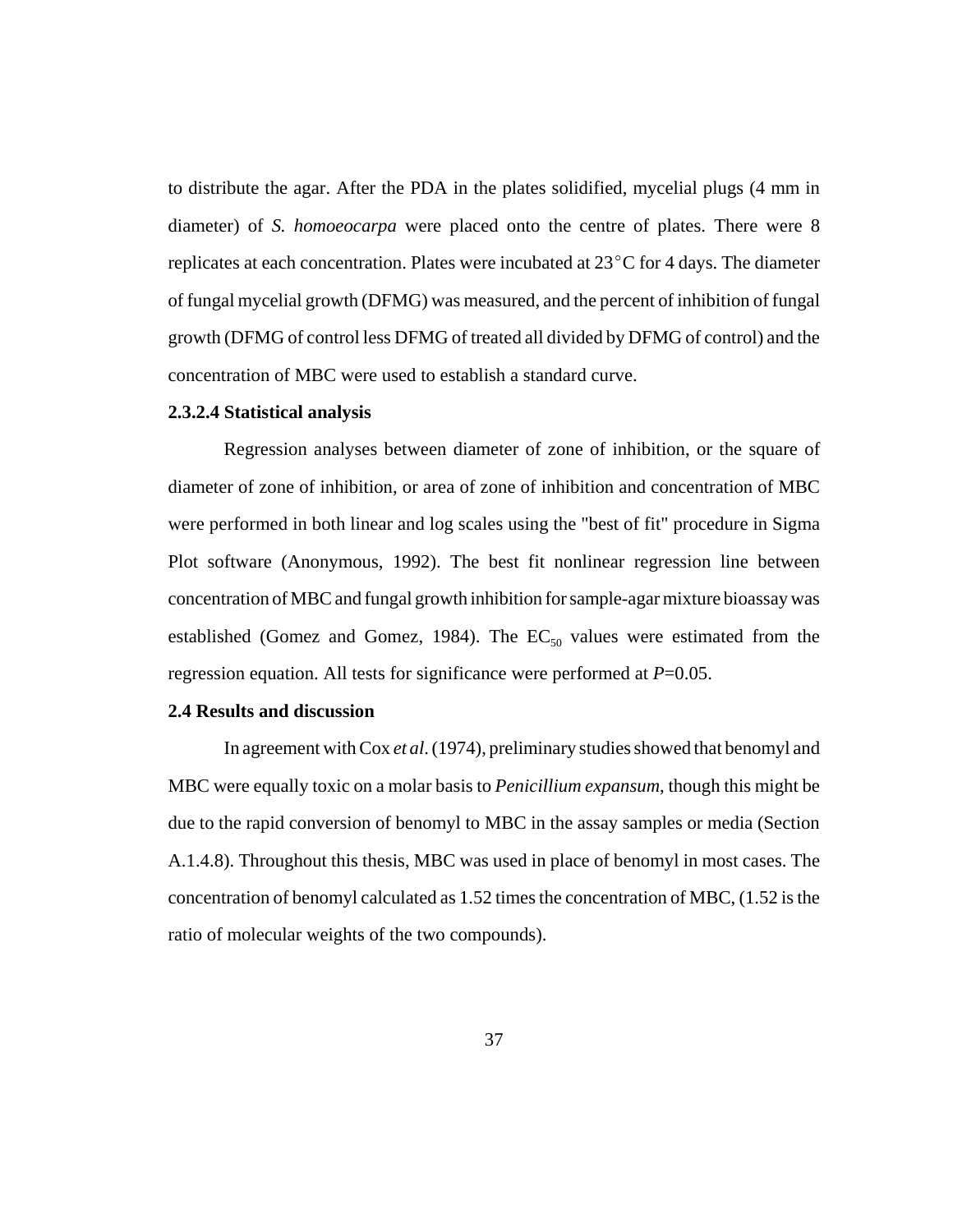## **2.4.1 Paper disc bioassay**

In published papers on fungicide bioassays, various fungal growth parameters have been used to establish standard curves with fungicide concentrations. These parameters include diameter of zone of growth inhibition (DZI) (Hine *et al*., 1969; Edgington *et al*., 1973; Cox *et al*., 1974; Black and Neely, 1976), square of diameter for zone of inhibition (SDZI) (Yarden *et al*., 1985a), and area of zone of inhibition (AZI) (Erwin *et al*., 1971; Moldzynska and Rejman, 1977). In this study, regression analyses were conducted on these parameters and the best fit regression lines were used as standard curves.

Curvilinear relationships were found between concentrations of MBC and DZI (Fig. 2.3A), or SDZI (Fig. 2.3C) or AZI (Fig. 2.3E). If the concentration of MBC was transformed to log scale, linear relationships were found between log concentration of MBC and DZI, or SDZI, or AZI (Fig. 2.3B, 2.3D and 2.3F). When the concentration of MBC was less than 10 ppm, a near-linear relationship and steepest slope were observed (Fig. 2.3A). This suggested that the sensitivity of the bioassay was the highest at concentrations less than 10 ppm. All three regression lines had highly significant  $r^2$ values, which indicated a close relationship between fungicide concentration and each of the three parameters used. However, when SDZI and AZI were used instead of DZI, most points were further away from the regression lines especially at low concentrations such as 0.5 ppm or very high concentrations such as 100 ppm (Fig. 2.3D and 2.3F). Therefore, the best fit line between DZI and log concentration of MBC was used as a standard curve. This line gave the highest coefficient of determination  $(r^2)$  among the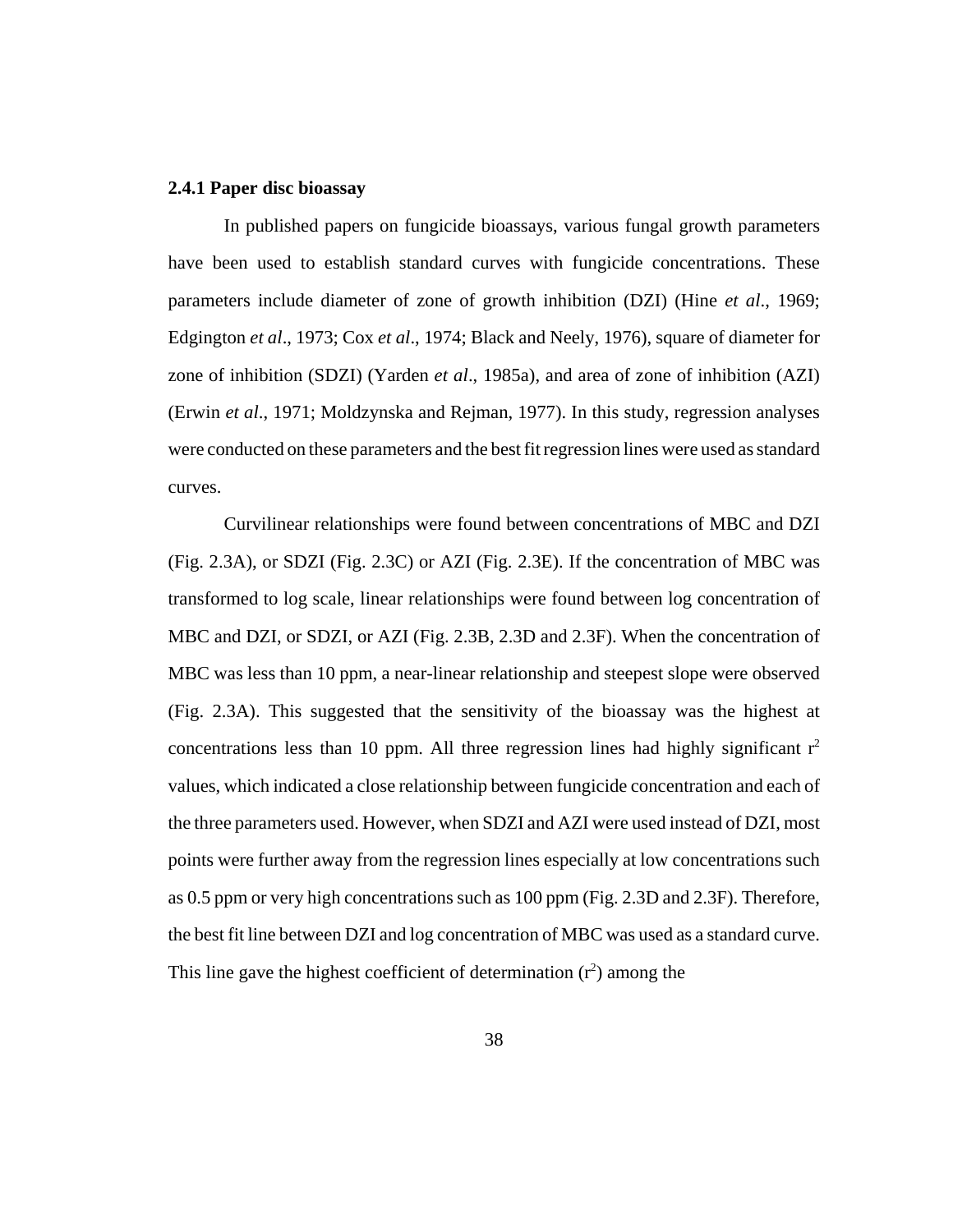**Figure 2.3.** Relationships between concentration of MBC and diameter of zone of inhibition (DZI) (A, B), or square for diameter of zone of inhibition (SDZI) (C, D), or area of zone of inhibition (AZI) (E, F). Concentrations of MBC in methanol ranged from 0.5 to 100 μg/mL and tested with paper disc bioassay.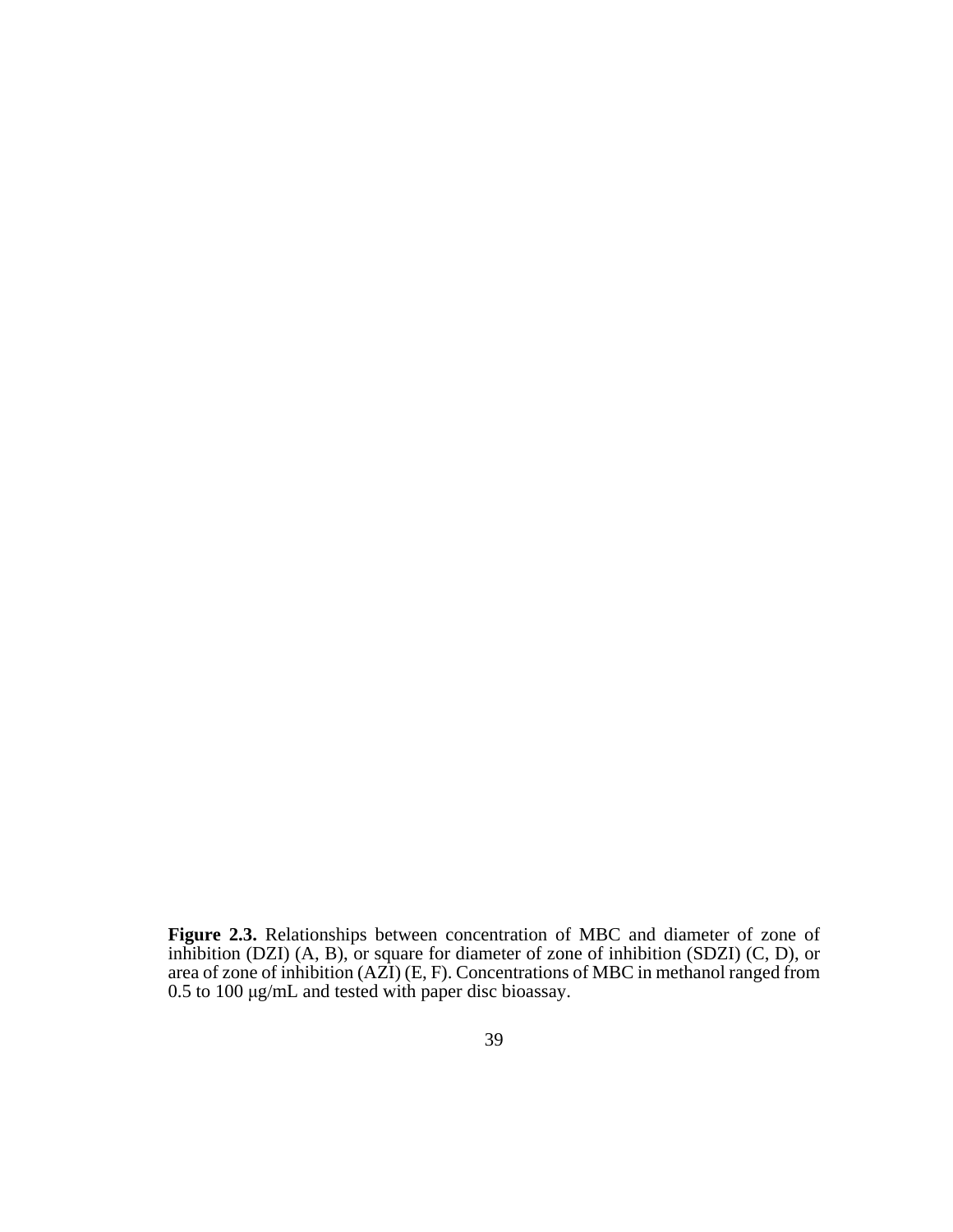regression lines (Fig. 2.3). The linear relationship between DZI of fungal growth and the logarithm of the concentration of benomyl or MBC has also been reported by others (Edgington *et al*., 1973; Fernandes and Cole, 1974).

 When the MBC concentration in methanol was greater than 30 μg/mL, DZI was increased only slightly with further increase in MBC concentration, which indicated that sensitivity of the bioassay was reduced when MBC concentrations were greater than 30 μg/mL. However, most soil treated with benomyl in the field will contain MBC at less than 10  $\mu$ g/g (given application rates less than 6 kg a.i/ha, soil bulk density of 0.95 g/cm<sup>3</sup>, and soil depth of infiltration 2 cm). Also, for most residual analyses, attention is usually directed to the lower range of residual concentrations (Cox *et al*., 1974; Yarden *et al*., 1985a). Therefore a range of 0.5 to 10 μg/mL of MBC was used to establish standard curves for the estimation of fungicide residues in soil solution (Fig. 2.4). Compared to the concentration range of 0.5 to 100 μg/mL (Fig. 2.3), the smaller range of 0.5 to 10 μg/mL resulted in more realistic regressions (Fig. 2.4).

MBC when dissolved in methanol gave larger zones of inhibition than when dissolved in  $H<sub>2</sub>O$  at the same concentrations using paper disc bioassay on PDA plates (Fig. 2.5). This was likely due to the dispersion or high solubility of the fungicide in methanol (Colmon and Sayag, 1976). The results also indicated that when the amount of MBC was larger than 8  $\mu$ g/mL (solubility of MBC in water at pH = 7) and less than 10 μg/mL in water, the diameter of zone of inhibition did not increase significantly in most cases (Fig. 2.5).

Analysis of the regression lines of MBC in methanol and that of MBC in water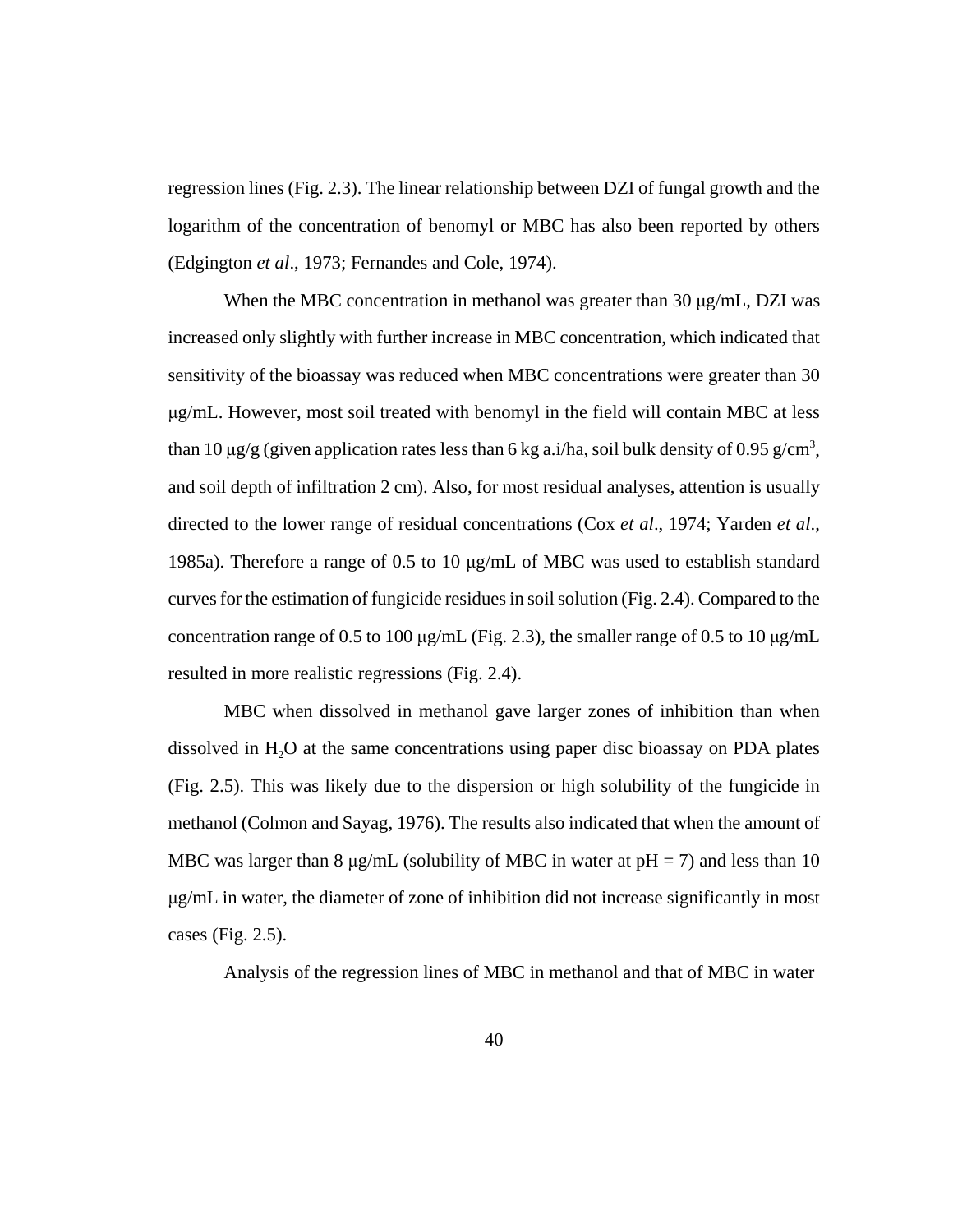**Figure 2.4.** Relationships between concentration of MBC and diameter of zone of inhibition (DZI) (A, B), or square for diameter of zone of inhibition (SDZI) (C, D), or area of zone of inhibition (AZI) (E, F). Concentrations of MBC in methanol ranged from 0.5 to 10 μg/mL and tested with paper disc bioassay.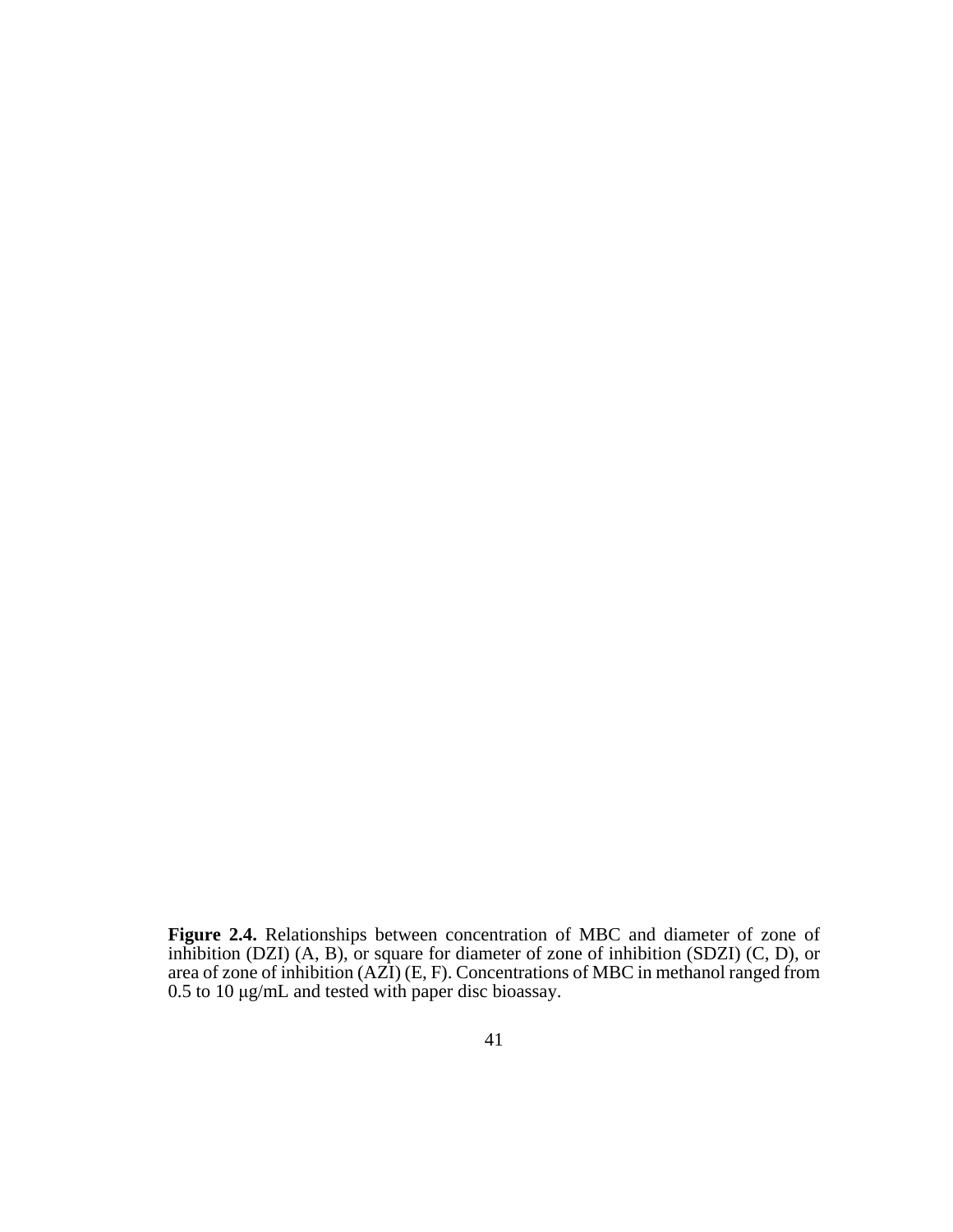**Figure 2.5.** Sensitivity of paper disc bioassay for the detection of MBC concentrations in methanol using PDA in strips and full plate PDA, and in water using full plate PDA bioassay.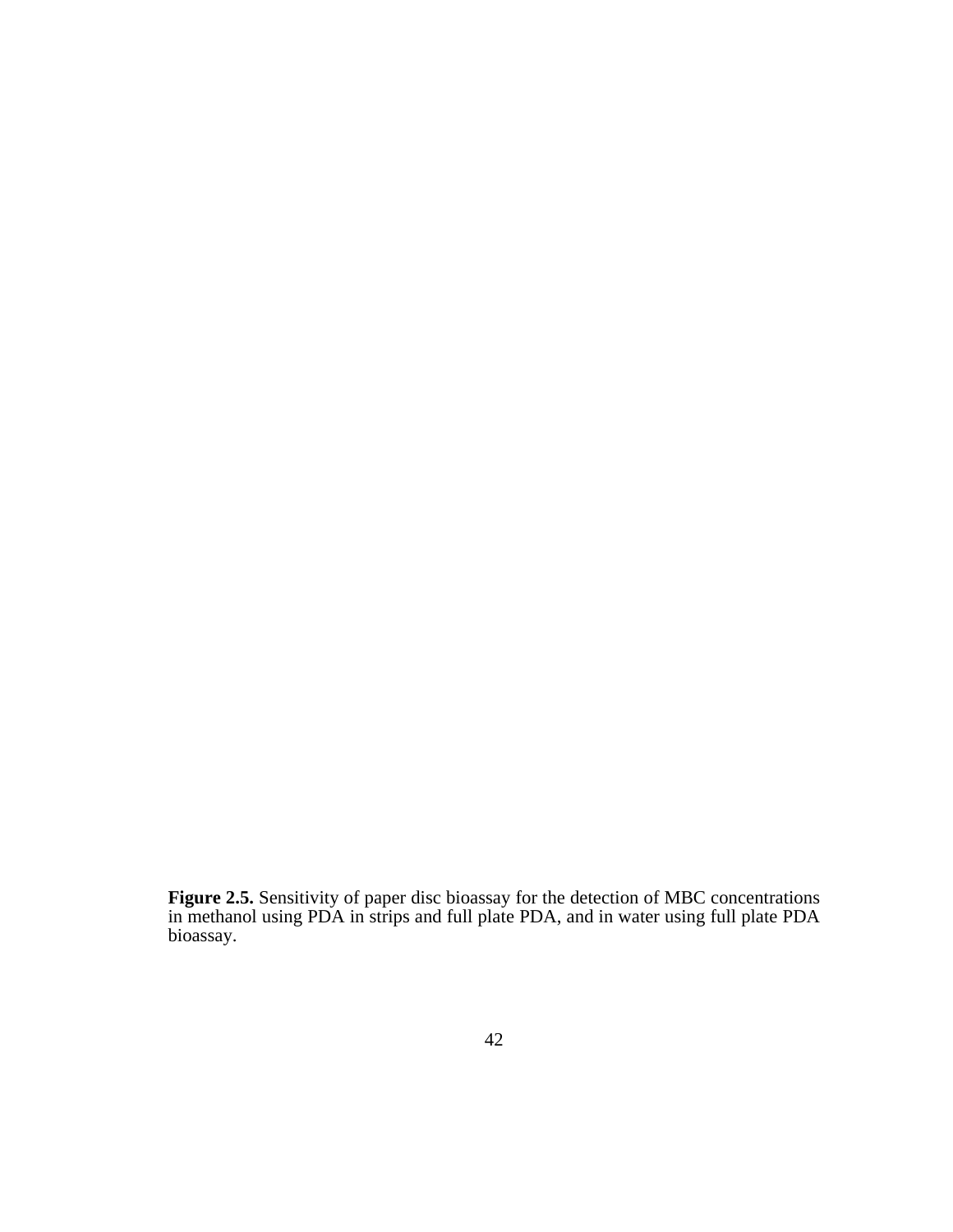indicated that there were no significant differences between slopes although intercepts were significantly different. This suggested that there was no interaction between MBC and methanol using the paper disc bioassay. Therefore, both regression lines can be used to estimate the concentration of MBC in methanol and water respectively.

# **2.4.2 Sample-agar pellet bioassay with full plate PDA**

# **2.4.2.1 Soil-agar pellet bioassay**

Standard curves for agar pellet and soil-agar pellet bioassays are shown in Fig. 2.6. Linear relationships were found between the log concentration of MBC in agar pellets or soil-agar pellets and DZI. The slopes in agar-pellet and soil-agar pellet assays were not significantly different from each other, which indicated that the amount of fungicide adsorbed by soil was proportional to the concentration of MBC in soil within the range of fungicide concentrations studied. Since the two regression lines were parallel, the percentage of MBC adsorbed to soil at different MBC concentrations was similar. Using the equations of the two regression lines  $(Y_1 = 31.8 + 26.0 \text{Log} X_1$  and  $Y_2 = 10.1 + 25.1 \text{Log} X_2$ ), the calculated percentages of adsorbed fungicide in Fox Sandy loam were listed in Table 2.1 (see detailed calculating procedure in APPENDIX 3).

# **2.4.2.2 Turfgrass-agar pellet bioassay**

Standard curves for the turfgrass-agar pellet bioassay are shown in Fig. 2.7. There was a linear relationship between diameter of zone of inhibition and log concentration of MBC for both agar-pellet and turfgrass-agar pellet bioassays. The slopes for the regression lines were not significantly different, which indicated that the proportion of fungicide adsorbed or bound to turfgrass, or that which could not diffuse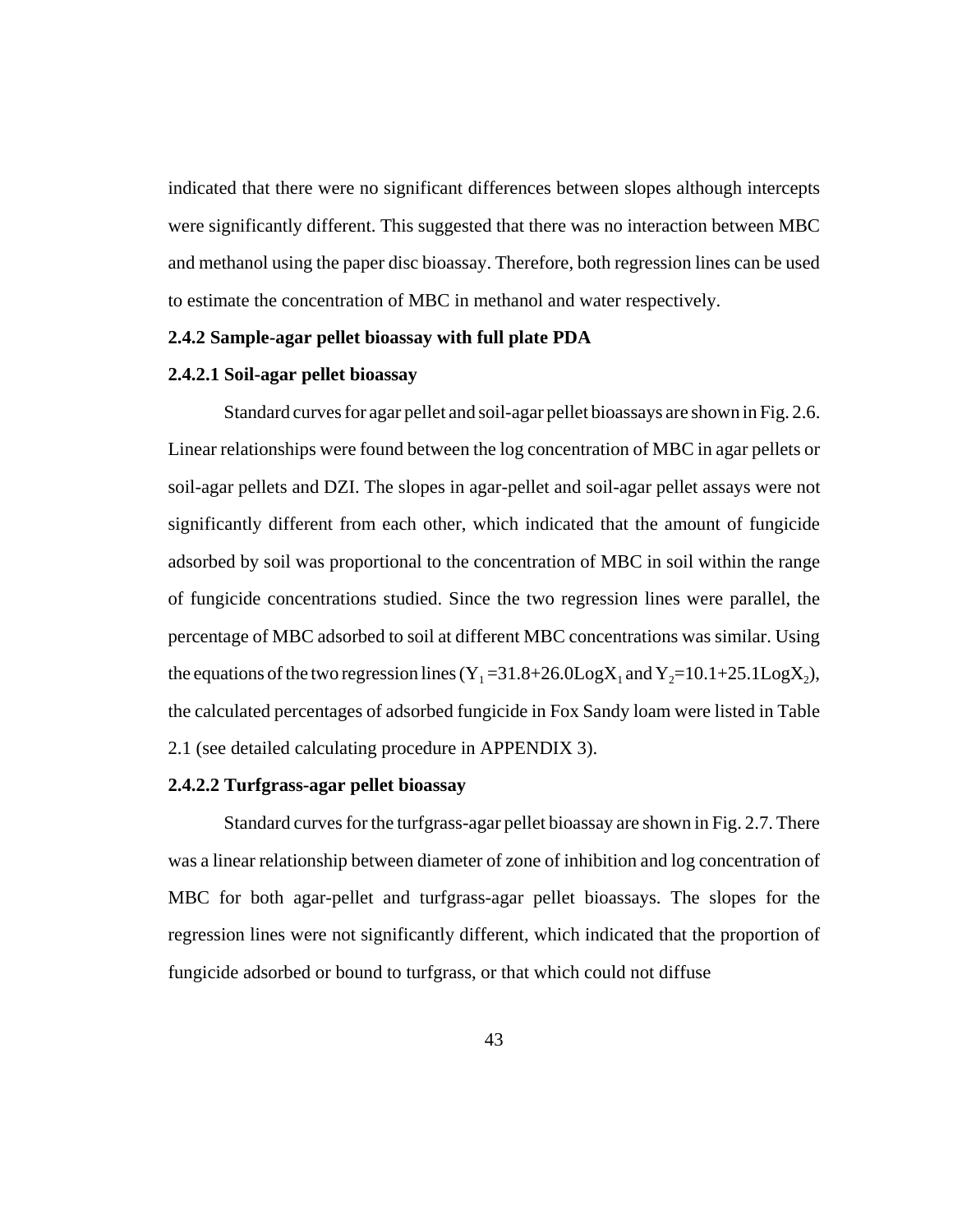**Figure 2.6.** Relationships between diameter of zone of inhibition and concentration of MBC in soil tested by agar pellet bioassay and soil-agar pellet bioassay using full plate PDA. Results from Fox sandy loam are presented.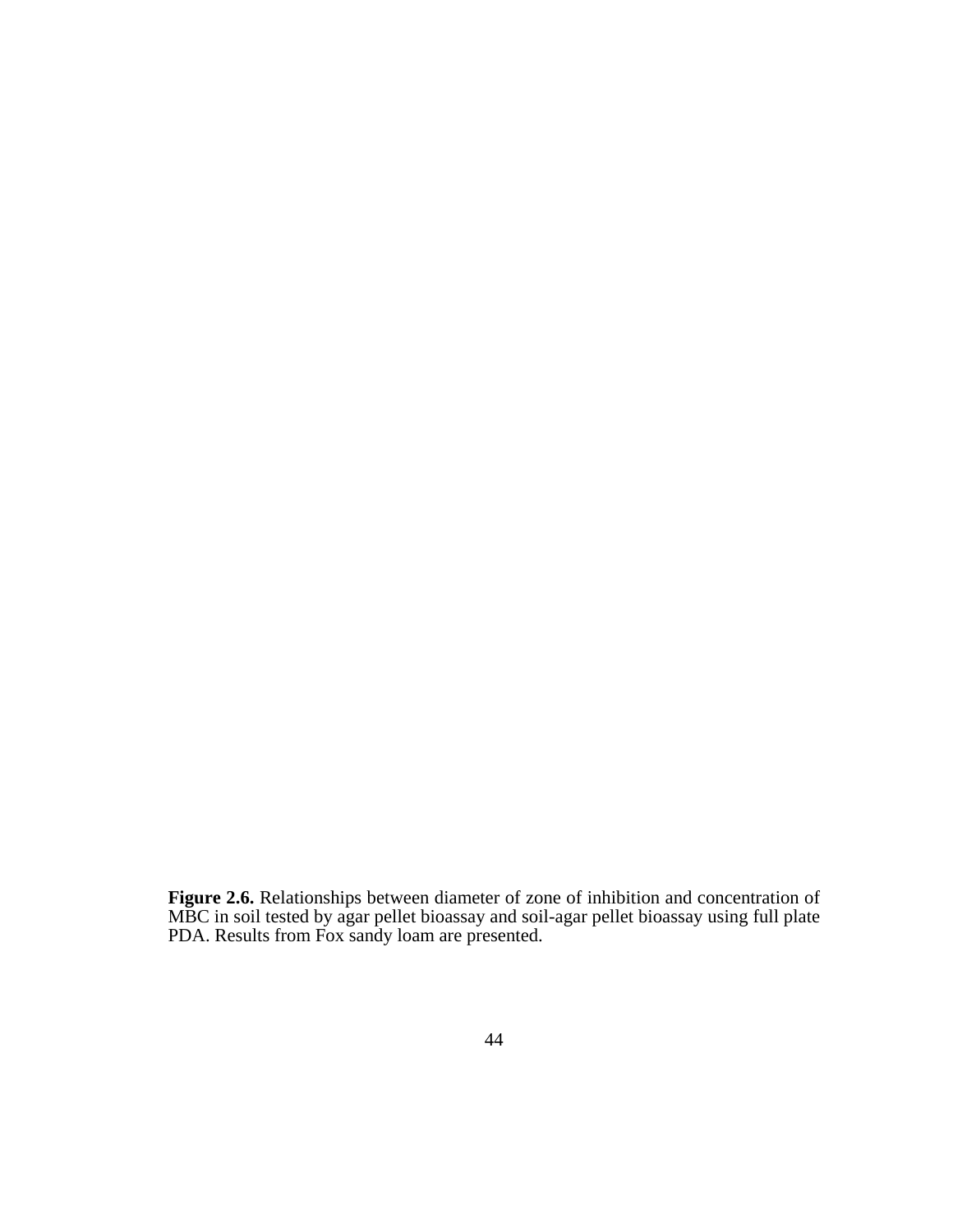**Figure 2.7.** Relationships between diameter of zone of inhibition and concentration of MBC in turfgrass clippings tested by agar pellet bioassay and turfgrass-agar pellet bioassay using full plate PDA.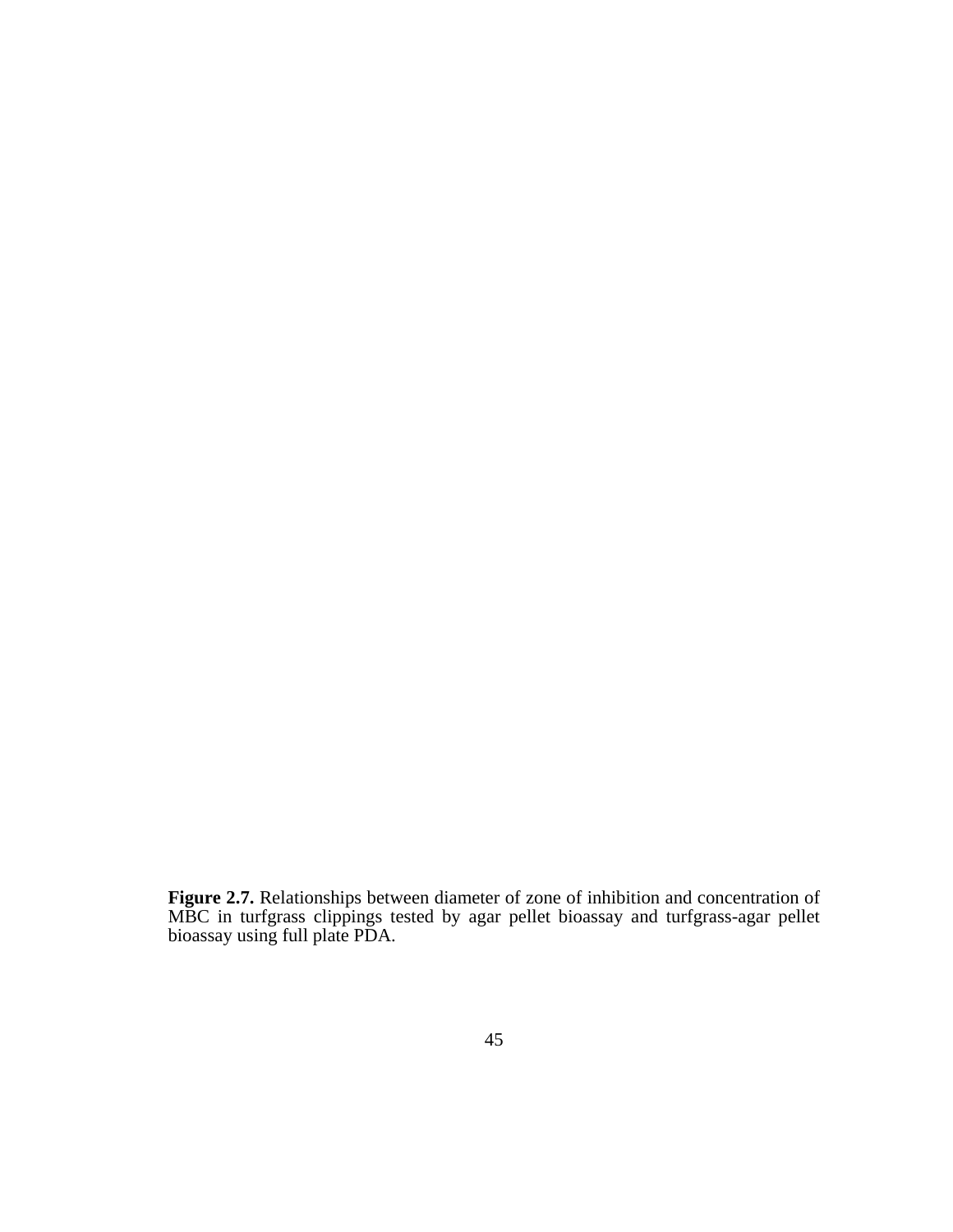|                                                       |                                                                          |                                                                | Soil                                                                 |                                                                |                                                                      |
|-------------------------------------------------------|--------------------------------------------------------------------------|----------------------------------------------------------------|----------------------------------------------------------------------|----------------------------------------------------------------|----------------------------------------------------------------------|
| Turfgrass                                             |                                                                          | Thatch                                                         |                                                                      |                                                                |                                                                      |
| <b>MBC</b><br>$(\mu g/g)$                             | Adsorbed<br>(% )                                                         | <b>MBC</b><br>$(\mu g/g)$                                      | Adsorbed<br>$(\% )$                                                  | <b>MBC</b><br>$(\mu g/g)$                                      | Adsorbed<br>(% )                                                     |
| 0.4<br>0.8<br>1.6<br>2.4<br>3.2<br>4.0<br>8.0<br>16.0 | $84.9^{\dagger}$<br>85.3<br>85.6<br>85.8<br>85.9<br>86.1<br>86.4<br>86.7 | 0.5<br>1.0<br>2.0<br>4.0<br>6.0<br>8.0<br>10.0<br>20.0<br>40.0 | 46.2<br>48.0<br>49.7<br>51.3<br>52.3<br>52.9<br>53.5<br>55.0<br>56.5 | 0.5<br>1.0<br>2.0<br>4.0<br>6.0<br>8.0<br>10.0<br>20.0<br>40.0 | 19.9<br>44.3<br>61.7<br>73.6<br>78.8<br>81.8<br>83.9<br>88.9<br>92.4 |
|                                                       |                                                                          | 50.0                                                           | 56.9                                                                 | 50.0                                                           |                                                                      |

**Table 2.1.** Applied MBC and proportion `adsorbed' by soil, turfgrass clippings, and thatch *in vitro* estimated by sample-agar pellet bioassay.

† See Appendix 3 for detailed calculation procedure.

out of the pellets, was related to the concentration of MBC in grass blades. Plant-bound pesticide residues are not biologically available (Khan *et al*., 1984; Khan and Dupont, 1987). Using the two regression equations, the bound fungicide was estimated as 46.2 to 56.9% of that originally applied (Table 2.1). The variation was caused by the slight difference in slopes which were not significantly different for the two regression lines.

For turfgrass clippings that were spiked with a known amount of MBC, the extracts did not differ significantly in MBC concentration when tested either by the turfgrass-pellet bioassay or the UV-spectrophotometry method (Table 2.2). Therefore the turfgrass-pellet bioassay can be considered reliable.

# **2.4.2.3 Thatch-agar pellet bioassay**

Standard curves for thatch-agar pellet and agar-pellet bioassays were established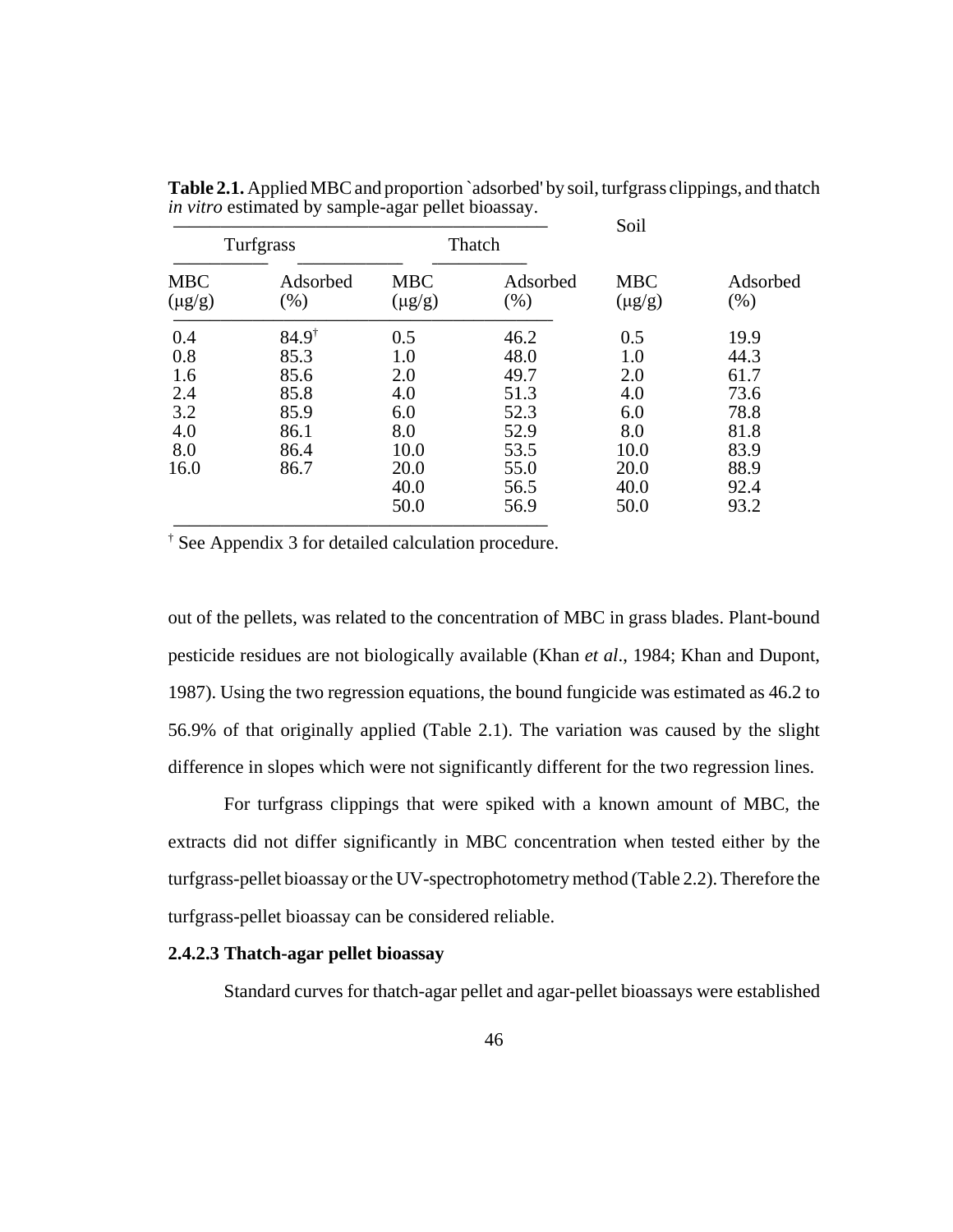|                       | Concentration of MBC $(\mu g/g)$ |          |          |          |  |  |
|-----------------------|----------------------------------|----------|----------|----------|--|--|
| Method                | Sample 1                         | Sample 2 | Sample 3 | Sample 4 |  |  |
| Turfgrass-agar pellet | $0.8a^{\dagger}$                 | 2.3a     | 4.8a     | 8.2a     |  |  |
| UV-spectrophotometry  | 0.9a                             | 2.1a     | 4.5a     | 7.9a     |  |  |

**Table 2.2.** MBC in turfgrass clippings estimated by turfgrass-agar pellet bioassay and UV-spectrophotometry.

† Means with the same letter in a column are not significantly different from each other at *P*=0.05. Each number is the mean of 8 replicates for turfgrass-agar pellet bioassay and 4 replicates for UV-spectrophotometry.

as shown in Fig. 2.8. A linear relationship was found between DZI and the log concentration of MBC in thatch. Slopes of the regression lines were significantly different from each other, which suggested that the proportion of fungicide adsorbed by thatch was not constant with increased fungicide levels. This indicated that the thatch adsorbed a large portion of the fungicide and that this adsorbed portion was not mobile in aqueous phase. Niemczyk *et al*. (1988) reported that over 90% of applied insecticide is adsorbed by the thatch layer under turfgrass. The current study showed the adsorbed MBC ranged from 19.9% to 93.2% depending on concentration of the fungicide in the thatch (Table  $2.1$ ).

# **2.4.3. Sample-agar pellet bioassay with PDA in strips**

The sensitivity of bioassays was increased when strips were used instead of the full plate. This was demonstrated by the significant difference  $(P=0.05)$  between the intercepts of the regression lines from strip bioassays (Fig. 2.9) compared to full plate bioassay (Fig. 2.6, 2.7 and 2.8). This was due to the higher fungicide concentration available when the fungicide diffused in two direction in strips instead of  $360^{\circ}$  in full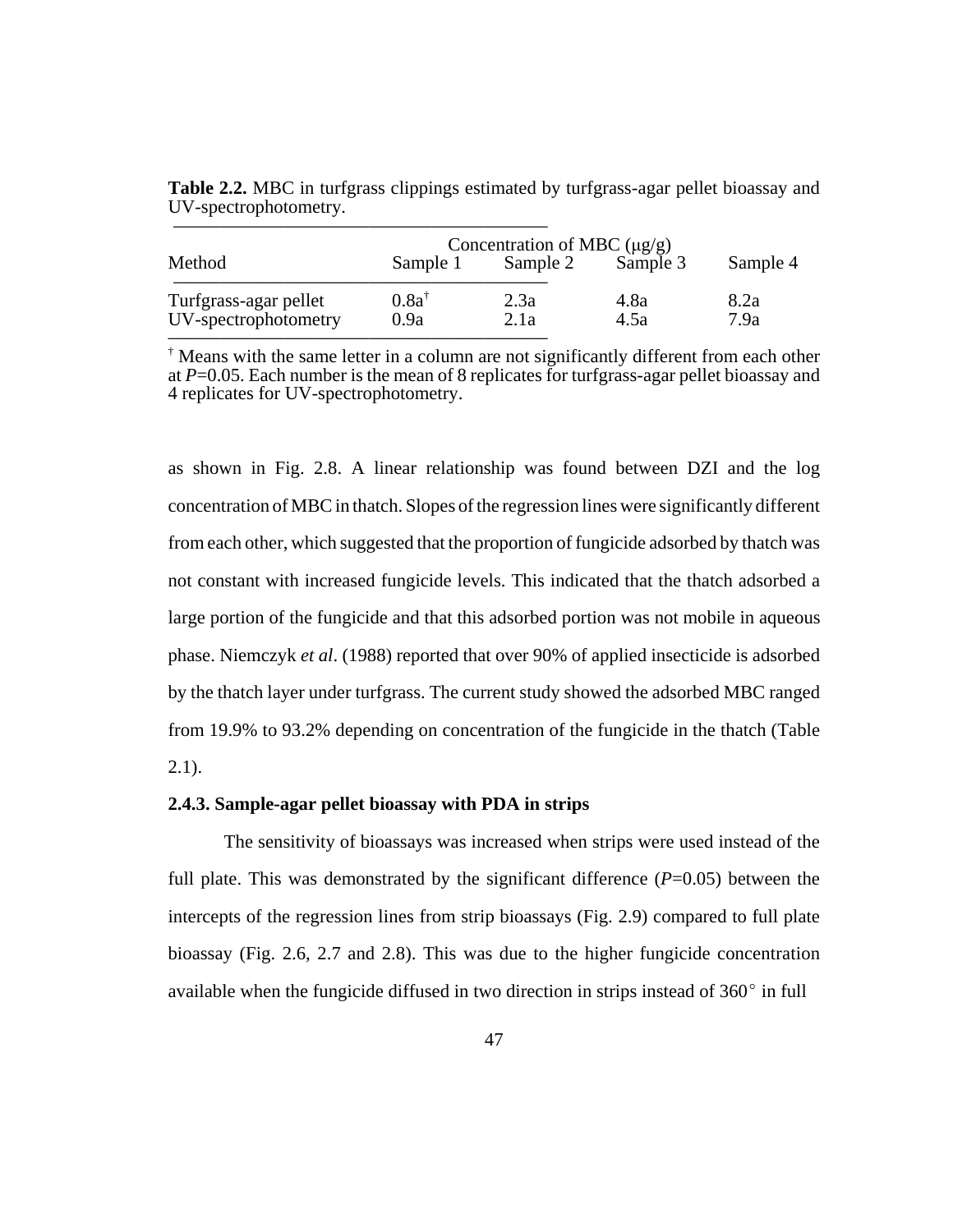**Figure 2.8.** Relationships between diameter of zone of inhibition and concentration of MBC in thatch tested by agar pellet bioassay and thatch-agar pellet bioassay using full plate PDA.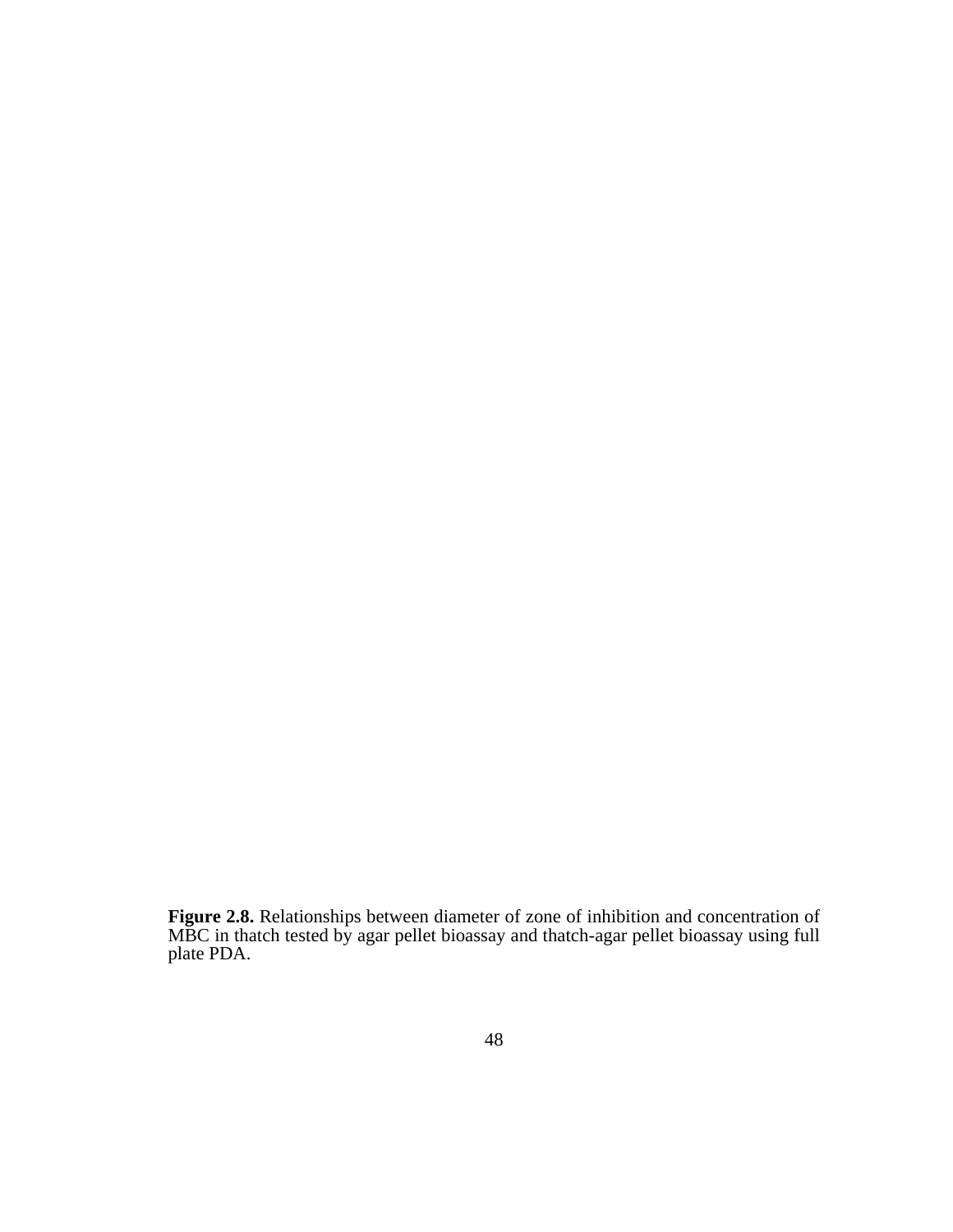**Figure 2.9.** Comparison of soil-agar pellet, turfgrass-agar pellet, and thatch-agar pellet bioassays using PDA in strips.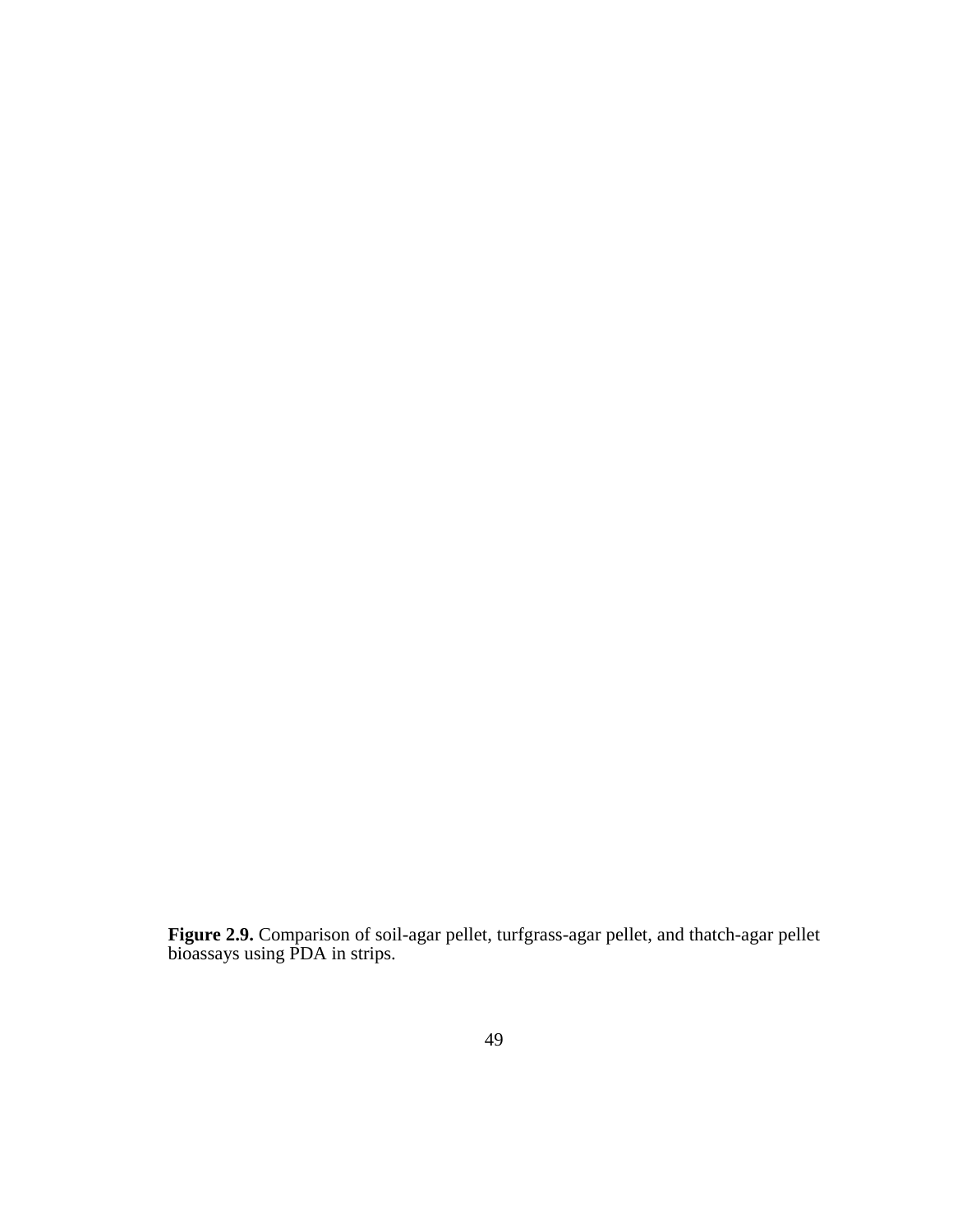plate PDA. The limits of quantitation of MBC with PDA in strips ranged from 0.1 to 0.5 ppm depending on bioassay methods.

#### **2.4.4 Sensitivity of** *S. homoeocarpa* **to MBC**

In most toxicity experiments for animals, the concentrations of the chemicals under study are transformed to a log scale before regressing on mortality to give a linear relationship (McEwen and Stephenson, 1979). There was no linear relationship between log concentrations of MBC and growth inhibition of *S. homoeocarpa* in this study. Here, a standard curve was established by plotting the percent inhibition of fungal growth (relative to a fungicide-free control) against the concentration of MBC in PDA, which gave an exponential relationship (Fig. 2.10). We also plotted the probit scale for inhibition against concentration of MBC or log concentration of MBC, but we found that the curve with exponential relationship gave the best fit line and a highly significant  $\mathbb{R}^2$  value.

The effective concentration that reduces the growth of a fungus by 50% ( $EC_{50}$ ) is a commonly used indicator of the sensitivity of a fungus to a fungicide (Edgington *et al*., 1971). The  $EC_{50}$  value of MBC calculated using the regression equation (Fig. 2.10) was 0.09 μg/mL MBC for the six isolates of *S. homoeocarpa* tested.

# **2.5 Conclusions**

The bioassays developed were fast, less costly and could be used directly to detect the biologically-available benomyl and MBC in samples. The results obtained by bioassays were found to be the same as those obtained by spectrophotometry analysis. The entire process did not require sterile conditions because the plates were inoculated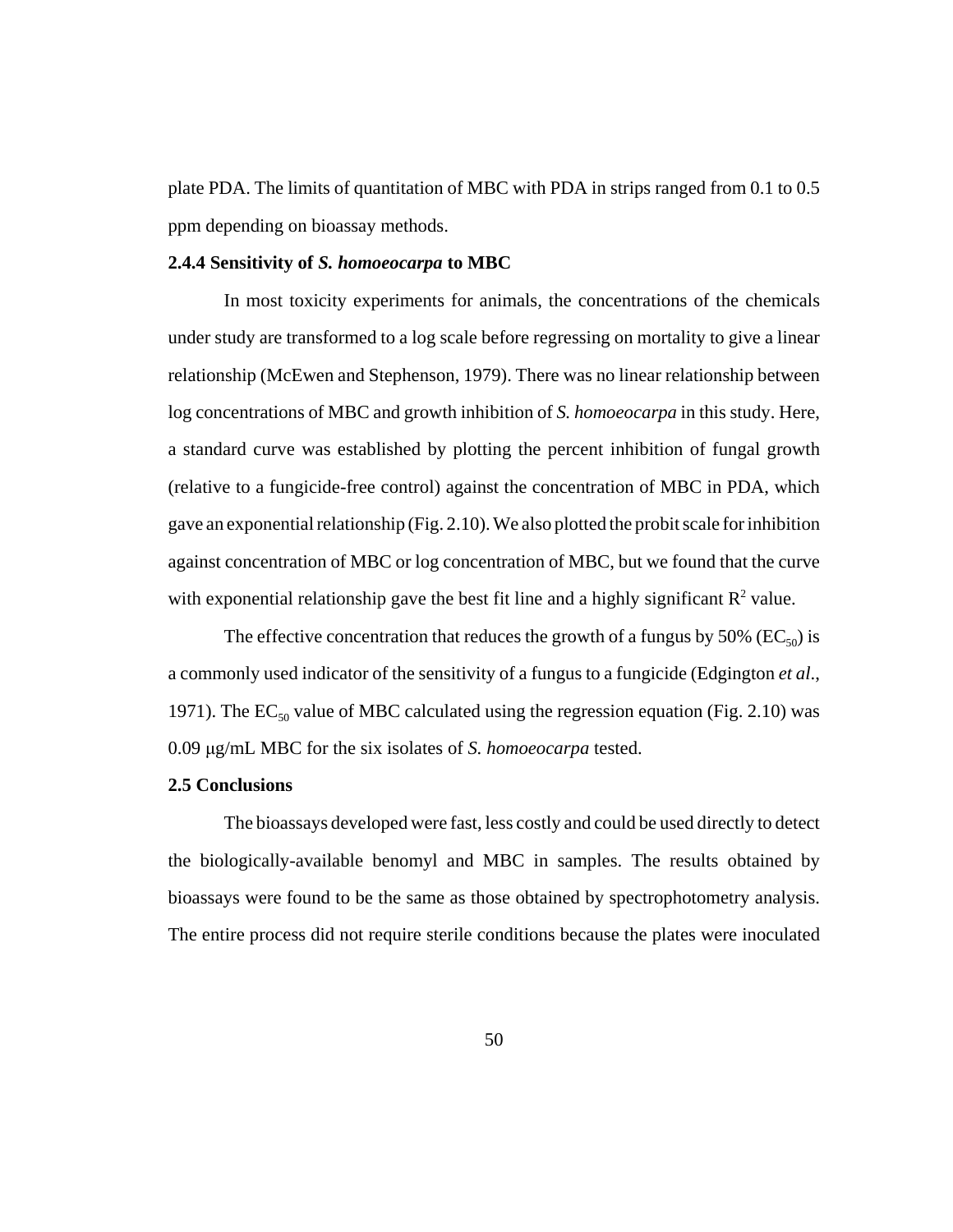**Figure 2.10.** Relationship between concentration of MBC in medium and percent inhibition to the mycelial growth of *S. homoeocarpa* in linear scale (A) and probit scale (B). Dotted lines indicate 95% confidence interval.

with high concentrations of a fast growing fungus. Over 100 samples could be processed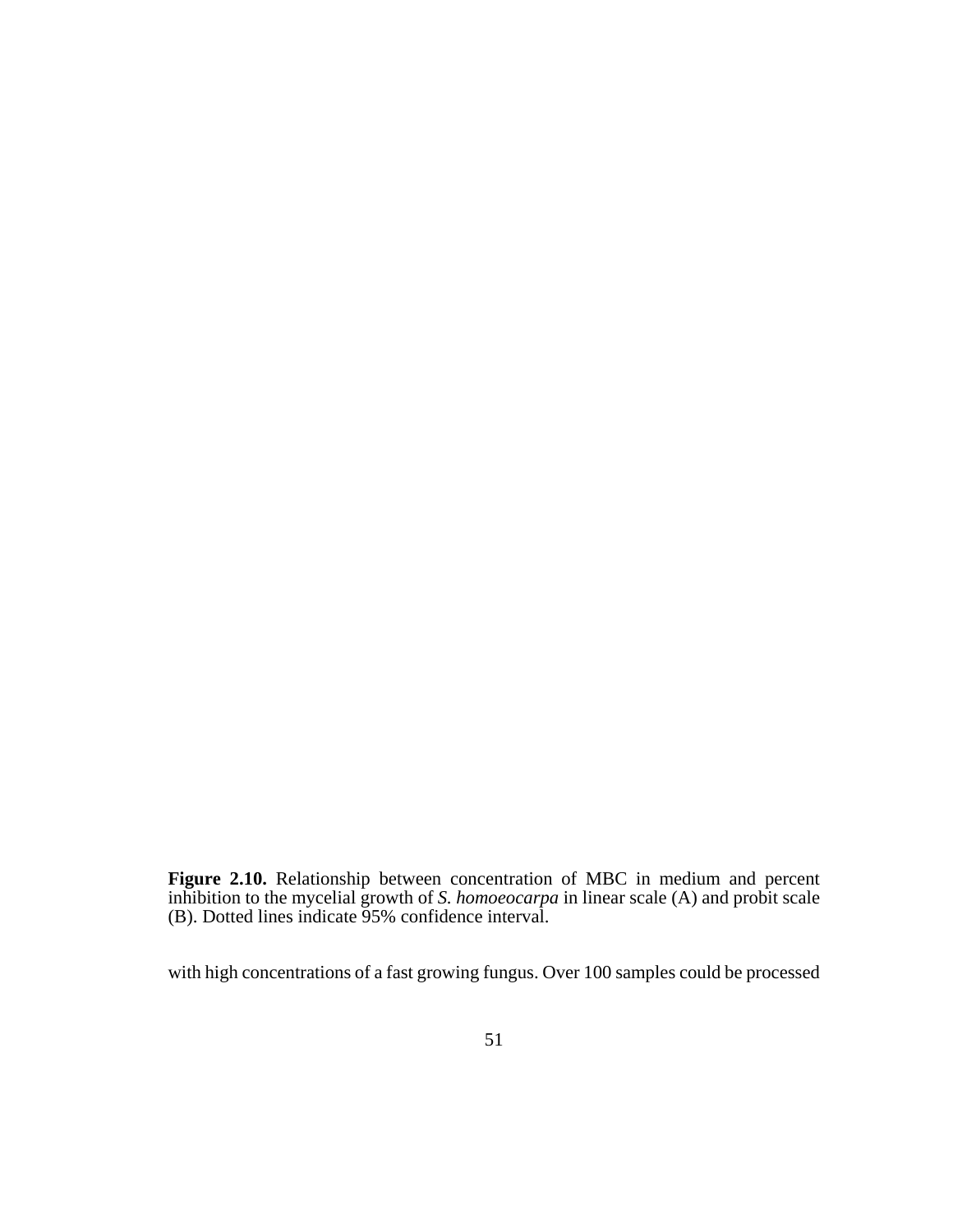by one person in two days.

The paper-disc bioassay can be used to determine the fungicide level in aqueous solutions such as sprays, leachates, or extracts. Sample-agar pellet bioassays can be used to detect fungicide residues directly from soil, thatch or turfgrass without extraction. The process of fungicide diffusion from the pellets to the PDA is perhaps similar to the process *in situ* of diffusion from soil or thatch to the roots of turfgrass.

The sensitivity of paper-disc or sample agar-pellet bioassay was improved when using PDA strips instead of full plate PDA. The strip bioassay was suitable for the detection of lower levels of fungicide residues (<10 ppm). At higher fungicide levels, the DZI became too large and the inhibition zone sometimes reached the edge of the Petri dish, causing variation in results. This was overcome by diluting the fungicide concentration in test samples.

The major disadvantage of these bioassays was that they were not benomyl- or MBC-specific. Other fungicides or toxic substances may affect the results. Therefore, they are not recommended for MBC detection when mixtures are used unless the bioassay fungus is insensitive to the other fungicides. These bioassays can be used as tools for the studies on benomyl/MBC dissipation, adsorption, movement in soil, and uptake by plants.

Other chemical or physical factors can affect the result of a bioassay. Appendix 1 presents these factors in more detail.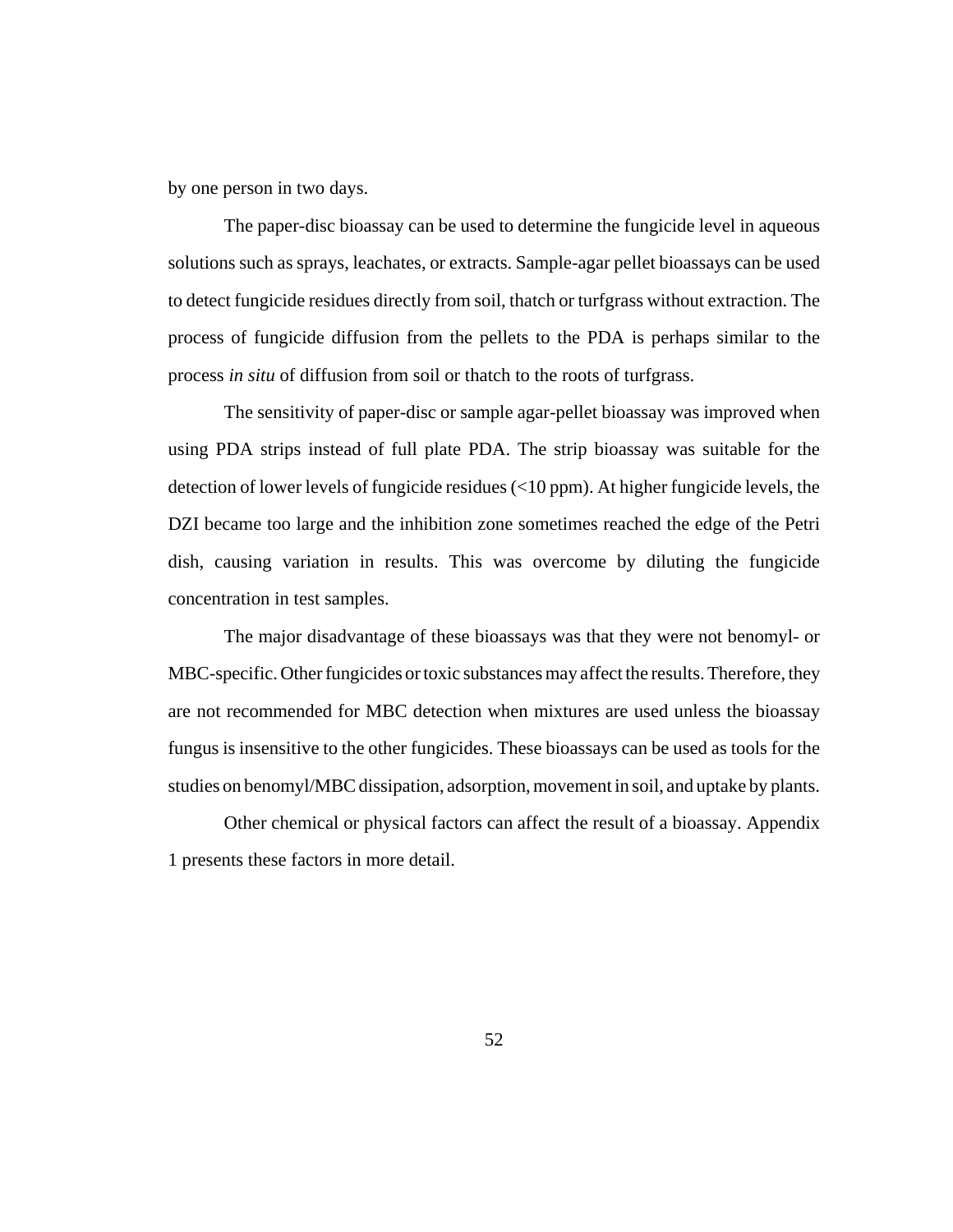# **CHAPTER 3. ADSORPTION AND PERSISTENCE OF BENOMYL/MBC IN SOIL AND THATCH**

# **3.1 Abstract**

Dissipation, adsorption and biological availability of the fungicide benomyl in soil and thatch were studied using bioassay techniques. *In vitro* soil and thatch degradation studies showed a half life for MBC of approximately two and a half weeks in thatch and 4 weeks in soil depending on the soil type. Less than 10% of the applied fungicide was degraded chemically. The amount of MBC adsorbed by soil and thatch varied, depending on soil type and fungicide concentration. An equilibrium with fungicide in solution was reached within 1 h for thatch and 2 to 4 h for soils. MBC adsorbed by thatch was as much as twice that adsorbed by Fox sandy loam which represents a soil often found on golf courses. When MBC was applied at 10 μg/g, as much as 90% of MBC in thatch and 68% in soil were not extractable with water. Methanol extracted up to three times the fungicide from soil or thatch compared to water.

# **3.2 Introduction**

Turfgrass, unlike other cultivated crops, usually develops a layer of thatch which is a tightly intermingled layer of dead and living roots, rhizomes, stolons and organic debris that develops between the zone of green vegetation and the soil surface (Beard, 1973). The turfgrass thatch-soil system can adsorb significant amounts of applied pesticide, and reduce the amount of pesticide reaching the roots in the thatch layer or soil underneath (Branham and Wehner, 1985; Krause and Niemczyk, 1989; Harrison *et al*.,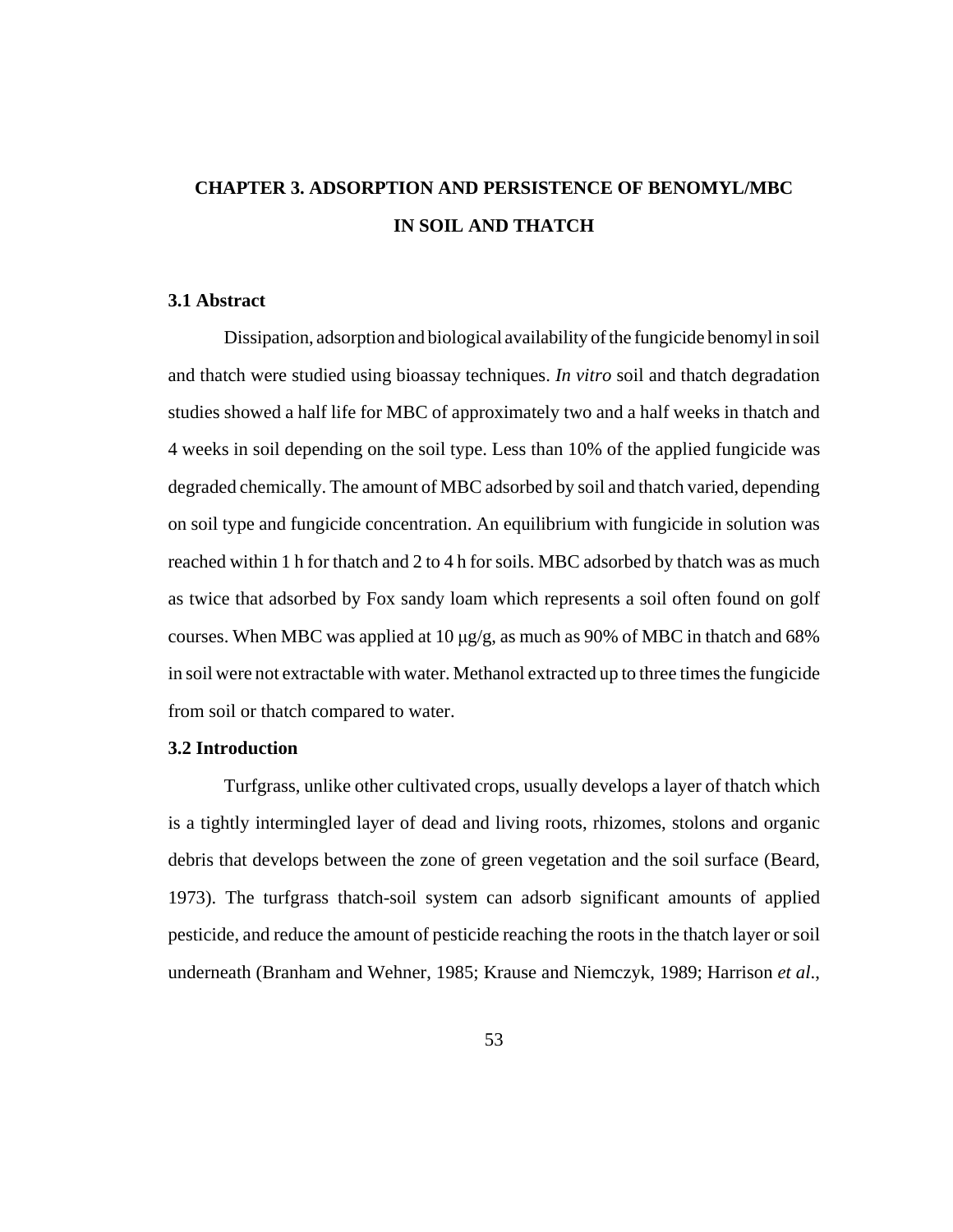1989; Cooper, 1990). Furthermore, an accelerated rate of pesticide degradation has been found in thatch (Branham and Wehner, 1985; Potter *et al*., 1989). Niemczyk and Krause (1989) reported that over 90 percent of insecticide residues remained in the thatch layer at 91 days after treatment.

Adsorption of benomyl and its fungitoxic residue MBC in soil is one of the major processes influencing accessibility to target organisms and the potential to reach nontarget organisms. Fuchs *et al*. (1970) found that uptake of benzimidazole fungicides by plants from the soil is not very efficient especially in clay soils. The rate of uptake of benomyl by plants was increased when plants were grown on soils with low clay and/or organic matter content, or with a higher pH. Studies on mobility showed that benomyl/MBC were highly immobile in soil and that most of the fungicide residues were in the upper 2 cm of the soil (Baude *et al*., 1974; Austin and Briggs, 1976).

Microbial degradation plays a very important role in the dissipation of fungicide in soil or thatch. Fungicide not degraded by microorganisms could be that which is tightly adsorbed or bound to thatch. This tightly bound portion usually cannot be extracted with water or even methanol (Khan and Dupont, 1987; Gorbach, 1980), and is generally considered biologically unavailable (Khan, and Dupont, 1987; Khan *et al*., 1984).

Detection of benomyl by chemical analysis is complicated by its decomposition to MBC, which can occur in solution, plants, soil, or during analysis (Clemons and Sisler, 1969; Peterson and Edgington, 1970; Singh *et al*., 1990). The complete conversion of benomyl to MBC takes a period of time measured in hours (Chiba, 1977) to days (Baude *et al*., 1973). Chiba (1977) reported that the conversion of benomyl to MBC reached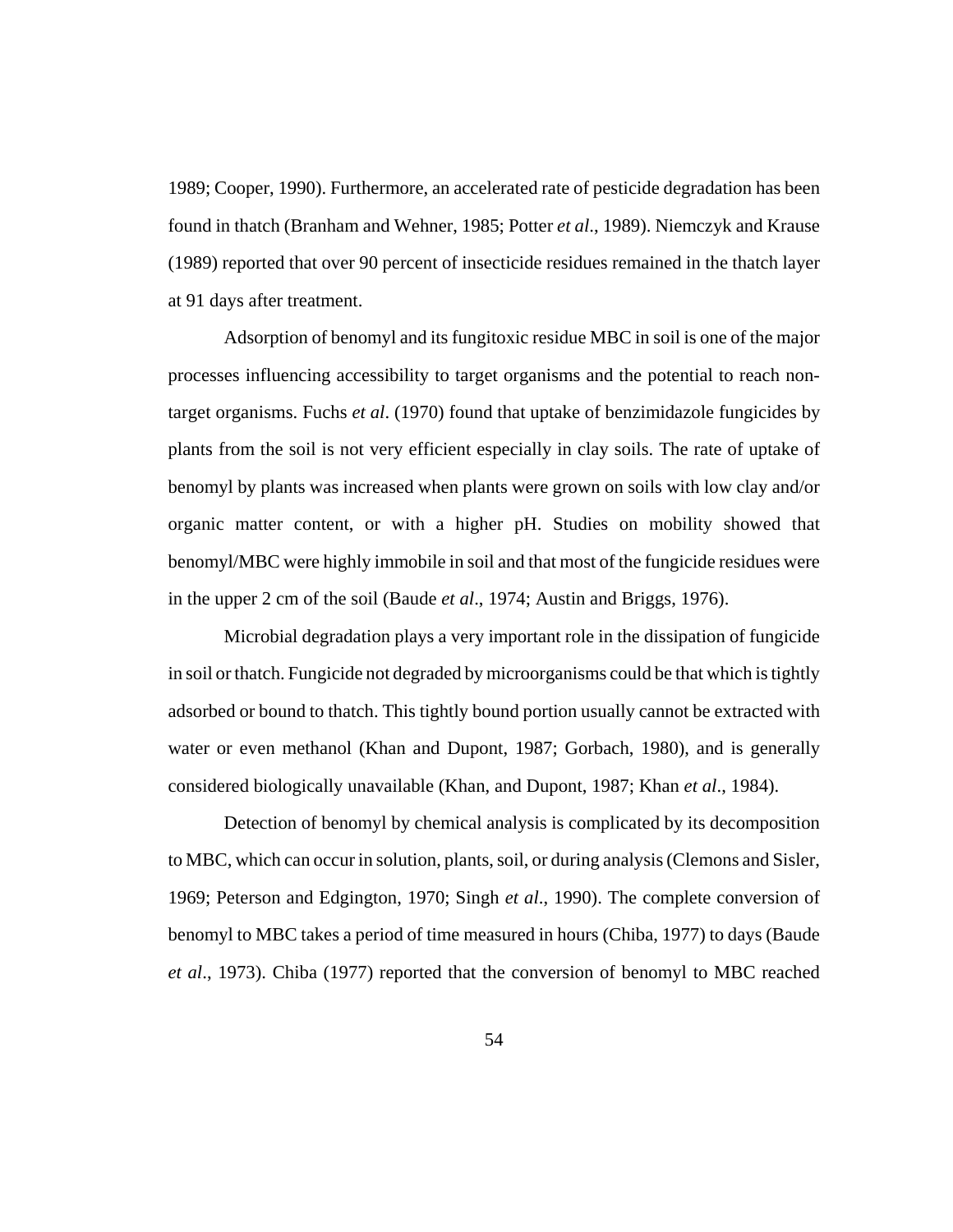equilibrium in a given solvent. This suggested that both benomyl and MBC could exist in soil or soil solution after application of benomyl.

The biologically available fungicide residue in soil refers to that which is readily taken up by plants or soil-inhabiting organisms (Khan and Dupont, 1987). Fungicide extracted with water, which, by definition, does not include any that has been tightly adsorbed by the soil particles, should be readily available to plants and soil organisms (Bennett and de Beer, 1984).

MBC is also fungitoxic (Siegel and Zabbia, 1972; Cox *et al*., 1974; Austin and Briggs, 1976). Cox *et al*. (1974) found that, on a molar basis, benomyl and MBC were similarly toxic to *Penicillium citrinum* in bioassays, which suggested that both benomyl and MBC can be determined with a bioassay at the same time (Section A.1.4.8).

Certain fungicide bioassays are based on the diffusion of fungicide from the sample through agar medium inoculated with spores of the test fungus. A standard dosage-response curve is established by plotting inhibition against concentration of the fungicide (Thornberry, 1950; Munnecke, 1958; Edgington *et al*., 1973; Yarden *et al*., 1985a). The fungicide concentration in unknown samples is then determined from the inhibition of fungal growth using the standard curve.

The objectives of the present work were to use bioassay techniques (developed in Chapter 2) for the detection of adsorption, persistence and amount of biologically available MBC residues in soil and thatch, and to evaluate the techniques by comparing the results to those obtained using UV-spectrophotometry.

#### **3.3 Materials and methods**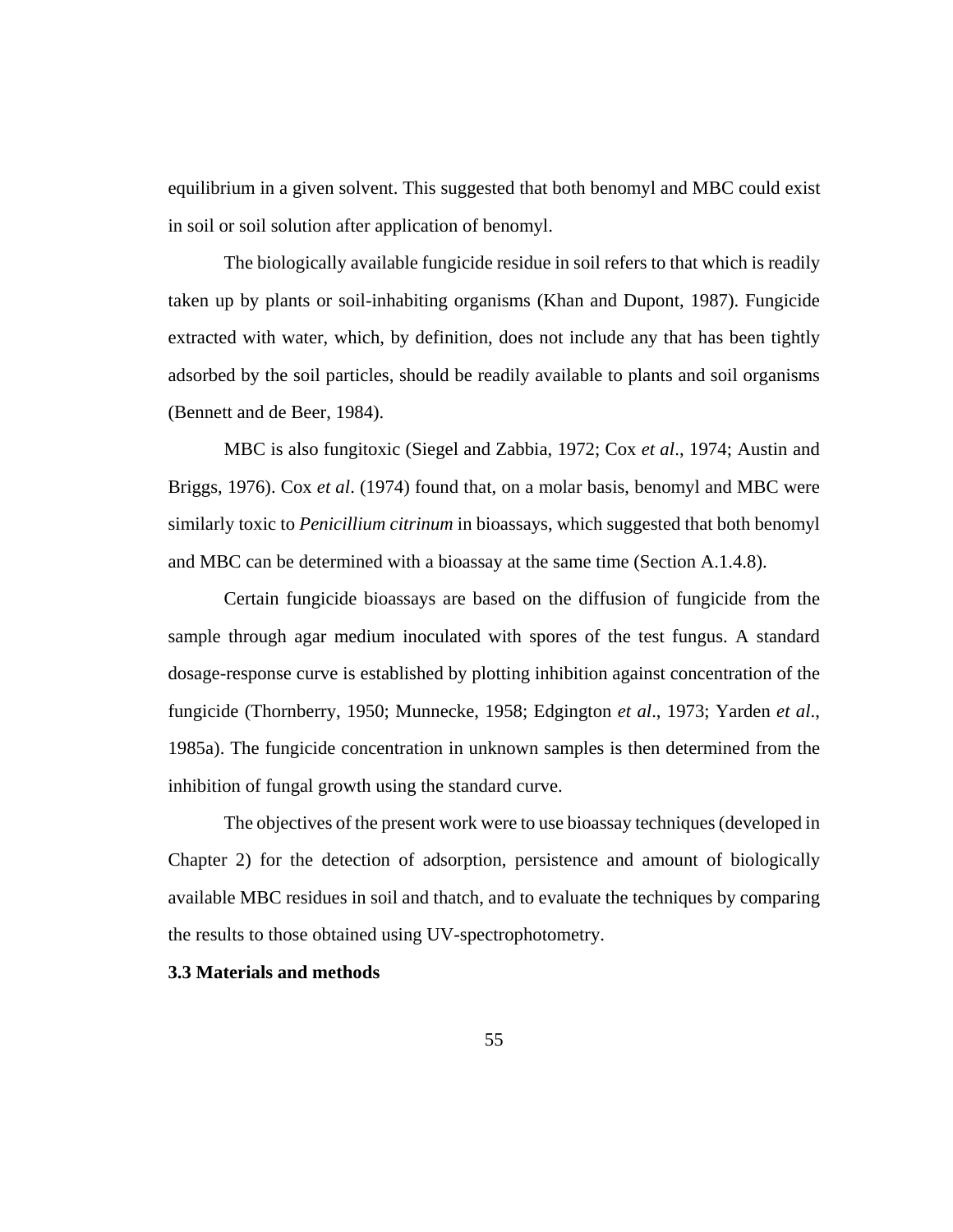## **3.3.1 Materials**

# **3.3.1.1 Chemicals**

Technical grade methyl 2-benzimidazole carbamate (MBC) and the commercial product Tersan 1991 (50% active ingredient benomyl) were provided by Du Pont Canada. Pesticide grade methanol, acetone and ethyl acetate were purchased from Fisher Scientific, as were analytical grade HCl, NaOH, and NH<sub>4</sub>OH. Unless otherwise noted, MBC in the text refers to both originally amended MBC and MBC from benomyl.

#### **3.3.1.2 Bioassay fungus**

*Penicillium expansum*, the bioassay organism, was obtained from Dr. G. Barron, Department of Environmental Biology, University of Guelph. *Penicillium expansum* was used in this study because benomyl and MBC were equally toxic to this fungus on molar basis (Section A.1.4.7). It is very sensitive to benomyl (Moldzynska and Rejman, 1977) and has a rapid and high sporulating capacity.

# **3.3.1.3 Other materials**

Soils used in this study were a Guelph loam (24.1% sand; 53.0% silt; 23.0% clay; 5.7% organic matter; pH 7.2; CEC 19.9 c/kg) and a Fox sandy loam (76.9% sand; 17.0% silt; 6.1% clay; 1.7% organic matter; pH 5.2; CEC 12.5 c/kg). These soils have not been treated with benomyl over the past 10 years. These are two typical soils in Ontario. They were air-dried and passed through a 2 mm sieve. Thatch was collected from a creeping bentgrass green at the Cambridge Research Station, University of Guelph.

A PU8800 UV/Visible Spectrophotometer (Philips Scientific & Analytical Equipment, Pye Unicam Ltd, Cambridge, England) was used in chemical analysis.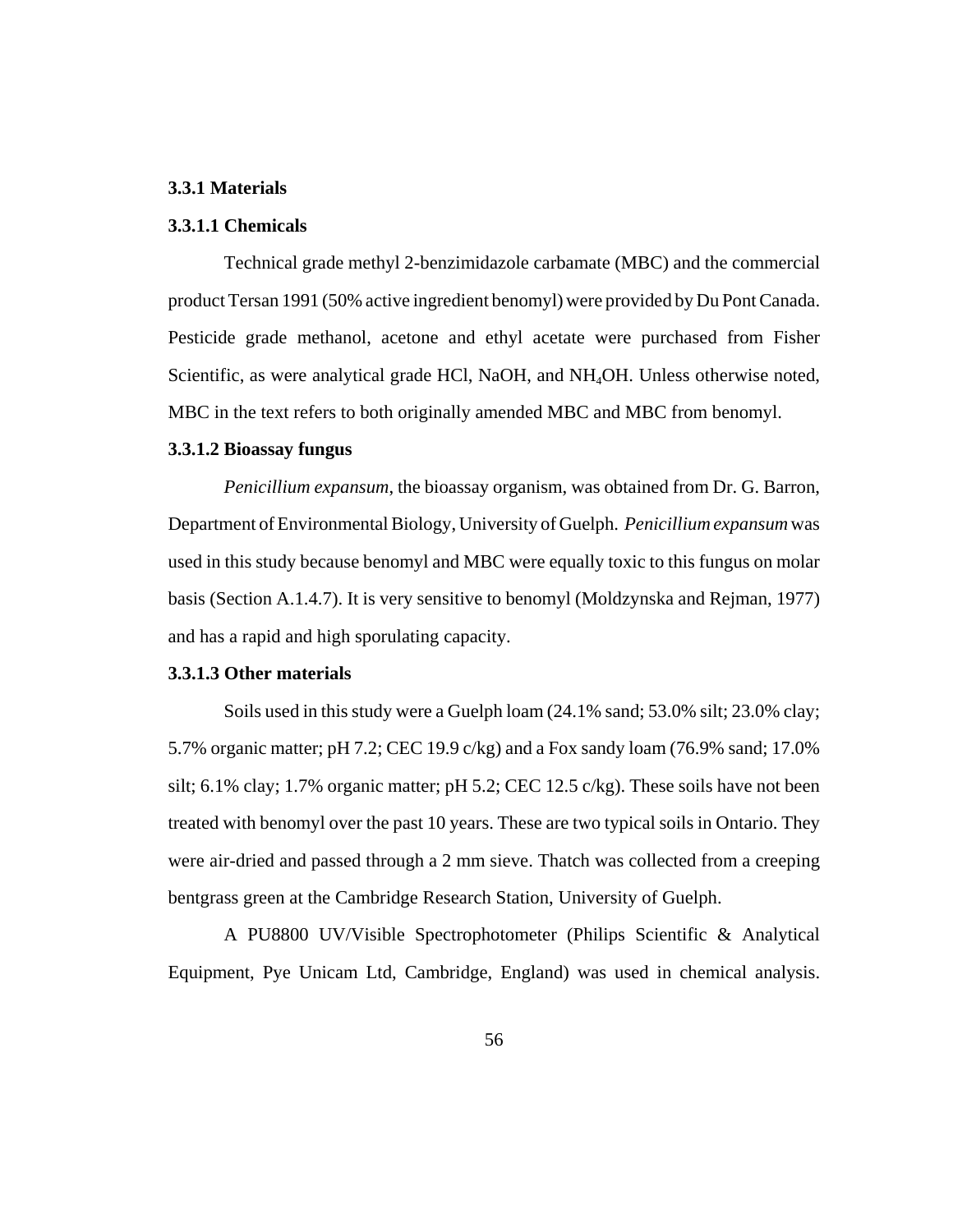Bioassay paper discs (12.7 mm in diameter), Whatman No. 1 filter papers (90 mm in diameter) from Fisher Scientific were used in the bioassay.

#### **3.3.2 Methods**

#### **3.3.2.1 Dissipation of benomyl/MBC in soil and thatch**

Two kilograms of air-dried sterilized or non-sterilized soil and thatch were separately amended with NaOH or HCl solution to adjust the pH to 7.0. This was determined by further dilution and testing in water of a subsample. The soil and thatch were then mixed with a benomyl-methanol solution to obtain a concentration of 15.2  $\mu$ g/g which is equivalent to 10.0  $\mu$ g/g of MBC. The samples were placed in a fume hood overnight to allow methanol evaporation; 400 g were placed in a biometer flask (Bartha and Pramer, 1965) and adjusted to a moisture content of approximately 80% field capacity with sterilized water. The top opening of the flask was sealed with parafilm. In the side arm, 30 mL of sterilized water was added to maintain a constant moisture level in the soil and thatch. The flasks were incubated in the dark at  $23^{\circ}$ C. Four replications were run for each type of soil or thatch.

At weekly intervals for 7 weeks, 60 g samples of soil and thatch were removed from each respective flask and kept at -20 $^{\circ}$ C until testing. The soil or thatch was then airdried and four sub-samples  $(0.5 \text{ g}$  for soil and  $0.2 \text{ g}$  for thatch) tested for MBC concentration with the soil- or thatch-agar pellet bioassay (Section 2.3.2.2) and three subsamples (12 g each) with spectrophotometry. Extraction was done with acetone and ammonium chloride (1:1,  $v/v$ ). The clean-up was done with ethyl acetate, and the pH adjusted with concentrated HCl or 6.5 N NaOH. For spectrophotometry, MBC was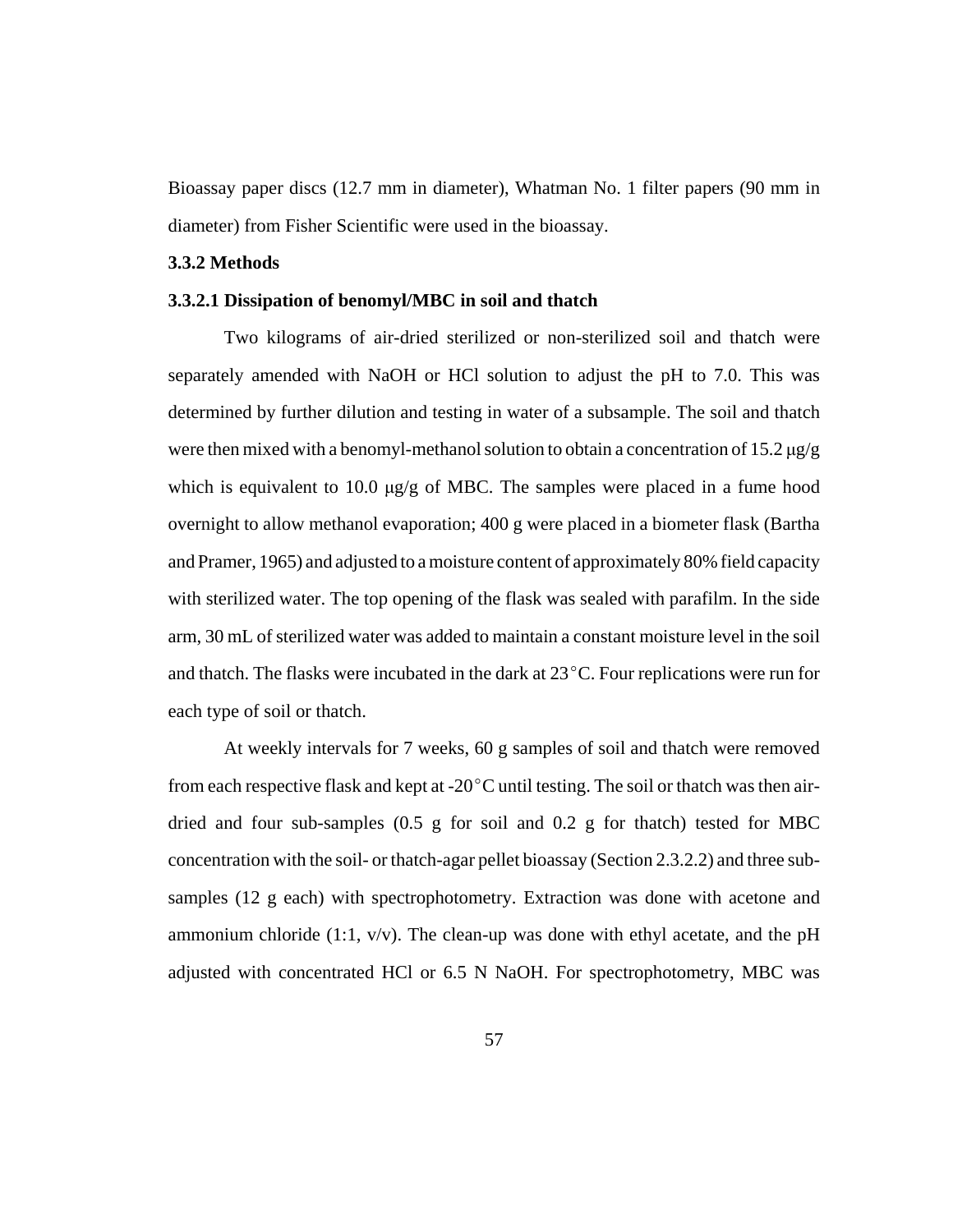measured in 0.1 N HCl at 282 nm. The detailed steps for extraction, clean-up and detection using spectrophotometry are modified from Austin and Briggs (1976) and are listed in Fig. 3.1.

Benomyl in sand (Gradation index 4.2, mid-particle diameter 0.3, and pH 6.4), Guelph loam, and sand mixed with Guelph loam were also examined for degradation rates. Sand and Guelph loam were mixed in ratios of 3:1, 1:1 and 1:3 (w/w). Aliquots of a benomyl-methanol solution were then added so that the mixture contained benomyl at 15.2 μg/g (equal to MBC at 10 μg/g). The mixture was air-dried in a fume hood overnight. The samples of 400 g of sand, soil or the mixtures were added to biometer flasks. Water was added to each flask to bring the soil to 80% of field capacity. Constant moisture levels were maintained in the flasks by adding 30 mL of water in the side arm. The flasks were incubated in the dark at  $23^{\circ}$ C. Approximately 5 g of sand was taken out at weekly interval for 7 weeks and kept at  $-20^{\circ}$ C. The soil was air dried and tested for MBC by the soil-agar pellet bioassay (Section 2.3.2.2).

# **3.3.2.2 Adsorption of benomyl/MBC by soil or thatch**

# **3.3.2.2.1 Test for equilibria of MBC in water**

Four samples of 25 g air-dried soil or 15 g air-dried thatch were placed into 250 mL flasks. A water suspension of 150 mL or 90 mL with 6.1 μg/mL benomyl, equivalent to 4.0  $\mu$ g/mL MBC, was added into flasks with soil or thatch. The flasks were shaken for 10 minutes and the pH adjusted to 7.0 using HCl or NaOH. The flasks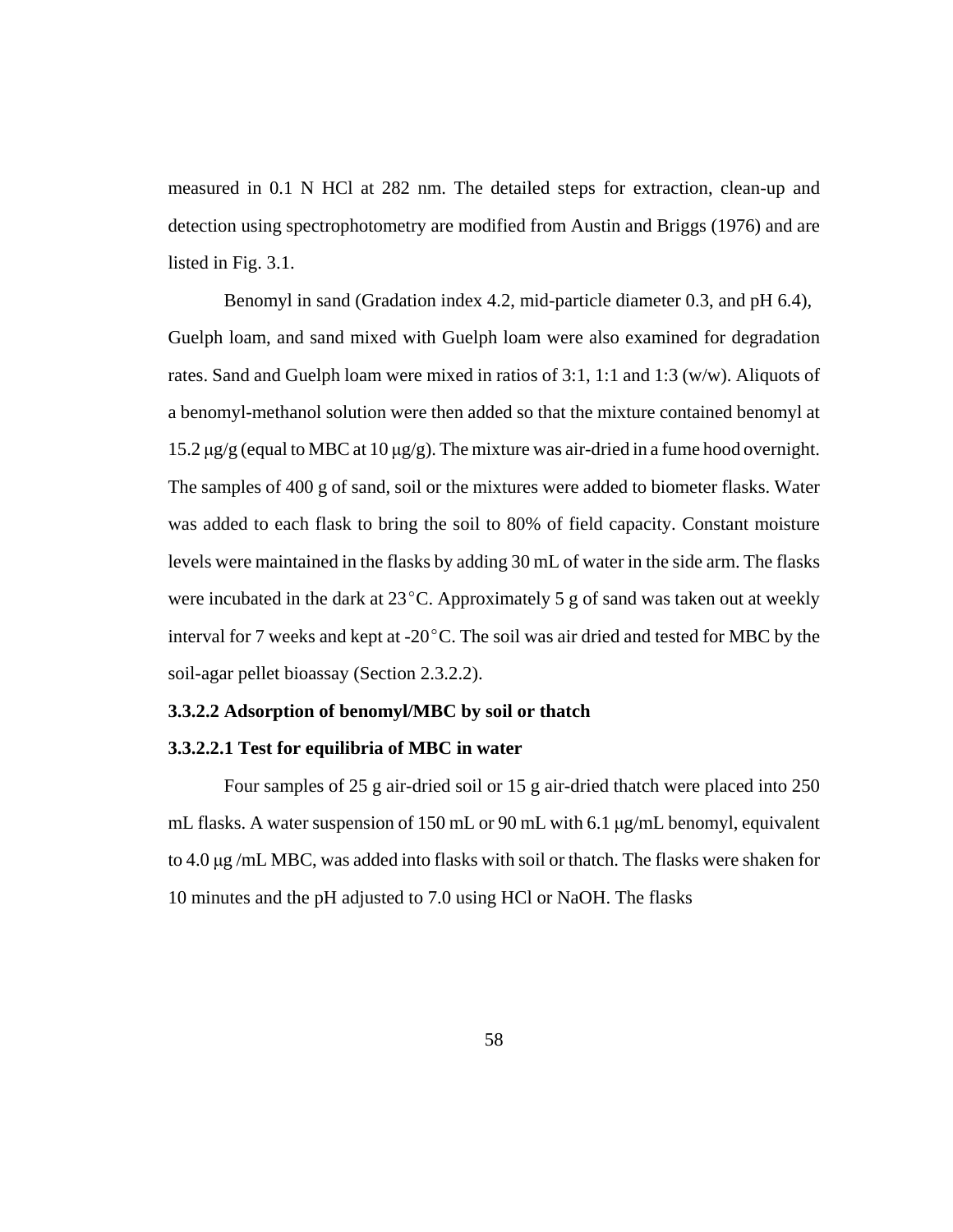**Figure 3.1.** Extraction steps for MBC from soil or thatch for spectrophotometry. Modified from Austin and Briggs (1976).

were then stoppered and shaken at  $23^{\circ}$ C. At 1, 2, and 4 h, 2 mL of water from the suspensions were taken out and analyzed using the paper disc bioassay (Section 2.3.2.1).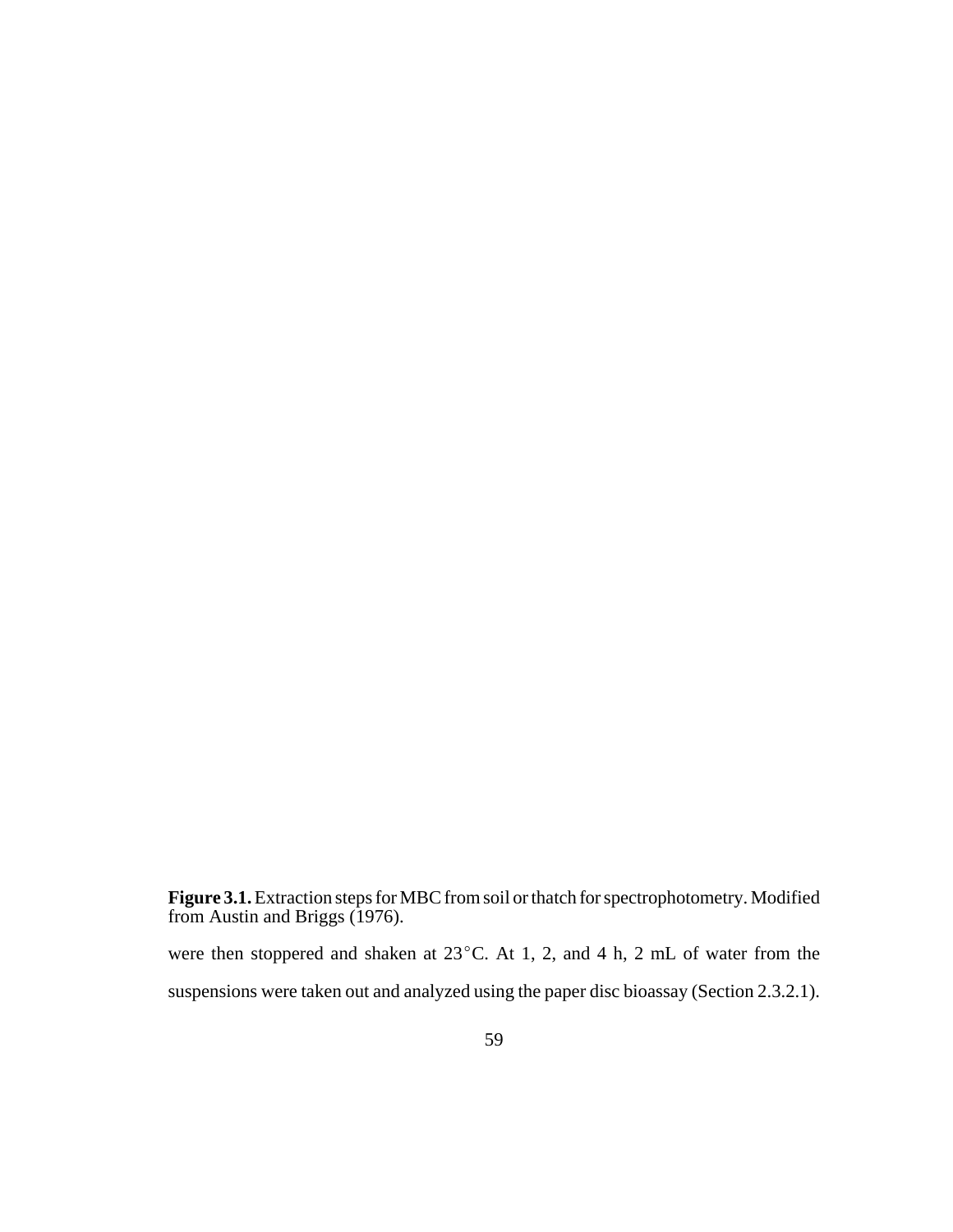At 6 h, 22 mL of soil- or thatch-water suspension were taken out and tested by the paper disc bioassay and spectrophotometry after clean up. The procedures for spectrophotometry were modified from those of Austin and Briggs (1976) with differing amounts of samples and solvents.

# **3.3.2.2.2 Effect of MBC concentration on its adsorption by thatch and soil**

The same procedure as the test for equilibria was followed, except that multiple benomyl concentrations were tested. Benomyl was suspended in water to achieve a concentration series of 3.0, 6.1, 9.1, and 12.1  $\mu$ g/mL which is equivalent to 2.0, 4.0, 6.0 and 8.0 μg/mL MBC respectively. Soil (25 g) and thatch (15 g) were added to 250 mL flasks containing 150 and 90 mL of fungicide suspension, respectively. The pH was adjusted to 7.0. Flasks were then stoppered and shaken for 6 h at  $23^{\circ}$ C. The filtered suspension was tested using paper disc bioassay. Soil and thatch were filtered out, airdried and tested using soil- or thatch-agar pellet bioassay (Section 2.3.2.2).

## **3.3.2.3 Biologically available fungicide from soil and thatch**

Twenty-five grams of Guelph loam or 10 g thatch with known concentrations of MBC (4, 6, and 10  $\mu$ g/g for soil, 10  $\mu$ g/g for thatch), prepared as previously described (Section 3.3.2.1), were placed into 250 mL flasks. Water or methanol at 12.5, 25, or 50 mL was added into different flasks with soil; and water or methanol at 25, 50, or 100 mL was added into different flasks with thatch. The flasks were shaken for 6 h. The water or methanol suspensions were tested with the paper disc bioassay. Four replications were run for each treatment.

#### **3.3.2.4 Statistical analysis**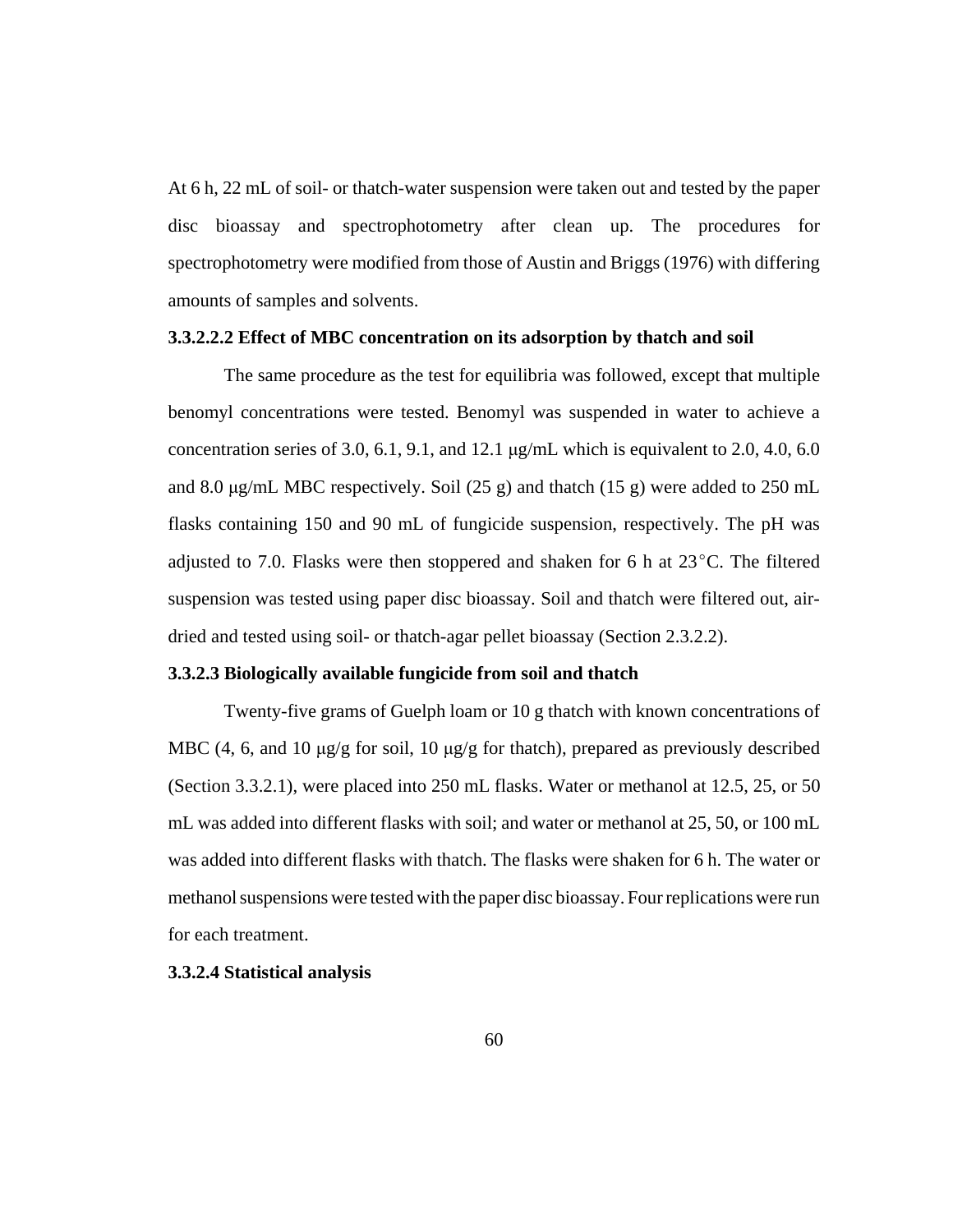Chemical analysis using spectrophotometry was compared to bioassay results using *t*-tests. Slopes and intercepts of simple linear regression lines of concentrations of MBC on absorbance at 282 nm were tested. In persistence and adsorption studies, Duncan's Multiple Range Test was used to separate treatment means when a significant *F*-value was generated. All tests for significance were performed at *P*=0.05.

#### **3.4 Results and discussion**

#### **3.4.1 Dissipation of benomyl/MBC in soil and thatch**

The amount of fungicide residues in the two types of soil and one of thatch tested by spectrophotometry and soil-agar pellet bioassay were not significantly different from each other at each time interval (Fig. 3.2). Results using both methods showed a half life for MBC of four to five weeks in soil and two and half weeks in thatch.

Data from chemical analysis at different time intervals were slightly lower than those using the soil-agar pellet bioassay. The lower values from chemical analysis could be due to the incomplete decomposition of benomyl to MBC during the incubation and extraction process (Cox *et al*., 1974). In the bioassay, both benomyl and MBC were equally toxic to *P. expansum* on a molar basis, which allowed determination of the total amount of benomyl and MBC. Good agreement between the soil-agar pellet bioassay and chemical analysis for MBC using HPLC has also been reported by Yarden *et al*. (1985a).

 There seemed to be a lag phase in the first few weeks of degradation of the fungicide in the two soils (Fig. 3.2). In Fox sandy loam, the lag phase lasted longer than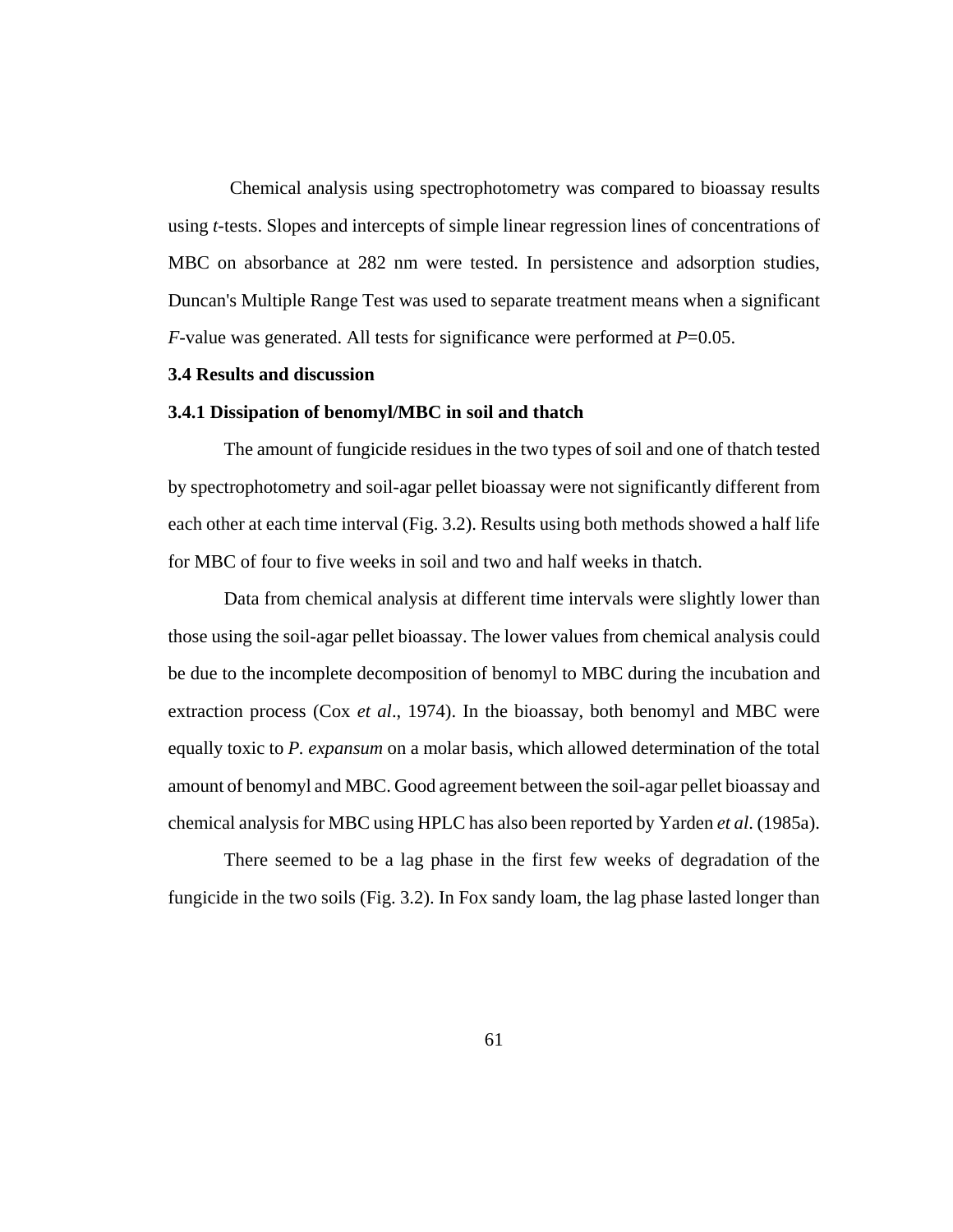**Figure 3.2.** *In vitro* degradation of MBC in non-autoclaved thatch and two soils, determined by soil-agar pellet bioassay (open symbols) and spectrophotometry (shaded symbols). Soil and thatch were extracted with acetone and ammonium chloride  $(1+1)$ , cleaned with ethyl acetate, and measured in 0.1 N HCl.

in Guelph loam or thatch. This could have been due to the higher organic matter content in Guelph loam or thatch resulting in higher microbial populations (Mancino *et al*., 1993).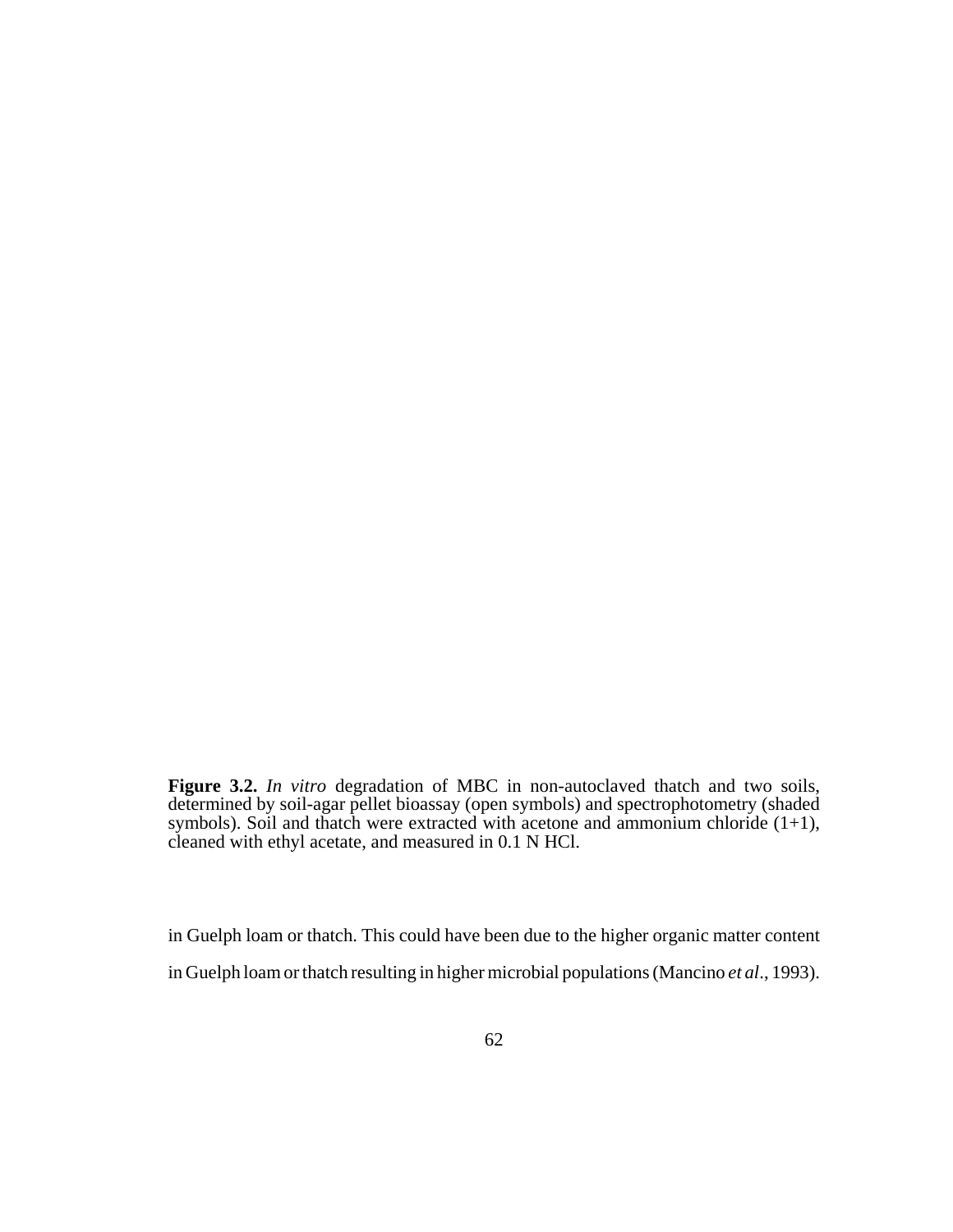Wainwright and Pugh (1974) reported that benomyl at 4 and 20 kg/ha applied to a field soil of pH 5.3 and 3.1% organic matter resulted in an increase in fungal propagules 4 weeks after treatment: the rate of degradation was faster after the population of microorganisms increased and adapted to the fungicide as an energy source.

Degradation of benomyl/MBC is also related to the clay content in soil. At its peak, the Fox sandy loam, with a lesser clay content, showed a faster rate of degradation than the Guelph loam. The strong adsorption of the fungicide by clay particles or organic matter makes it unavailable for use by soil organisms. The degradation rate slowed down after a few weeks to a level similar to that of Guelph loam. This may be explained by the reduced availability of carbon in the Fox sandy loam. Perhaps the microorganisms use other carbon sources as well as benomyl/MBC as energy sources. This phenomenon has been reported by van Faassen (1974). This interpretation was further confirmed by trials on the degradation of MBC in pure sand and sand amended with Guelph loam. In pure sand, the lag phase was much longer than that amended with Guelph loam. Soil with 3/4 sand and 1/4 Guelph loam had longer lag phase than that with 1/2 of each, 1/4 of sand and 3/4 Guelph loam, and Guelph loam alone (Fig. 3.3).

In a trial with autoclaved soil, the level of MBC tested with the soil-agar pellet bioassay did not change significantly during the time of incubation (Table 3.1). At 7 weeks after incubation, less than 10% had degraded chemically in soil or thatch, which suggested that chemical degradation did not play a significant role in the dissipation of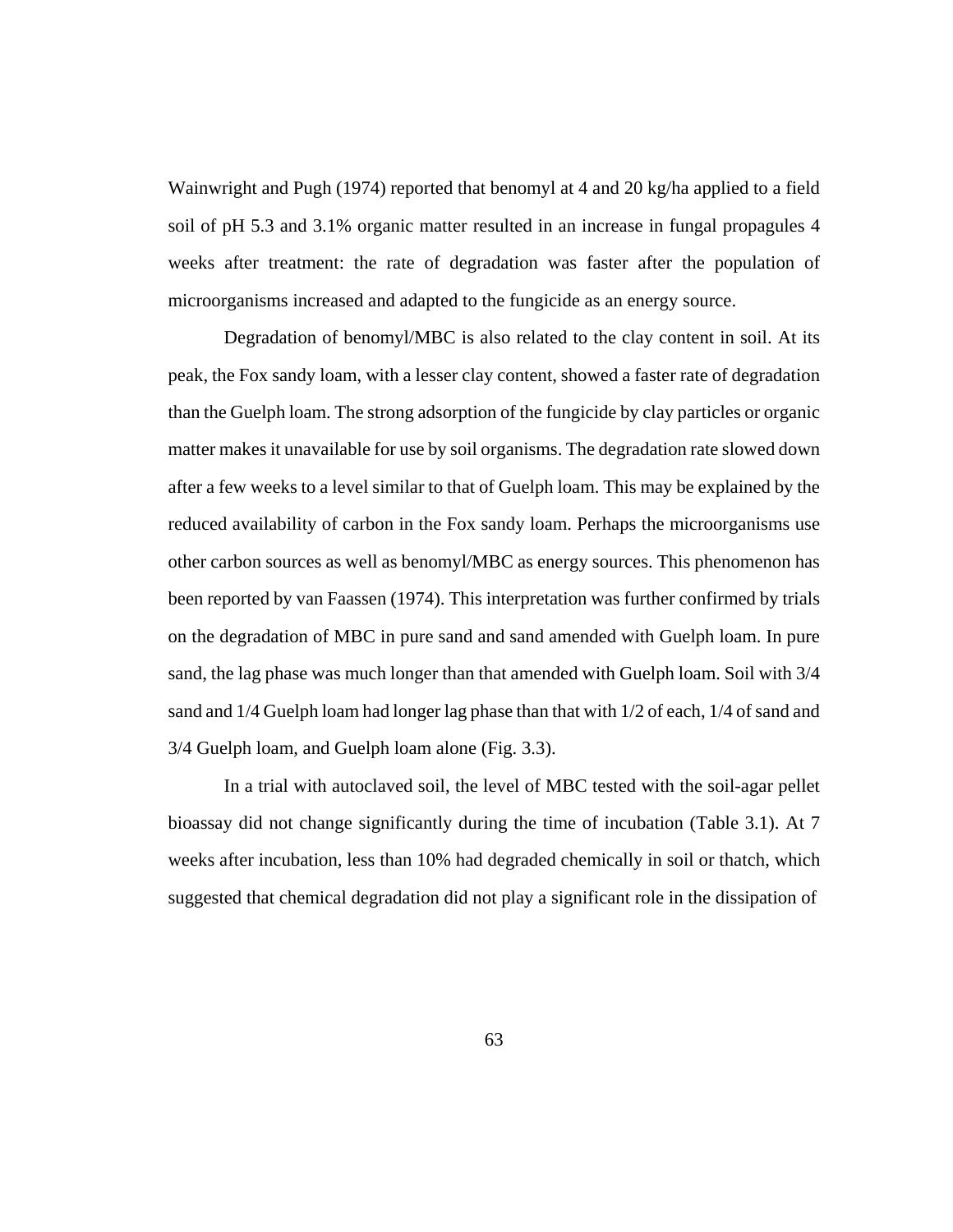**Figure 3.3.** *In vitro* degradation of MBC in non-autoclaved sand, 3/4 sand + 1/4 Guelph loam, 1/2 sand + 1/2 Guelph loam, 1/4 sand + 3/4 Guelph loam, and pure Guelph loam, determined as MBC by soil-agar pellet bioassay.

MBC in soil, at least under our experimental conditions, and that microbial breakdown may be more important.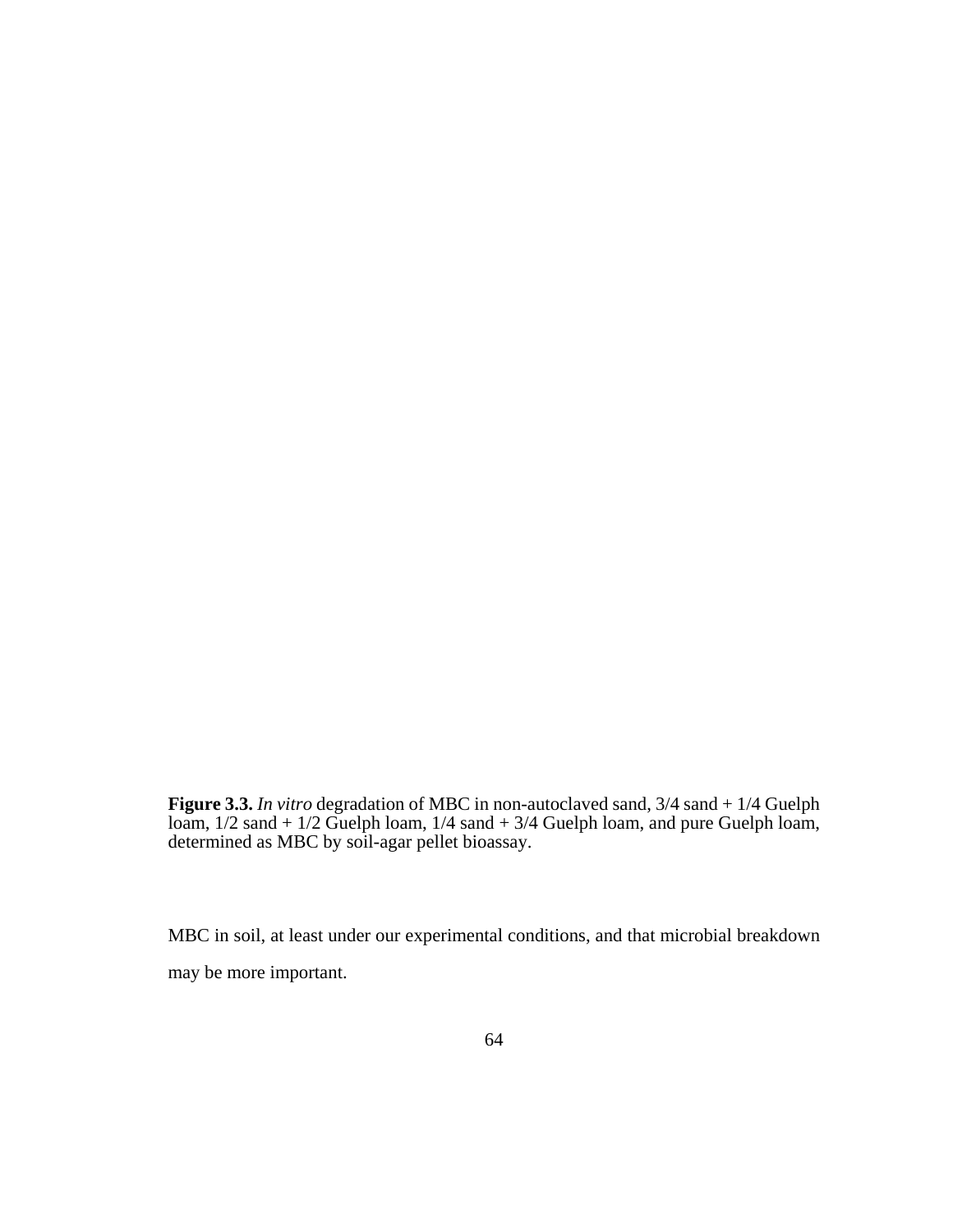|                                         |                                  |                     | Concentration of MBC $(\mu g/g)$ |                    |                   |                   |                   |                |  |  |
|-----------------------------------------|----------------------------------|---------------------|----------------------------------|--------------------|-------------------|-------------------|-------------------|----------------|--|--|
|                                         | weeks of incubation              |                     |                                  |                    |                   |                   |                   |                |  |  |
| Soil type                               |                                  |                     |                                  |                    | 4                 |                   | 6                 |                |  |  |
| Fox sandy loam<br>Guelph loam<br>Thatch | $10.0^{\dagger}$<br>10.0<br>10.0 | 10.0<br>10.0<br>9.8 | 10.0<br>10.0<br>9.7              | 10.0<br>9.9<br>9.6 | 9.8<br>9.7<br>9.6 | 9.8<br>9.6<br>9.5 | 9.7<br>9.6<br>9.3 | 79<br>49<br>29 |  |  |

**Table 3.1.** Chemical degradation of MBC in autoclaved soil and thatch. MBC was tested by sample-agar pellet bioassay.

 $\overline{\phantom{a}'}$  Values are averages of four replicates.

The relatively greater degradation in Guelph loam and thatch (Table 3.1) could be related to the higher amount of organic matter which is highly correlated to pesticide adsorption (Brady, 1984; Aharonson and Kafkafi, 1975). Adsorption may increase the rate of chemical degradation of some pesticides because adsorbed pesticide molecules can be more easily catalyzed by soil-borne enzymes on the surface of clay or organic particles (Farmer and Aochi, 1987).

## **3.4.2 Adsorption of benomyl by soil and thatch**

An adsorption-desorption equilibrium was established within approximately 1 hour for thatch, 2 h for Guelph loam and 4 h for Fox sandy loam (Fig. 3.4). Adsorption increased rapidly at the beginning and slowed down as it approached equilibrium. Very little fungicide was adsorbed by the thatch after it reached equilibrium. Rapid adsorption was also observed during the first hour for the two soils. Surface adsorption may have contributed to the initial rapid response where the cations on the clay or organic matter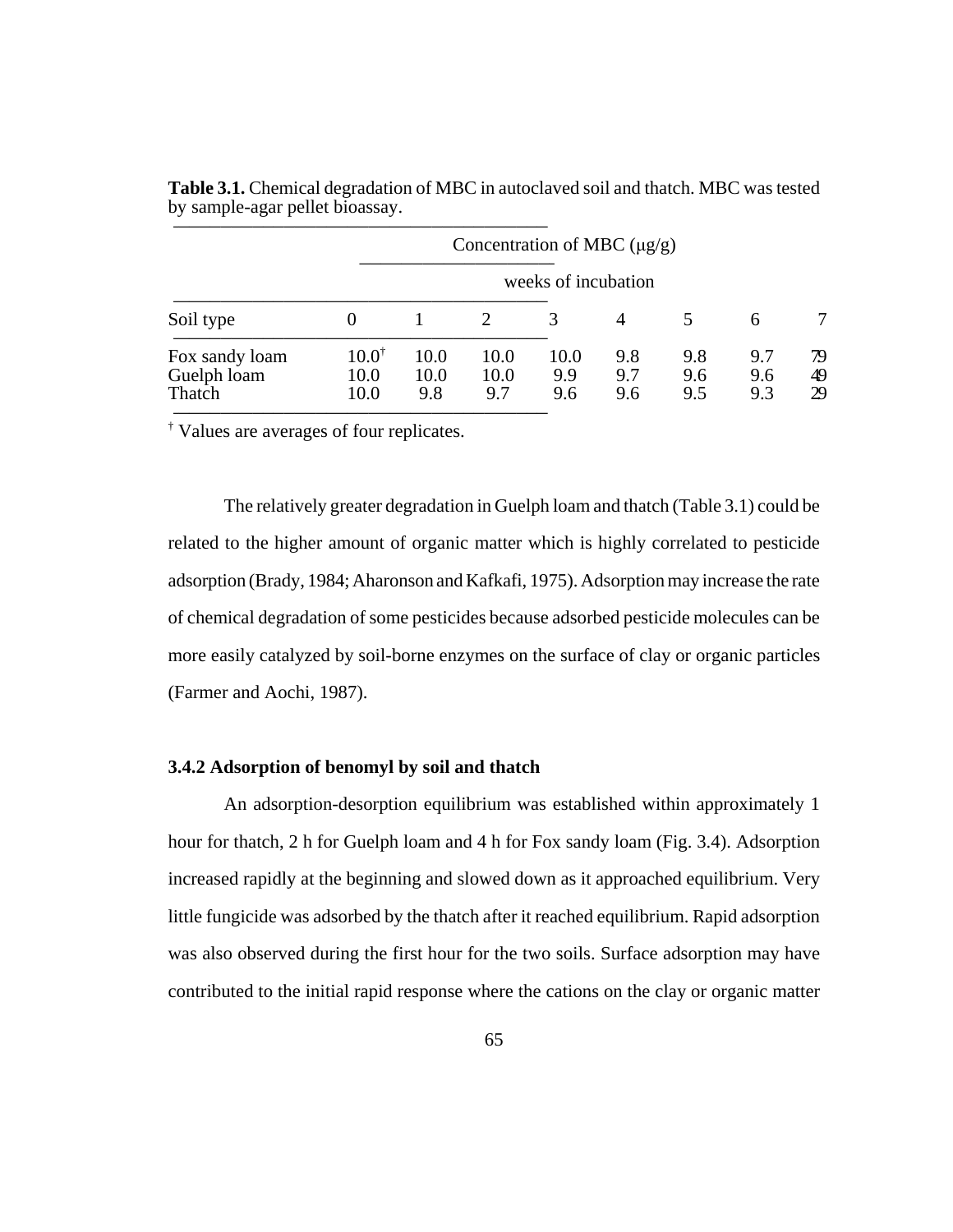were replaced by the fungicide. The slower rate prior to equilibrium may have been caused by reduced surface area for adsorption and the breakdown of soil aggregates with shaking and diffusion into smaller stable soil aggregates (Green and Obien, 1969).

At equilibrium, the fungicide adsorbed by thatch was up to twice that adsorbed by the soils (Fig. 3.4). This may explain why higher rates of fungicides (e.g. 1.5 kg/ha a.i. benomyl) are applied to turf with an extensive thatch compared to crops grown in bare soil (e.g. 1 kg/ha a.i. benomyl) to achieve effective control of target organisms (Anonymous, 1990).

Adsorption of benomyl/MBC by two types of soils and thatch tested by the paper disc and sample-agar pellet bioassays are shown in Fig. 3.5. An almost linear relationship was found between the amount of fungicide adsorbed and the concentration of the fungicide in solution at equilibrium. Because of this linearity, the distribution coefficients (K) of MBC (adsorbed MBC / MBC in solution), which describe the adsorptive capacity of both soils and thatch (McEwen and Stephenson, 1979), were the same as the regression coefficients in our studies. The K value of thatch was significantly higher than that of Guelph loam which was significantly higher than that of Fox sandy loam (*P*=0.05). This was most likely due to higher clay content in Guelph loam and higher organic matter content in thatch resulting in a higher exchange capacity (Bailey and White, 1964). The pH of the soil or thatch may also have significant effects on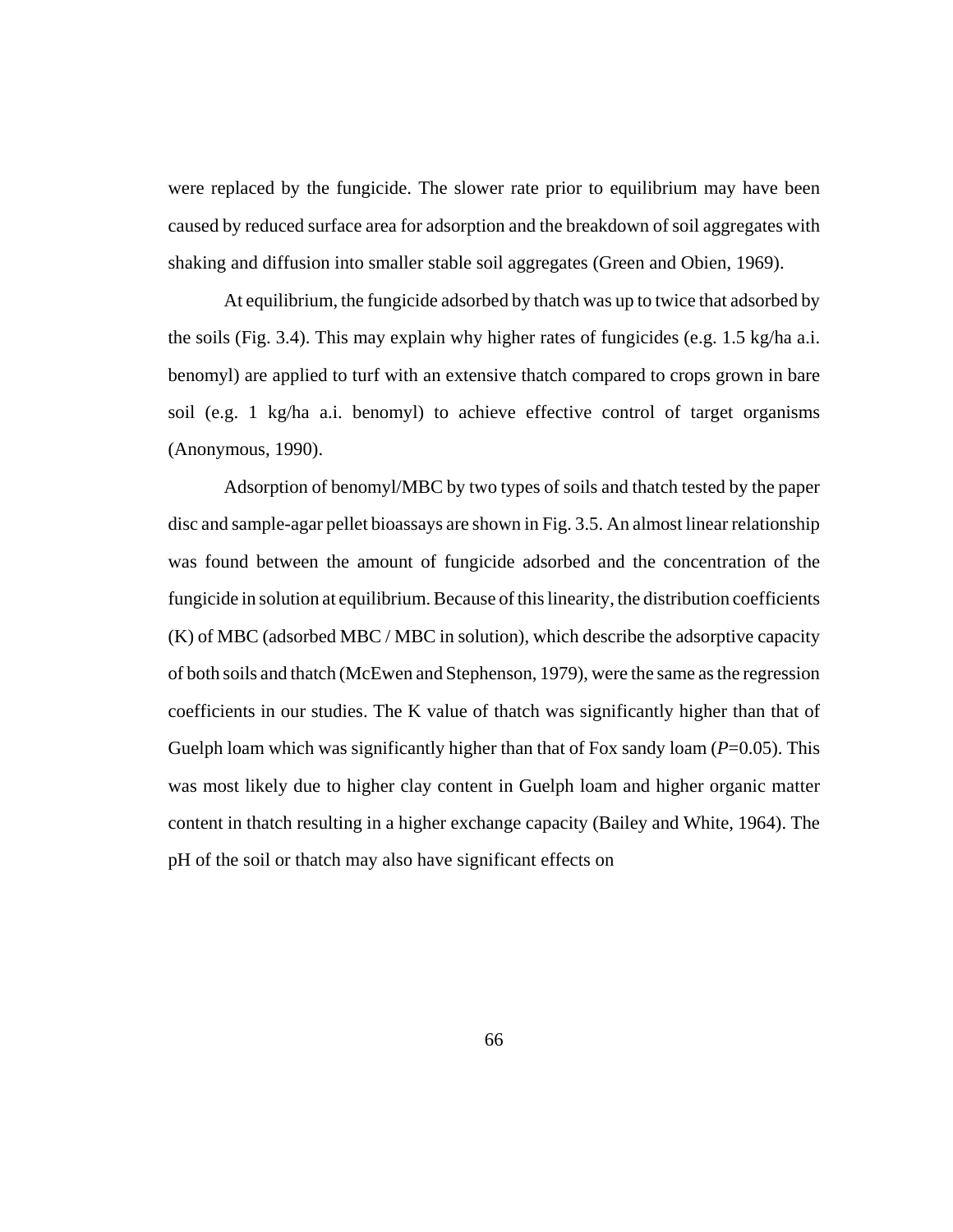**Figure 3.4.** Equilibration time for adsorption of MBC (4.0 μg/mL in water) on thatch, Guelph loam and Fox sandy loam, determined as MBC by paper disc bioassay.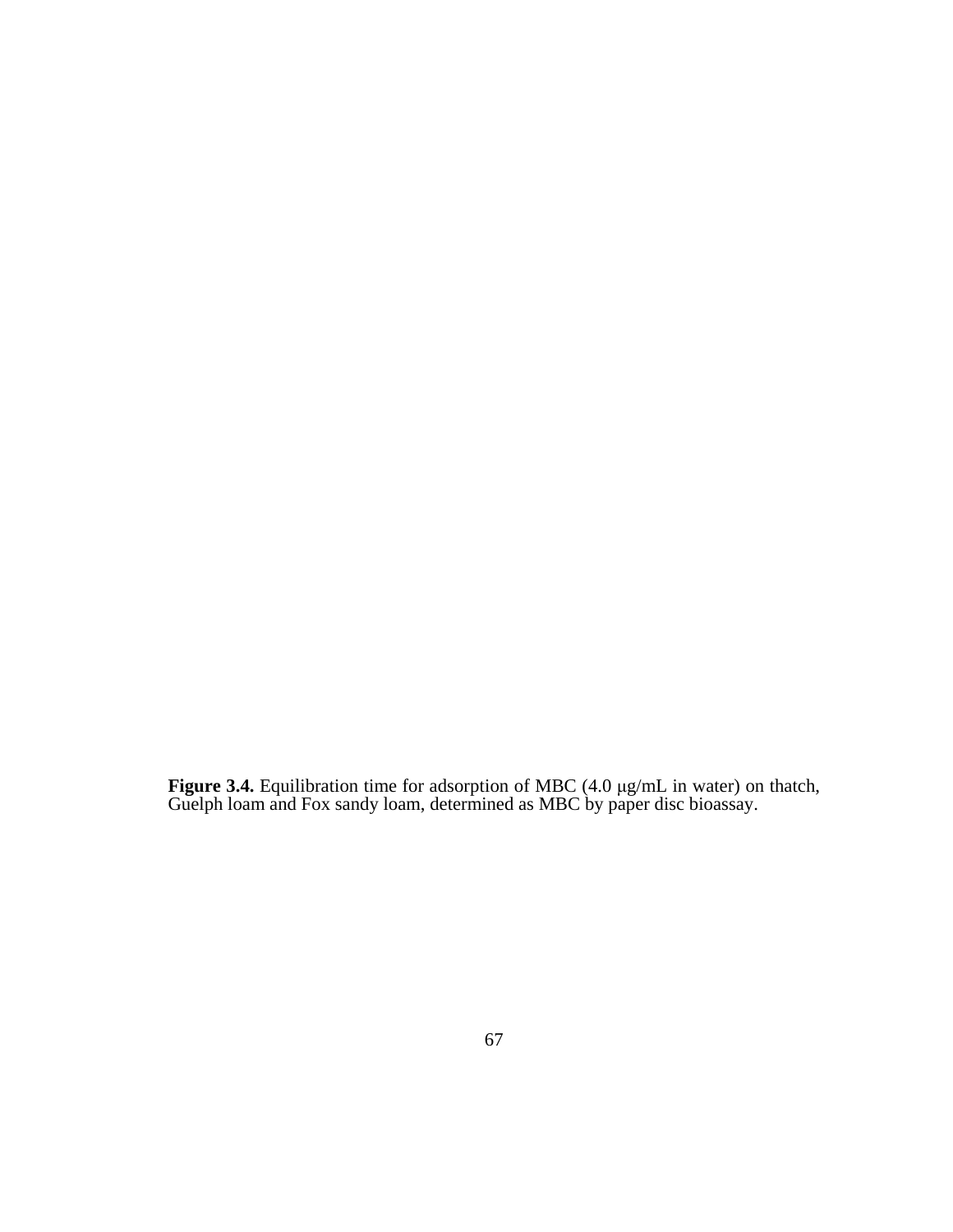**Figure 3.5.** Adsorption of benomyl/MBC by thatch and two soils, determined as MBC by soil- or thatch-agar pellet bioassay (open symbols) and paper disc bioassay (shaded symbols).

pesticide adsorption (Austin and Briggs, 1976), but in this study they were adjusted to the

same level in soil solutions.

Analysis using spectrophotometry following the procedure of Austin and Briggs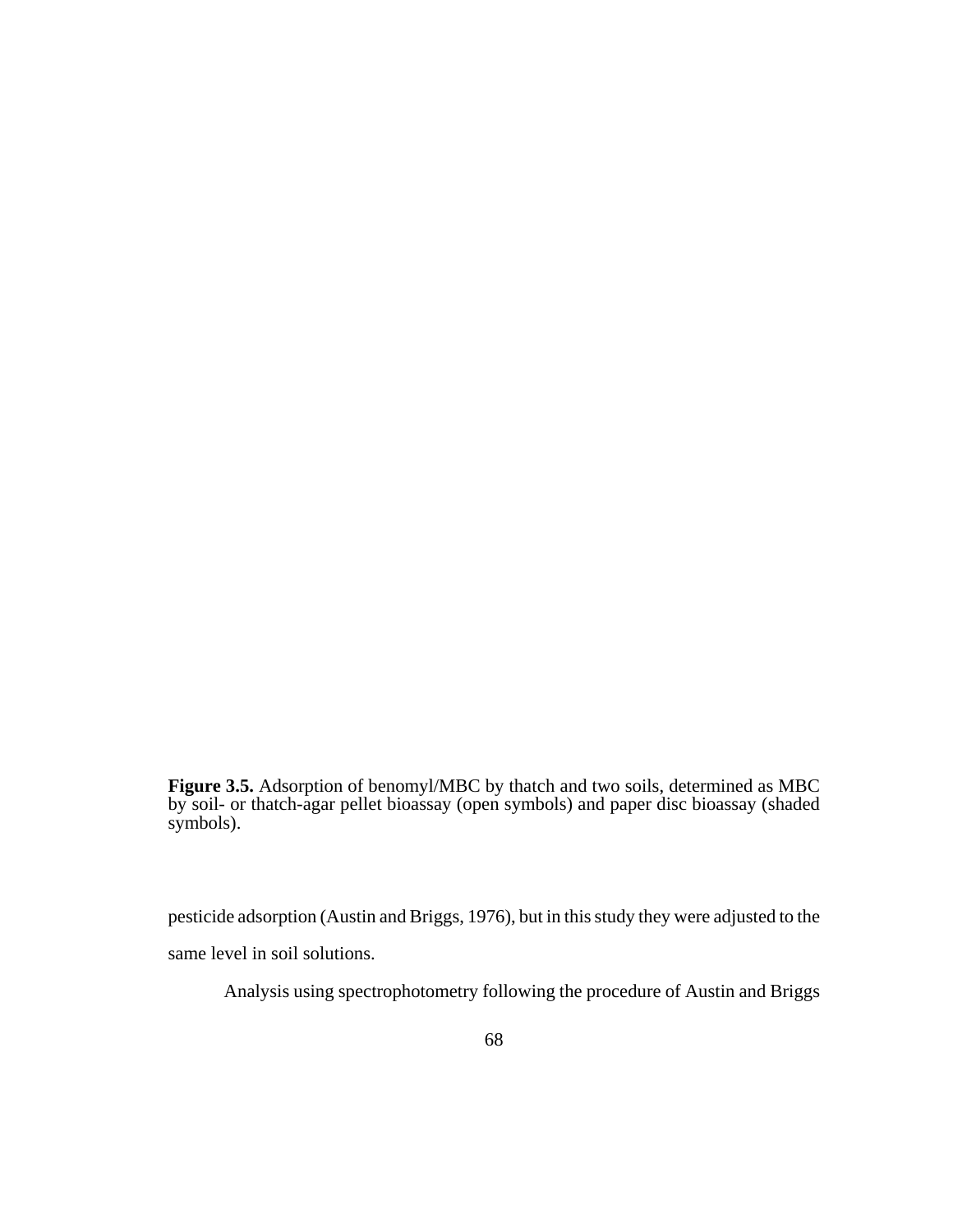(1976) indicated that absorbance at 282 nm was highly correlated with the concentration of MBC extracted from thatch and two types of soils (Fig. 3.6). The intercepts for the four regression lines were not significantly different from zero while the slopes did differ (*P*=0.05). Therefore, the amount of unextractable fungicide varied with the substrate and was proportional to the fungicide concentration. With bioassay, adsorption of MBC by thatch or soil was also found to be closely related to the concentration of MBC before adsorption (Fig. 3.7).

The results of the adsorption trial, determined with bioassays, had trends similar to those found by Aharonson and Kafkafi (1975) with fluorescence spectrophotometry. In chemical analysis, extraction and clean-up processes are involved and these processes could have potential for loss of fungicide. Furthermore, benomyl in soil, thatch or solution may not be totally degraded into MBC (Baude *et al*., 1973; Singh *et al*., 1990) which was the actual compound measured at 282 nm with a spectrophotometer in some chemical analysis. This meant that the levels of benomyl and its residue MBC, determined by certain chemical analyses, might have been lower than the actual amounts present in the samples.

## **3.4.3 Biologically available fungicide**

The amount of fungicide extracted with methanol or water was significantly different (Table 3.2). MBC extracted with methanol was on average twice as high as that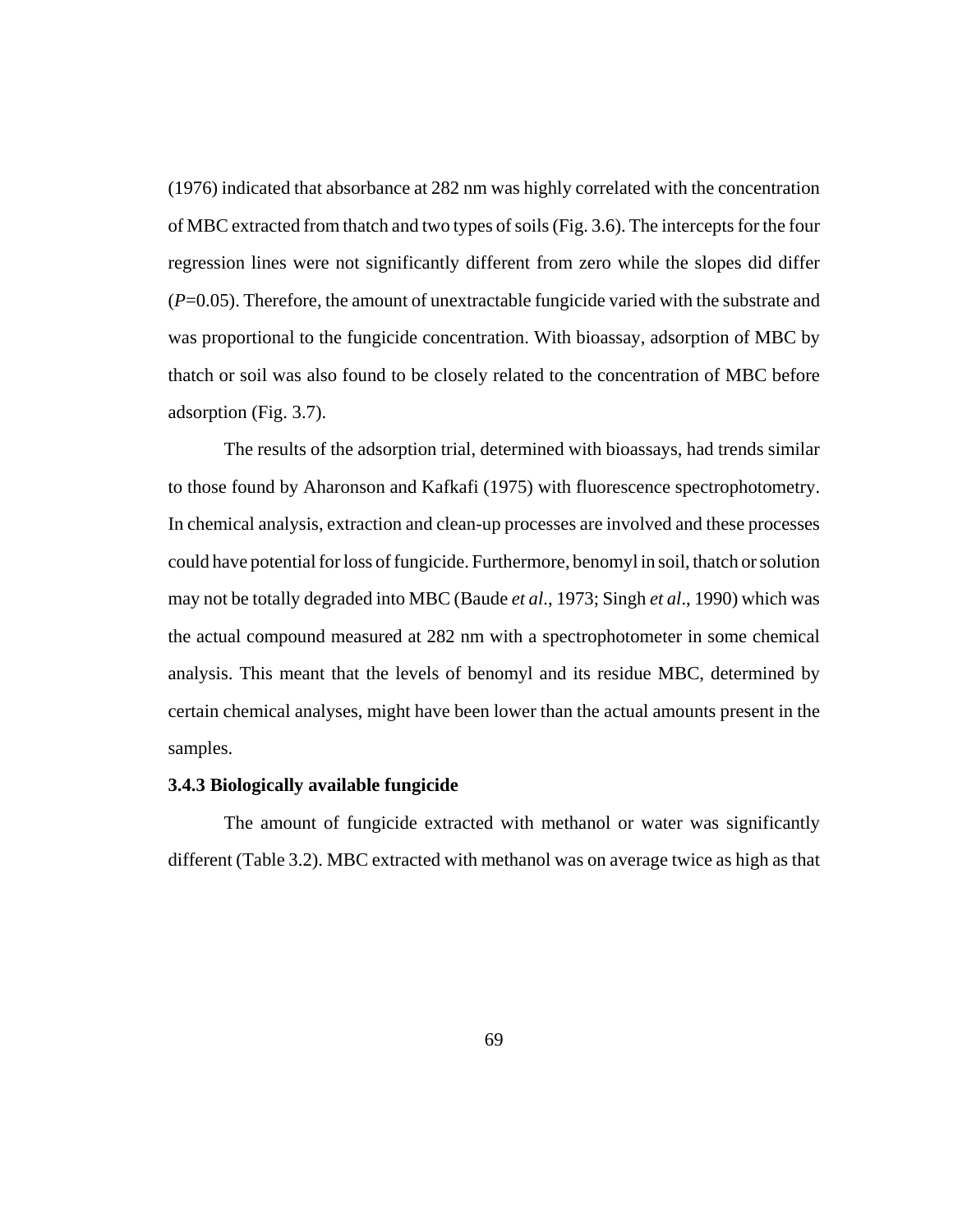**Figure 3.6.** Relationship between UV-absorbance and concentration of MBC in acetone and ammonium chloride (control), thatch, Guelph loam, and Fox sandy loam, determined by spectrophotometry. Soil and thatch were extracted with acetone and ammonium chloride  $(1+1)$ , cleaned with ethyl acetate, and measured in 0.1 N HCl.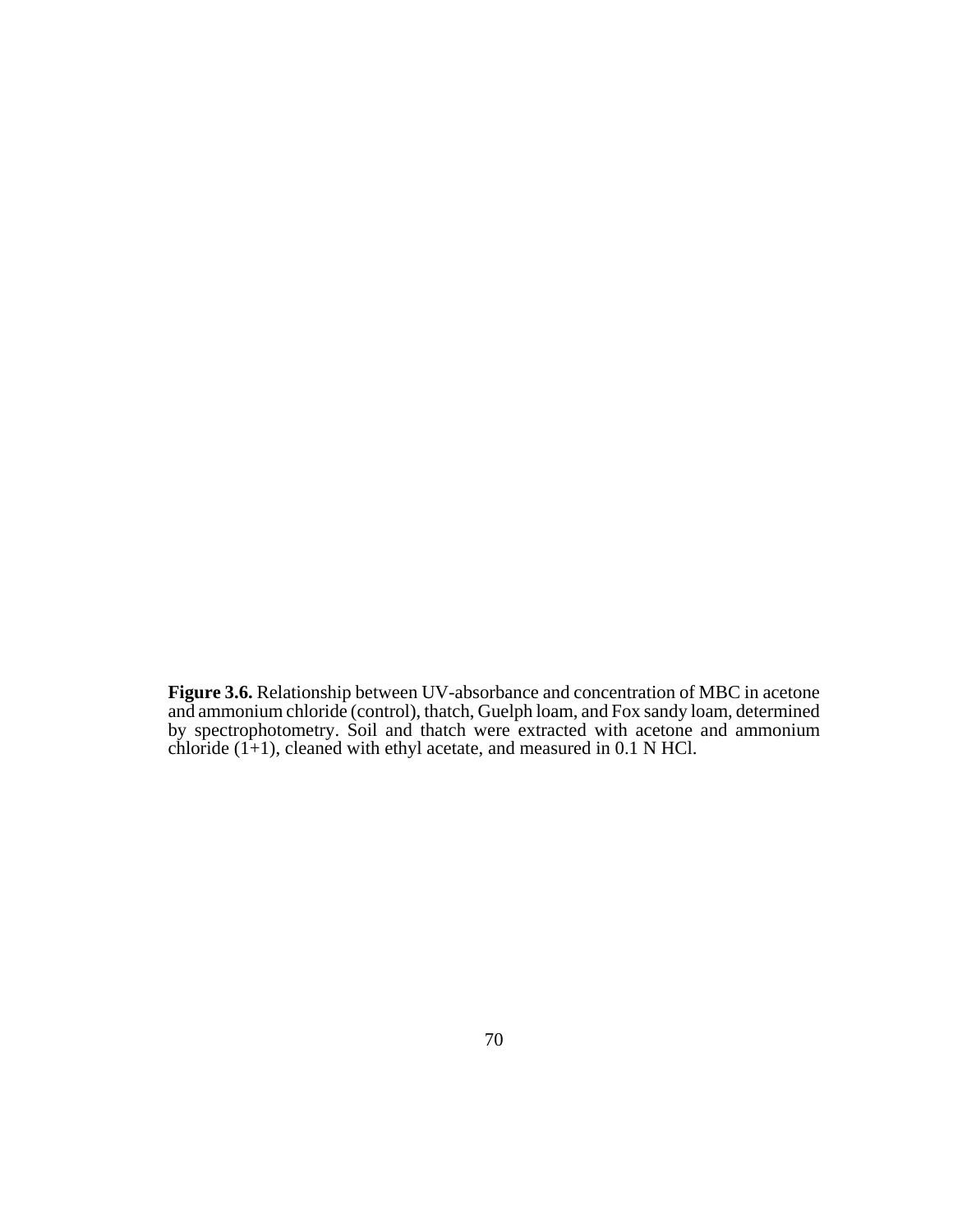**Figure 3.7.** Relationship between concentration of MBC in soil or thatch at equilibrium and concentration of MBC in water before adsorption, determined by soil-agar pellet and paper disc bioassays.

|      | Concentration<br>of MBC |             |       | Ratio       | Type:solvent | Equilibrium | <b>MBC</b>      |     | Extracted |
|------|-------------------------|-------------|-------|-------------|--------------|-------------|-----------------|-----|-----------|
|      | Type                    | $(\mu g/g)$ |       | Solvent     |              | (w/v)       | $(\mu g/mL)$    |     | (96)      |
| Soil |                         |             | water |             | 2:1          |             | $0.7^{\dagger}$ | 8.8 |           |
| Soil | 4                       |             | water |             | 1:1          | 0.6         | 15.0            |     |           |
| Soil |                         | water       |       | $1 \cdot 2$ | 0.5          | 25.0        |                 |     |           |

**Table 3.2.** Concentration of MBC in water and methanol at equilibrium in different ratios of solvents and soil (Guelph loam) or thatch, as tested by paper disc bioassay.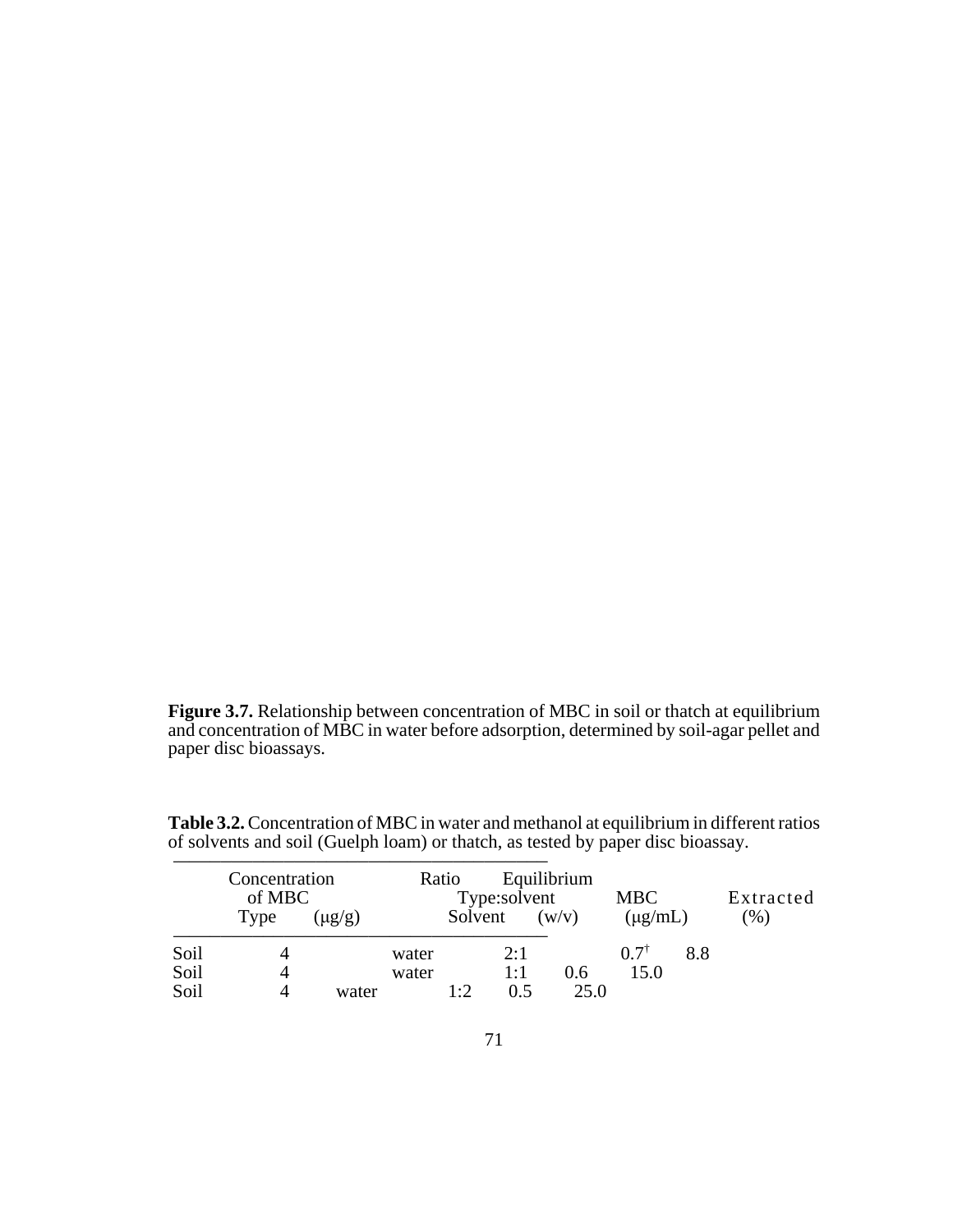| Soil       | 6     | water    | 1:1 | 1.3  | 21.7 |     |      |
|------------|-------|----------|-----|------|------|-----|------|
| Soil<br>10 | water | 2:1      | 2.3 | 11.5 |      |     |      |
| Soil<br>10 | water | 1:1      | 2.0 | 20.0 |      |     |      |
| 10<br>Soil | water | 1:2      | 1.6 | 32.0 |      |     |      |
| Thatch     | 10    | water    |     | 1:2  |      | 0.4 | 8.0  |
| Thatch     | 10    | water    |     | 1:5  |      | 0.2 | 10.0 |
| Thatch     | 10    | water    |     | 1:10 |      | 0.1 | 10.0 |
| Soil       | 4     | methanol | 2:1 | 2.3  | 28.8 |     |      |
| Soil       | 4     | methanol | 1:1 | 1.2  | 30.0 |     |      |
| Soil       | 4     | methanol | 1:2 | 0.7  | 35.0 |     |      |
| Soil       | 6     | methanol | 1:1 | 2.2  | 36.7 |     |      |
| 10<br>Soil |       | methanol | 1:1 | 3.6  | 36.0 |     |      |
| Thatch     | 10    | methanol |     | 1:2  |      | 0.9 | 18.0 |
| Thatch     | 10    | methanol |     | 1:5  |      | 0.4 | 20.0 |
| Thatch     | 10    | methanol |     | 1:10 |      | 0.3 | 30.0 |
|            |       |          |     |      |      |     |      |

 $\overline{\overline{\text{Values are averages of four replicates.}}}$ 

extracted with water. In chemical analysis, organic solvents are usually used to extract pesticides. However the amount extracted with organic solvents may be misleading since some of it may have been biologically unavailable.

At different soil-water ratios, the concentration of fungicide in solution at equilibrium did not vary greatly (Table 3.2). The lower ratio of 2 parts soil to 1 part water (w/v) might best represent the field condition (Aharonson and Kafkafi, 1975). The mixture of 2 parts water to 1 part thatch gave a thatch containing a similar amount of water to that collected after 20 mm of irrigation. Under these conditions, some of the fungicide adsorbed by thatch could be desorbed into the water and taken up by plants (Section 4.4.1).

At different concentrations of MBC in soil, 8.8-32.0% was extracted with water and 18.0-36.0% was extracted with methanol. Similar results were found for thatch: 8.0-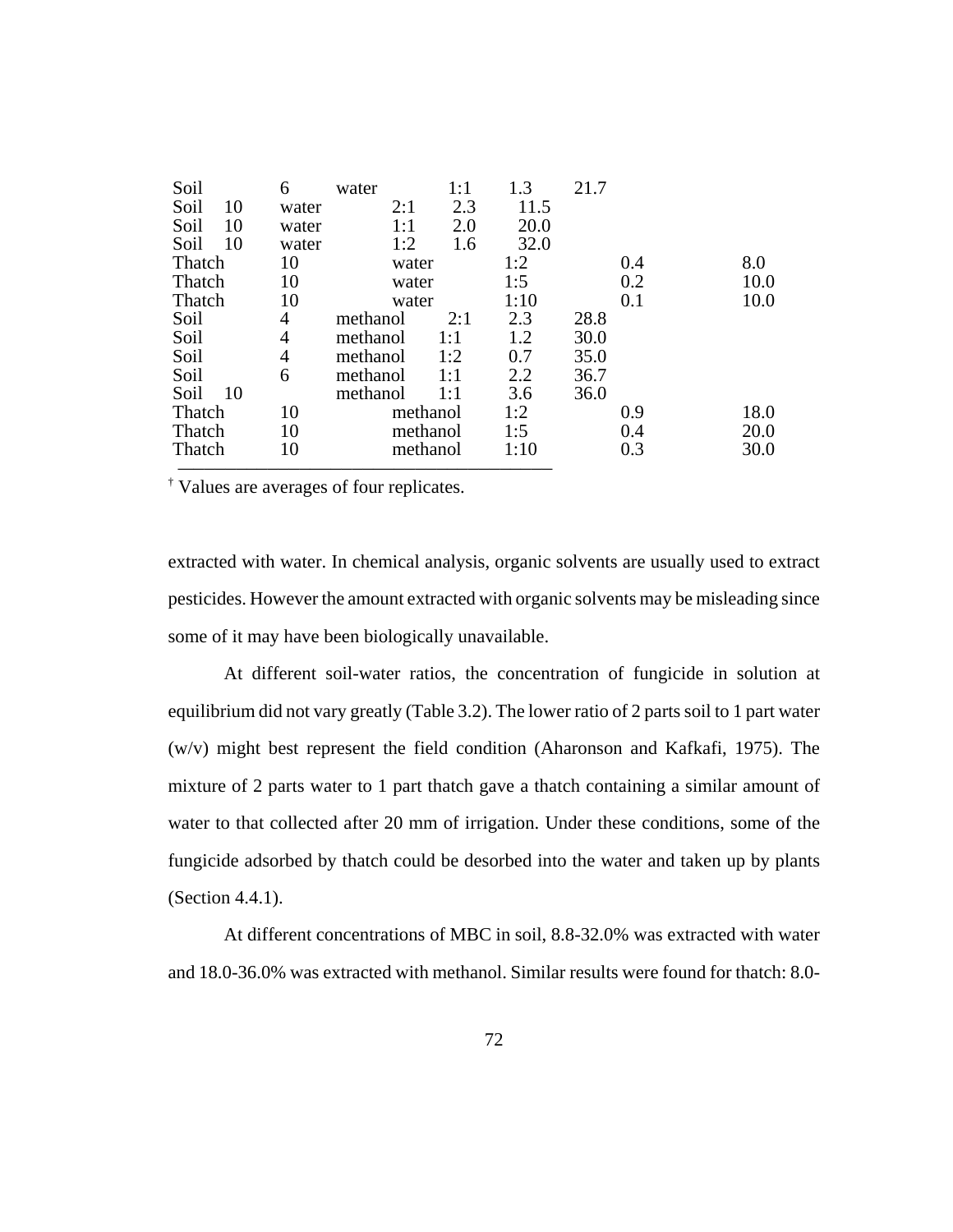10.0% was extracted with water and 18.0-30.0% with methanol. The difference between solvents could be due to differential solubility of benomyl/MBC in water or methanol (Fernandes and Cole, 1974). At lower concentrations of benomyl or MBC in soil, less fungicide was extracted with water, and this was probably related to the tight binding to clay or organic particles. At high concentrations, the adsorption sites would become saturated and thus the fungicide may not be as tightly bound and hence more easily extracted.

When fungicide was extracted from thatch or soil (containing  $10 \mu g/mL$  MBC) at the same solvent dilutions, much less fungicide was extracted from thatch than from soil. No more than 10% of the MBC was extracted by water from thatch, and even after increasing the water ratio from 1:5 to 1:10, the percent extracted remained at 10%. This indicated that when the concentration of MBC in thatch was 10  $\mu$ g/g, 90% of the fungicide was tightly adsorbed and might not be biologically available.

## **3.5 Conclusions**

*In vitro* studies showed that a large portion of applied fungicide was adsorbed and degraded by microorganisms in thatch. The half life for MBC was approximately two and half weeks in thatch and 4 weeks in soil depending on soil type. Less than 10% of MBC was degraded in 7 weeks when autoclaved soil and thatch were used. The amount of MBC adsorbed by soil and thatch varied, depending on soil type and fungicide concentration. Thatch adsorbed as much as 4 times the fungicide than soil. An equilibrium with fungicide in water solution was reached within 1 h for thatch and 2 to 4 h for soils. MBC adsorbed by thatch was as much as twice that adsorbed by Fox sandy loam. Up to 90%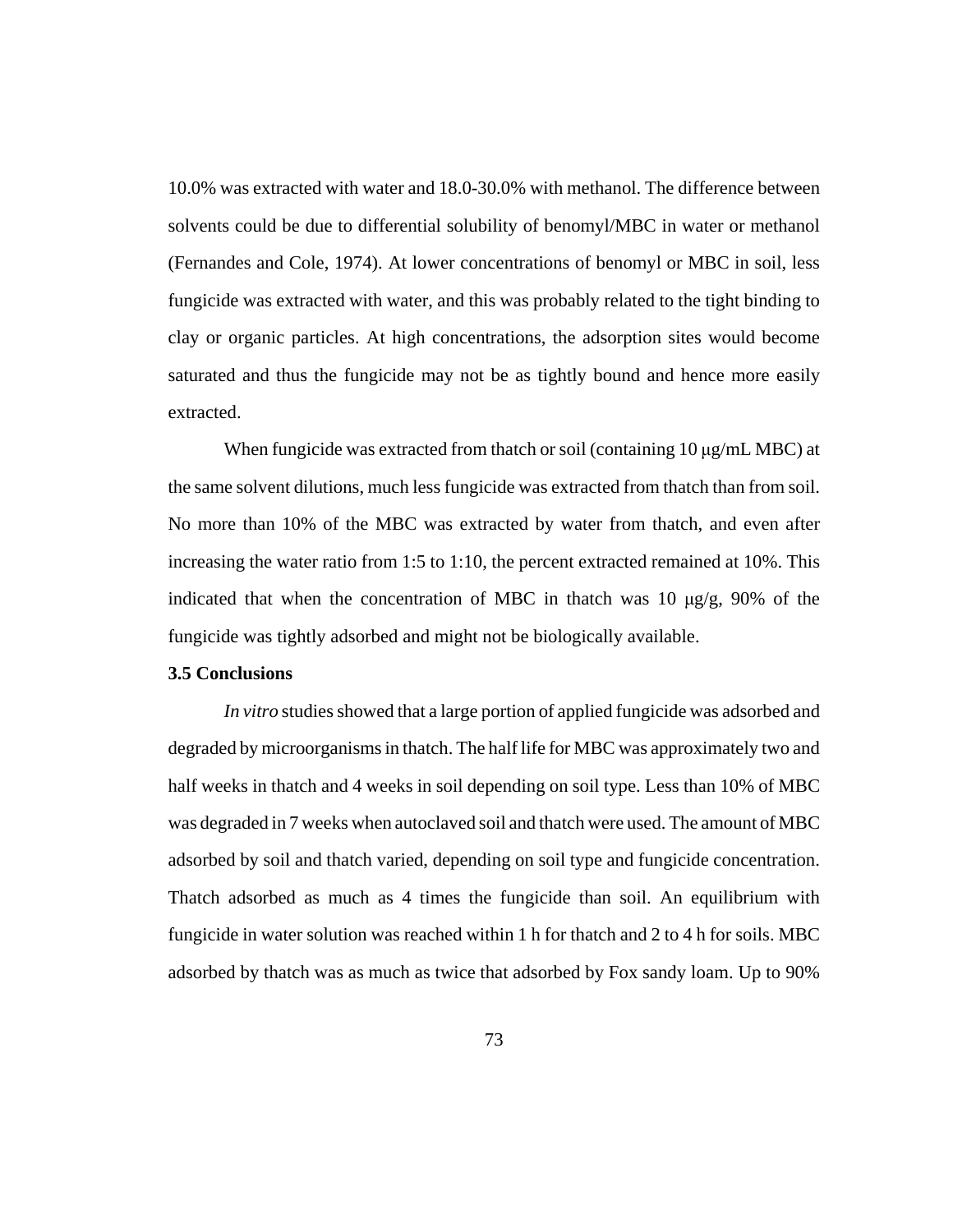of MBC in thatch and 68% in soil applied at 10 μg/g were not extractable with water. Methanol extracted up to three times the fungicide from soil or thatch than did water.

The results further confirmed that paper disc and sample-agar pellet bioassays, modified from previous studies (Munnecke, 1958; Edgington *et al*., 1973), were simple, rapid and well-correlated with results using chemical analysis. These methods could be used in the studies of the adsorption and persistence of benomyl/MBC in soil. Both bioassays could determine the total amount of benomyl/MBC to a concentration of 0.5 μg/g. These methods can also be adapted to the studies of adsorption and persistence of other fungicides.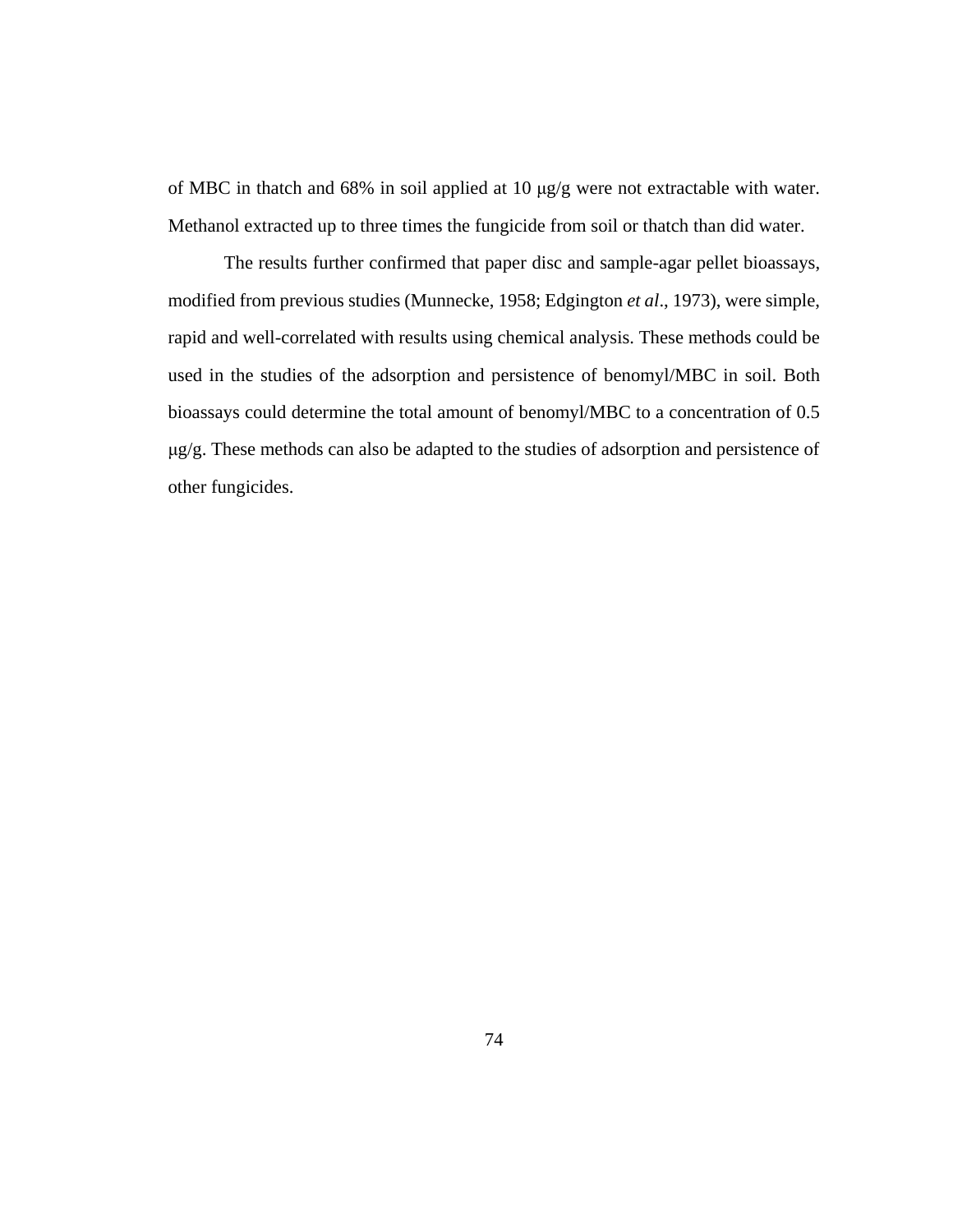## **CHAPTER 4. EFFECTS OF A WETTING AGENT ON EFFICACY OF BENOMYL APPLIED TO CREEPING BENTGRASS**

#### **4.1 Abstract**

Laboratory and field experiments showed that the wetting agent Aqua-Gro (AG) (polyoxyethylene ester and ether of cyclic acid and alkylated phenols) significantly (*P*=0.05) reduced the adsorption of the fungicide Tersan 1991 by creeping bentgrass thatch. With AG, significantly less fungicide was initially adsorbed and significantly more fungicide was desorbed from the thatch layer after 20 mm of water irrigation. Aqua-Gro applied at 5 L/ha increased movement, uptake, and biological availability of the fungicide and resulted in a higher residual level of fungicide in the grass clippings. For dollar spot disease, Tersan 1991 (50% benomyl) applied at 2 kg/ha with AG gave as good control as the full rate (3 kg/ha) without AG.

## **4.2 Introduction**

The primary functions of a surfactant (wetting agent) added to a pesticide solution are to promote wetting, coverage and uptake of the pesticide by leaves. However, the hydrophilic-lipophilic properties of surfactants may impart additional properties. Gillard (1987) proposed that a surfactant can be used to give better control of the target organism than is possible with the standard formulation alone. This is achieved by altering the physical characteristics, extending the period of activity, and enabling lower doses of pesticides to be used. Rawlins and Booth (1968) showed that the surfactant Tween 20 increases the root uptake of benomyl for the control of Verticillium wilt of cotton.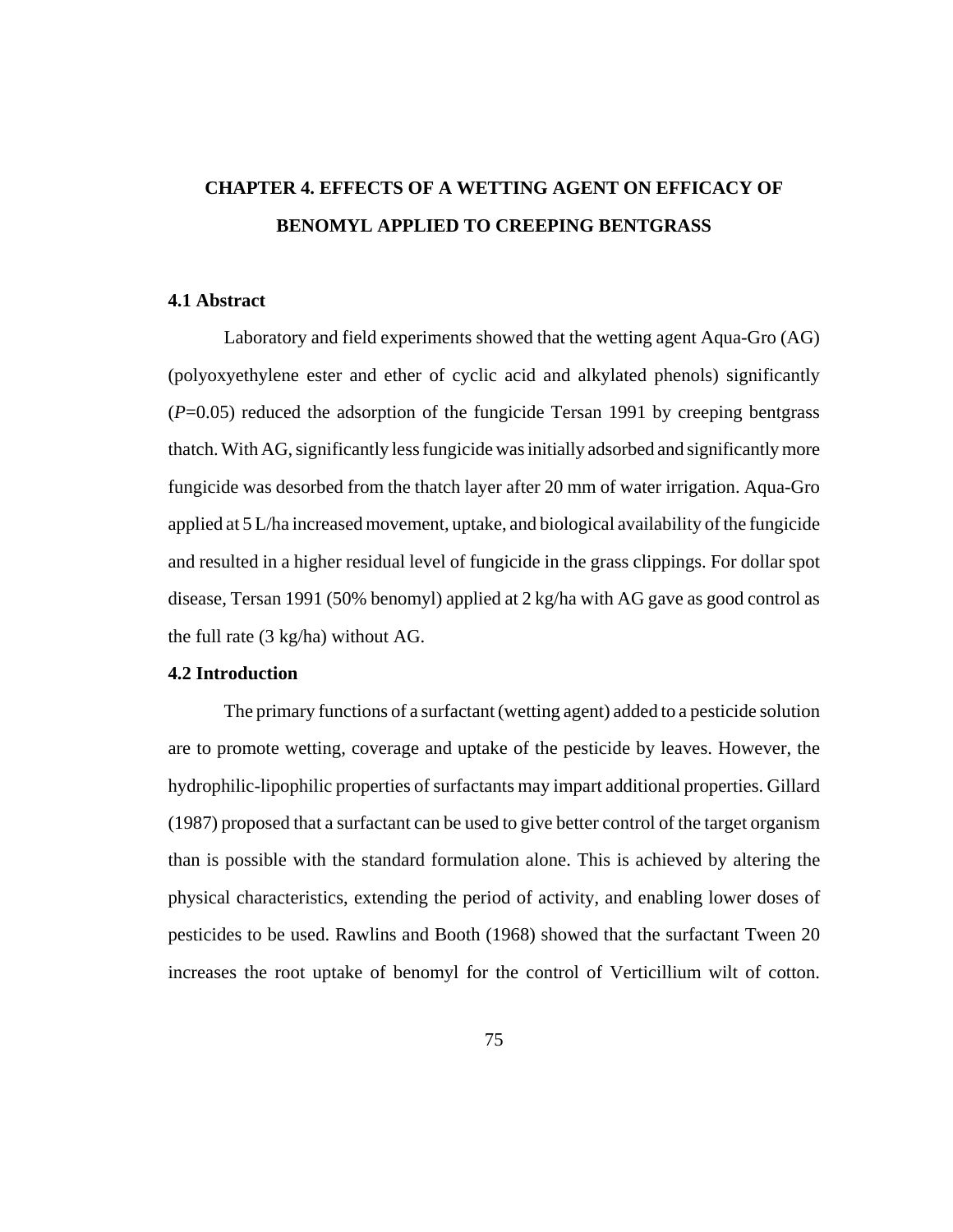Nowacka *et al*. (1979) demonstrated that the surfactants Euphytan® and Triton CS® permitted a three-fold reduction of spray concentration of benzimidazole fungicides without lowering the efficacy of those compounds for the control of apple scab. There are no previously published reports on the effects of a wetting agent on fungicide movement in turfgrass.

Turfgrass is a unique cropping system in that it possesses thatch. Thatch is a tightly intermingled layer of dead and living stems and roots that develops between the zone of green vegetation and the soil surface (Beard, 1973). Thatch and sand grains on greens are difficult to wet because the surface of thatch and sand grain particles are waterrepellent which can lead to localized dry spots (Miller and Wilkinson, 1977; Taylor and Blake, 1982; Miyamoto, 1985). Wilkinson and Miller (1978) reported that the infiltration rate within the dry spots was 20% of that for normal turf. Pelishek *et al*. (1962) and Miller and Letey (1975) also reported that wetting agents increase infiltration rates into hydrophobic thatch and soil.

Aqua-Gro (AG) is 50% polyoxyethylene ester and 50% polyoxyethylene ether of cyclic acid and alkylated phenols with silicone anti-foam emulsion produced by Aquatrols Corp. of America, Pennsauken, NJ. It is a nonionic surfactant and has been used on turf to increase the water infiltration into poorly wettable thatch and sand (Endo *et al*., 1969; Wilkinson and Miller, 1978). Aqua-Gro has low phytotoxicity and does not reduce root growth and quality of annual bluegrass at application rates of 4.2 or 8.4 L/ha (Cooper *et al*., 1987). It has been shown to be tightly adsorbed to the top 1 cm of soil and has a longlasting effect (Miller and Letey, 1975).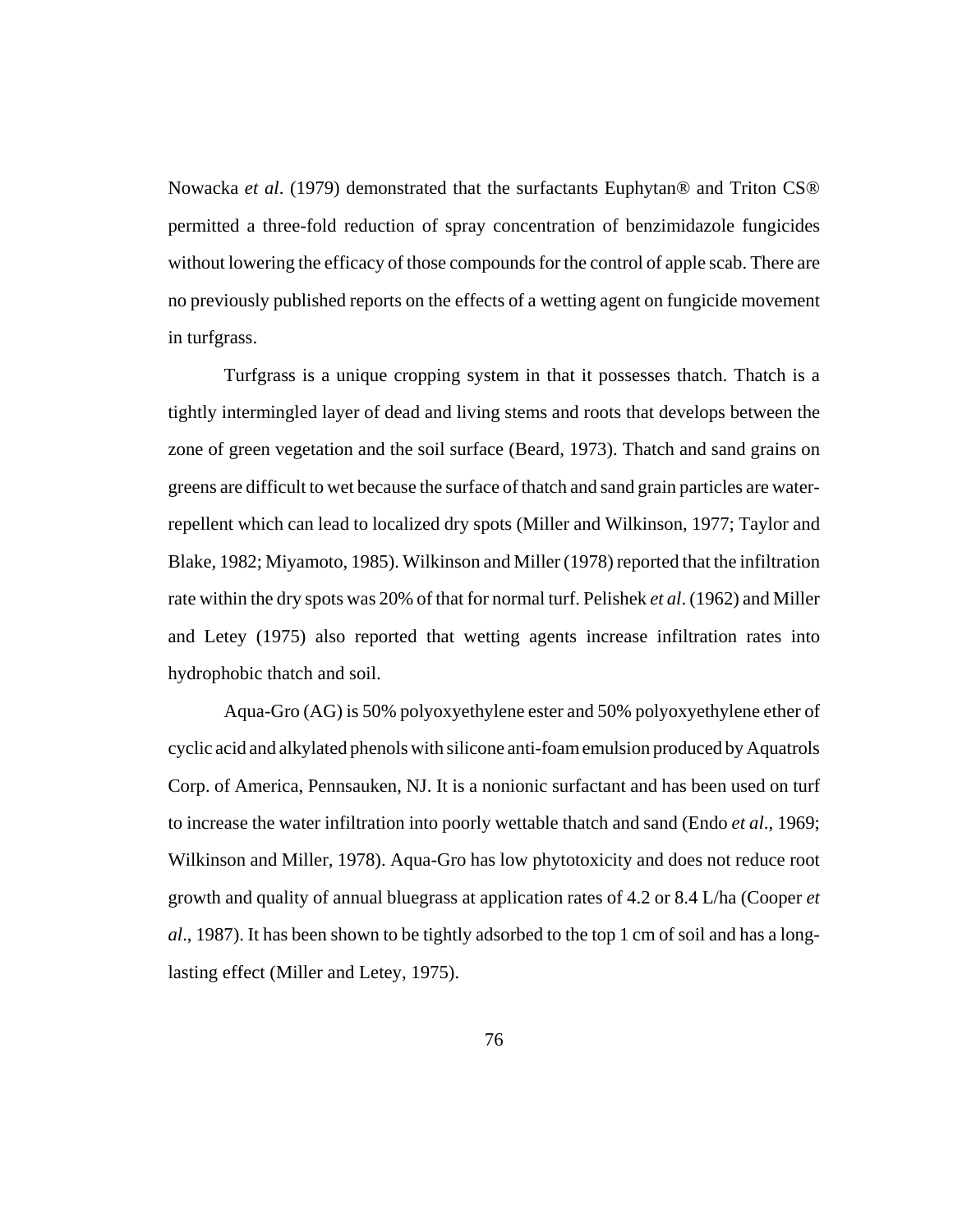Tersan® 1991 (containing 50% benomyl) is a xylem-mobile compound (Solel *et al*., 1973) that has been recommended for turfgrass as a soil drench to control diseases such as dollar spot and brown patch (Anonymous, 1990). The fungicide must move to the root zone for root uptake and foliar translocation to provide systemic protection of the plant. Limited foliar uptake has also been observed (Baude *et al*., 1973). Surfactants have been shown to improve fungicide mobility (Morrod, 1982; Bateman, 1984) and increase uptake of systemic pesticides by roots in soil (Rawlins and Booth, 1968). In turfgrass, however, little work has been done on the effects of wetting agents on pesticide movement in thatch and uptake by roots.

The objective of this investigation was to examine the effects of AG on the adsorption, movement, uptake of benomyl, and the combined effects of AG and benomyl on dollar spot disease control.

#### **4.3 Materials and methods**

#### **4.3.1 Adsorption and desorption of benomyl from thatch in laboratory experiments**

Turf used in this experiment was from a 13-year-old sand green seeded with `Penncross' creeping bentgrass (*Agrostis palustris*) at the Cambridge Research Station, University of Guelph, Guelph, Ontario. The soil was Fox sandy loam. The site was mowed daily at 5 mm height (clippings removed) and irrigated as needed. Thatch thickness was not uniform and localized dry spots were found.

Thatch thickness at different locations was initially determined using a soil sampler (2.5 cm in diameter). Three cores were then taken with a putting green cup cutter (10 cm in diameter) from each location. The thatch and soil were separated, and thickness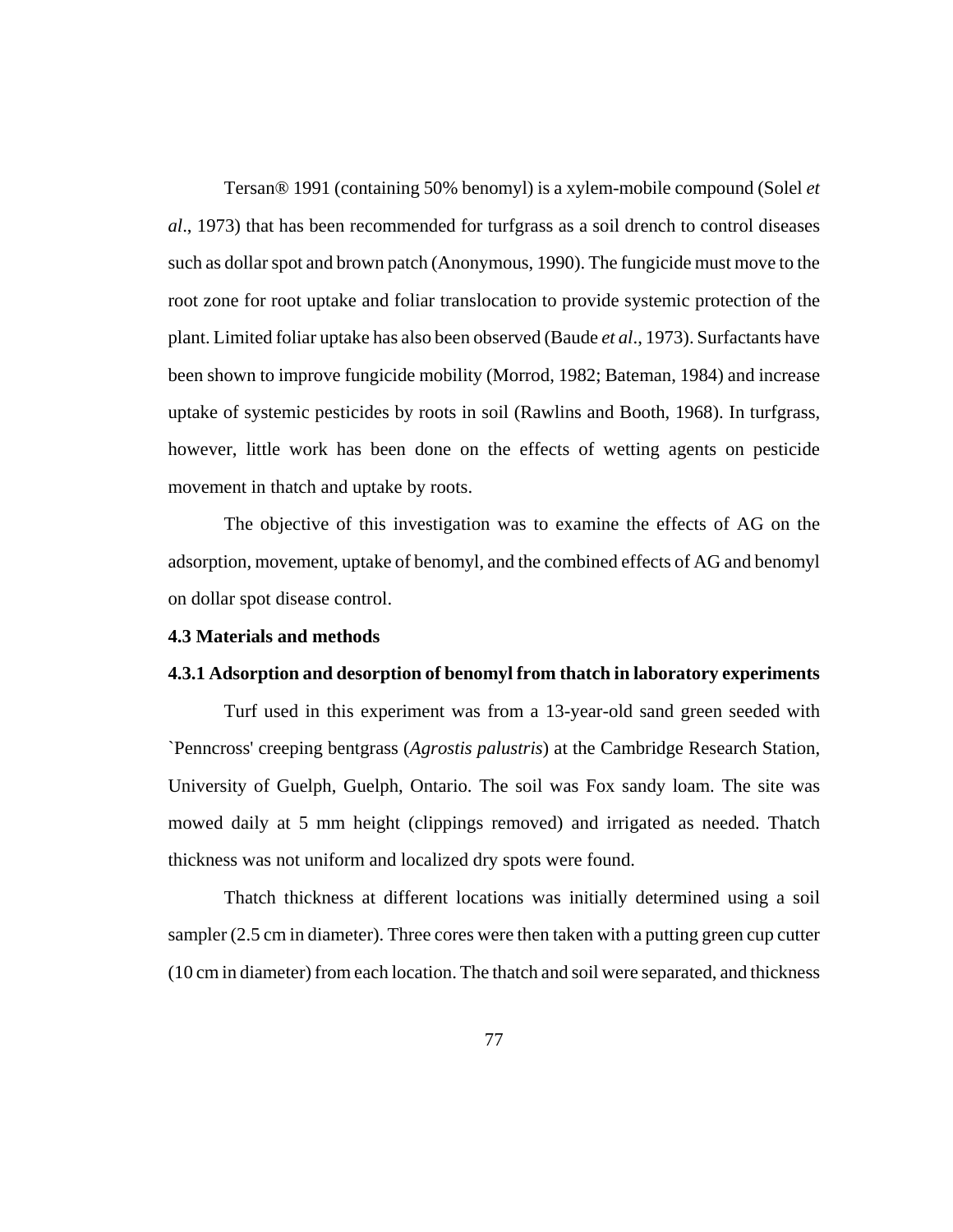and weight of the thatch layers were recorded. Thatch plugs were then placed in porcelain funnels (10 cm in diameter), and the wall of each funnel was coated with octadecyl chlorosilane to form a water-proof barrier.

Three rates (0, 2 and 3 kg/ha) of Tersan 1991 in water were mixed with two rates of AG (0 and 5 L/ha) and applied at 1250 L/ha. The suspension was applied to a thatch plug in the funnel with a small (100 mL) pressurized spray pack. To simulate sprinkler irrigation, a volume of water equivalent to 20 mm was applied after fungicide treatment. The volume of water was divided into 3 parts and applied at 30-minute intervals. Leachates from watering at different time intervals were mixed and tested for benomyl and MBC using the paper disc bioassay (Section 2.3.2.1; Liu and Hsiang, in press). The concentration of fungicide in the leachate was used to estimate the amount of fungicide remaining in the thatch. The thatch was then air dried to the same weight as prior to fungicide application and kept in a moist box at  $20^{\circ}$ C. After 3 days, irrigation and collection of leachate were repeated.

## **4.3.2 Adsorption and uptake of benomyl in field experiments**

On the previously mentioned creeping bentgrass green, the same treatments as in the previous experiment were applied in late July 1992 and 1993 to 1 x 2 m plots of an area with relatively uniform thatch thickness. The plots were laid out in a Randomized Complete Block design. Fungicide was applied to each of four plots using a bicyclewheel-mounted air pressure sprayer (1 m in width, 140 kPa). Plots were watered (20 mm) immediately after treatment and every three days thereafter, depending on rainfall. Turfgrass clippings were collected at 1, 3, 7, 14 and 21 days after fungicide treatment. At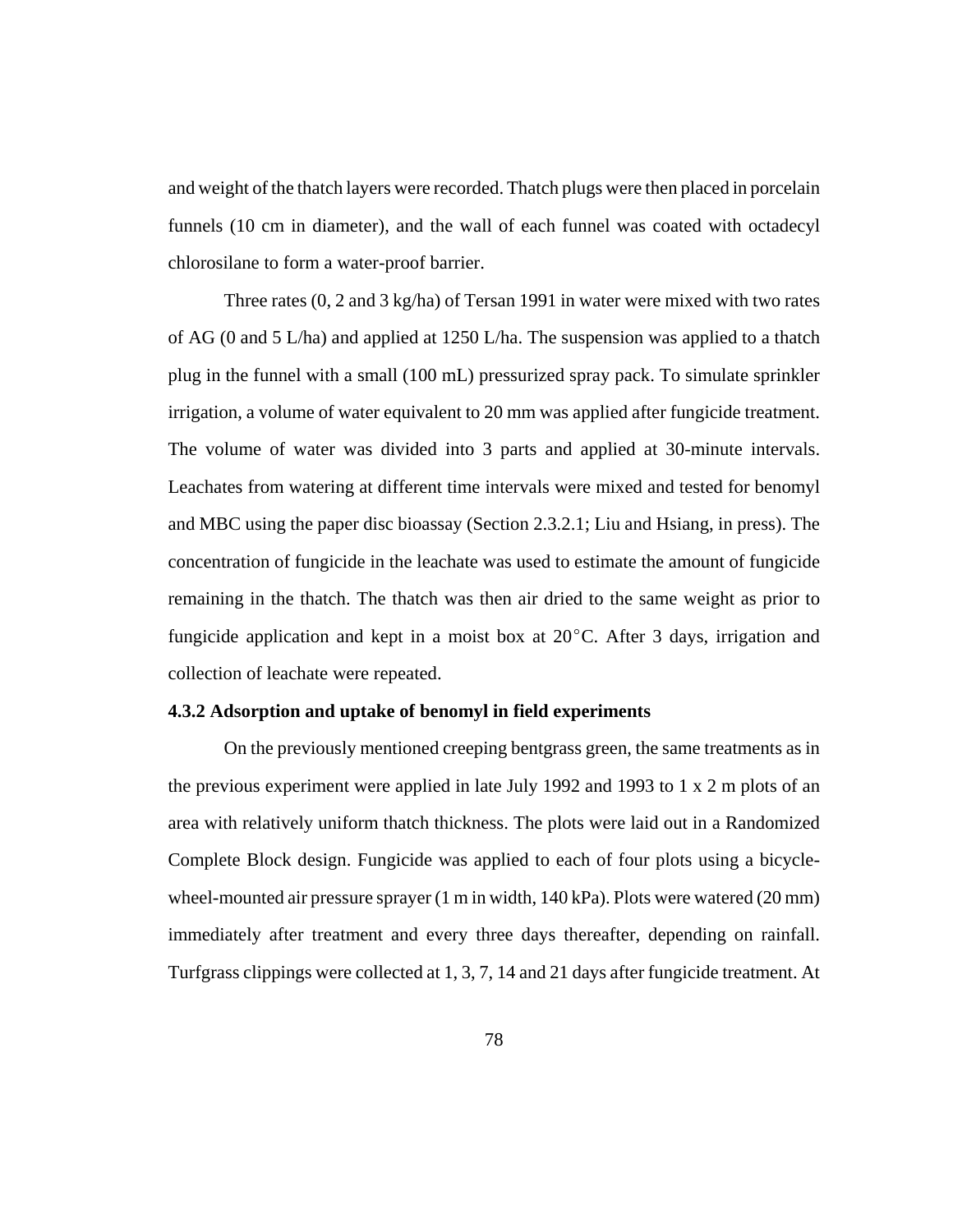each sampling time, 10 cores (2.5 cm in diameter) were taken from each plot and the thickness of thatch from each core recorded. Clippings collected from sets of ten cores were mixed together and frozen at  $-20^{\circ}$ C for 24 h, as was the thatch. Four subsamples from each of the clipping and thatch mixtures were then tested for fungicide concentration using the agar-grass and agar-thatch pellet bioassays (Section 2.3.2.2).

#### **4.3.3 Control of dollar spot disease by benomyl**

To determine the effects of benomyl as a preventive control of dollar spot disease, each turfgrass plot was inoculated one day after treatment and then weekly for three weeks. Inoculum was prepared by soaking chicken (cereals) scratch in water for 24 h, autoclaving twice in canning jars, and then inoculating with five strains of *Sclerotinia homoeocarpa* separately. After incubating for 3 weeks at 23<sup>o</sup>C, the chicken scratch was air-dried, ground, mixed and passed through a 1 mm sieve. For a uniform distribution, 20 g of soil was mixed with 2 g of inoculum and applied to each 2  $m<sup>2</sup>$  plot. The development of dollar spot disease was evaluated visually at 1, 7, 14, 21, and 28 days after fungicide treatments. This experiment was done in 1992 and 1993.

#### **4.3.4 Statistical Analysis**

The average concentration of benomyl in thatch of each plot was adjusted to account for varying thatch thickness using covariance analysis (Gomez and Gomez, 1984). Thickness of thatch has a significant effect on pesticide adsorption (Niemczyk *et al*., 1988). Analysis of variance (ANOVA) was conducted on fungicide concentration in turfgrass clippings and the log number of dollar spots in each plot. Duncan's Multiple Range test was used to separate the treatment means when the ANOVA *F*-test indicated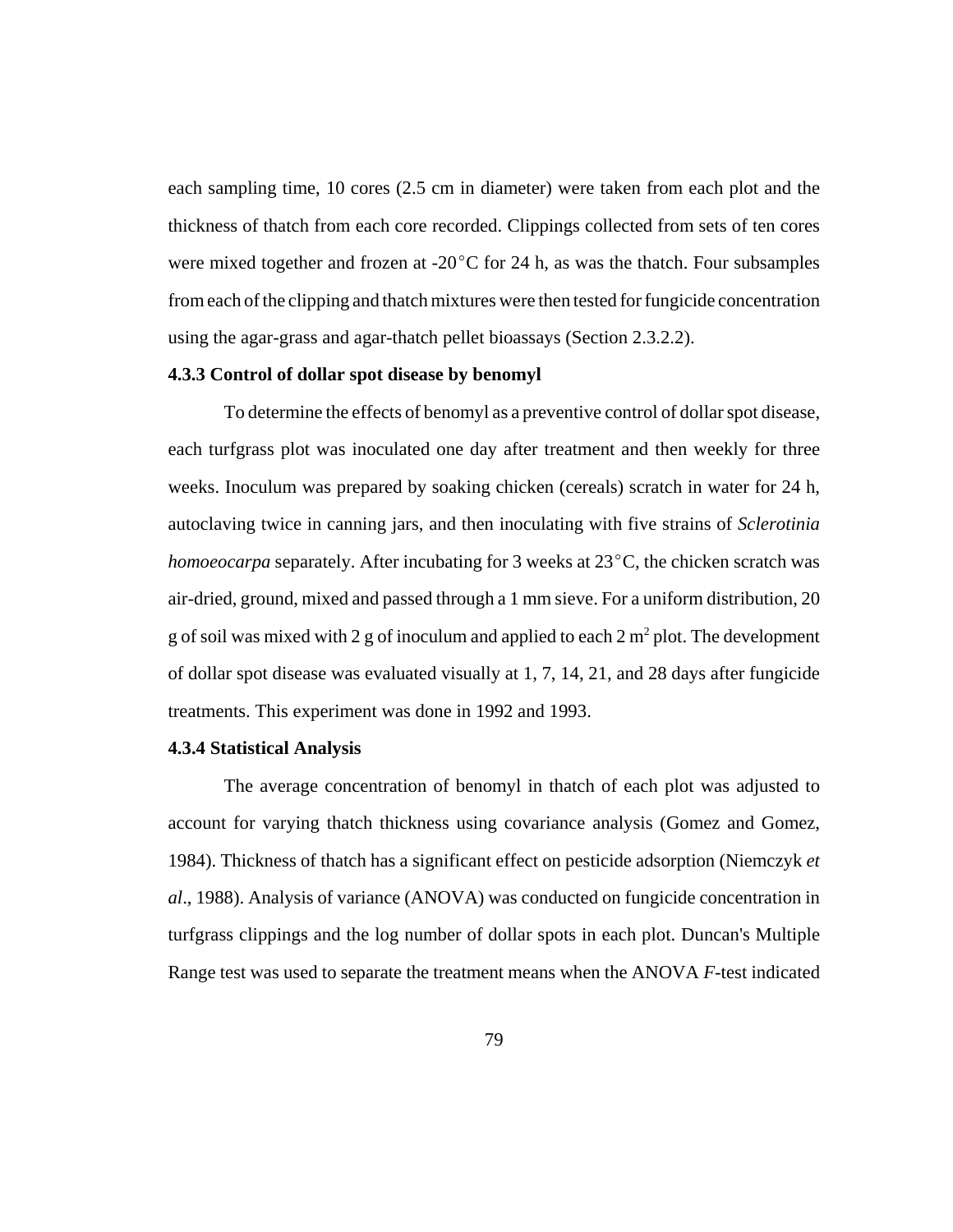that the treatment effect was significant. All tests for significance were performed at *P*=0.05.

#### **4.4 Results and discussion**

#### **4.4.1 Effect of AG on adsorption and movement of benomyl in thatch**

The thickness of the thatch layer had a significant effect on fungicide adsorption *in vitro*. A near linear relationship was found between the percentage of fungicide adsorbed and the thickness of thatch (Fig. 4.1). The percent of applied fungicide that was adsorbed increased with thatch thickness. When the thatch layer was 20 mm thick, and in the absence of AG, over 80% of the fungicide was adsorbed; this was approximately 30% more than when AG was used (Fig. 4.1). When the thatch thickness was over 16 mm, the difference in adsorption with and without AG was much greater than the difference in adsorption between the two fungicide rates (2 and 3 kg/ha) (Fig. 4.1).

Fungicide adsorbed by the thatch *in vitro* was desorbed from the thatch layer with irrigation water applied three days after initial treatment (Fig. 4.2). Up to 45% of the fungicide adsorbed in the thatch layer was washed off three days after initial application of fungicide and AG. The amount of fungicide desorbed increased with thatch thickness (Fig 4.2).

 When AG was not used, significantly less fungicide (of the amount that was adsorbed) was desorbed from the thatch layer (Fig. 4.2). This could have been due to the hydrophobic nature of the thatch layer which has a low infiltration rate (Miyamoto, 1985). Fungicide and irrigation water tended to stay within the thatch layer and not penetrate into the hydrophobic sandy soil. The adsorbed fungicide could not be washed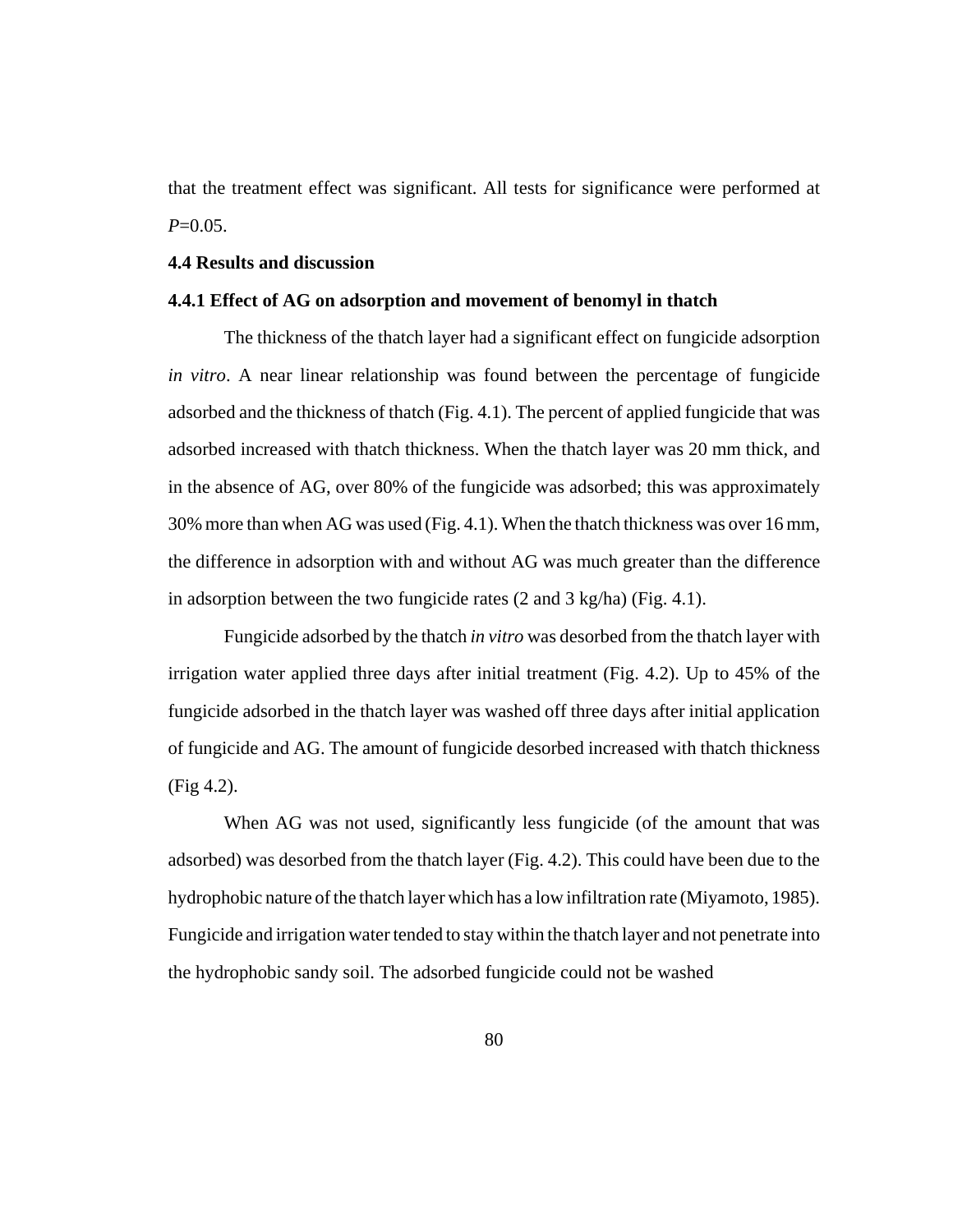**Figure 4.1.** Effect of thatch thickness on adsorption of benomyl applied with and without Aqua-Gro (AG) *in vitro*. Benomyl levels were detected using paper disc bioassay on leachate immediately after fungicide treatment.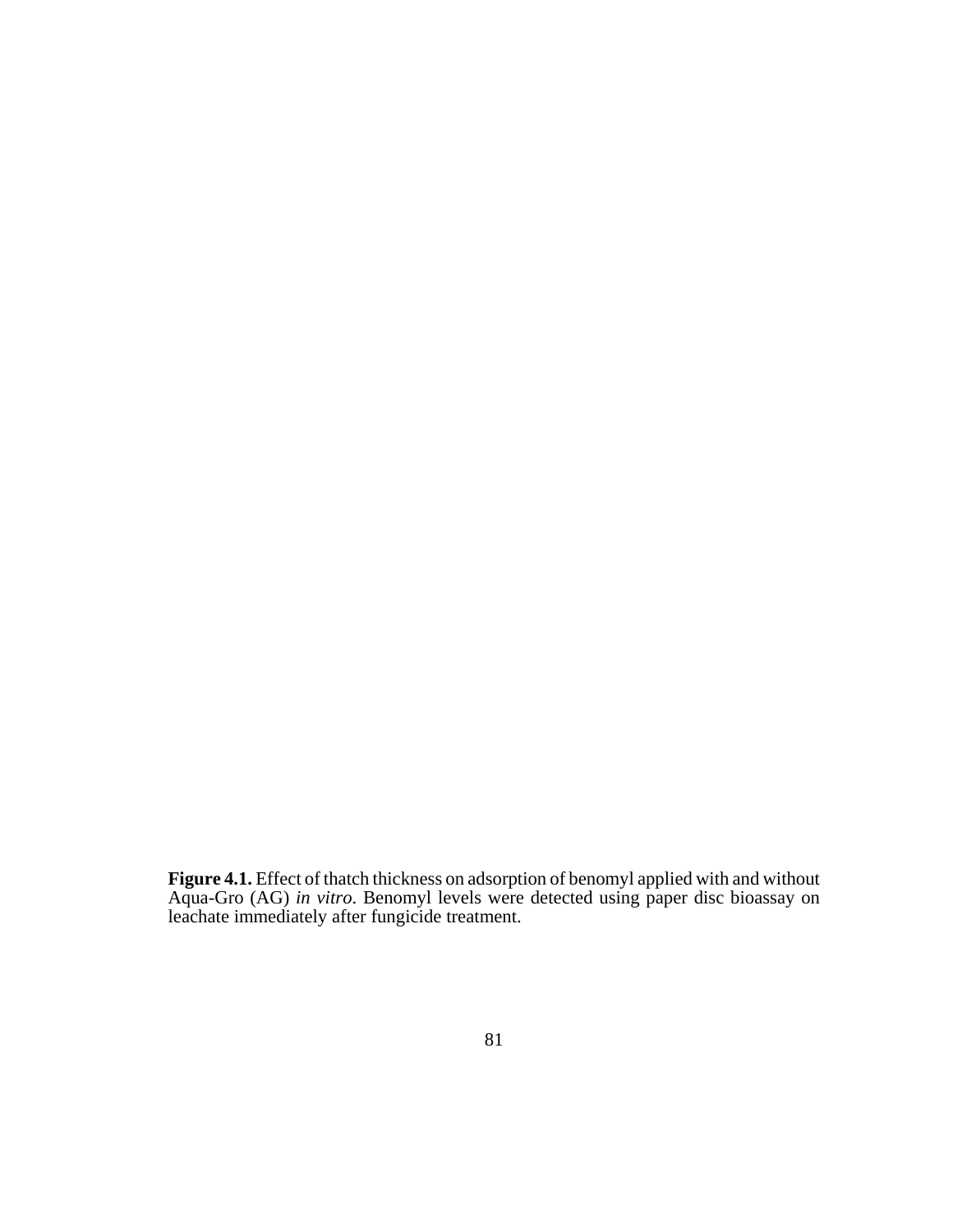**Figure 4.2.** Effect of thatch thickness on desorption of benomyl applied with and without Aqua-Gro (AG) *in vitro*. Benomyl levels were detected using paper disc bioassay on leachate form irrigation 3 days after fungicide treatment.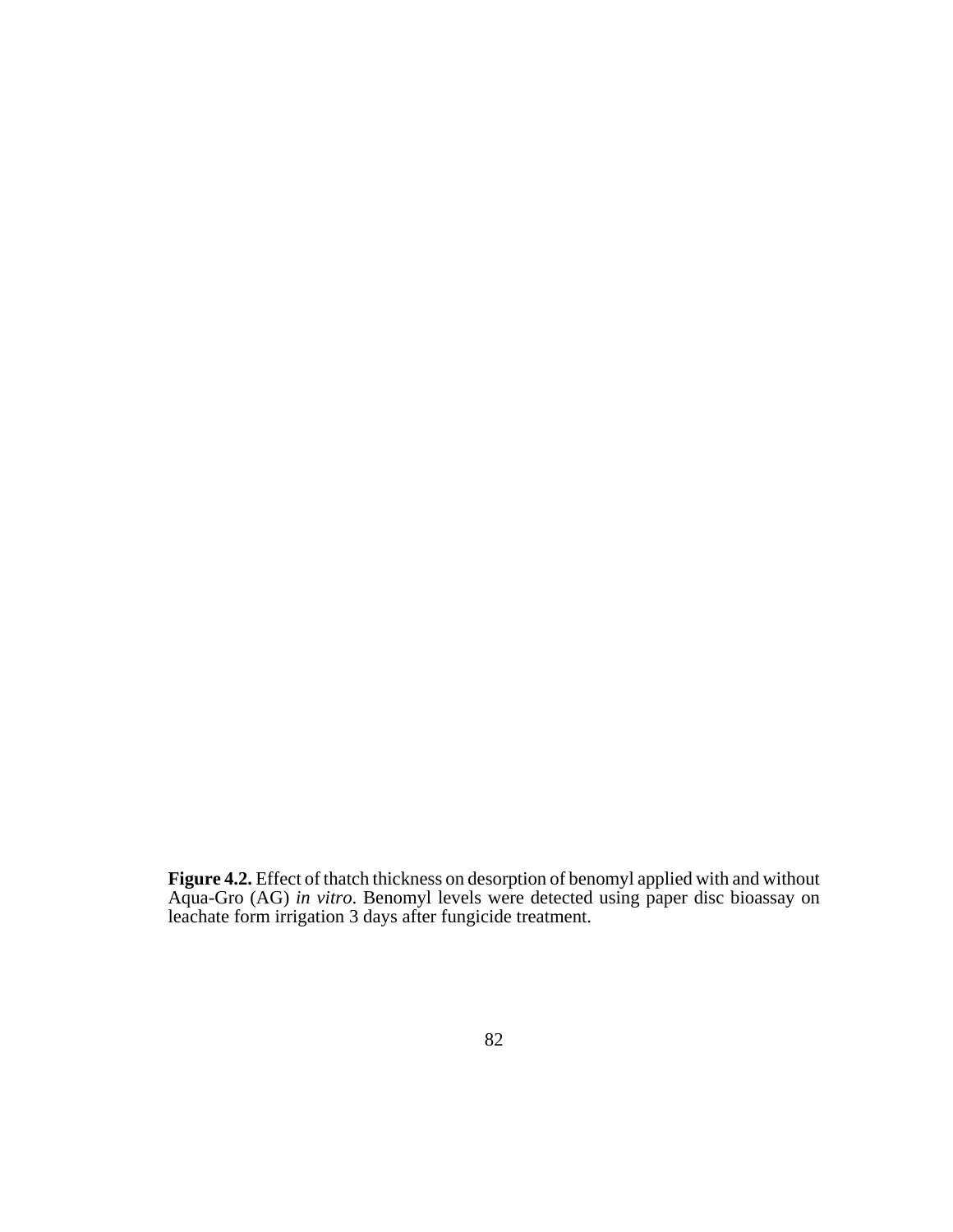off with irrigation. When AG was used, the thatch layer became less hydrophobic, and more fungicide could be desorbed until the water flow stopped. The fungicide would then move down with the mass flow of the water to the soil layer (Morrod, 1982). Aqua-Gro could form micellae which could transport the benomyl through thatch (D. Moore, Aquatrols Corp. of America, personal communication).

The reason for reduced benomyl adsorption and the subsequent increased desorption by thatch when applied with AG is not certain. Valoras *et al*. (1969) reported that the equilibrium between Pachappa sandy loam soil and AG solution was either complete or nearly complete after one hour. This suggested that AG has a strong tendency to be adsorbed compared to benomyl which has a slower equilibrium time of 4 to 6 hours in Fox sandy loam soil (Section 3.4.2; Aharonson and Kafkafi, 1975). According to Miller and Letey (1975), AG was strongly and irreversibly adsorbed within the top 1 cm of a sandy loam soil. They suggested that AG could give a long wetting effect of the thatch layer and maintain a high infiltration rate in subsequent watering. Similar results have been reported by Miyamoto (1985) and Mane *et al*. (1993). These results suggest that the fungicide may not reach an equilibrium with the thatch because of the fast movement of irrigation water which acts as a carrier for the fungicide.

## **4.4.2 Effect of AG on uptake of benomyl by turfgrass**

Aqua-Gro had a significant effect on the uptake of benomyl by turfgrass *in situ*. One day after treatment with benomyl and AG, the fungicide concentration in turfgrass clippings could be detected by bioassay (Table 4.1). However, the concentration was not detectable at day 1 if no AG was applied. This was likely due to the wetting effect of AG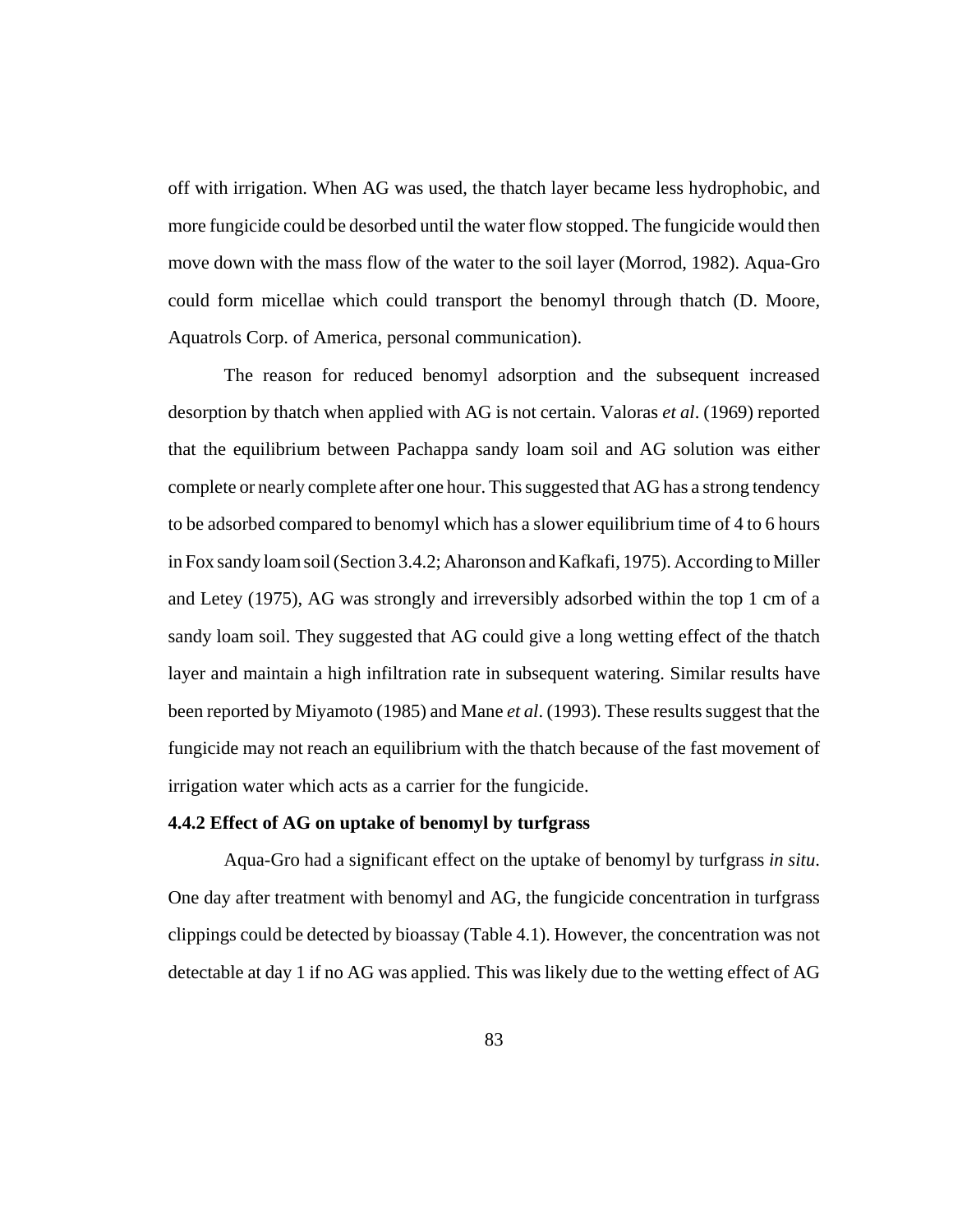on plants, since benomyl may be adsorbed or even absorbed by foliage shortly after application (Nowacka *et al*., 1979).

**Table 4.1.** Concentration of benomyl in turfgrass clippings (μg/g fresh clipping weight) *in vitro*.

| Concentration of benomyl $(\mu g/g)^{\omega}$                          |                              |                      |                                               |                  |                                  |                  |                                  |    |                         |
|------------------------------------------------------------------------|------------------------------|----------------------|-----------------------------------------------|------------------|----------------------------------|------------------|----------------------------------|----|-------------------------|
| Tersan 1991<br>Treatment                                               |                              | Days after treatment |                                               |                  |                                  |                  | 14                               |    | 21                      |
| $2$ kg/ha<br>3 kg/ha<br>$2$ kg/ha+AG <sup>1</sup> 0.6a<br>$3$ kg/ha+AG | $ND^{\dagger}$<br>ND<br>0.9a | 1.2 <sub>b</sub>     | 0.6c <sup>‡</sup><br>1.0 <sub>b</sub><br>1.7a | 2.6 <sub>b</sub> | 2.8 <sub>b</sub><br>3.5a<br>3.3a | 1.1 <sub>b</sub> | 0.4c<br>0.9 <sub>b</sub><br>1.8a | ND | ND.<br><b>ND</b><br>0.7 |

@ Concentrations are expressed in benomyl, but MBC was actually detected here. † ND - not detectable.

‡ Means followed by the same letter in a column are not significantly different from each other at  $P=0.05$ . Each mean is derived from 4 replicates.

AG is Aqua-Gro applied at 5 L/ha.

If no AG was used, the fungicide in the leaf blades was not detected until 3 days after treatment. This could be due to the slow uptake by roots, stems or stolons of the grass. After this initial period, however, the rate of uptake was very fast, and at the same application rates there were no significant differences  $(P=0.05)$  between the amount of fungicide in clippings at seven days after treatment with fungicide alone or those treated with fungicide and AG (Table 4.1). Figures 4.1 and 4.2 indicate that, if AG was not used, more fungicide was adsorbed by the thatch layer and less was desorbed and leached down to the soil layer. This meant that the concentration of fungicide in thatch was higher in plots treated with fungicide alone. This is in agreement with the results of bioassay on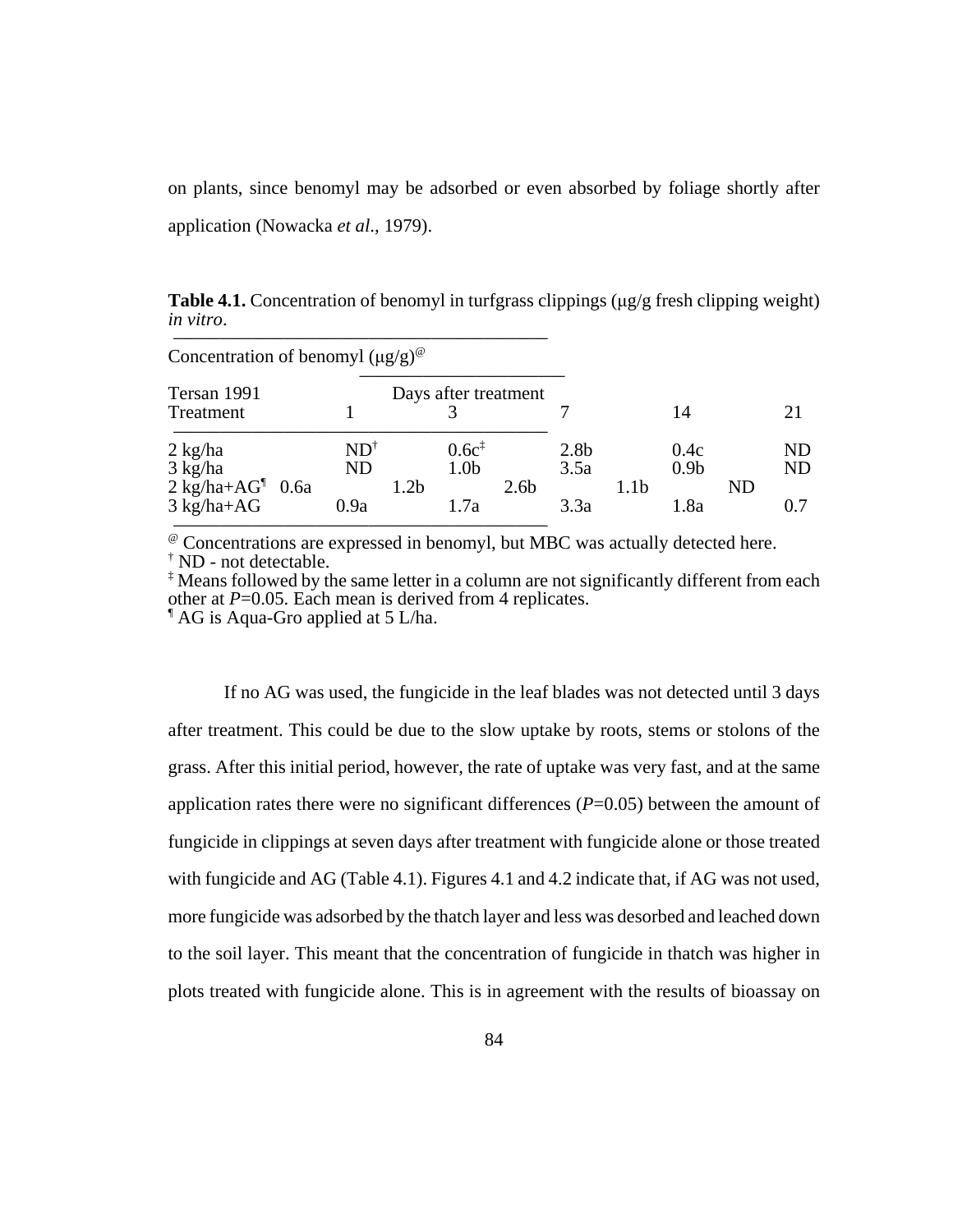thatch where higher levels of benomyl were found for treatments without AG (Table 4.2). Therefore, it is likely that the fungicide taken up by grass treated with fungicide alone was mainly from the reservoir that stayed in the hydrophobic thatch layer.

| Concentration of benomyl $(\mu g/g)^{\omega}$                    |              |                            |              |                      |              |                           |      |              |
|------------------------------------------------------------------|--------------|----------------------------|--------------|----------------------|--------------|---------------------------|------|--------------|
| Tersan 1991<br>Treatment                                         |              |                            |              | Days after treatment |              |                           |      | 14           |
| $2$ kg/ha<br>3 kg/ha                                             |              | 17.2 <sup>†</sup><br>25.6a |              | 14.4b<br>21.0a       |              | 9.5 <sub>b</sub><br>12.7a |      | 4.1a<br>4.6a |
| $2 \text{ kg/ha} + \text{AG}^{\ddagger}$<br>$3 \text{ kg/ha+AG}$ | 6.2d<br>9.9c |                            | 4.5d<br>6.5c |                      | 2.8c<br>3.2c | 0.8 <sub>b</sub>          | 0.8b |              |

**Table 4.2.** Concentration of benomyl in thatch (μg/g dry thatch weight) *in vitro* at different time after treatment.

@ Concentrations are expressed in benomyl, but MBC was actually detected here.

<sup>†</sup> Means followed by the same letter in a column are not significantly different from each other at  $P=0.05$ . Each mean is derived from 4 replicates.

 $*$  AG is Aqua-Gro applied at 5 L/ha.

S)))))))))))))))))))))))))))))))))))

When AG was used, significantly higher concentrations of fungicide were found in the grass 14 days after treatment (Fig. 4.1). Less adsorption, more desorption and improved movement of fungicide into soil (Bateman, 1984), as has also been shown for herbicides (Bayer, 1967), could increase the fungicide level in soil beneath the thatch where the actively growing roots are located.

Microbial activity is one of the main factors for the degradation of benomyl (Yarden *et al*., 1987). The rate of microbial degradation of benomyl and other pesticides in soil is much lower than that in thatch (Section 3.4.1; Branham *et al*., 1993), which is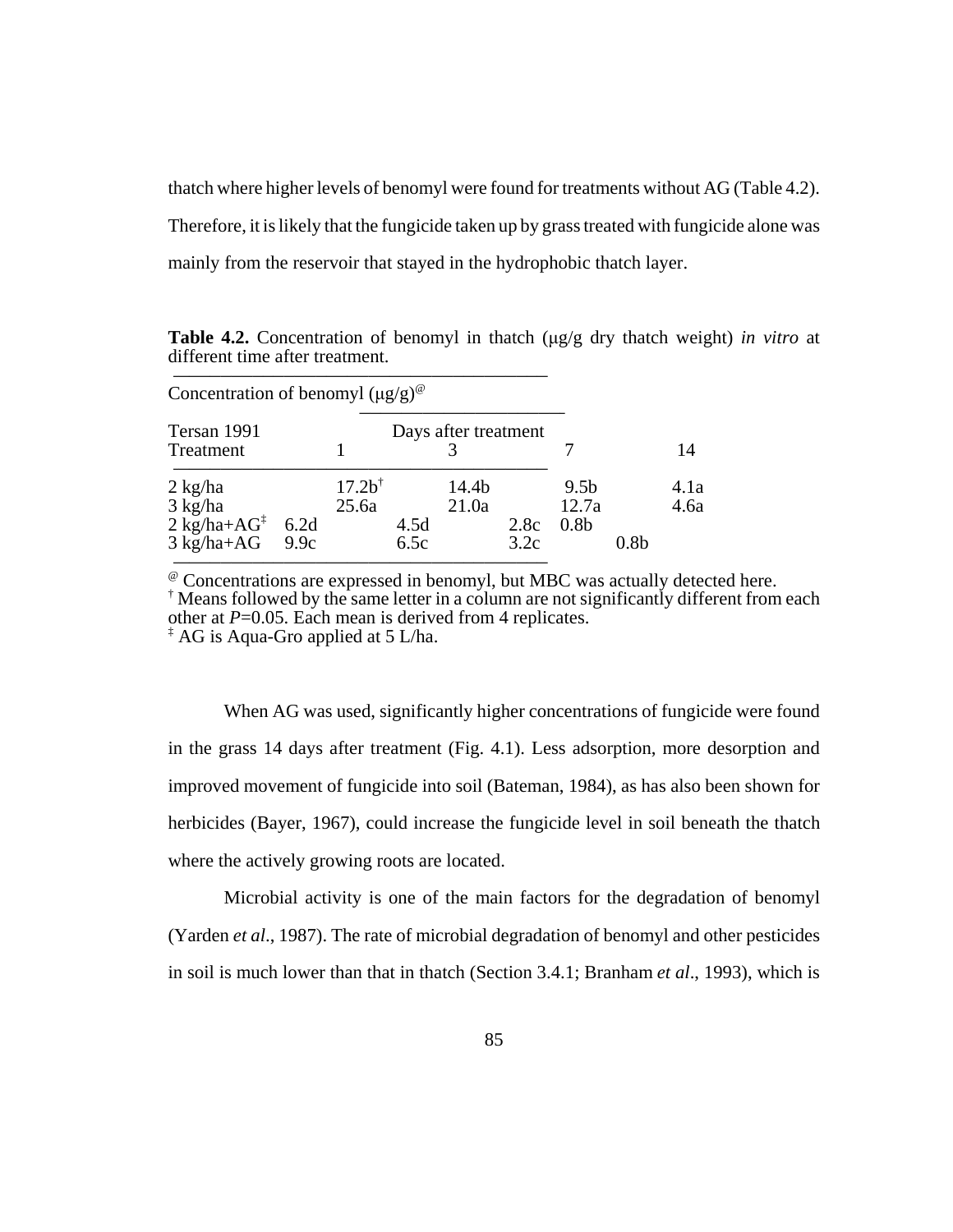likely due to the higher populations of microorganisms in thatch (Mancino *et al*., 1993). These results suggested that fungicide levels in soil last longer compared to thatch. This may contribute to the higher concentrations of fungicide in grass clippings at 14 days after treatment with fungicide plus AG because of translocation. After 14 days, the concentration of fungicide in grass decreased quickly in all treatments. At the lower fungicide application rate  $(2 \text{ kg/ha})$ , the concentration could not be detected  $(< 0.2$  ppm) by bioassay 21 days after treatment with or without AG. Only for the treatment with 3 kg/ha of Tersan 1991 plus AG, was benomyl detected at 21 days (Table 4.1).

## **4.4.3 Effect of AG on control of dollar spot disease by benomyl**

The development of dollar spot disease was reduced by treatment with Tersan 1991 and AG (Table 4.3). Dollar spot patches were seen on day 14 after treatment with

|                                                                                 |          | Dollar spot patches per plot           |                            |            |                              |              |                 |
|---------------------------------------------------------------------------------|----------|----------------------------------------|----------------------------|------------|------------------------------|--------------|-----------------|
| Tersan 1991<br>Treatment                                                        |          | Days after treatment<br>14             | 21                         | 28         |                              |              |                 |
| $2 \text{ kg/ha}$<br>3 kg/ha<br>$2$ kg/ha+AG <sup><math>\ddagger</math></sup> 0 |          | 0c                                     | $2b^{\dagger}$<br>0c<br>2d | 3d<br>17c  | 18c<br>19c                   |              | 41 <sub>b</sub> |
| $3 \text{ kg/ha+AG}$<br>$\overline{0}$<br>AG<br>Control                         | $\Omega$ | 0c<br>4<br>$\mathcal{D}_{\mathcal{A}}$ | 0 <sub>d</sub>             | 13a<br>16a | 8d<br>42 <sub>b</sub><br>63a | 117a<br>122a |                 |

**Table 4.3.** Number of dollar spot patches at different time after treatment on  $2 \text{ m}^2$  plots. S)))))))))))))))))))))))))))))))))))

† Means followed by the same letter in a column are not significantly different from each other at  $P=0.05$ . Each mean is derived from 4 replicates.  $\overline{A}$  AG is Aqua-Gro applied at 5 L/ha.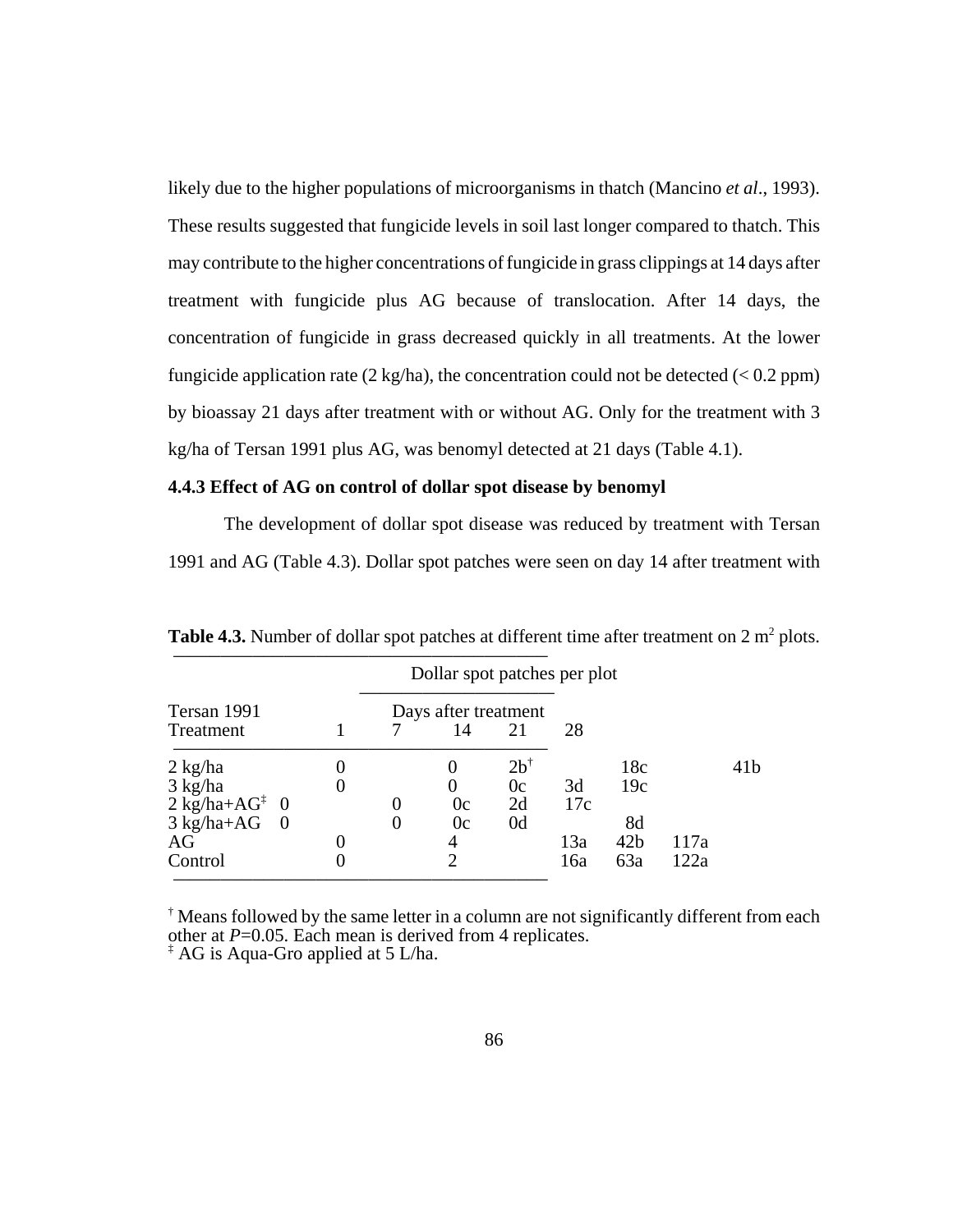Tersan 1991 at 2 kg/ha without AG. With AG, dollar spot patches were not seen until day 21 after treatment, and the rate of development was slower compared with fungicide alone. Because more fungicide was taken up by turfgrass in the first week after treatment (Table 4.1), and because of faster microbial degradation of benomyl in thatch and mowing of turfgrass (Section 3.4.1; Branham *et al*., 1993)), there was likely not enough fungicide in thatch and soil to be taken up and to maintain a threshold of fungicide in the turfgrass two weeks after treatment with fungicide alone.

Aqua-Gro was found to extend the residual efficacy of benomyl (Table 4.3). Turfgrass treated with 3 kg/ha Tersan 1991 plus AG did not show dollar spot patches on day 21 after treatment. At 3 kg/ha Tersan 1991 without AG, dollar spot patches were not seen until day 21, and patch development was not significantly different from that at 2 kg/ha Tersan 1991 plus AG.

## **4.5 Conclusions**

The wetting agent Aqua-Gro significantly reduced the adsorption of the fungicide Tersan 1991 by creeping bentgrass thatch. When Aqua-Gro was applied with the fungicide, significantly less fungicide was initially adsorbed and significantly more fungicide was leached through the thatch layer after 20 mm of water irrigation. Aqua-Gro increased movement, uptake, and biological availability of the fungicide and resulted in a higher residual level of fungicide in the grass clippings. The results suggest that when Tersan 1991 is applied at two-week intervals, fungicide application can be reduced by approximately 30 percent of the recommended rate if applied with AG and irrigated immediately after.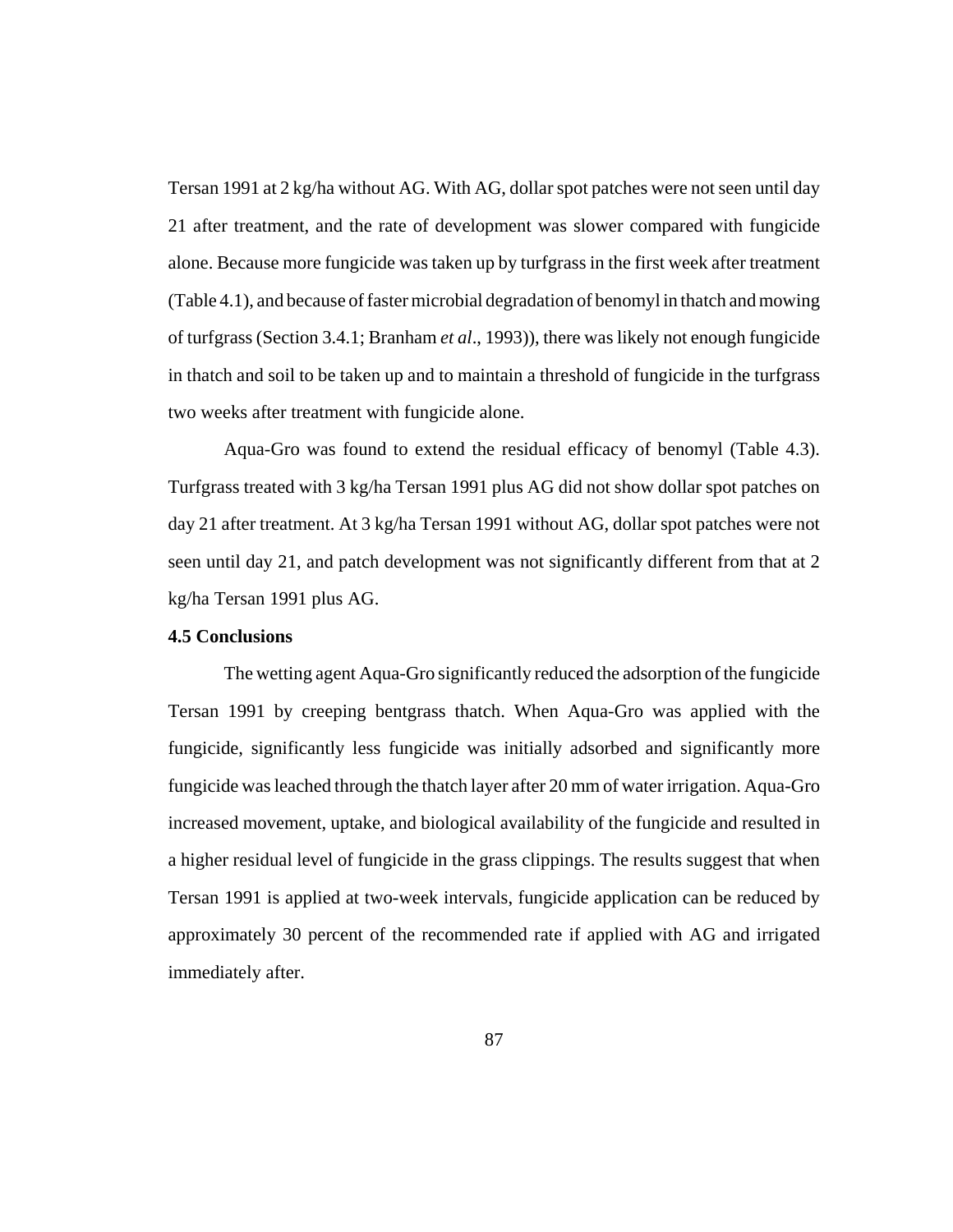# **CHAPTER 5. EFFECTS OF CORE CULTIVATION ON EFFICACY OF BENOMYL APPLIED TO CREEPING BENTGRASS**

#### **5.1 Abstract**

Prior to benomyl application, coring was conducted in a field trial to study the effect of coring and time of coring on the movement and uptake of benomyl and on control of dollar spot disease. Core cultivation 14 days before benomyl treatment (DBBT) did not have a significant effect on the uptake of benomyl during 14 days after fungicide treatment. Core cultivation 7 or 1 DBBT gave better uptake and long-lasting residue levels in turfgrass clippings. This also resulted in better control of dollar spot disease. Core cultivation 1 DBBT gave the best results both in long-lasting uptake of benomyl and control of dollar spot disease. Fungicide levels in turfgrass clippings, thatch and soil close to the coring holes were significantly higher in most cases than those farther away from the coring holes.

## **5.2 Introduction**

Pesticides are often applied as soil drenches for the control of harmful organisms in soil or foliage of plants. This is usually achieved by applying a large volume of water to act as a carrier for the active ingredient. The biological efficacy of a pesticide depends critically on the distribution of the pesticide in the soil and the rooting habit of the plant (Morrod, 1982). Because infiltration is usually low on hydrophobic thatch and sand (Taylor and Blake, 1982; Miyamoto, 1985) and because thatch adsorbs large amounts of applied pesticides (Niemczyk and Filary, 1988; Niemczyk *et al*., 1988), the movement of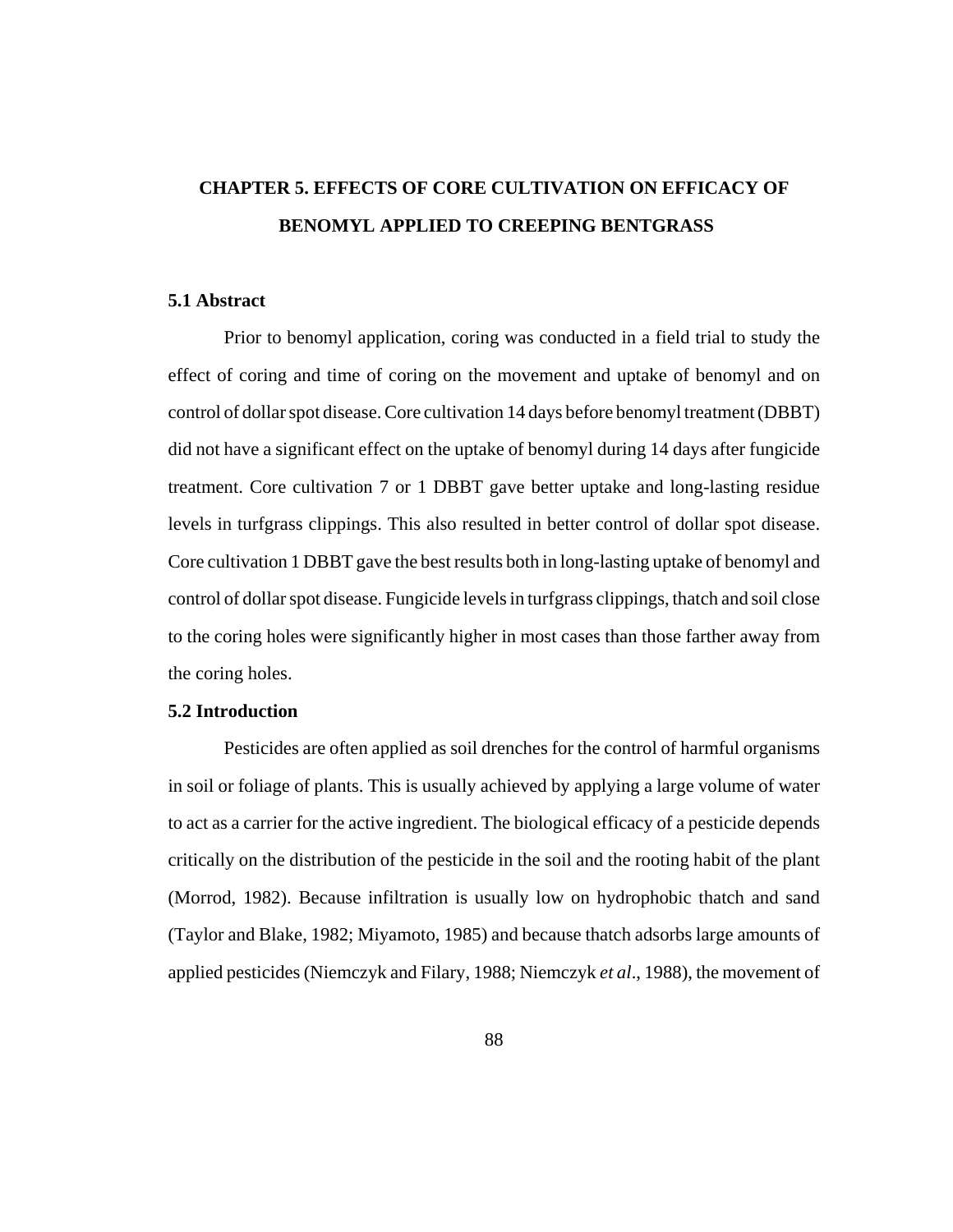pesticides through thatch to soil may be limited. Niemczyk and Filary (1988) applied nine insecticides to turfgrass and found that despite 1.25 cm irrigation immediately after treatment, 96-99% of the pesticide residues remained in the thatch during the seven days following application. Other studies have been conducted to increase the efficacy of pesticides in turf by applying wetting agents (Miyamoto, 1985) or subsurface application of pesticides (Niemczyk, 1993).

Coring involves the use of a tine or spoon to displace or remove soil and thatch which then leaves a hole or cavity in the sod. The depth of penetration is usually 7 to 10 cm with the cores spaced on 5- to 15-cm centres (Beard, 1973). Core cultivation is commonly used on turfgrass sites during the growing season especially spring or fall to increase water infiltration, to stimulate root and shoot growth, to alleviate compaction and to control thatch (Turgeon, 1985).

Byren *et al*. (1965) and Canaway *et al*. (1986) found that coring increased the infiltration in compacted putting greens. They suggested that surface compaction, hydrophobic thatch, and surface layering can severely restrict infiltration. If the coring hole traverses these restrictions, substantial increases in infiltration capacity are possible in direct response to coring. Carrow (1988) reported that hollow tine coring was one of the most effective cultivation methods for reducing penetrometer resistance. The increased infiltration capacity of cored turf is due primarily to the increased surface area resulting from coring. According to Turgeon (1985), the increase in surface area can be more than doubled when the combined areas of the walls of the holes are added to that of the turf surface.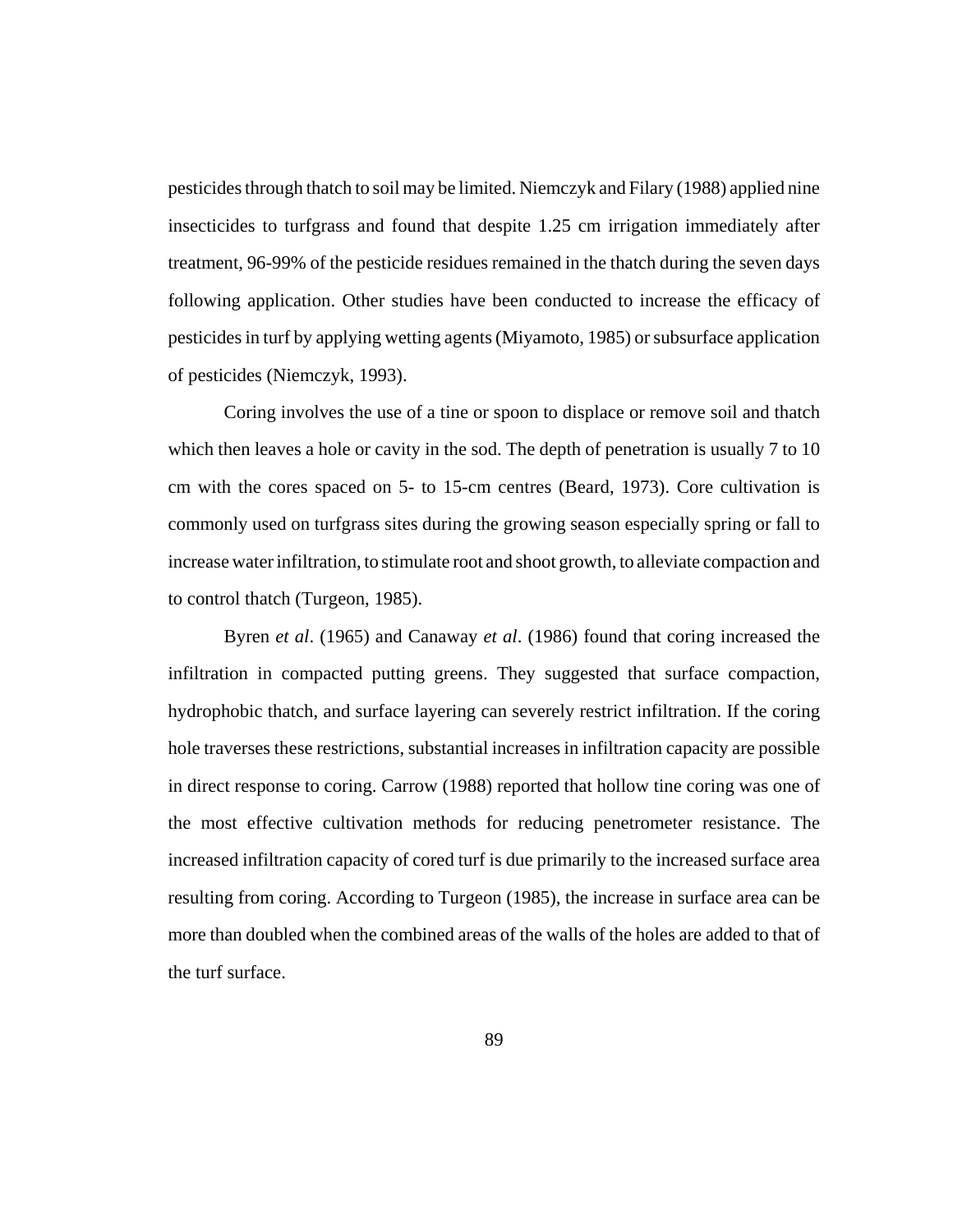Coring can result in an improvement of growing conditions in the immediate vicinity of the holes as long as moisture is not limiting (Turgeon, 1985). Barber and Carrow (1985) showed improved oxygen diffusion rates from hollow tine coring. Root growth in the 20 to 60 mm zone increased by up to 35% and water extraction from this zone also increased (Wiecko *et al*., 1993).

There has been limited investigation into the effects of core cultivation on the movement and uptake of pesticides by turfgrass. The increased infiltration and increased root growth of turfgrass may increase the efficacy of a pesticide. Therefore, the objective of this study was to use benomyl as a model to examine the effect of core cultivation on the movement in thatch/soil and uptake of pesticide by turfgrass.

#### **5.3 Materials and methods**

#### **5.3.1 Effect of core cultivation on uptake of benomyl by turfgrass**

Turf used in this experiment was from a 13-year-old sand green seeded with `Penncross' creeping bentgrass (*Agrostis palustris*) at the Cambridge Research Station, University of Guelph, Guelph, Ontario. The soil is Fox sandy loam (76.9% sand; 17.0% silt; 6.1% clay; 1.7% organic matter; pH 5.2; CEC 12.5 c/kg). The site was mowed daily at 5 mm mowing height and irrigated as needed.

Each turf plot  $(1 \times 2 \text{ m})$  was cored once with a hollow tine coring machine (Ryan) Greensaire, 12.5 mm diam, 7 cm depth, and 7 cm apart) at specified times in mid to late August before fungicide application. The soil cores were removed from the plots. Fungicide Tersan 1991 (50% a.i. benomyl) at a rate of 3 kg/ha was applied in water at 1250 L/ha. The fungicide was applied with a bicycle-wheel-mounted air pressure sprayer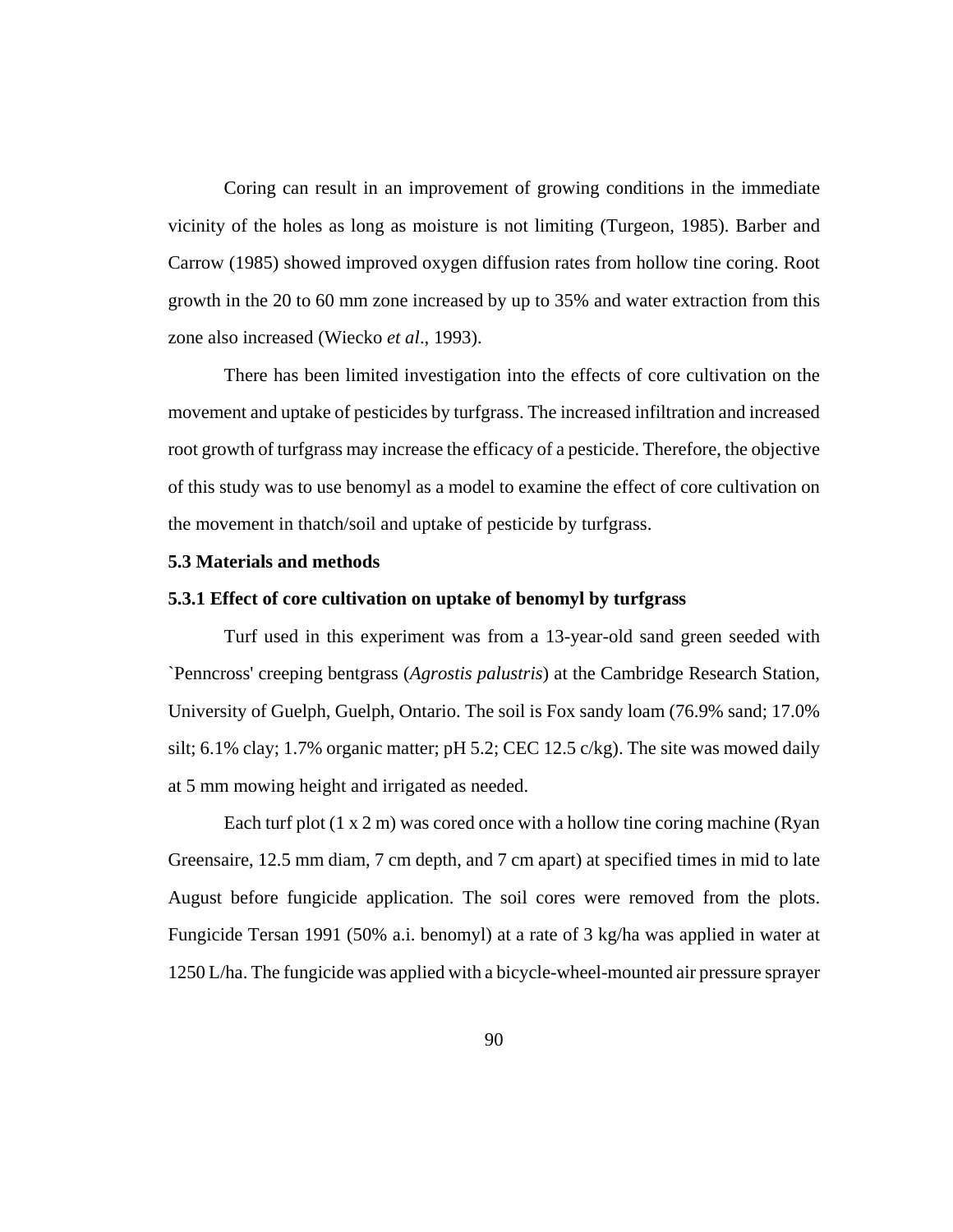to plots that were either not cored, or cored 1 day, 7 days, or 14 days before benomyl treatment (DBBT). The plots were watered (20 mm) immediately after fungicide treatment. There were four replicates for each coring treatment. The experiment was done in 1992 and 1993.

One day after fungicide treatment, samples of turfgrass clippings 0-10, 11-20, and 21-30 mm away from the coring holes were collected and stored at -20 $^{\circ}$ C. Samples of the top 10 mm thatch and top 10 mm soil were also collected and stored at  $-20^{\circ}$ C. The thatch and soil were air-dried before testing both benomyl and methyl 2-benzimidazole carbamate (MBC), which is the principal fungitoxic degradation compound of benomyl, using sample-agar pellet bioassay (Section 2.3.2.2). Samples of turfgrass clipping mixtures from each plot were also collected at 1, 3, 7, and 14 days after fungicide treatment and frozen at  $-20^{\circ}$ C before analysis using the bioassay.

#### **5.3.2 Effect of core cultivation on control of dollar spot disease by benomyl**

To determine the effects of coring on the efficacy of benomyl for control of dollar spot disease, each plot was inoculated with inoculum of *Sclerotinia homoeocarpa* one day after fungicide treatment and then weekly for three weeks after treatment. The inoculum was prepared by soaking chicken scratch in water for 24 h, autoclaving twice in canning jars, and then inoculating with five strains of *S. homeocarpa* separately. After incubating for 3 weeks at  $23^{\circ}$ C, the chicken scratch was air-dried, ground, mixed and passed through a 1 mm sieve. For a uniform distribution, 20 g of soil was mixed with 2 g of inoculum before inoculation and applied to each plot. The development of dollar spot disease was evaluated visually at 1, 7, 14, 21, and 28 days after fungicide treatment.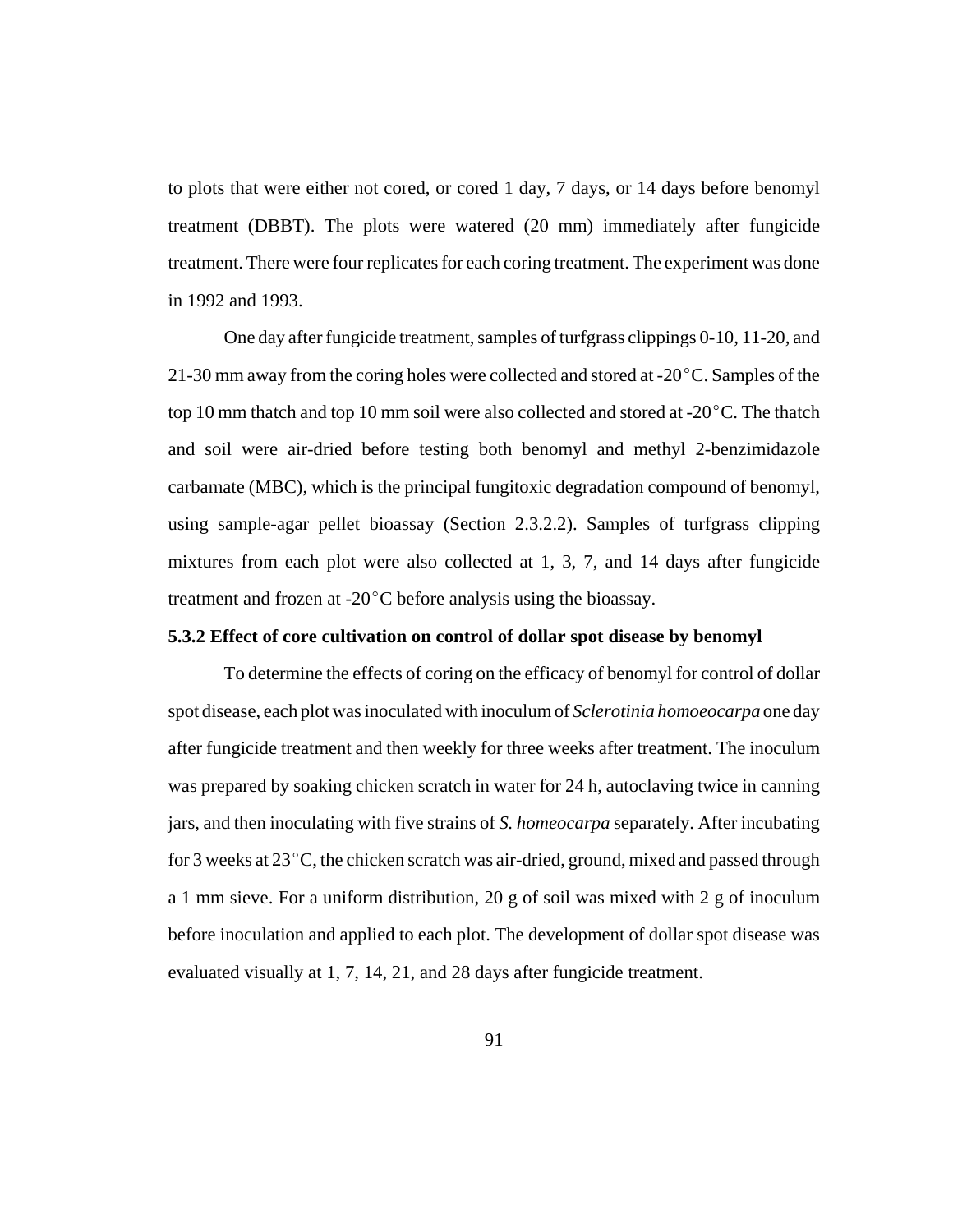#### **5.3.3 Statistical analysis**

Analysis of variance (ANOVA) was conducted on fungicide concentration in turfgrass clippings, thatch and soil, and on the log number of dollar spots in each plot. Duncan's Multiple Range test was used to separate the treatment means when the ANOVA *F*-test indicated that the treatment effect was significant. All tests for significance were performed at *P*=0.05.

#### **5.4 Results and discussion**

#### **5.4.1 Benomyl residues in the mixture of turfgrass clippings of each plot**

#### **5.4.1.1 Coring 14 days before benomyl treatment**

Coring had a significant effect on the uptake of benomyl by turfgrass. Among all coring treatments, plots cored 14 DBBT gave the highest benomyl concentration in turfgrass clippings 1 and 3 days after the fungicide treatment (Fig. 5.1) and the concentration was significantly higher than that cored one DBBT and non-cored control. However, for the same treatment, the concentration of benomyl in clippings was not significantly different from non-cored control 7 and 14 days after the fungicide treatment. This could be due to the short-lived effect of coring. Soil and roots may have filled the holes and reduced the water infiltration and fungicide movement into the soil (Turgeon, 1985). Root growth is improved by coring (Murphy and Rieke, 1987), therefore the high fungicide concentration in turfgrass 1 and 3 days after the fungicide treatment was most likely due to the increased uptake by new roots produced within the coring holes. However, the amount of fungicide entering the holes was limited due to the filling of the holes and did not provide long-lasting effects. Benomyl/MBC could not be detected by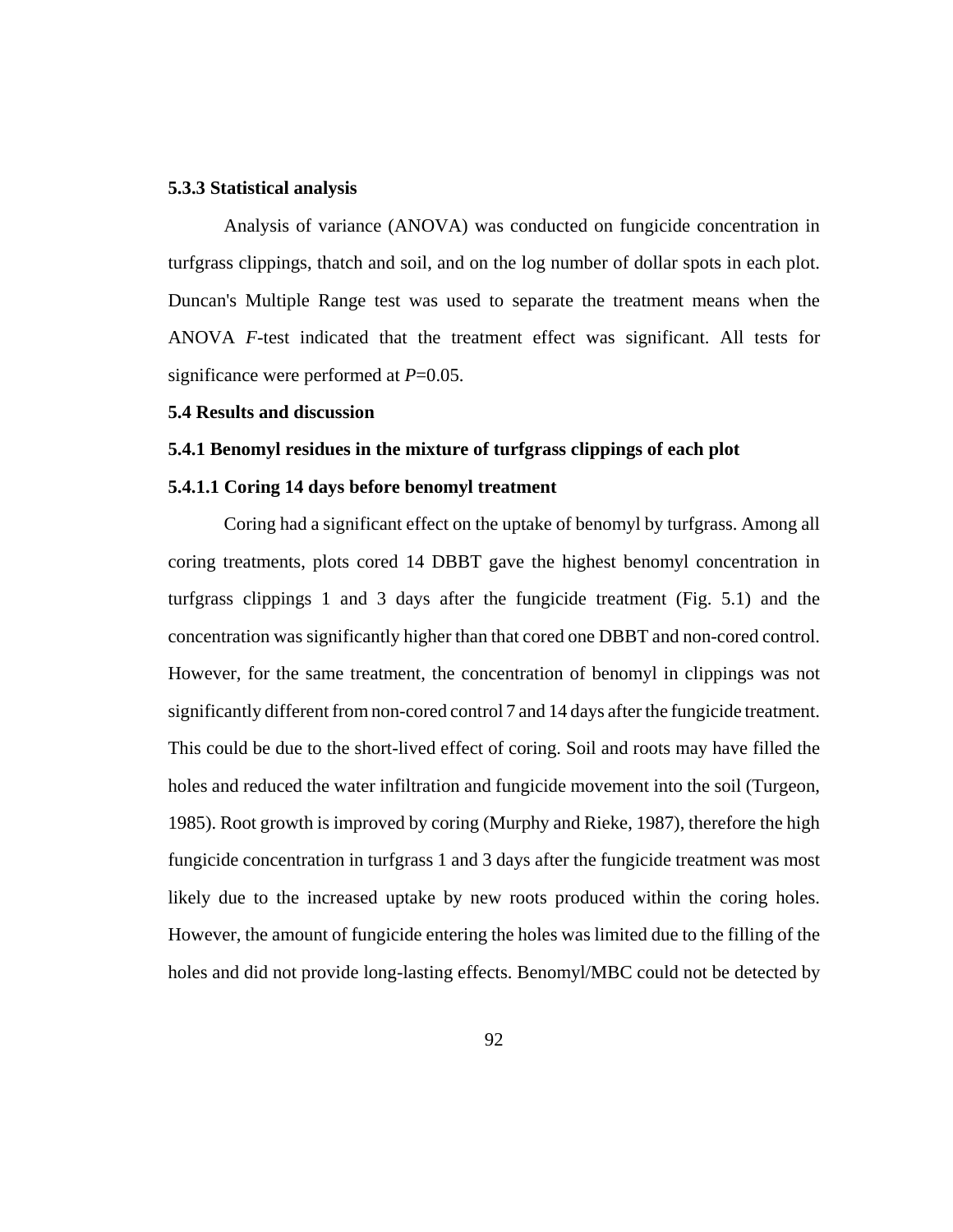**Figure 5.1.** Effect of time of coring (days before benomyl treatment DBBT) on levels of benomyl in turfgrass clippings tested at different time after treatment with Tersan 1991 (3 kg/ha).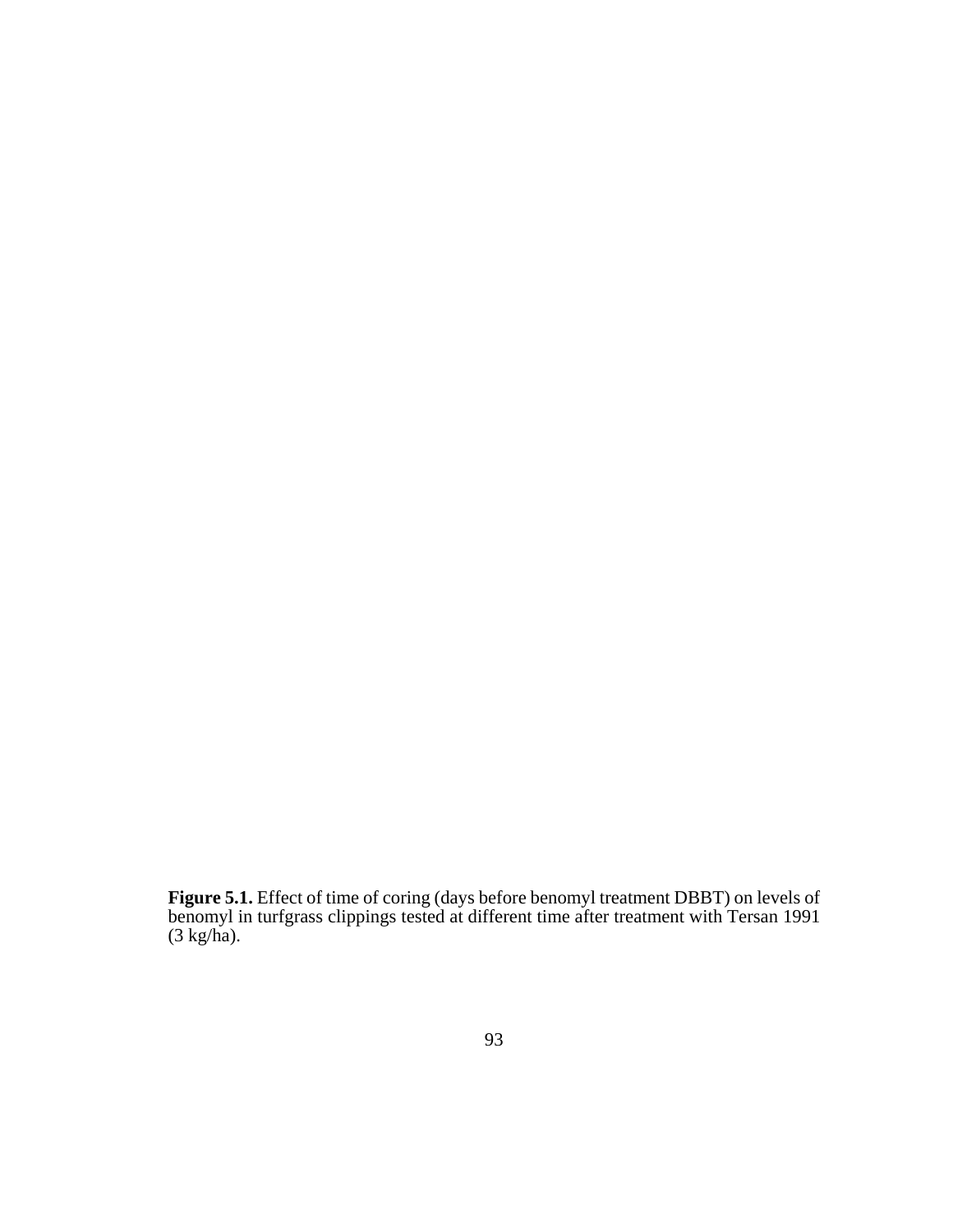bioassay at 21 days after benomyl application for plots 14 DBBT or non-cored control.

Rapid uptake by turfgrass after benomyl application could be beneficial for disease control. However, if a pesticide is not transported into soil through the coring holes, then most of it would be adsorbed by the thatch layer (Niemczyk and Filary, 1988). Thus, the uptake of the fungicide by actively growing roots in the soil beneath the thatch would be limited.

## **5.4.1.2 Coring 7 or 1 day before benomyl treatment**

Coring 7 DBBT gave significantly the highest level of fungicide in turfgrass clippings at 7 days after the treatment (Fig. 5.1). By 14 days after fungicide treatment, the fungicide level decreased sharply and there was no significant difference between coring treatment of 1 and 7 DBBT. On day 21 after fungicide treatment, the fungicide level was still detectable by the bioassay, but it was significantly lower than coring 1 DBBT.

The results over the whole experimental period showed that coring 7 DBBT gave the highest peak concentration, but coring 1 DBBT gave the longest lasting detectable levels of benomyl. The most recent cores would have the largest surface area and could allow greater inflow of fungicide with the subsequent watering (20 mm). The one-day-old holes were almost the entire 7 cm depth which would allow fungicide to flow directly into the soil. The degradation of fungicide in soil is much slower than in the thatch (Section 3.3.2.1; Liu and Hsiang, in press). Therefore, a greater amount of fungicide would reach the rhizosphere and the fungicide could persist longer in the turfgrass as it is translocated to the grass tips (Peterson and Edgington, 1971). Unlike other crops, turfgrass, especially creeping bentgrass, is frequently mowed and fungicide in leaf blades is easily removed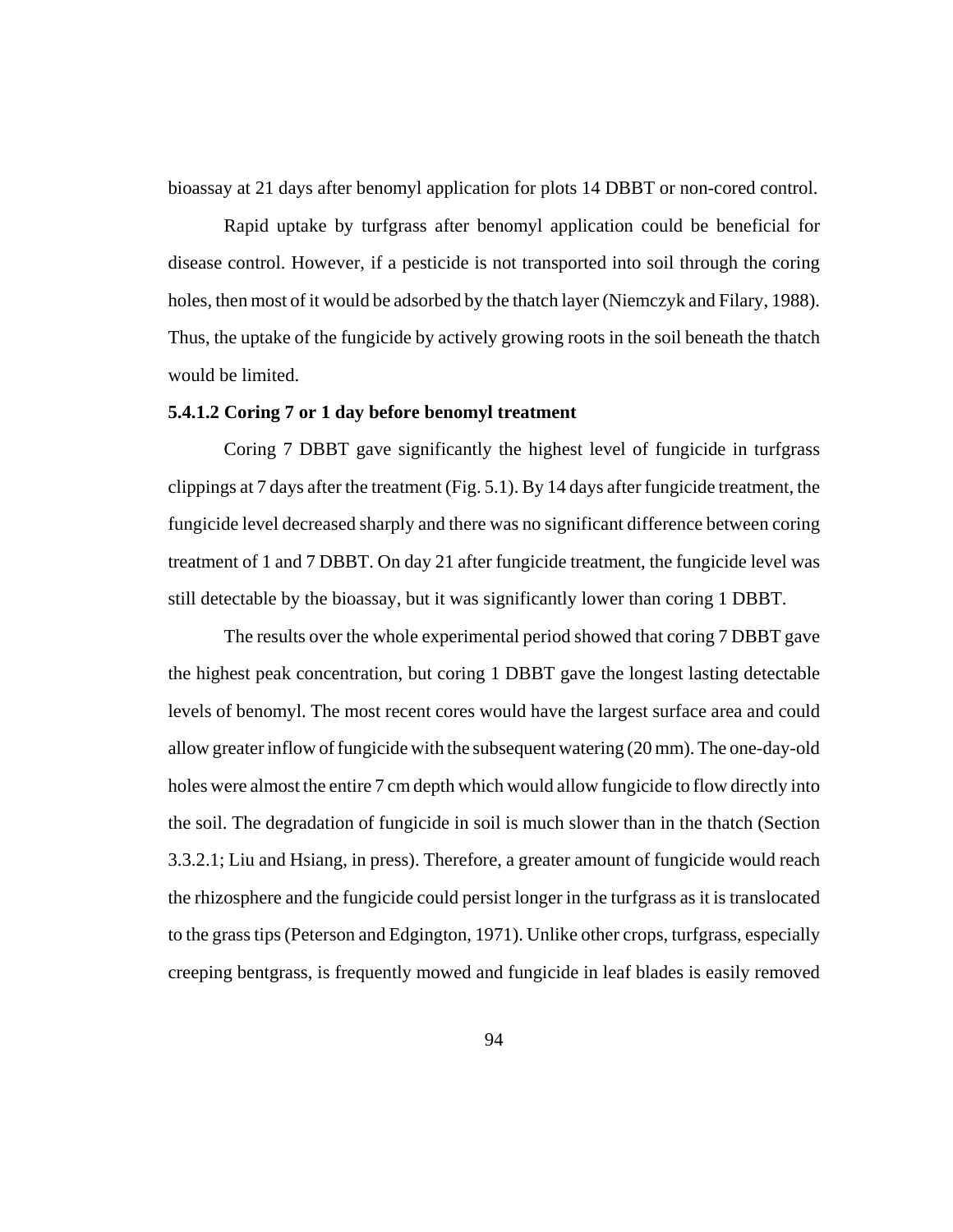with the clippings. A high and long-lasting uptake of fungicide is essential for an effective control of foliar diseases.

## **5.4.2 Benomyl residues in turfgrass clippings, thatch and soil at various distances from coring holes**

## **5.4.2.1 Benomyl residues in turfgrass clippings**

One day after treatment with Tersan 1991, the clippings collected within 10 mm around cores from plots cored 14 DBBT had significantly higher levels of benomyl than those of plots cored 7 or 1 DBBT (Table 5.1). This was similar to the result when all clipping mixtures from each plot were tested 1 and 3 days after fungicide treatment (Section 5.4.1; Fig. 5.1). The higher level of benomyl is likely due to the increased root growth or root hair activity from core cultivation (Wiecko *et al*., 1993) and the fungicide reaching to the roots through the coring holes.

Benomyl level in clippings from plots of all coring treatments decreased as the distance increased away from the cores (Table 5.1). Between plots cored 14 and 7 DBBT, no significant differences were found in clippings collected from 11-20 and 21-30 mm away from the cores. Benomyl in clippings from plots cored 1 DBBT and collected at 11- 20 and 21-30 mm away from the cores, was not detectable by bioassay. Because of good aeration porosity from coring, the mass of newly-grown roots near cores cultivated 14 DBBT was likely higher than that of 7 and 1 DBBT (Agnew and Christians, 1993; Wiecko *et al*., 1993). This may have resulted in significantly higher uptake of fungicide as shown 1 and 3 days after fungicide treatment (Fig. 5.1). Further away from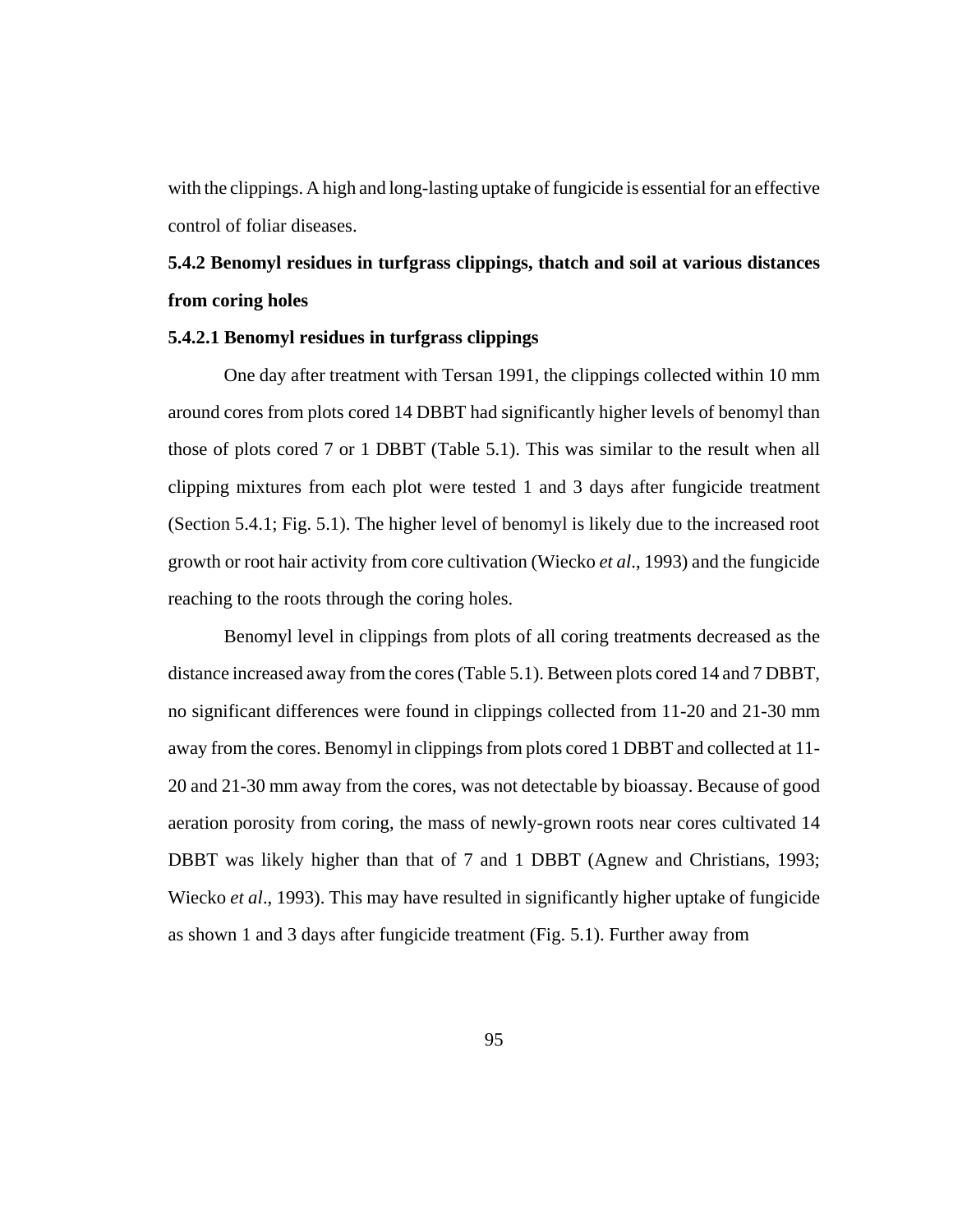**Table 5.1.** Benomyl in turfgrass clippings (fresh), thatch (10 mm deep, air-dried) and soil (10 mm deep, air-dried) at different distances from coring holes 1 day after the benomyl treatment.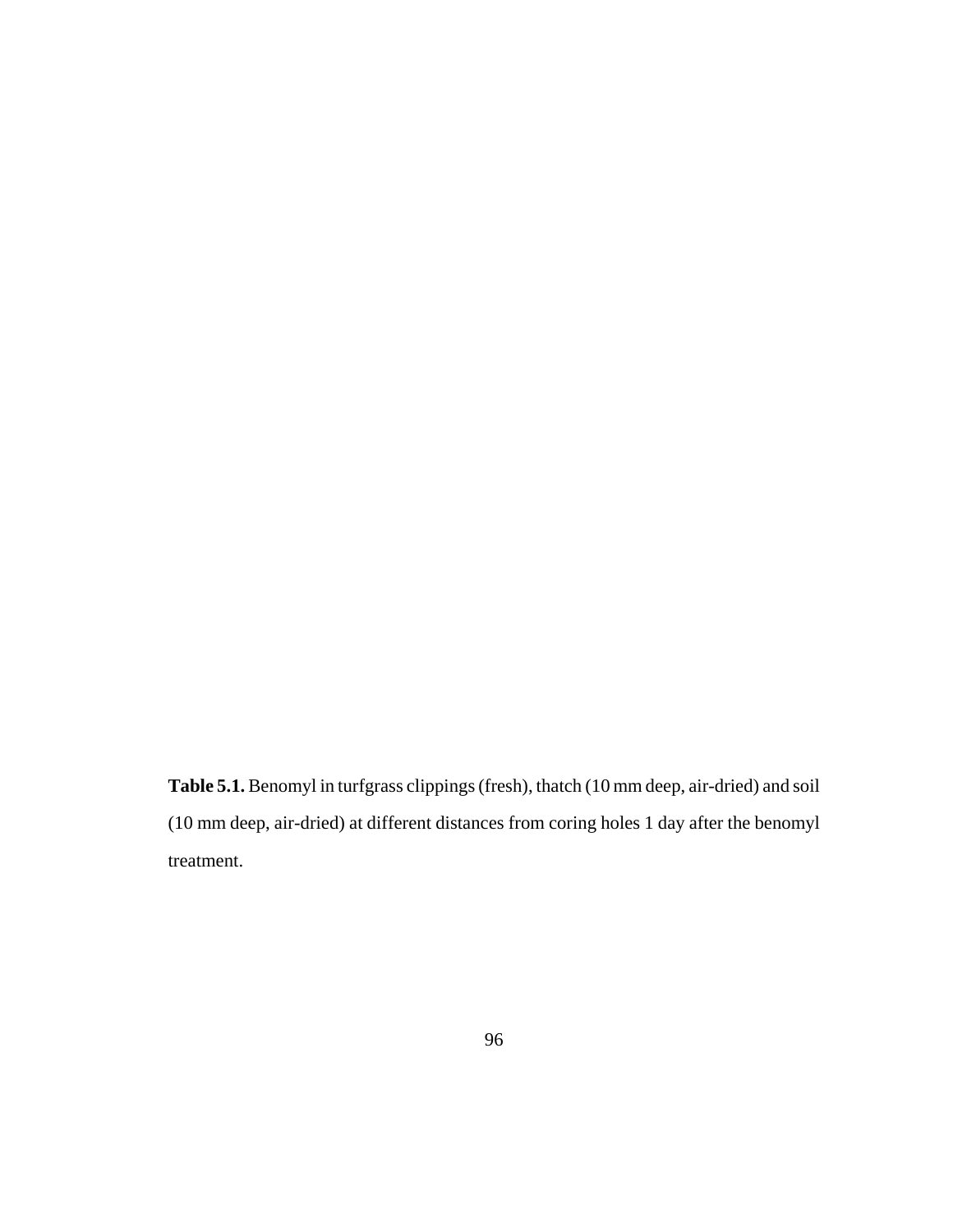cores, no significant difference was found. This may be explained by the fact that root growth within and on the top of the holes was promoted the most from core cultivation (Murphy and Rieke, 1987).

For plots cored 1 DBBT, major root growth was not likely to have occurred within two days. Therefore, only turfgrass clippings closely surrounding the core holes (0-10 mm) had a detectable level of benomyl one day after fungicide treatment (Table 5.1). However, for this coring treatment, the fungicide level in clipping mixtures increased very quickly in the first week and maintained the highest level when tested on days 14 and 21 after fungicide application (Fig. 5.1). This again suggested that increased root growth and the diffusion of benomyl from coring holes and thatch to roots away from the holes play important roles in the uptake of the fungicide.

## **5.4.2.2 Benomyl residues in thatch**

The level of benomyl in thatch was different from that in grass clippings (Table 5.1). For all coring treatments, fungicide levels decreased with increasing of distance away from cores. This again suggested that coring improved the fungicide movement especially around the coring holes. Within 10 mm of the cores, benomyl concentrations in thatch cored in 3 time periods were significantly different from each other. This was likely related to the initial inflow of the fungicide into coring holes via water, which acted as carrier of the fungicide (Morrod, 1982). The highest value was found from thatch cored 1 DBBT followed by 7 and 14 DBBT.

For thatch 11-20 and 21-30 mm away from the cores, the fungicide levels were not significantly different from each other among three coring treatment intervals. The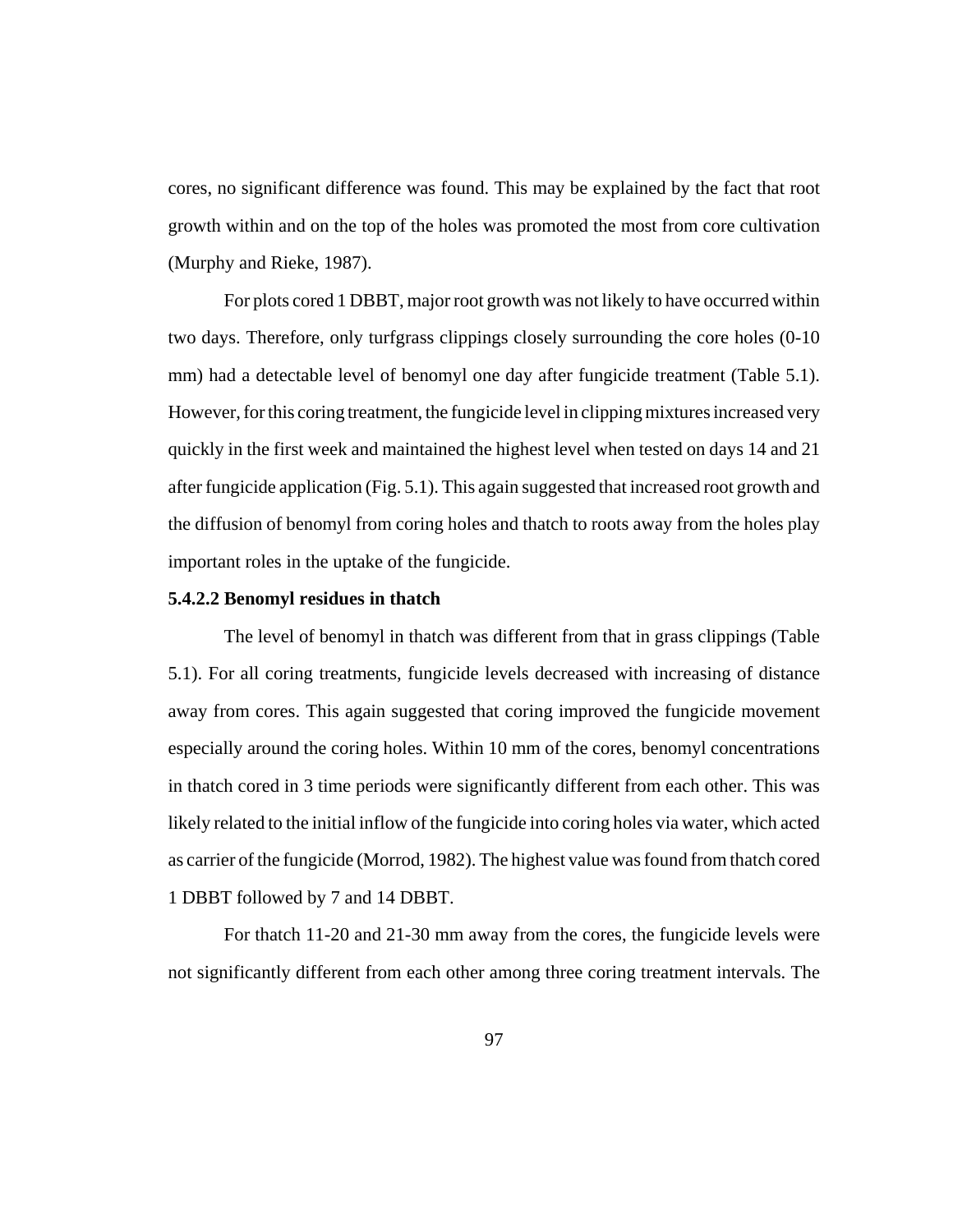higher levels of fungicide in thatch for all coring treatments also confirmed the report that a large proportion of the applied pesticide stays in the thatch layer (Niemczyk and Filary, 1988; Niemczyk *et al*., 1988).

#### **5.4.2.3 Benomyl residues in soil**

At various distances from the coring holes, soil cored 1 DBBT had significantly higher concentration of benomyl than that cored 7 or 14 DBBT. Benomyl level, however, decreased with increasing distance from coring holes. Core cultivation increased water infiltration capacity (Byrne *et al*., 1965) and thus the mass flow of water from irrigation could take the fungicide through the holes down to the soil layer where most actively growing roots are located. This would increase uptake by plant compared with non-cored plots as shown in Fig. 5.1. Compared to soil cored 7 and 14 DBBT, relatively higher fungicide levels in soil 11-20 and 21-30 mm away from the cores cultivated 1 DBBT were likely due mainly to the diffusion of the fungicide from soil near the coring holes rather than movement through thatch layer.

## **5.4.3 Effect of coring on control of dollar spot disease by benomyl**

For dollar spot disease control, the results were in a good agreement with the level of benomyl in turfgrass clippings. All plots treated with Tersan 1991 had significantly fewer dollar spot patches than non-treated control (Table 5.2). However, except at 14 days after treatment, disease severity on plots cored 14 DBBT was not significantly different from that of non-cored plots. Again this may have been due to the in-growth of cores cultivated 14 DBBT, which resulted in lower levels of benomyl in clippings. Plots cored 1 or 7 DBBT showed less disease, and dollar spot patches were not seen until day 21 for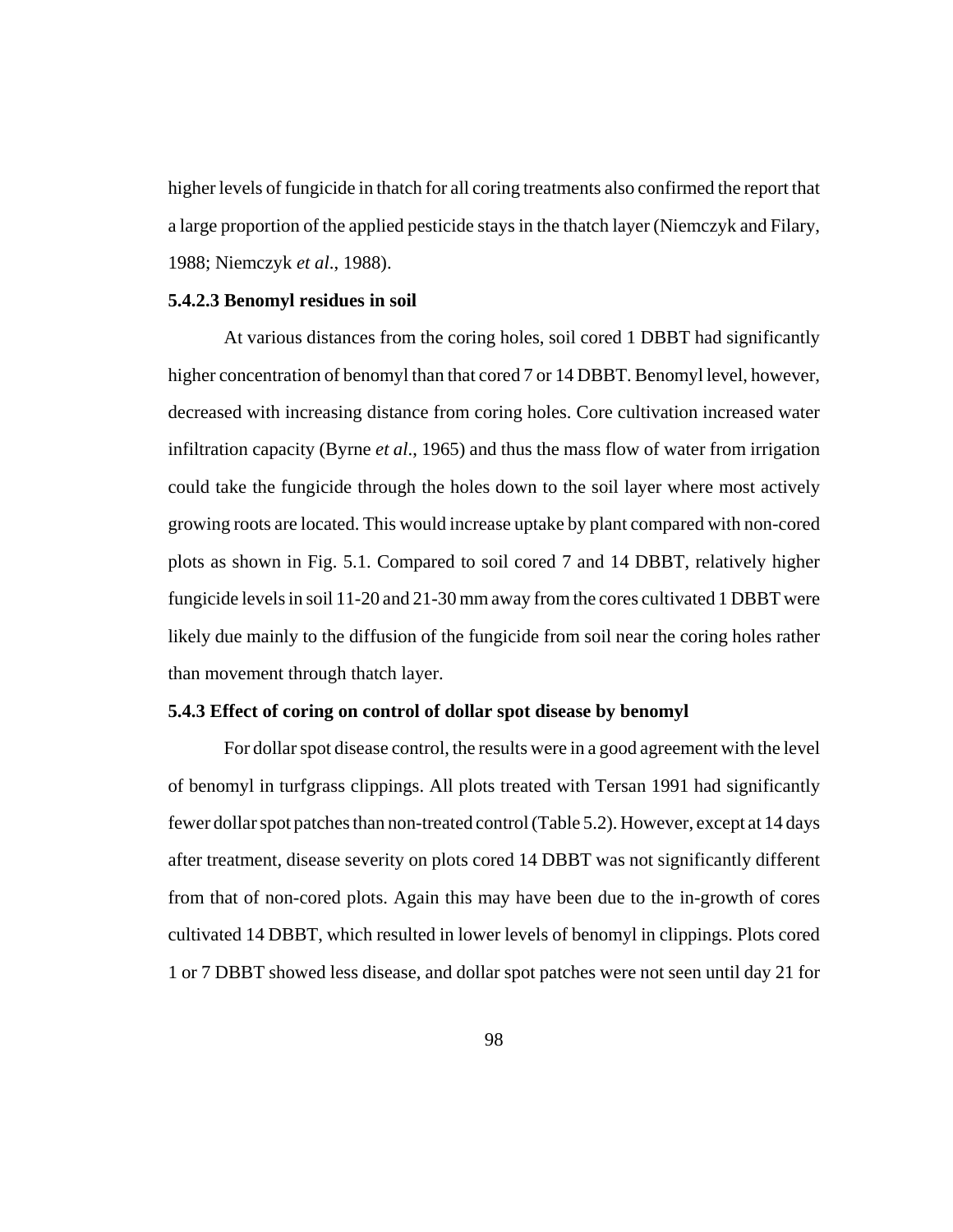both treatments. Coring 1 DBBT with fungicide gave the best disease control. This was likely due to the relatively higher level of benomyl residues in turfgrass clippings at 14 and 21 days after fungicide treatment (Fig. 5.1).

| dollar spot patches per plot |                |                                |                 | Number of       |
|------------------------------|----------------|--------------------------------|-----------------|-----------------|
| Tersan 1991                  |                | Days after fungicide treatment |                 |                 |
| $(3 \text{ kg/ha})$          |                |                                | 21              | 28              |
| Untreated                    | $3a^{\dagger}$ | 19a                            | 51a             | 103a            |
| Not cored                    | 0b             | 7b                             | 21 <sub>b</sub> | 48b             |
| Cored 14 days                | 0b             | 2c                             | 19 <sub>b</sub> | 43 <sub>b</sub> |
| Cored 7 days                 | 0b             | 0d                             | 8c              | 18c             |
| Cored 1 day                  | 0b             | 0d                             | 5c              | 9d              |

**Table 5.2.** Development of dollar spot patches after fungicide treatment on  $2 \text{ m}^2$  plots.

† Numbers with the same letter in a column are not significantly different from each other at  $P=0.05$ . Each number is the mean of four replicates.

#### **5.5 Conclusions**

Core cultivation increased the efficacy of benomyl applied to creeping bentgrass. Time of coring had significant effects on the efficacy of benomyl. Coring 1 day and 7 days before benomyl treatment gave significantly higher and longer-lasting benomyl residues in turfgrass clippings one week after fungicide treatment than non-cored control and coring 14 days before fungicide treatment. Increased infiltration and root growth from core cultivation could contribute to increased efficacy of benomyl. The number of dollar spot patches was related to fungicide levels in the turfgrass clippings. Fungicide application 1 day after core cultivation gave the best control of dollar spot. In general,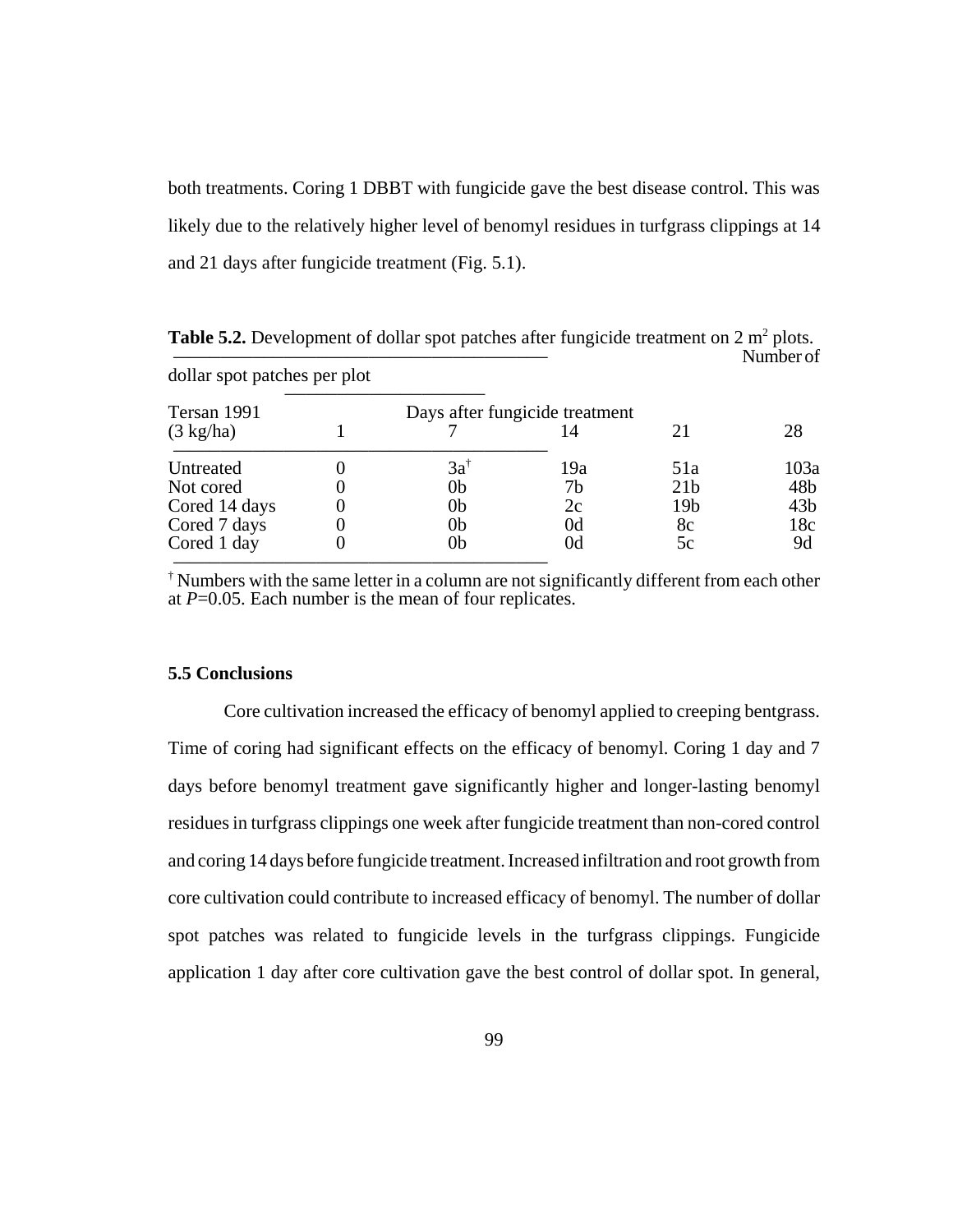fungicide levels in turfgrass clippings, thatch and soil close to the coring holes were higher than those away from the coring holes.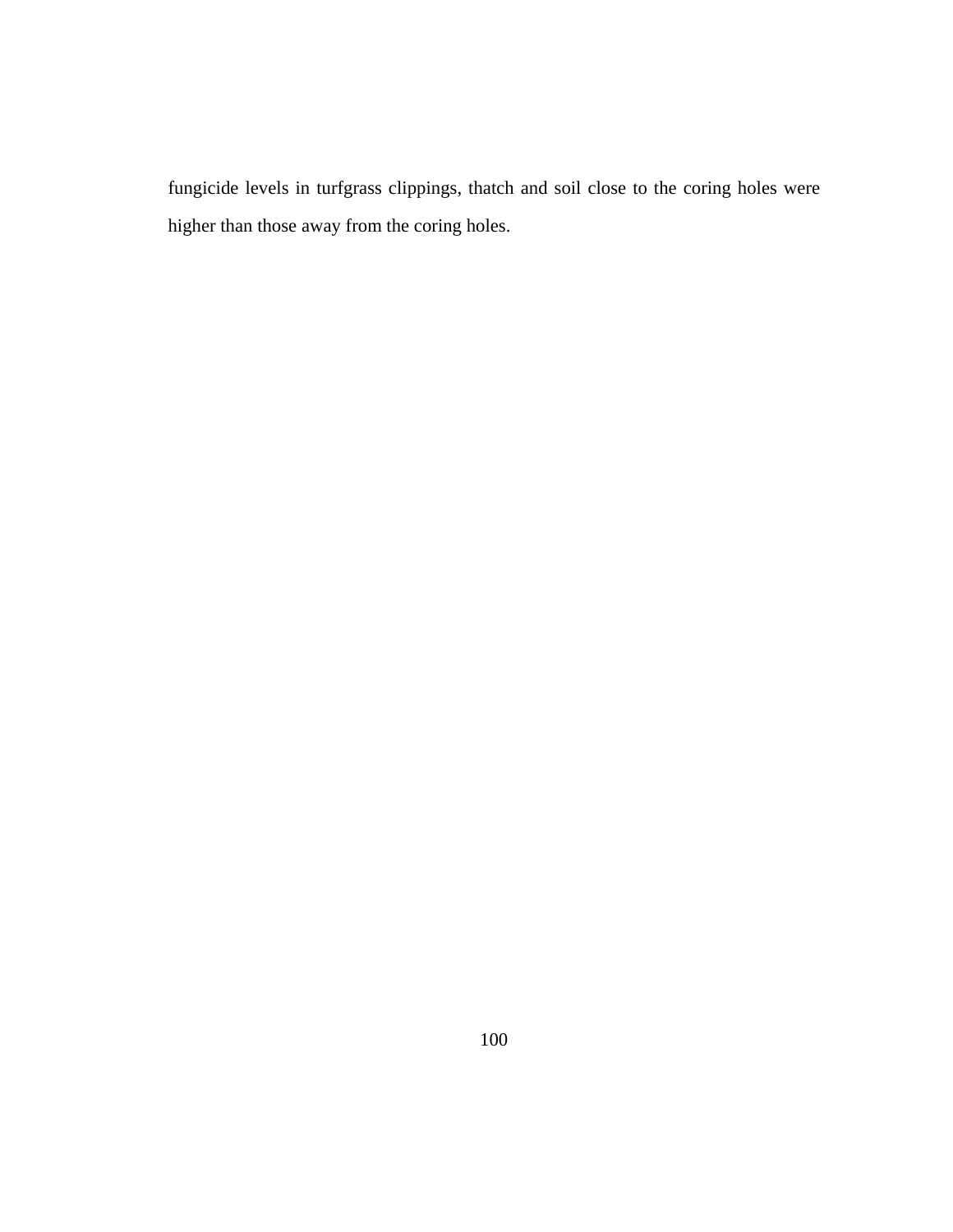# **CHAPTER 6. GENERAL CONCLUSIONS AND RECOMMENDATIONS FOR FUTURE RESEARCH**

## **6.1 Bioassays**

Under many situations, turfgrass, especially that found on golf courses, needs intensive management. Turfgrass is different from other field crops because it is usually a perennial cover and cannot be rotated, and thus pesticide use rather than soil cultivation is the major tool to control pests. Turfgrass is also characterized by the development of a thatch layer (Beard, 1982), which may adsorb most of the pesticides applied, thus making them biologically unavailable (Niemczyk *et al*., 1988; Niemczyk, 1993).

Efficacy of a pesticide depends on its biological availability. Compared to chemical analysis and other techniques, bioassays may be the best and most reliable method for detection and determination of the biologically available pesticide residues. In this study, different bioassays were developed and evaluated in studies of benomyl in turfgrass clippings, thatch and soil. These bioassays included paper disc bioassay, soilagar pellet bioassay, turfgrass-agar pellet bioassay, thatch-agar pellet bioassay, and sample-agar mixture bioassay.

Paper disc bioassays for pesticides have previously been used (Thornberry, 1950; Edgington *et al*., 1973) and are relatively easy to conduct. In this study, paper disc bioassay give very low standard errors. Compared to the other bioassays, it was best used to detect MBC in liquid solutions such as leachates. For the detection of fungicide in turfgrass, thatch or soil by conventional chemical analysis or paper disc bioassay,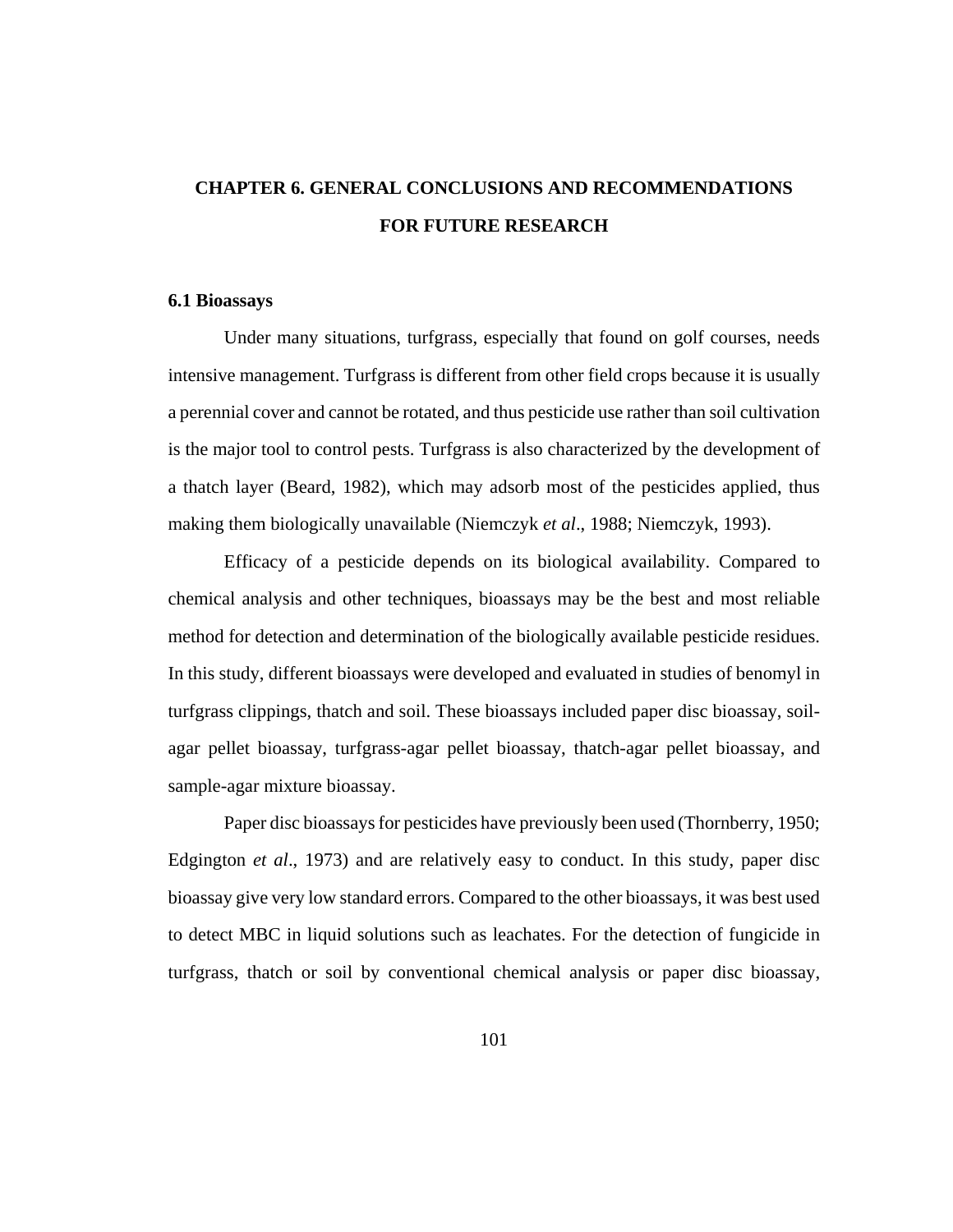extraction is necessary. However, the fungicide extracted from substrates using organic solvents, as is done in most chemical analyses, may not represent the fungicide in its *in situ* state, or the actual biological availability to target or non-target organisms. Thus other bioassays were developed to test solid substrates.

Soil-agar pellet bioassay was used to detect benomyl or MBC in soil without extraction, and has been previously used by Munnecke (1958) and Yarden *et al*. (1985). The method was modified and used here to detect the amount of benomyl or MBC adsorbed by soil. Soil-agar pellet bioassay can be used to detect fungicide residues directly from soil without extraction. The process of fungicide diffusion from the pellets to the PDA is perhaps similar to the process *in situ* of diffusion from soil or thatch to the nearby roots of turfgrass. Therefore the amount of fungicide detected by soil-agar pellet bioassay may model the exposure of roots to biologically available fungicide in soil.

Benomyl or MBC in turfgrass or thatch were detected by thatch-agar or turfgrassagar pellet bioassays respectively. There have been no previous reports using these types of bioassays for detection of fungicides. Residues which were tightly adsorbed or bound to thatch or turfgrass tissues did not diffuse out of the pellets and thus were biologically unavailable in the sense of water soluble deposits.

Because the *Penicillium expansum*, the assay fungus, was equally susceptible to benomyl and its fungitoxic residue MBC, it could be used to detect both benomyl and MBC in samples at the same time. Although methods of chemical analysis have been developed for the simultaneous detection of benomyl and MBC (Chiba, 1977; Chiba and Singh, 1986), the complicated extraction, clean-up, detection processes and required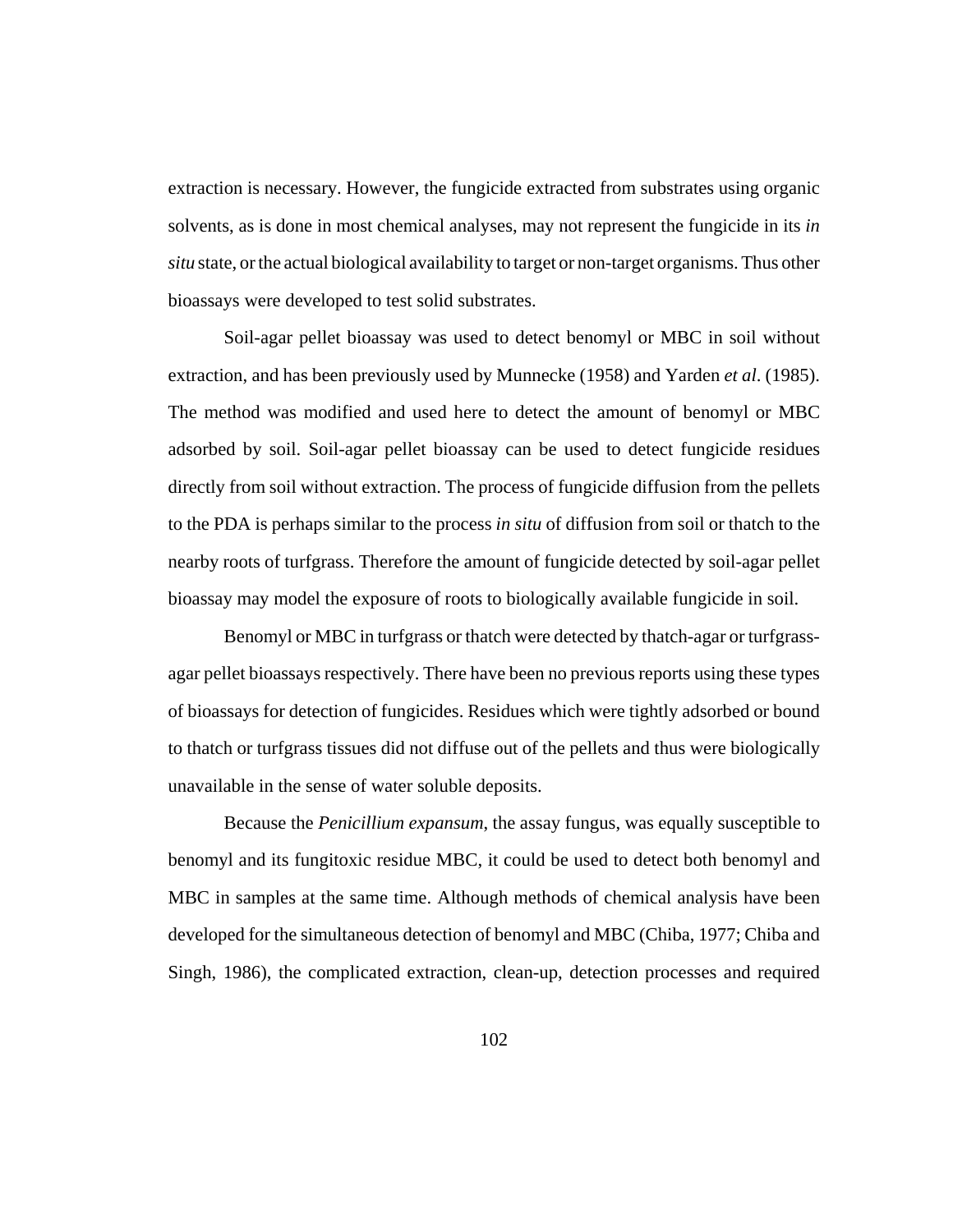equipment limit their use. Bioassays, on the other hand, were easy to operate and did not need expensive equipment. Bioassays developed here can have a limit of detection of 0.2 ppm and a limit of quantitation of 0.5 ppm for MBC. The results from our bioassays were not significantly different from those of UV-spectrophotometry.

The disadvantages of the fungicide bioassay were that it is not chemical specific and may be affected by various chemical and physical factors. Media quantity and incubation temperature had the most significant effect on the results of the bioassays. Herbicide 2,4-dichlorophenoxy acetic acid (2,4-D) up to 2000 ppm or in a mixture with Tersan 1991 (benomyl) did not have significant effects on the results of paper disc bioassay. Daconil 2787 (chlorothalonil) is commonly mixed with Tersan 1991 when fungicide mixtures are applied to turfgrass (Anonymous, 1990). When the concentration of chlorothalonil in water suspension was less than  $31.3 \mu g/mL$ , no significant effect on bioassay fungus was found. When chlorothalonil at over 12.5 μg/mL was mixed with benomyl, chlorothalonil enhanced the toxicity of benomyl and gave a larger zone of inhibition than benomyl alone (Section A.1.4.8 and A.1.4.9).

# **6.2 Degradation, adsorption and biological availability of benomyl**

MBC, when applied as benomyl *in vitro*, has a half life of approximately 2 and a half weeks in thatch and 4 weeks in soil depending on soil type. Chemical degradation did not play an important role in the dissipation of benomyl in soil. Less than 10% of the original applied fungicide was chemically degraded from soil and thatch *in vitro* within 7 weeks.

Thatch and soil differed in adsorption of MBC. As much as twice the fungicide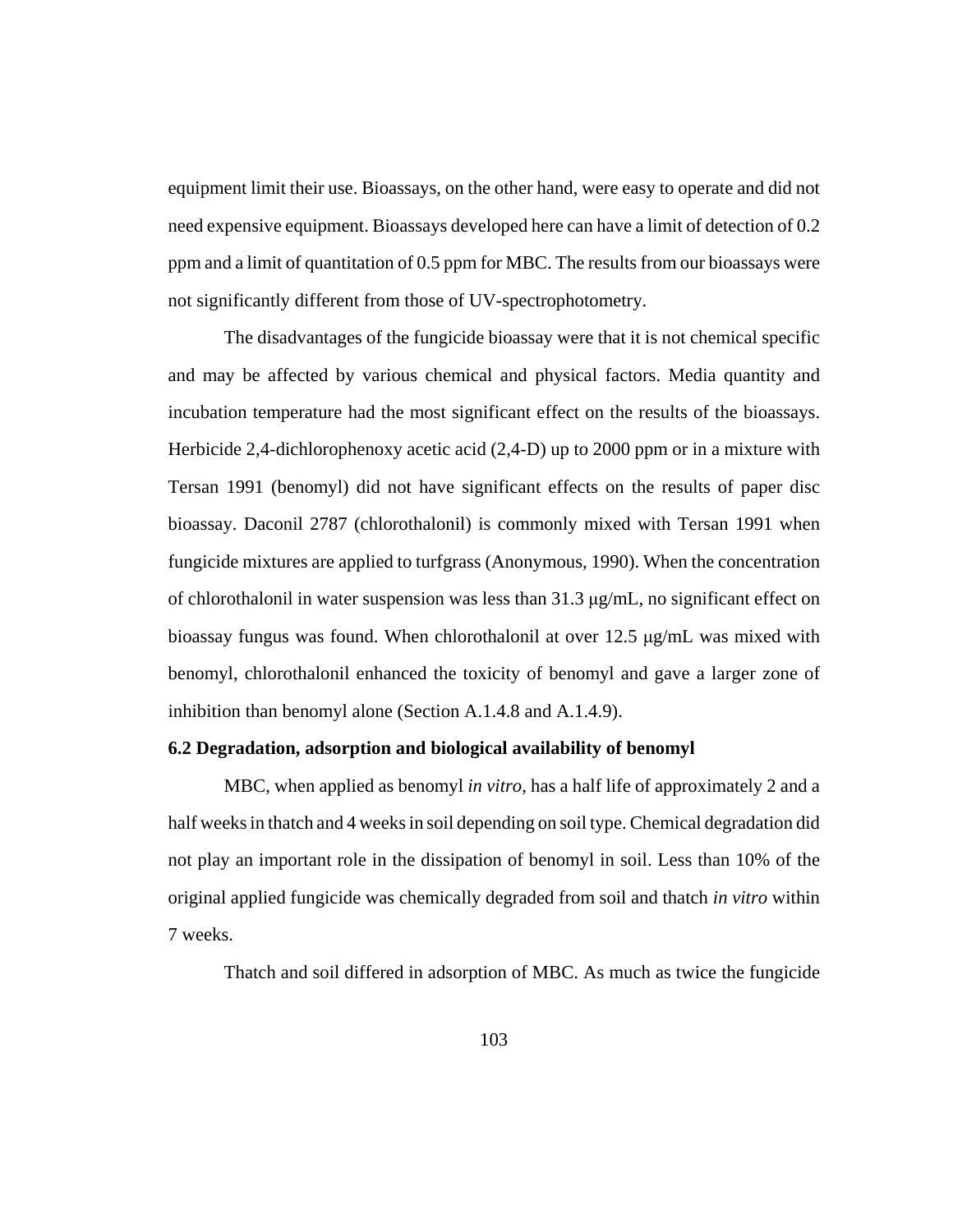was adsorbed by thatch compared to Fox sandy loam. Adsorption of MBC by soil depends on soil type. The distribution coefficient of MBC for thatch (in water) was significantly higher than that for Guelph loam, which was then significantly higher than that of Fox sandy loam. The equilibrium for fungicide adsorption between water and thatch or soil was reached within 1 h for thatch and 2 to 4 h for two soils. The amount of fungicide adsorbed by thatch or soil was linearly related to the fungicide level in thatch or soil. Within a certain range, the more fungicide applied, the more adsorbed. Approximately 90% of the applied fungicide (10 μg/g) could not be extracted with water from thatch compared to 70 to 90% of that in Guelph loam respectively depending on the amount applied. Methanol extracted two or three times MBC from thatch or soil respectively than did water.

#### **6.3 Effects of Aqua-Gro and coring on efficacy of benomyl**

Although most of the applied benomyl was adsorbed by the thatch layer, the efficacy of the fungicide was improved by using a wetting agent such as Aqua-Gro or through core cultivation before fungicide treatment.

The wetting agent Aqua-Gro significantly reduced the adsorption of the fungicide Tersan 1991 by creeping bentgrass thatch. With AG (at 5 L/ha), significantly less fungicide was initially adsorbed and more fungicide was leached through the thatch layer. Aqua-Gro increased movement and uptake of the fungicide and resulted in a higher residue level of fungicide in the grass clippings. For dollar spot disease, Tersan 1991 applied at 2 kg/ha with AG gave as good control as the full rate (3 kg/ha) without AG.

Because of possible increased root growth and water infiltration from core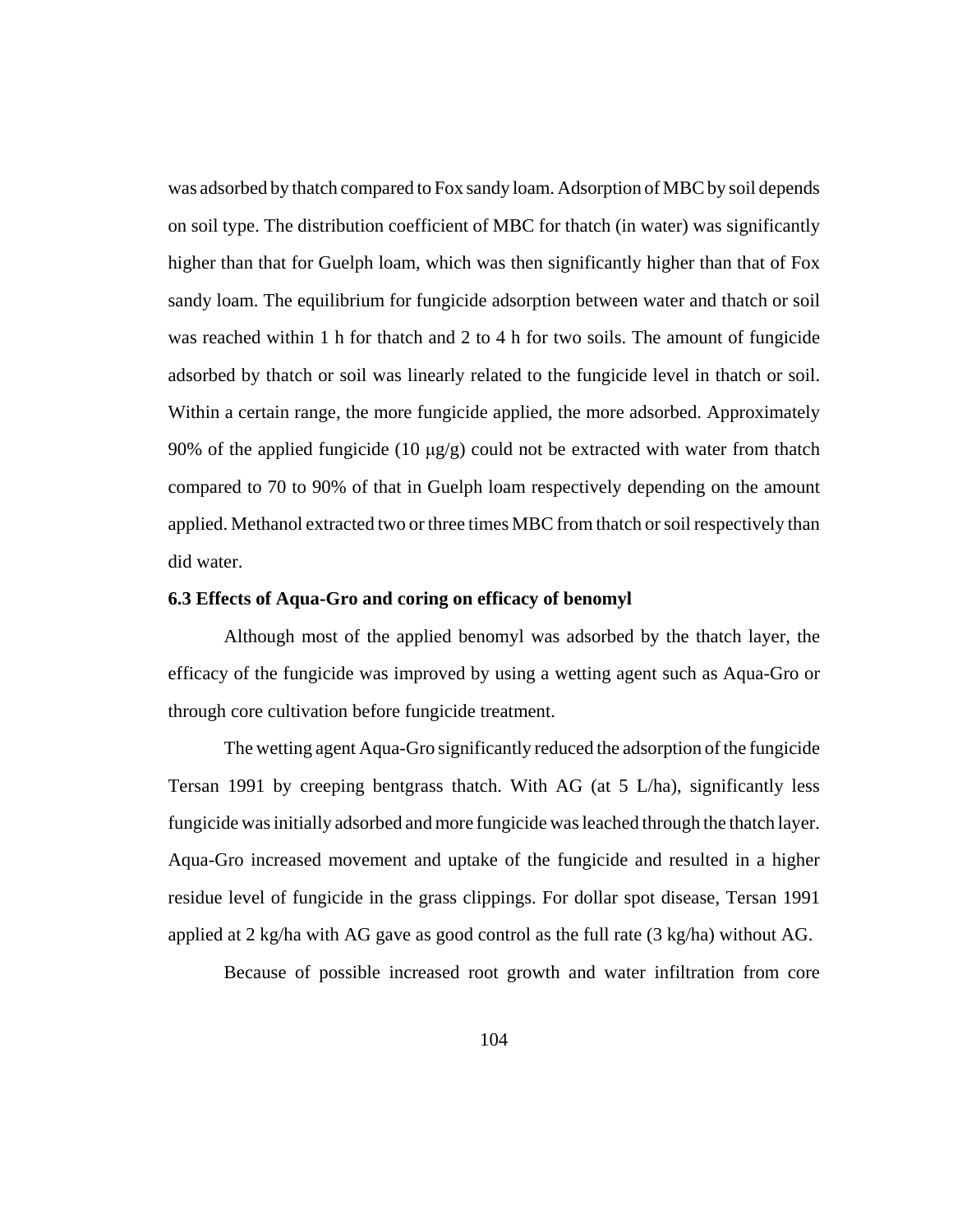cultivation, better uptake and longer-lasting residue levels were found in turfgrass clippings with core cultivation 7 or 1 day before fungicide treatment. This also resulted in a better control of dollar spot disease. Coring 14 days before fungicide treatment did not have a significant effect on the levels of benomyl 7 and 14 days after fungicide treatment. Core cultivation one day before fungicide treatment gave the best results both in long-lasting uptake and control of dollar spot disease.

### **6.4 Recommendations for future research**

Bioassays developed here are not specific for benomyl detection when mixtures of benomyl and other fungicides were applied. Therefore, it may be beneficial to develop bioassays specifically for benomyl detection when a fungicide mixture is used, and bioassays for other fungicides.

Since both wetting agents and core cultivation can increase water infiltration, treatment of coring plus wetting agent may give better efficacy than each of them applied separately. Application of Aqua-gro several times before the fungicide treatment may also increase the efficacy of benomyl. Since soil drench of pesticides depends very much on the volume of water applied after pesticide treatment (Morrod, 1982), the effect of increasing water volume should be examined.

Papers on the effects of wetting agents or core cultivation on pesticide efficacy are limited; therefore, studies of these effects on other pesticides are recommended.

Turfgrass on greens is usually mowed daily with clippings removed. The clippings can contain relatively high levels of fungitoxic residues due to the accumulation of fungicide at tips of turfgrass leaves. It could be beneficial both environmentally and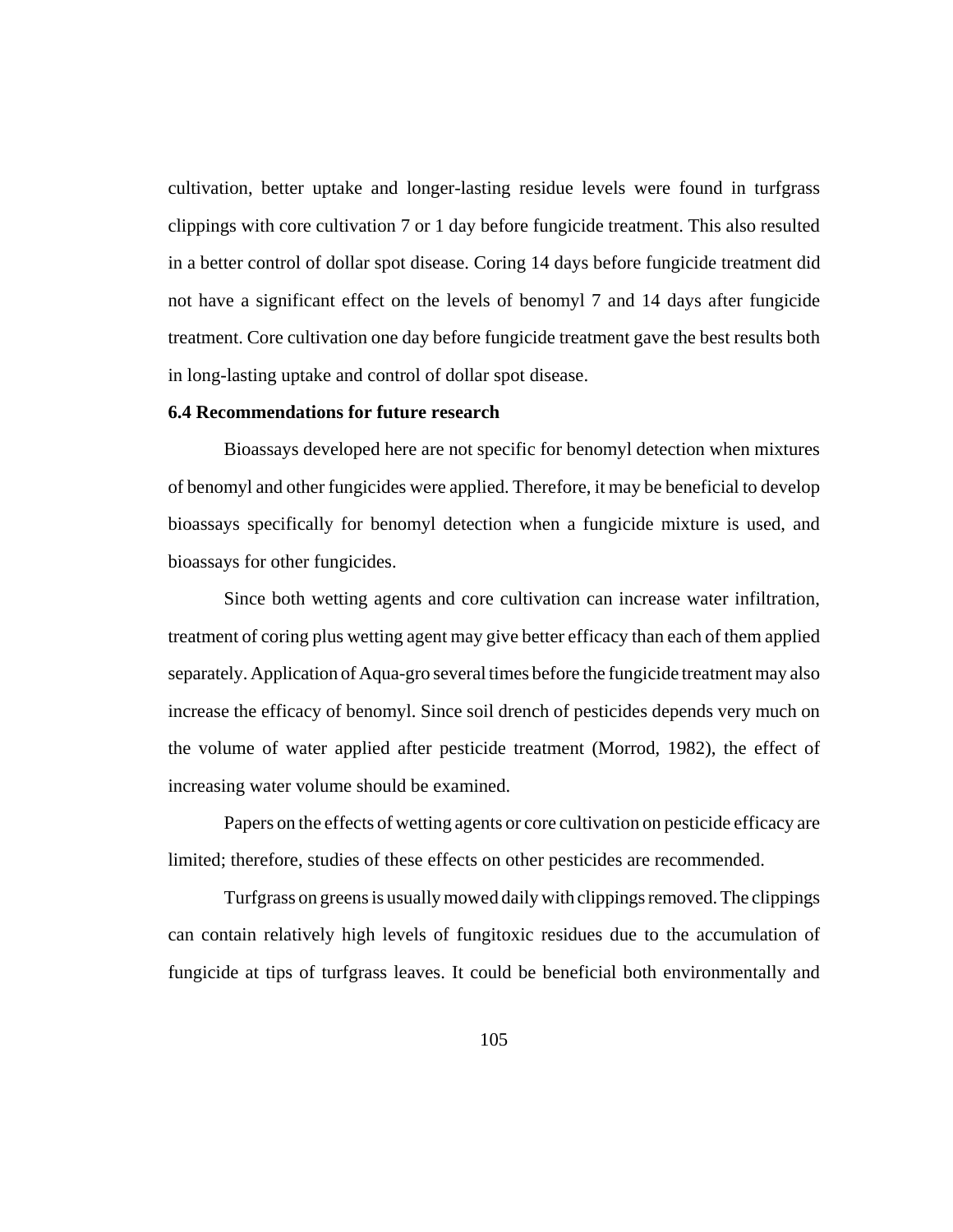economically to develop a method to return clippings containing fungicide to the turfgrass.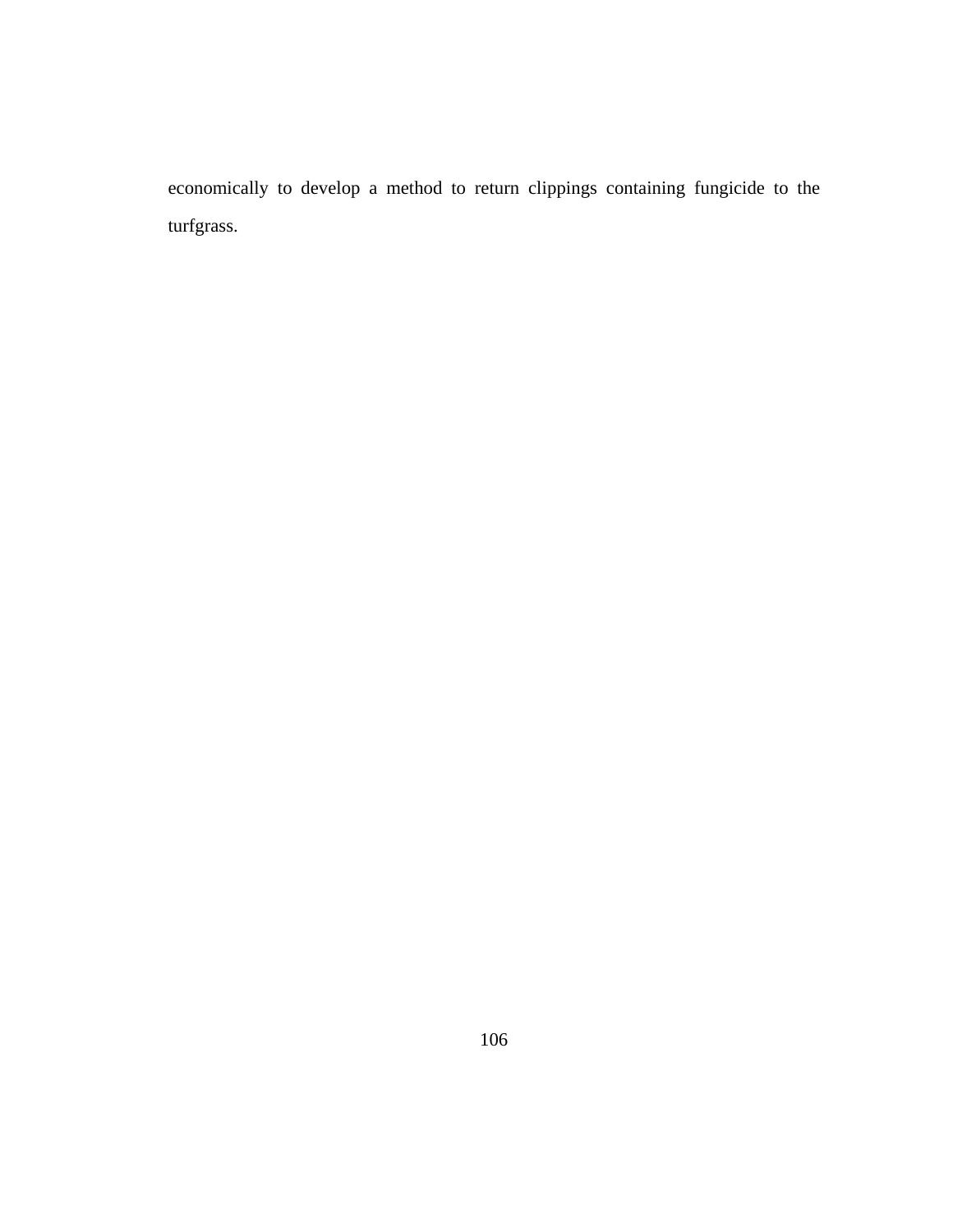## **LITERATURE CITED**

- Agnew, M.L. and N.E. Christians. 1993. Influence of fertilizer source and core cultivation on the growth of Kentucky bluegrass. pp. 458-463. IN: R. N. Carrow, N. E. Christians, and R. C. Shearman, (Eds.) International Turfgrass Society Research Journal, Vol. 7. Intertec Publishing Corporation, Overland Park, Kansas.
- Aharonson, N. and A. Ben-Azia. 1973. Determination of residues of benomyl, its hydrolysis product, and thiabendazole in various crops. J. Assoc. Offic. Anal. Chem. 56:1330-1334.
- Aharonson N. and U. Kafkafi. 1975. Adsorption, mobility, and persistence of thiabendazole and methyl 2-benzimidazole carbamate in soils. J. Agric. Food Chem. 23:720-724.
- Aharonson, N., J. Katan, E. Avidov, and O. Yarden. 1990. The role of fungi and bacteria in the enhanced degradation of the fungicide carbendazim and the herbicide diphenamid. pp. 113-127. IN: K.D. Racke, and J.R. Coats, (Eds.) Enhanced Biodegradation of Pesticides in the Environment. American Chemical Society, Washington, DC.
- Anderson, A., S. Dean, M. Courneya, and P. Charbonneau. 1992. 1990 turf industry survey. pp. 146-150. IN: J.C. Hall and K. Carey, (Eds.) Guelph Turfgrass Institute 1992 Research Report. University of Guelph.
- Anderson, N.H. and J. Girling. 1983. The uptake of surfactants into wheat. Pestic. Sci. 14:399-404.
- Anonymous. 1990. Crop Protection Chemicals Reference. 6th ed. pp. 724-727 and p. 894. John Wiley & Sons, Inc. New York.
- Anonymous. 1992. Sigma Plot Scientific Graph System: User's Manual Ver. 5.0 (Dos Version). Jandel Scientific.
- Anonymous. 1992. The economic benefits of fungicides in Canadian horticulture. pp. 1-3. Working paper APD 92-4. Prepared by: Deloitte & Touche Management Consultants, Guelph, Ontario, Canada.
- Austin, D.J. and G.G. Briggs. 1976. A new extraction method for benomyl residues in soil and its application in movement and persistence studies. Pestic. Sci. 7:201-210.
- Austin, D.J., K.A. Lord, and J.H. Williams. 1976. High pressure liquid chromatography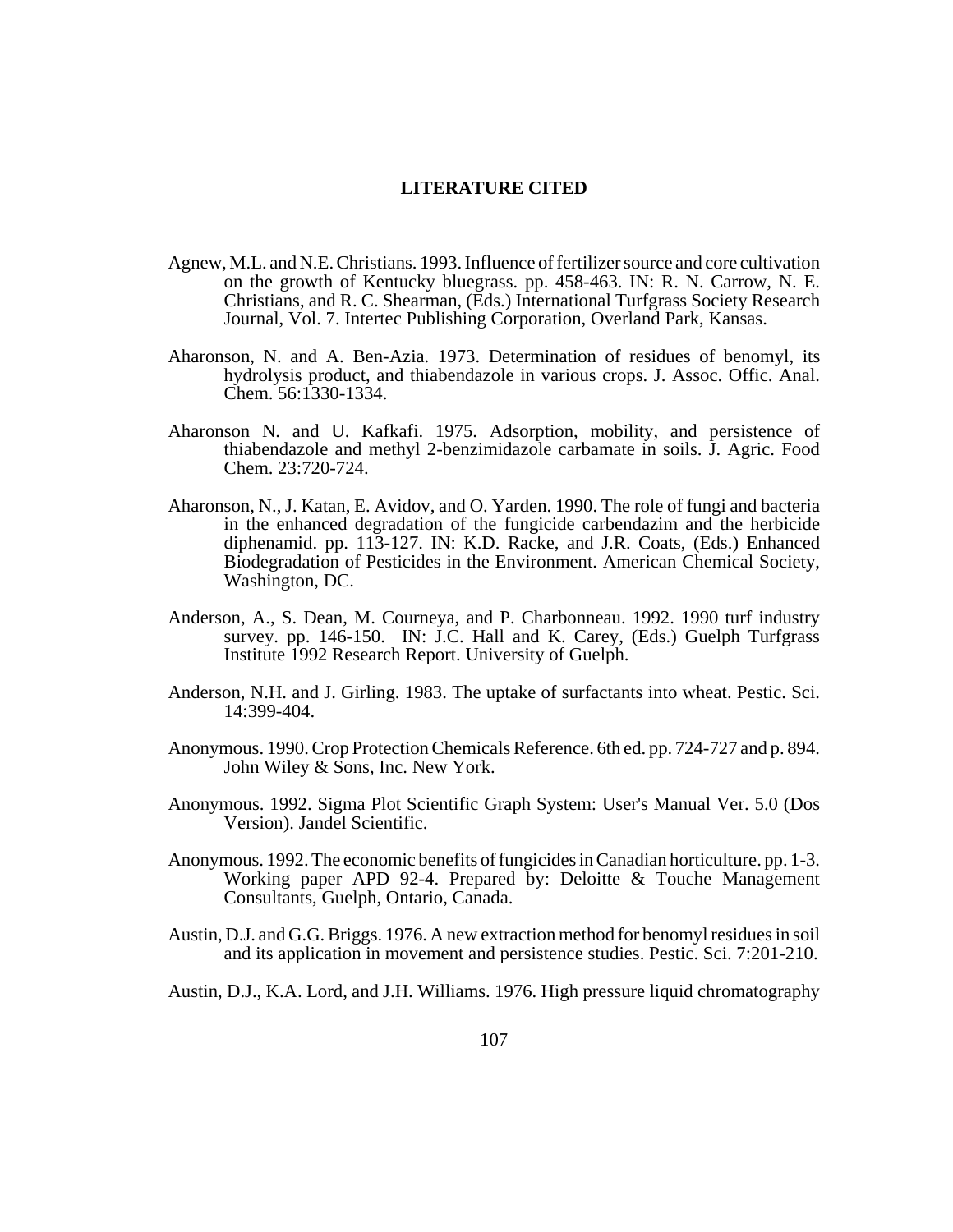of benzimidazoles. Pestic. Sci. 7:211-222.

- Ayers, J.E. and B.K. Gilmore. 1991. Turf: Fungicide Benefits Assessment. National Agricultural Pesticide Impact Assessment Program, Dept. of Plant Pathology, the Pennsylvania State University.
- Bailey, G.W. and J.L. White. 1964. Review: adsorption and desorption of organic pesticides by soil colloids, with implications concerning pesticide bioactivity. J. Agri. Food Chem. 12:324-332.
- Baker, P.B. and R.A. Hoodless. 1973. Agricultural fungicides: II. Detection and identification of systemic benzimidazole fungicides on citrus fruit. J. Chromatorgr. 87:585-588.
- Barber, J. and R.N. Carrow. 1985. Evaluation of cultivation techniques for soil compaction. p. 114. IN: Agronomy Abstracts. ASA, Madison, Wisconsin.
- Bartha R. and D. Pramer. 1965. Features of a flask and method for measuring the persistence and biological effects of pesticides in soil. Soil Sci. 100:68-70.
- Bateman, G.L. 1984. Effects of surfactants on the performance of soil-applied fungicides against take-all (*Gaeumannomyces graminis var. tritici*) in wheat. J. Plant Dis. Protec. 91:345-353.
- Baude, F.J., J.A. Gardiner, and J.C.Y. Han. 1973. Characterization of residues on plants following foliar spray applications of benomyl. J. Agric. Food Chem. 21:1084-1090.
- Baude, F.J., H.L. Pease, and R.F. Holt. 1974. Fate of benomyl on field soil and turf. J. Agric. Food Chem. 22:413-418.
- Bayer, D.E. 1967. Effect of surfactants on leaching of substituted urea herbicides in soil. Weeds 15:249-252.
- Beard, J.B. 1973. Turfgrass: Science and Culture. Prentice-Hall, Englewood Cliffs, New Jersey. 658 pp.
- Beard, J. B. 1982. Turfgrass management for golf courses. Burgess Publishing Company, Minneapolis, Minnesota. 642 pp.
- Ben-Arie, R. 1975. Benzimidazole penetration, distribution and persistence in postharvest-treated pears. Phytopathology 65:1187-1189.
- Ben-Aziz, A. and N. Aharonson. 1974. Dynamics of uptake, translocation, and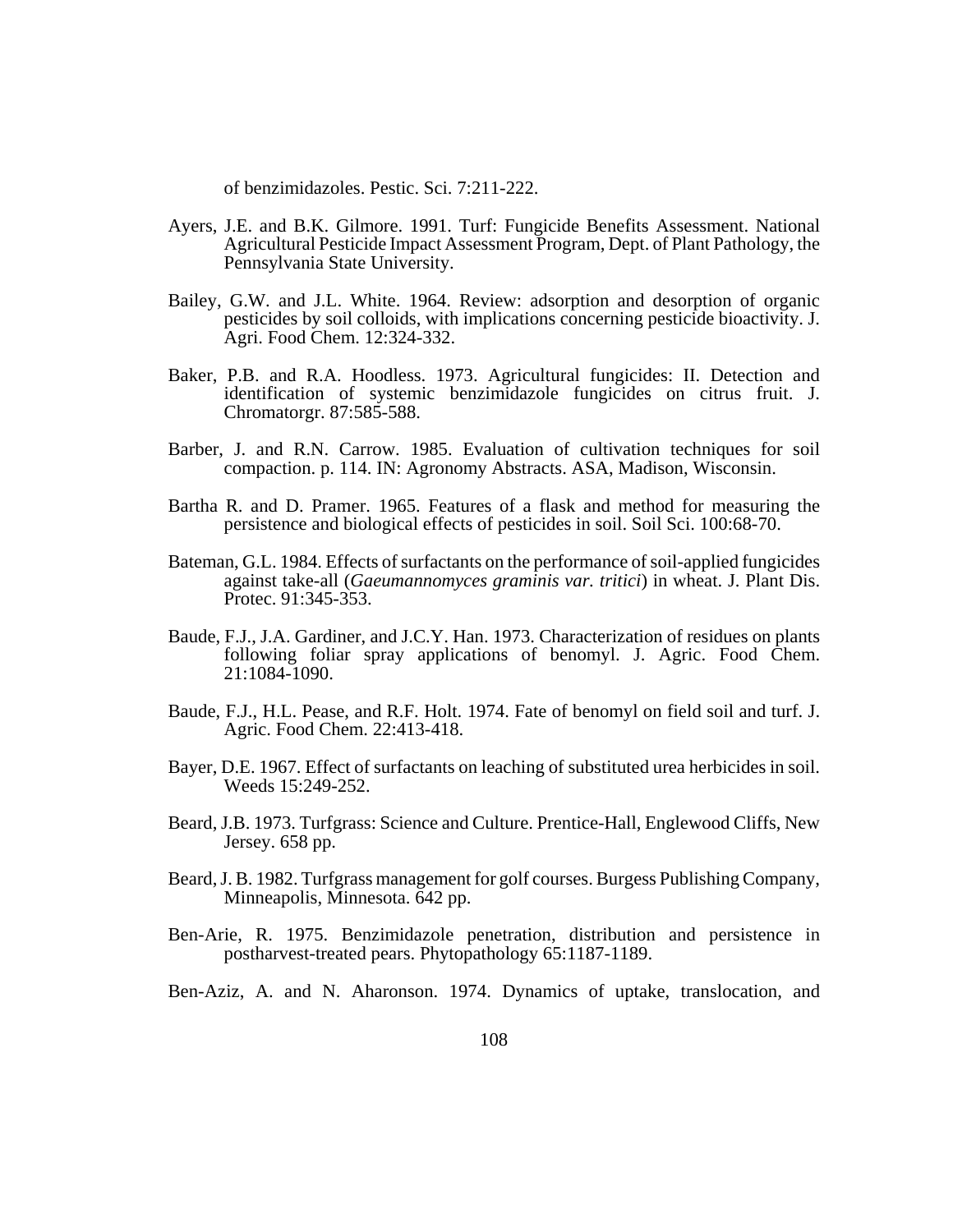disappearance of thiabendazole and methyl-2-benzimidazole carbamate in pepper and tomato plants. Pestic. Biochem. Physiol. 4:120-126.

- Bennett P.H. and P.R. de Beer. 1984. A rapid quantitative bioassay for the determination of biologically available bromacil in soils. Pestic. Sci. 15:425-430.
- Biehn, W.L. and A.E. Dimond. 1971. Prophylactic action of benomyl against Dutch elm disease. Plant Dis. Rep. 55:179-182.
- Black, C.A., D.D. Evans, L.E. Ensminger, J.L. White, and F.E. Clark. 1965. Methods of Soil Analysis, Part 2. pp. 1460-1466. American Society of Agronomy, Inc. Madison, Wisconsin.
- Black, W.M. and D. Neely. 1976. Root uptake of soil-injected benomyl and its detection with *Ulmus americana*. J. Agric. Food Chem. 24:1016-1018.
- Bollen, G.J. and A. Fuchs. 1970. On the specificity of the *in vitro* and *in vivo* antifungal activity of benomyl. Neth. J. Pl. Path. 76:299-312.
- Bollen, G.J. and G. Scholten. 1971. Acquired resistance to benomyl and some other systemic fungicides in a strain of *Botrytis cinerea* in cyclamen. Neth. J. Plant Pathol. 77:83-90.
- Bowman, M.C., W.L. Oller, and T. Cairns. 1981. Stressed bioassay systems for rapid screening of pesticide residues. Arch. Environm. Contam. Toxicol. 10:9-24.
- Brady, N.C. 1984. Nature and properties of soils. Macmillan Publishing Company. New York.
- Branham, B.E., D. R. Smitley, and E.D. Miltner. 1993. Pesticide fate in turf: studies using model ecosystems. pp. 156-157. IN: K. D. Racke and A. R. Leslie, (Eds.) Pesticides in Urban Environments: Fate and Significance. American Chemical society, Washington, DC.
- Branham, B.E. and D.J. Wehner. 1985. The fate of Diazinon applied to thatched turf. Agron. J. 77:101-104.
- Burland, T.G., T. Schedl, K. Gull, and W.F. Dove. 1984. Genetic analysis of resistance to benzimidazoles in *Physarum*: Differential expression of β-tubulin genes. Genetics 108:123-141.
- Byrne, T.G., W.B. Davis, L.J. Booker, and L.F. Werenfels. 1965. Vertical mulching for improvement of old greens. Cal. Agric. 19(5):12-14.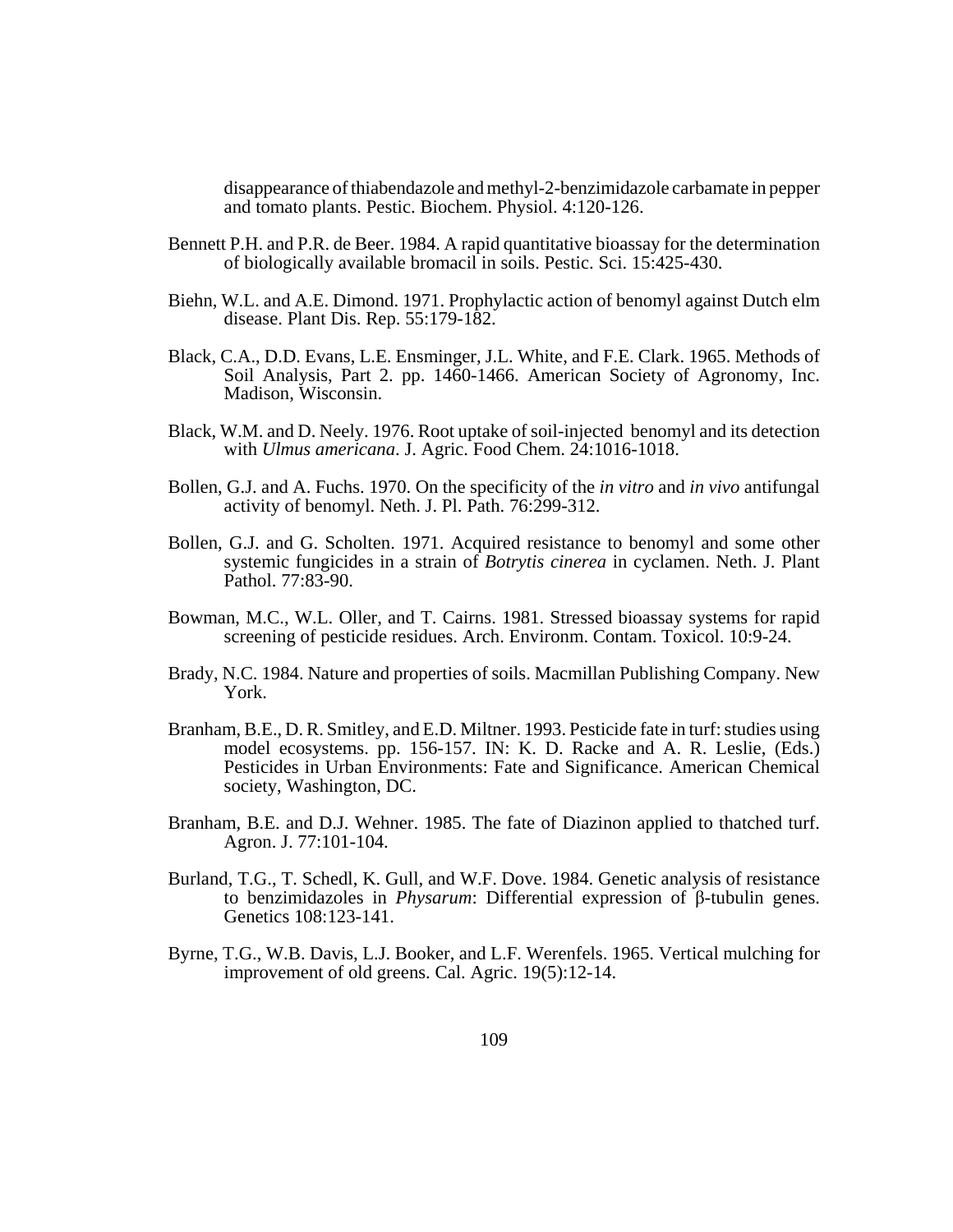- Canaway, P.M., S.P. Isaac, and R.E. Bennett. 1986. The effects of mechanical treatments on the water infiltration rate of a stand playing surface for association football. J. Sports Turf. Res. Inst. 62:67-73.
- Carrow, R.N. 1988. Cultivation methods on turfgrass-water relationships and growth under soil compaction. 1988 Turfgrass Res. Summary. U.S. Golf Assoc. Green Section, Far Hills, New Jersey.
- Chiba, M. 1977. A rapid spectrophotometric method for the simultaneous determination of intact benomyl and its degradation product, methyl 2-benzimidazole carbamate (MBC), in organic solvents and water. J. Agric. Food Chem. 26:368-373.
- Chiba, M., E.A. Cherniak. 1978. Kinetic study of reversible conversion of methyl 1- (butylcarbamoyl)-2-benzimidazole carbamate (benomyl) to methyl 2 benzimidazole carbamate (MBC) and n-butyl isocyanate (IBC) in organic solvents. J. Agric. Food Chem. 26:573-576.
- Chiba, M. and F. Doornbos. 1974. Instability of benomyl in various conditions. Bull. Environm. Contam. Toxicol. 11:273-274.
- Chiba, M. and R.P. Singh. 1986. High-performance liquid chromatographic method for simultaneous determination of benomyl and carbendazim in aqueous media. J. Agric. Food Chem. 34:108-112.
- Clare, N.T. 1969. Facial eczema: 1. the how and why of the disease. New Zealand J. Agric. 119:17-21.
- Clemons, G.P. and H.D. Sisler. 1969. Formation of a fungitoxic derivative from Benlate. Phytopathology 59:705-706.
- Clemons, G.P. and H.D. Sisler. 1971. Localization of the site of action of a fungitoxic benomyl derivative. Pestic. Biochem. Physiol. 1:32-42.
- Colmon, J.P. and D.R. Sayag. 1976. Instability of methyl 1-(butylcarbamoyl)-2-benzimidazole carbamate (benomyl) in various solvents. J. Agric. Food Chem. 24:426-428.
- Cooper, R.J. 1990. Evaluating the runoff and leaching potential of turfgrass pesticides. Golf Course Management 58:6-16.
- Cooper, R.J., P.R. Henderlong, J.R. Street, and K.J. Karnok. 1987. Root growth, seedhead production, and quality of annual bluegrass as affected by mefluidide and a wetting agent. Agron. J. 79:929-934.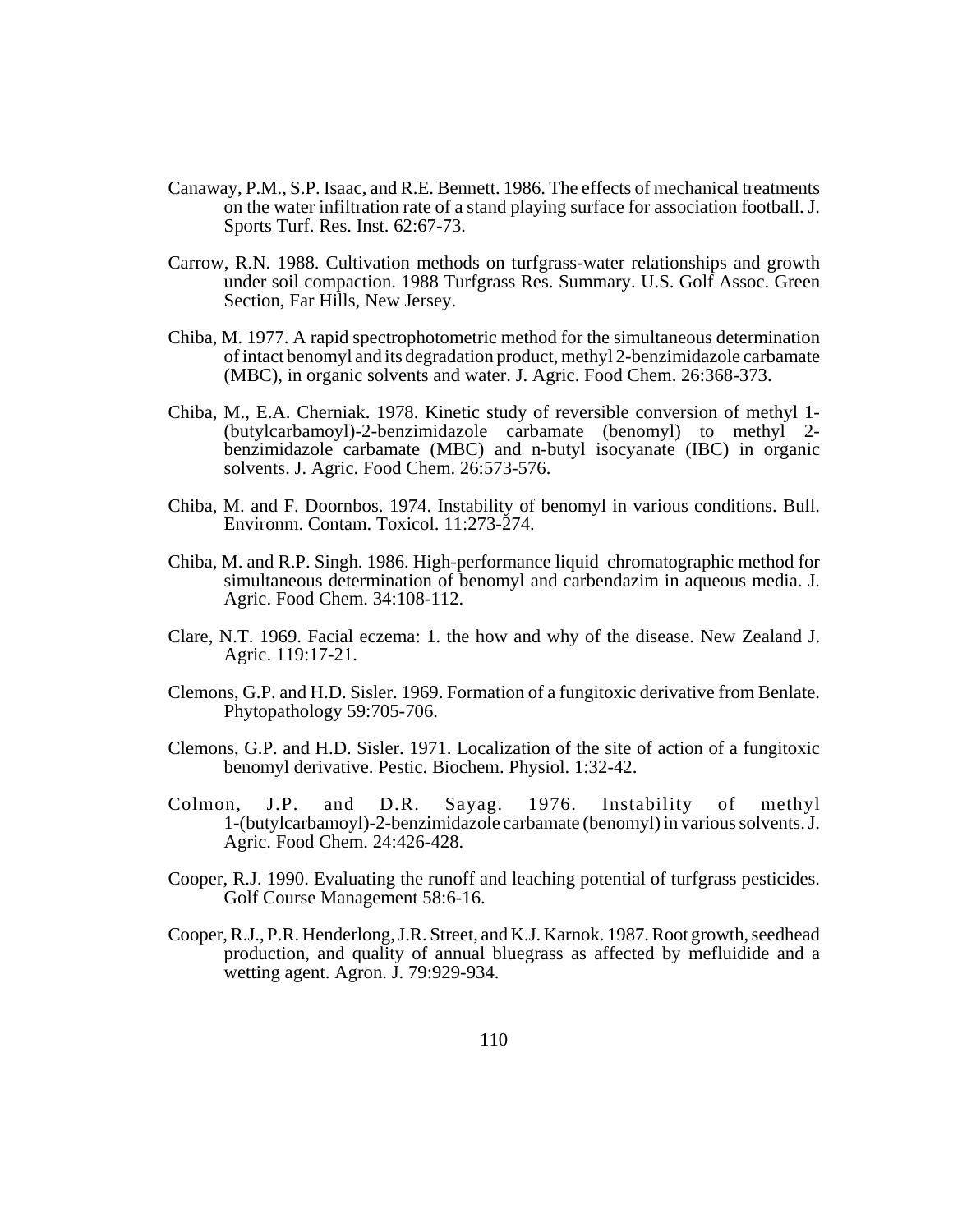- Cox, J., L. Donegan and J.A. Pinegar. 1974. The estimation of surface residues of benomyl on treated bananas. Pestic. Sci. 5:135-145.
- Cox, J. and J.A. Pinegar 1976. Benomyl residues in bananas. Pestic. Sci. 7:193-200.
- Davidse, L.C. 1976. Metabolic conversion of methyl-benzimidazol-2-yl carbamate (MBC) in *Aspergillus nidulans.* Pestic. Biochem. Physiol. 6:538-546.
- Davidse, L.C. 1986. Benzimidazole fungicides: mechanism of action and biological impact. Annu. Rev. Phytopathol. 24:43-65.
- Davidse, L.C. 1987. Biochemical aspects of benzimidazole fungicides action and resistance. pp. 345-257 IN: H. Lyr, (Ed.) Modern Selective Fungicides. VEB Gustav Fischer Verlag. Jena, and Longman Group UK Ltd., London.
- Davidse, L.C., and W. Flach. 1977. Differential binding of methyl benzimidazole-2-yl carbamate to fungal tubulin as a mechanism of resistance to this antimitotic agent in mutant strains of *Aspergillus nidulans.* J. Cell Biol. 72:174-193.
- Dejonckheere, W., W. Steurbaut, and R.H. Kips. 1976. Influence of artificial rainfall and washing on the benomyl and thiophanate-methyl residue content in lettuce. Pestic. Sci. 7:161-170.
- Delp, C.J. 1987. Benzimidazole and related fungicides. p. 233-244. IN: H. Lyr, (Ed.) Modern Selective Fungicides. VEB Gustav Fischer Verlag, Jena, and Longman Group UK Ltd., London.
- Delp, C.J. and H.L. Klopping. 1968. Performance attributes of a new fungicide and mite ovicide candidate. Plant Dis. Rep. 52:95-99.
- Douch, P.G.C. 1973. The metabolism of benomyl fungicide in mammals. Xenobiotica 3:367-380.
- Edgington, L., H. Buchenauer, and F. Grossmann. 1973. Bioassay and transcuticular movement of systemic fungicides. Pestic. Sci. 4:747-752.
- Edgington, L.V., K.L. Khew, and G.L. Barron. 1971. Fungitoxic spectrum of benzimidazole compounds. Phytopathology 61:42-44.
- Edgington, L., H. Buchenauer, and F. Grossmann. 1973. Bioassay and transcuticular movement of systemic fungicides. Pestic. Sci. 4:747-752.
- Elad, T., E. Shabi, and T. Katan. 1988. Negative cross resistance between benzimidazole and N-phenylcarbamate fungicides and control of *Botrytis cinerea* on grapes.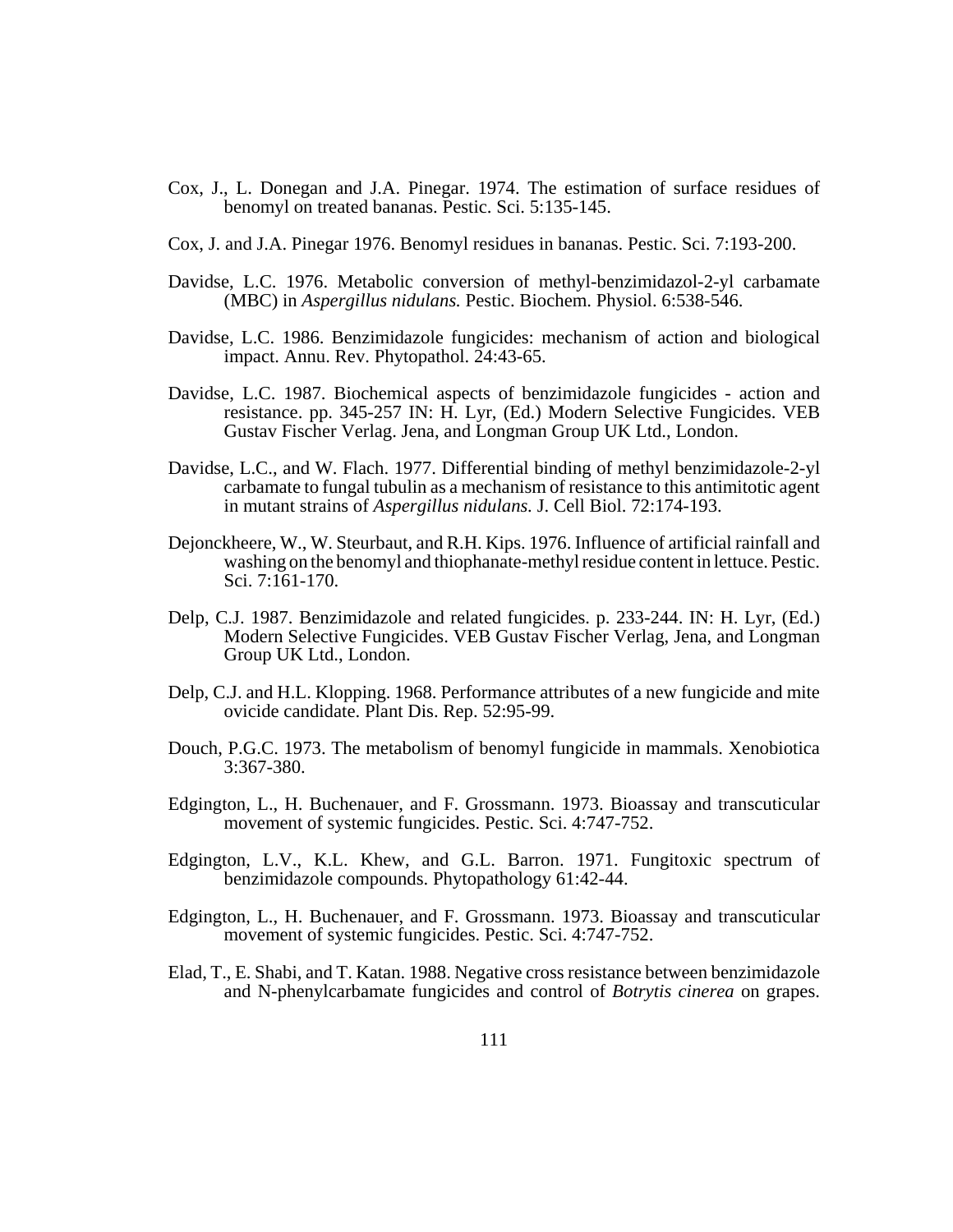Plant Pathol. 77:86-91.

- Ellis, M.A. and J.B. Sinclair. 1975. Movement of methyl 2-benzimidazole carbamate into soybean seeds after foliar application of benomyl. Phytopathology 65:1387-1389.
- Endo, R.M., J. Letey, N. Valoras, and J.F. Osborn. 1969. Effects of nonionic surfactants on monocots. Agron. J. 61:850-854.
- Erwin, D.C. 1973. Systemic fungicides: disease control, translocation, and mode of action. Annu. Rev. Phytopathol. 11:389-422.
- Erwin, D.C., J.S. Sims, D.E. Borum, and J.R. Childers. 1971. Detection of the systemic fungicide, thiabendazole, in cotton plants and soil by chemical analysis and bioassay. Phytopathology 61:964-967.
- Farmer, W. J. and Y. Aochi. 1987. Chemical conversion of pesticides in the soil-water environment. pp. 69-74. IN: J. W. Bigger and J. N. Seiber, (Eds.) Fate of Pesticides in the Environment. Proceeding of a technical seminar. Agricultural Experiment Station. University of California. Publication 3320.
- Fernandes, D.L. and J.S. Cole. 1974. Comparison of solvents and methods of extracting methyl benzimidazole-2-yl-carbamate (MBC) from Tobacco. Pestic. Sci. 5:239-243.
- Fleeker, J.R. and H.M. Lacy. 1977. Photolysis of methyl 2-benzimidazole carbamate. J. Agric. Food Chem. 25:51-55.
- Foy, C.L. 1989. Adjuvant: terminology, classification, and mode of action. pp. 1-15. IN: P.N.P. Chow, (Ed.) Adjuvants and Agrochemicals. Vol. I. Mode of Action and Physiological Activity. CRC Press Inc. Rpca Raton, Florida.
- Fuchs, A. and G.J. Bollen. 1975. Benomyl, after seven years. p. 121 IN: H. Lyr and C. Polter, (Eds.) Systemic Fungicides. Academe-Verlag, Berlin.
- Fuchs, A., A.L. Homans, and F.W. de Vries. 1970. Systemic activity of benomyl against Fusarium wilt of pea and tomato plants. Phytopathol. Z. 69:330-343.
- Gillard, G. 1987. Enhancement of pest control by use of surfactant/ oil blends. Pestic. Sci. 19:323-332.
- Goodman, D.M. and L.L. Burpee. 1991. Biological control of dollar spot of creeping bentgrass. Phytopathology 81:1438-1446.
- Gorbach, C. 1980. A review of methods for the residue analysis of the systemic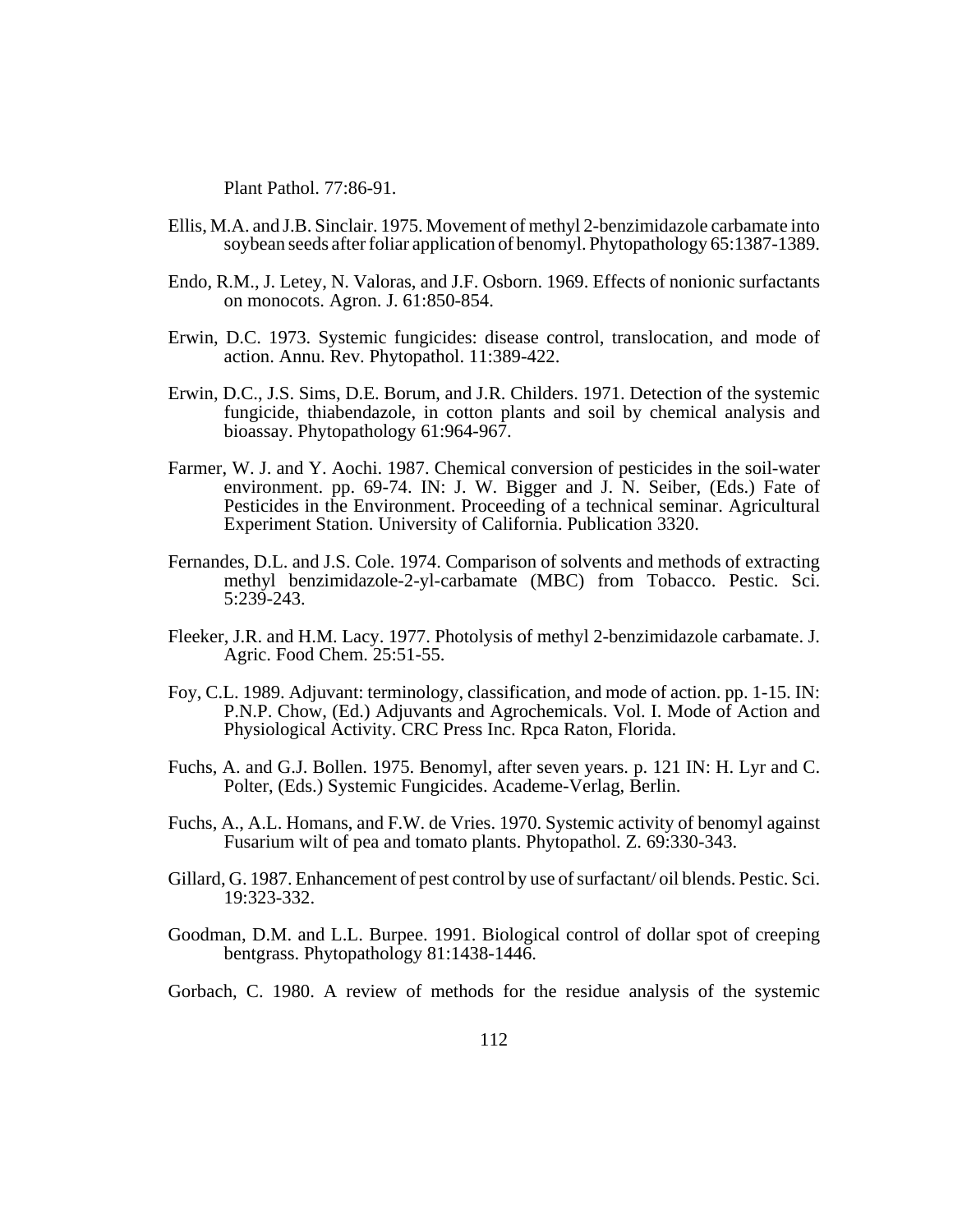fungicides benomyl, carbendazim, thiophanate- methyl and thiabendazole. Pure and Appl. Chem. 52:2567-2590.

- Gomez, K.A. and A.A. Gomez. 1984. Statistical Procedures for Agricultural Research. John Wiley & Sons, New York. 680 pp.
- Green, R.E. and S.R. Obien. 1969. Herbicide equilibrium in soils in relation to soil water content. Weed Sci. 17:514-519.
- Hammerschlag, R.S., and H.D. Sisler. 1973. Benomyl and methyl-2-benzimidazole carbamate (MBC): Biochemical, cytological and chemical aspects of toxicity to *Ustilago maydis* and *Saccharomyces cerevisiae.* Pestic. Biochem. Physio. 3:42-54.
- Harrison, S.A., T.L. Watschke, and G. Hamilton. 1989. Nutrients and pesticides in runoff and leachate from irrigated turfgrass sites. Agronomy Abstracts. p. 158.
- Helweg, A. 1977. Degradation and adsorption of carbendazim and 2-aminobenzimidazole in soil. Pestic. Sci. 8:71-78.
- Hine, R.B., L.J. Ashworth, Jr., A.O. Paulus, and J.L. McMeans. 1971. Absorption and movement of benomyl into cotton bolls and control of boll rot. Phytopathology 61:1134-1136.
- Hine, R.B., D.L. Johnson, and C.J. Wenger. 1969. The persistence of two benzimidazole fungicides in soil and their fungistatic activity against *Phymatotrichum omnivorum*. Phytopathology 59:798-801.
- Hiraoka, Y., T. Toda, and M. Yanagida. 1984. The *NDA*3 gene of fission yeast encodes β-tubulin: A cold-sensitive *nda*3 mutation reversibly blocks spindle formation and chromosome movement in mitosis. Cell 39:349-358.
- Hock, W.K., L.R. Schreiber, and B.R. Roberts. 1970. Factors influencing uptake, concentration, and persistence of benomyl in American elm seedlings. Phytopathology 60:1619-1622.
- Hock, W.K. and L.R. Schreiber. 1971. Evaluation of benomyl for the control of Dutch elm disease. Plant Dis. Rep. 55:58-60.
- Ishii, H., and L.C. Davidse. 1986. Decreased binding of carbendazim to cellular protein from *Venturia nashicola* and its involvement in benzimidazole resistance . Pro. 1986. Br. Crop Prot. Conf. 2:567-572.
- Jung, M.K., P.M. Dunne, I.H. Suen, and B.R. Oakley. 1987. Sequence alterations in βtubulin mutations of *A. nidulans.* J. Cell Biol. 105:1560 (Abstract).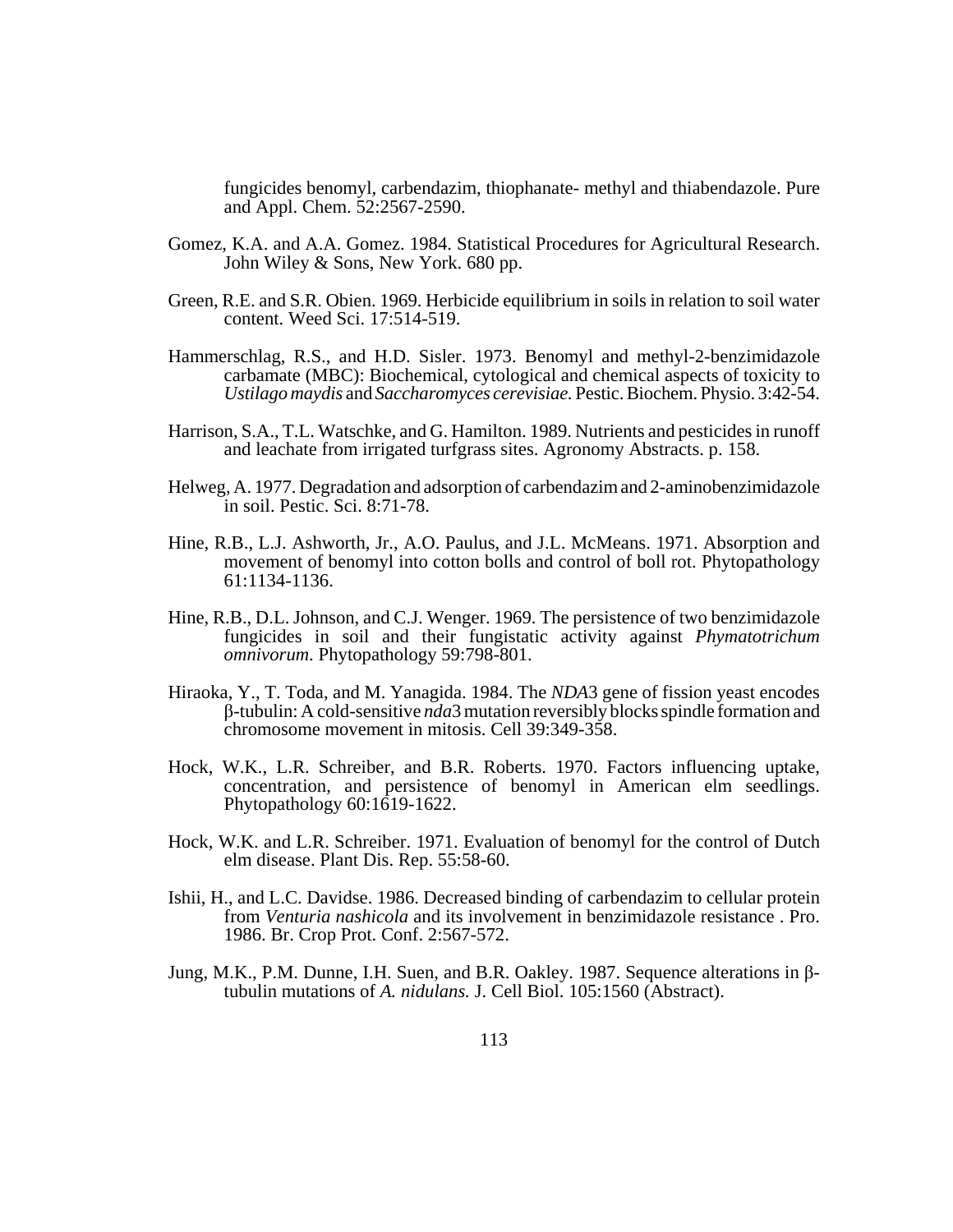- Kane, R.T. and H.T. Wilkinson. 1992. Development of fungicide resistance on intensively managed turf. Sports Turf, August 1992. pp. 19-22.
- Khan, S.U. 1980. Plant uptake of unextracted (bound) residues from an organic soil treated with prometryn. J. Agric. Food Chem. 28:1096-1098.
- Khan, S.U. and S. Dupont. 1987. Bound pesticide residues and their bioavailability. pp. 417-420. IN: R. Greenhalgh and T.R. Roberts, (Eds.) Pesticide Science and Biotechnology: Proceedings of the Sixth International Congress of Pesticide Chemistry. Blackwell Scientific Publications, Oxford.
- Khan, S.U., G.D. Stratton, Jr., and W.B. Wheeler. 1984. Characterization of bound (nonextractable) residues of Dieldrin, Permethrin, and Carbofuran in radishes. J. Agric. Food Chem. 32:1189-1191.
- Koenraadt, H., S.C. Somerville, and A.L. Jones. 1992. Characterization of mutations in the beta-tubulin gene of benomyl-resistant field strains of *Venturia inaequalis* and other plant pathogenic fungi. Phytopathology 82:1348-1354.
- Krause, A.A., and H.D. Niemczyk. 1989. Vertical mobility of six pre-emergence herbicides applied to turfgrass. Agronomy Abstracts. p. 160.
- Kunkel, W. 1980. Effects of the antimicrotubular cancerostatic drug nocodazole on the yeast *Saccharomyces cerevisiae*. Z. Allg. Mikrobiol. 20:315-324.
- Liu, X.L. and T. Hsiang. (in press). Bioassays for benomyl adsorption and persistence in soil. Soil Bio. Biochem.
- Maeda, M. and A. Tsuji. 1976. Determination of benomyl and 2-(4-thiazolyl) benzimidazole in plant tissues by high-performance liquid chromatography using fluorimetric detection. J. of Chrom. 120:449-455.
- Mancino, C.F., M. Barakat, and A. Maricic. 1993. Soil and thatch microbial populations in an 80% sand : 20% peat creeping bentgrass putting green. Hortscience 28:189- 191.
- Mane, S., D. Moore, and R.A. Moore. 1993. A simple method for determining the initial and residual effectiveness of soil wetting agents. pp. 485-488. IN: R. N. Carrow, N. E. Christians, and R. C. Shearman, (Eds.) International Turfgrass Society Research Journal, Vol. 7. Intertec Publishing Corporation, Overland Park, Kansas.
- McEwen, F.L. and G.R. Stephenson. 1979. The Use and Significance of Pesticides in the Environment. John Wiley and Sons, Toronto. 538 pp.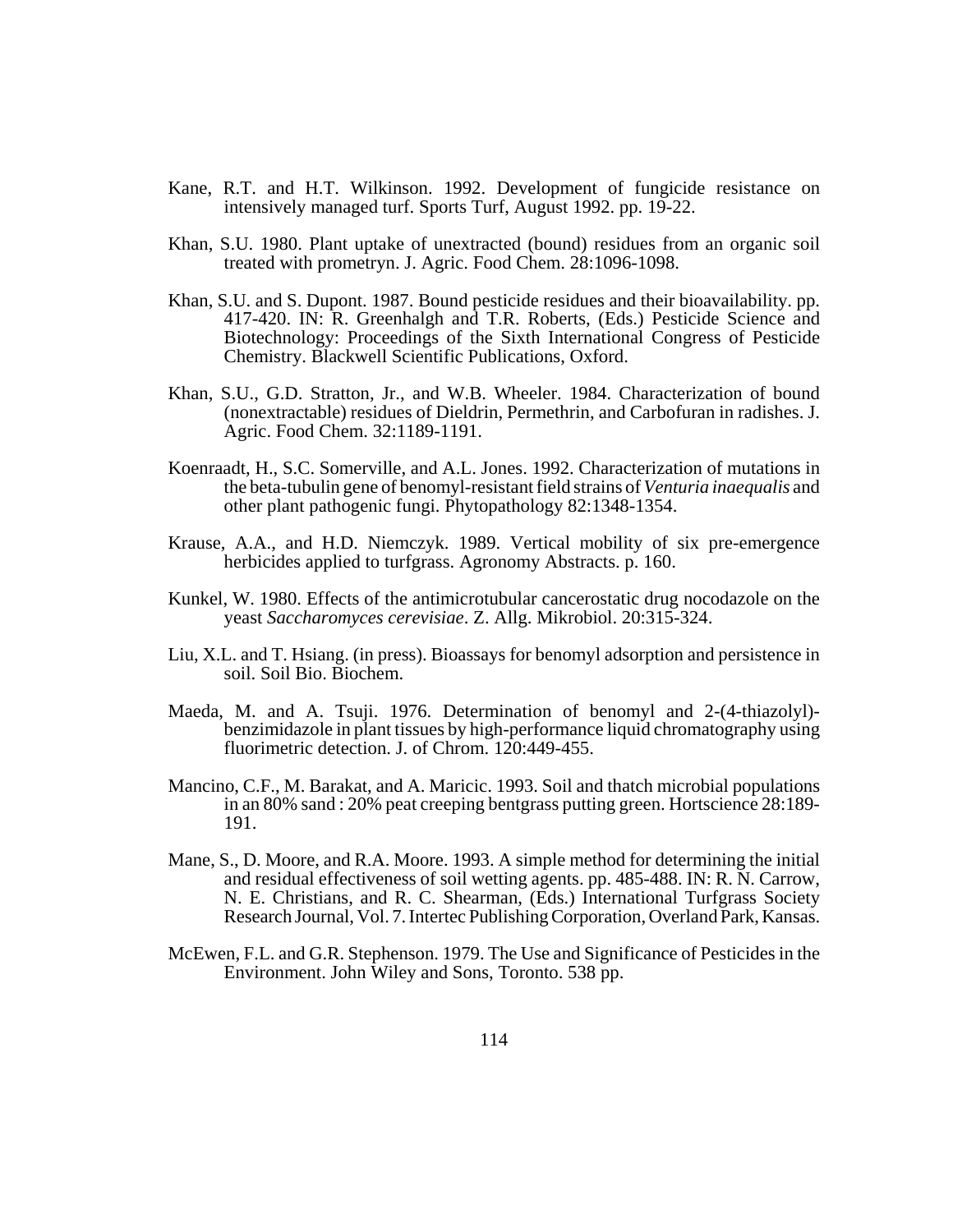- Meyer, W.A., J.F. Nicholson, and J.B. Sinclair. 1971. Translocation of benomyl in creeping bentgrasses. Phytopathology 61:1198-1200.
- Miller, W.W. and J. Letey. 1975. Distribution of nonionic surfactant in soil columns following application and leaching. Soil Sci. Soc. Am. Proc. 39:17-22.
- Miller, R.H. and J.F. Wilkinson. 1977. Nature of the organic coating on sand grains of nonwettable golf greens. Soil Sci. Soc. Am. J. 41:1203-1204.
- Miyamoto, S. 1985. Effects of wetting agents on water infiltration into poorly wettable sand, dry sod and wettable soils. Irrig. Sci. 6:271-279.
- Moldzynska, B. and S. Rejman. 1977. Bioassays with *Penicillium* sp. for quantitative determination of fungicides, Part I. Determination of benomyl and benomyl with adjuvants. Fruit Sci. Rep. 4:43-50.
- Monico-Pifarre, A. and M. Xirau-Vayreda. 1990. Study of carbendazim residue accumulation on greenhouse and field-grown strawberries, after successive treatments with benomyl. J. Assoc. Offic. Anal. Chem. 73:553-556.
- Moorman, T.B. 1990. Adaptation of microorganisms in subsurface environments. pp. 166-179. IN: K.D. Racke, and J.R. Coats, (Eds.) Enhanced Biodegradation of Pesticides in the Environment. American Chemical Society, Washington, DC.
- Morris, N.R. 1986. The molecular genetics of microtubule proteins in fungi. Exp. Mycol. 19:77-82.
- Morrod, R. S. 1982. Factors affecting the distribution of pesticide drenches in soil using the fungicide metazoxolon as a model. Pestic. Sci. 13:49-59.
- Munnecke D. E. 1958. A biological assay of nonvolatile, diffusible fungicides in soil. Phytopathology 48:61-63.
- Murphy, J.A. and P.E. Rieke. 1987. Hollow and solid tine coring research. pp. 28-33. IN: P.E. Rieke and M.T. McElroy, (Eds.) 57th Ann. Michigan Turf. Conf. Proc. Vol. 16., East Lansing, Michigan.
- Nicholson, J.F., J.B. Sinclair, J.C. White, and B.L. Kirpatrick. 1972. Upward and lateral translocation of benomyl in strawberry. Phytopathology 62:1183-1185.
- Niemczyk, H.D. 1993. Subsurface placement of pesticides and other materials: perspectives. IN: R. N. Carrow, N. E. Christians, and R.C. Shearman, (Eds.) International Turfgrass Society Research Journal 7. Intertec Publishing Corp., Overland Park, Kansas.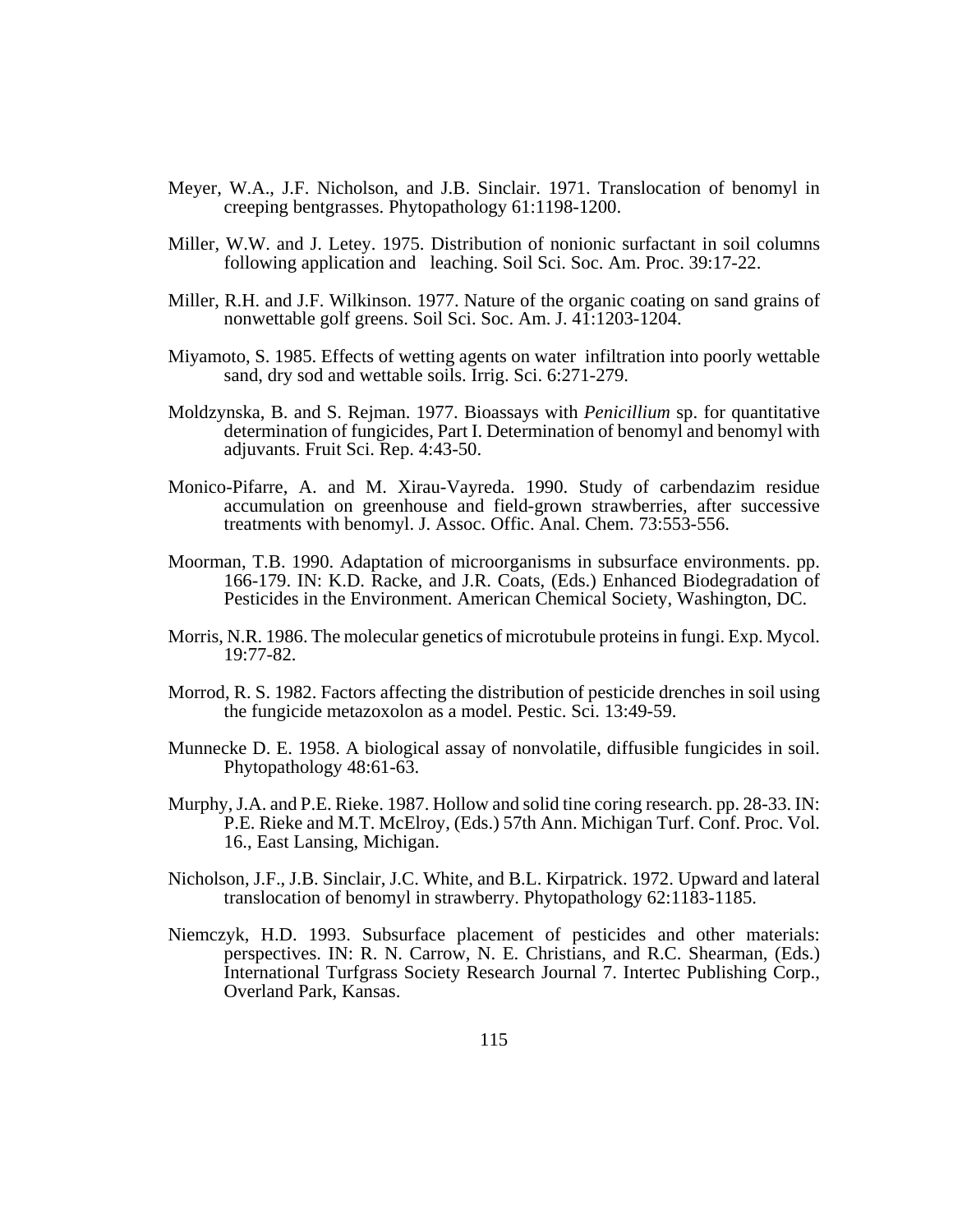- Niemczyk, H.D. and Z. Filary. 1988. Vertical movement and accelerated degradation of insecticides applied to turfgrass. Ohio Turf. Found. Newsletter, March 1-6, Columbus, Ohio.
- Niemczyk, H.D., Z. Filary, and H. Krueger. 1988. Movement of insecticide residues in turfgrass thatch and soil. Golf Course Management 56(2):22-26.
- Niemczyk, H.D. and A. Krause. 1989. Degradation and mobility of insecticides applied to turfgrasses. Agronomy Abstracts. p. 162.
- Nowacka, H, W., W. Goszczynski, and M. Plich. 1979. Influence of surfactants on effectiveness of benzimidazole fungicides in control of apple scab. Fruit Sci. Rep. 6:67-76.
- Orbach, M.J., E.B. Porro, and C. Yanofsky. 1986. Cloning and characterization of the gene for β-tubulin from a benomyl-resistant mutant of *Neurospora crassa* and its use as a dominant selectable marker. Mol. Cell. Biol. 6:2452-2461.
- Pease, H.L. and R.F. Holt. 1971. Improved method for determining benomyl residues. J. Assoc. Offic. Anal. Chem. 54:1399-1402.
- Pelishek, R.E., J. Osborn, and J. Letek. 1962. The effect of wetting agents on infiltration. Soil Sci. Soc. Am. Proc. 26:595-598.
- Peterson, C.A. and L.V. Edgington. 1969. Quantitative estimation of the fungicide benomyl using a bioautograph technique. J. Agr. Food Chem. 17:898-899.
- Peterson, C.A. and L.V. Edgington. 1970. Transport of the systemic fungicide, benomyl, in bean plants. Phytopathology 60:475-478.
- Peterson, C.A. and L.V. Edgington. 1971. Transport of benomyl into various plant organs. Phytopathology 61:91-92.
- Pimentel, D. D., L. Mclaughlin, A. Zepp, B. Lakitan, T. Kraus, P. Kleinman, F. Vancini, W. J. Roach, E. Graap, W. S. Keeton, and G. Selig. 1991. Environmental and economic effects of reducing U.S. agricultural pesticide use. pp. 679-718. IN: D. Pimentel, (Ed.) Handbook of Pest Management in Agriculture. 2nd Ed. Vol. 1. CRC Press. Boca Raton, Louisiana.
- Potter, D.A., S.D. Cockfield, and T.A. Morris. 1989. Ecological side effects of pesticide and fertilizer use on turfgrass. pp. 33-44. IN: A.P. Leslie and R. Metcalf, (Eds.) EPA: intergraded pest management for turfgrass ornamental.
- Racke, K.D. 1990. Pesticides in the soil microbial ecosystem. pp. 1-12. IN: K.D. Racke,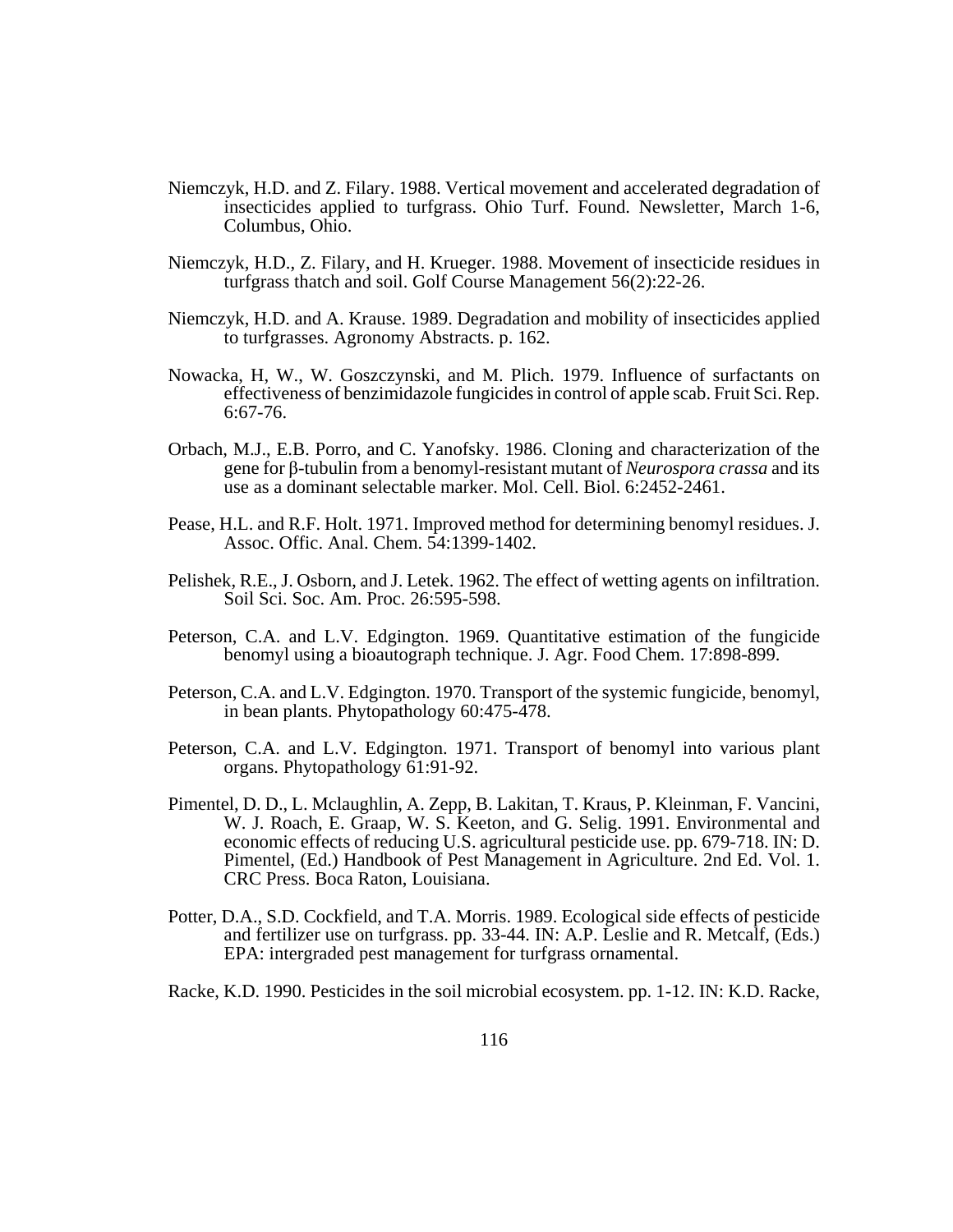and J.R. Coats, (Eds.) Enhanced Biodegradation of Pesticides in the Environment. American Chemical Society, Washington, DC.

- Rawlins, T.E. and J.A. Booth. 1968. Tween 20 as an adjuvant for systemic soil fungicides for *Verticillium* in cotton. Plant Dis. Rep. 52:944-945.
- Rhodes, R.C. and J.D. Long. 1974. Run-off and mobility studies on benomyl in soils and turf. Bull. Environm. Contam. Toxicol. 12:385-393.
- Ross, M.A. and C.A. Lembi. 1985. Applied Weed Science. Macmillan Publishing Company. New York. 340 pp.
- Rouchaud, J.P., G.J. Lhoest, M.J. Mercier, and J.A. Meyer. 1977. Metabolism of benomyl on carrot, strawberry and apple. Pestic. Sci. 8:23-30.
- Schoen, S.R. and W.L. Winterlin. 1987. The effects of various soil factors and amendments on the degradation of pesticide mixtures. J. Environ. Sci. Health. B22:347-377.
- Schroeder, W.T. and R. Provvidenti. 1969. Resistance to benomyl in powdery mildew of cucurbits. Plant Dis. Rep. 53:271-275.
- Sears, M.K. and E.J. Gimpelj. 1983. A survey of the turfgrass industry in Ontario. University of Guelph Publication.
- Sheir-Neiss, G., M.H. Lai, and N.R. Morris. 1978. Identification of a gene for β-tubulin in *Aspergillus nidulans.* Cell 15:639-649.
- Shurtleff, M. 1981. Spreaders, stickers and wetting agents. Grounds Maint. 16:84-86, 88, 90.
- Siegel, M.R. 1973. Distribution and metabolism of methyl-2-benzimidazole carbamate, the fungitoxic derivative of benomyl, in strawberry plants. Phytopathology 63:890-896.
- Siegel, M.R. and A.J. Zabbia. 1972. Distribution and metabolic fate of the fungicide benomyl in dwarf pea. Phytopathology 62:630-634.
- Sims, J.J., H. Mee, and D.C Erwin. 1969. Methyl 2-benzimidazole carbamate, a fungitoxic compound isolated from cotton plants treated with methyl 1-(butylcarbamoyl)-2-benzimidazole carbamate (benomyl). Phytopathology 59:1175-1176.
- Singh R.P., I.D. Brindle, C.D. Hall, and M. Chiba. 1990. Kinetic study of the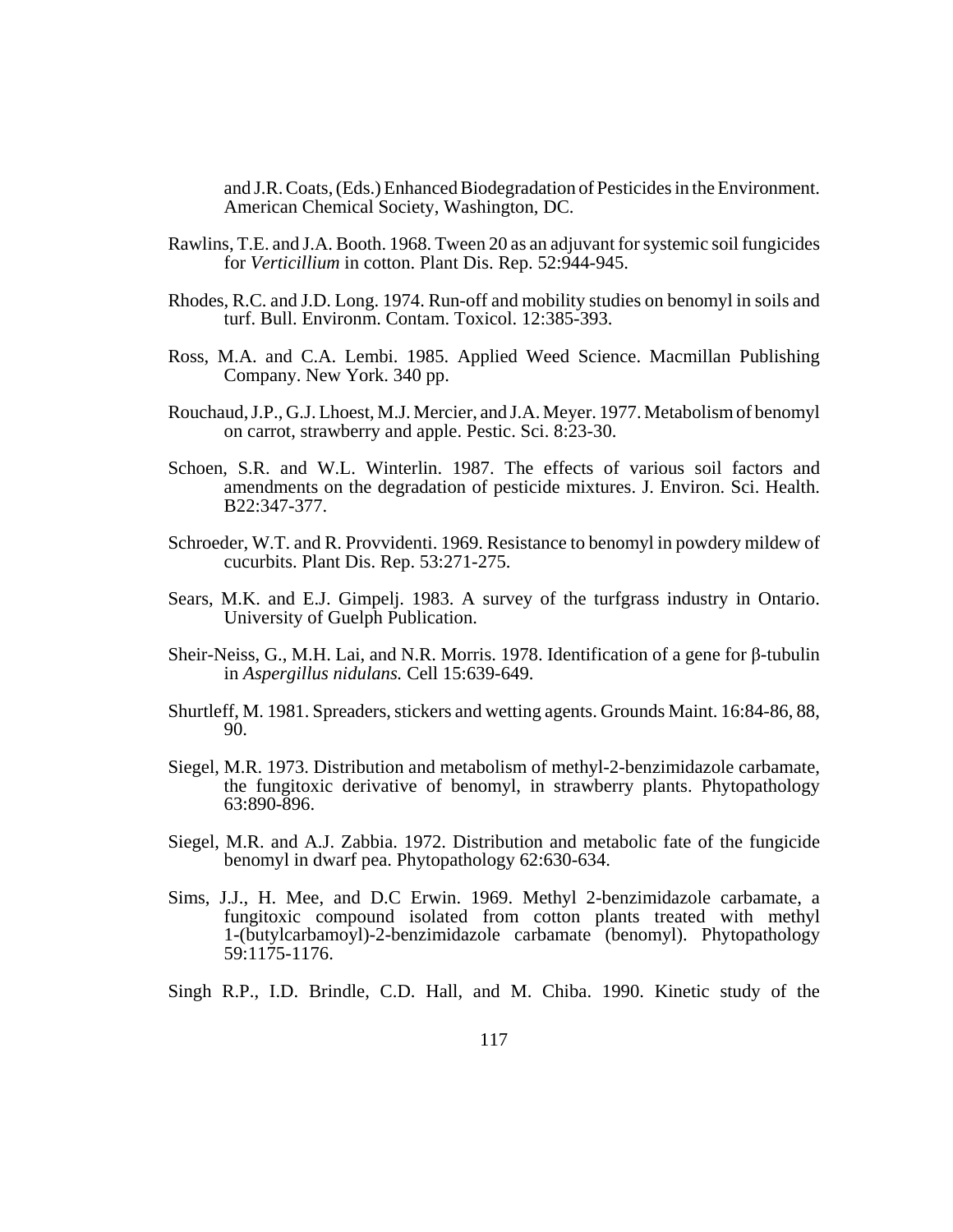decomposition of methyl 1-(butylcarbamoyl)-2-benzimidazol carbamate (benomyl) to methyl 1-benzimidazol-2-ylcarbamate (MBC). J. Agric. Food Chem. 38:1758-1762.

- Slade, P. 1975. IUPAC commission on the development, improvement, and standardization of methods of pesticide residue analysis. J. Assoc. Offic. Anal. Chem. 58:1244-1255.
- Smalley, E.B., C.J. Meyers, R.N. Johnson, B.C. Fluke, and R. Vieau. 1973. Benomyl for practical control of Dutch elm disease. Phytopathology 63:1239-1252.
- Smiley, R.W., P.H. Dernoeden, and B.B. Clarke. 1992. Compendium of Turfgrass Diseases. 2nd Eds. APS Press, the American Phytopathological Society, Minnesota. pp. 98.
- Smith, K.W. 1983. Mobility and degradation of the herbicide HOE 00736 in soil. MSc. thesis. University of Guelph. pp. 90.
- Solel, Z. and L. V. Edgington. 1973. Transcuticular movement of fungicides. Phytopathology 63:505-510.
- Solel, Z., J.M. Schooley, and L.V. Edgington. 1973. Uptake and translocation of benomyl and carbendazim (methyl benzimidazol-2-yl carbamate) in the symplast. Pestic. Sci. 4:713-718.
- Somasundaram, L., J.R. Coats, and K.D. Racke. 1991. Mobility of pesticides and their hydrolysis metabolites in soil. Environ. Toxicol. Chem. 10:185-194.
- Spencer, W. F. 1987. Volatilization of pesticide residues. pp. 61-67. IN: J. W. Bigger and J. N. Seiber, (Eds.) Fate of Pesticides in the Environment. Proceeding of a technical seminar. Agricultural Experiment Station. University of California. Publication 3320.
- Stratton, G.W. 1985. The influence of solvent type in solvent-pesticide interactions in bioassays. Arch. Environ. Contam. Toxicol. 14:651-658.
- Taylor, D.H. and G.R. Blake. 1982. The effect of turfgrass thatch on water infiltration rates. Soil Sci. Soc. Am. J. 46:616-619.
- Thapliyal, P.N. and J.B. Sinclair. 1971. Translocation of benomyl, carboxin, and chloroneb in soybean seedlings. Phytopathology 61:1301-1302.
- Thomas, J.H., N.F. Heff, and D. Botstein. 1985. Isolation and characterization of mutations in the β-tubulin gene of *Saccharomyces cerevisiae*. Genetics 111:715-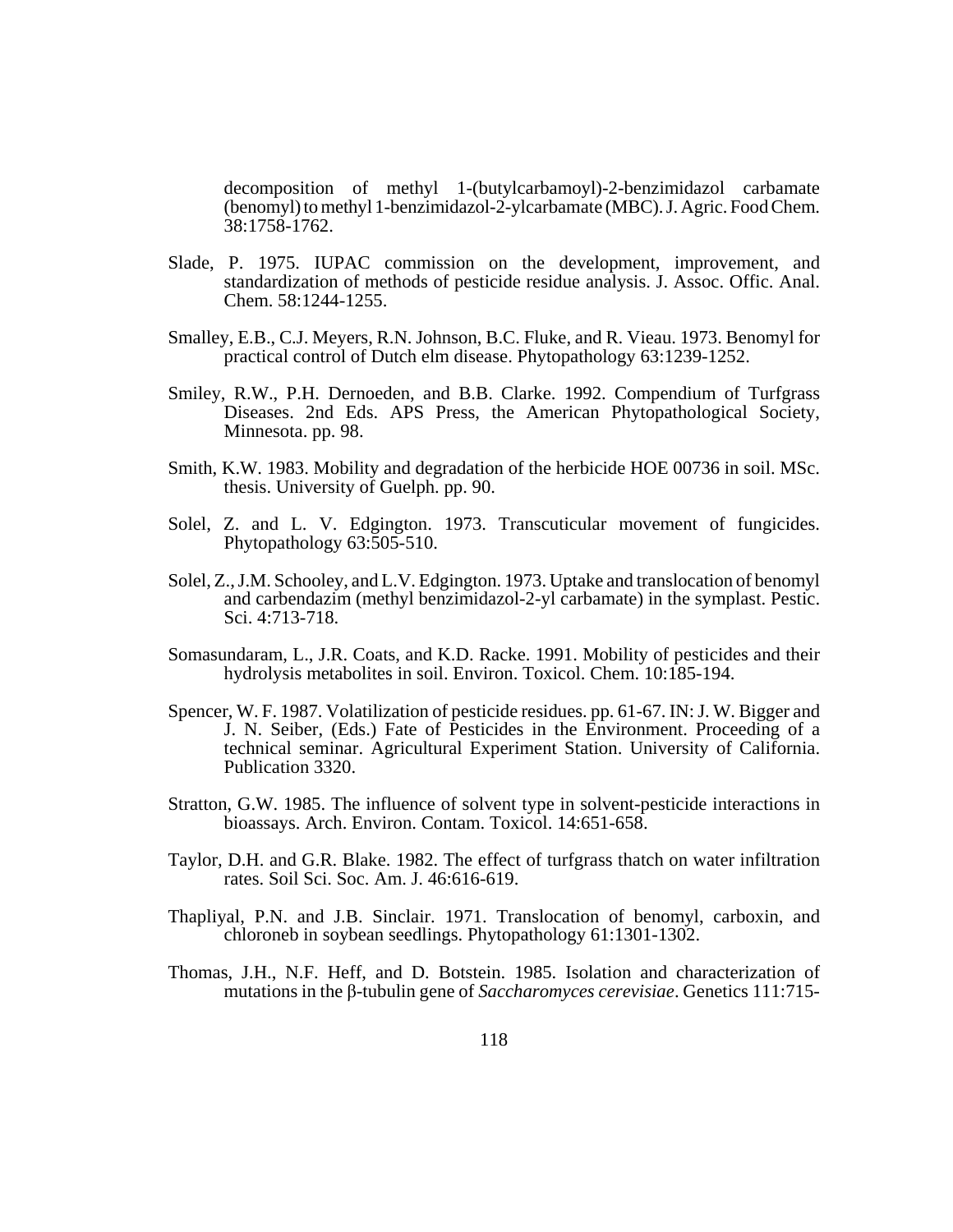734.

- Thornberry, H.H.. 1950. A paper-disk plate method for the quantitative evaluation of fungicides and bactericides. Phytopathology 40:419-429.
- Turgeon, A.J. 1985. Turfgrass Management. 2ed Ed. Reston Publishing Company Inc., Reston, Virginia. 416 pp.
- Upham, P.M. and C.J. Delp. 1973. Role of benomyl in the systemic control of fungi and mites on herbaceous plants. Phytopathology 63:814-820.
- Valoras, N., J. Letey, and J. F. Osborn. 1969. Adsorption on nonionic surfactants by soil materials. Soil Sci. Soc. Am. Proc. 33:345-348.
- Van Faassen, H.G. 1974. Effect of the fungicide benomyl on some metabolic processes and on numbers of bacteria and actinomycetes. Soil Biol. Biochem. 6:131:133.
- van Tuyl, J.M. 1977. Genetics of fungal resistance to systemic fungicides. Meded. Landb. Hogesch. Wageningen 77:1-137.
- Vargas, J.M. Jr., 1981. Management of Turfgrass Disease. G. Brahams and E. Sovik, (Eds.) Burgess Publishing Compony, Minneapolis, Minnesota. 204 pp.
- Wainwright, M. and G.J.F. Pugh. 1974. The effects of fungicides on certain chemical and microbial properties of soil. Soil Bio. Biochem. 6:263-267.
- Warren, G.F. 1970. Consideration of soil organic matter in making herbicide recommendations. Abstr. Proc. Weed Sci. Soc. Am., Montreal, Canada.
- Watkins, D.A.M. 1976. Benzimidazole pesticides: analysis and transformations. Pestic. Sci. 7:184-192.
- White, E.R., E.A. Bose, J.M. Ogawa, B.T. Manji, and W.W. Kilgore. 1973. Thermal and base-catalyzed hydrolysis products of the systemic fungicide, benomyl. J. Agr. Food Chem. 21:616-618.
- White, E.R. and W.W. Kilgore. 1972. Determination of systemic MBC residues in food crops treated with benomyl fungicide. J. Agri. Food Chem. 20:1230-1232.
- Wiecko, G., R.N. Carrow, and K.J. Karnok. 1993. Turfgrass cultivation methods: influence on soil physical, root/shoot, and water relationships. pp. 451-457. IN: R. N. Carrow, N. E. Christians, and R.C. Shearman, (Eds.) International Turfgrass Society Research Journal 7. Intertec Publishing Corp., Overland Park, Kansas.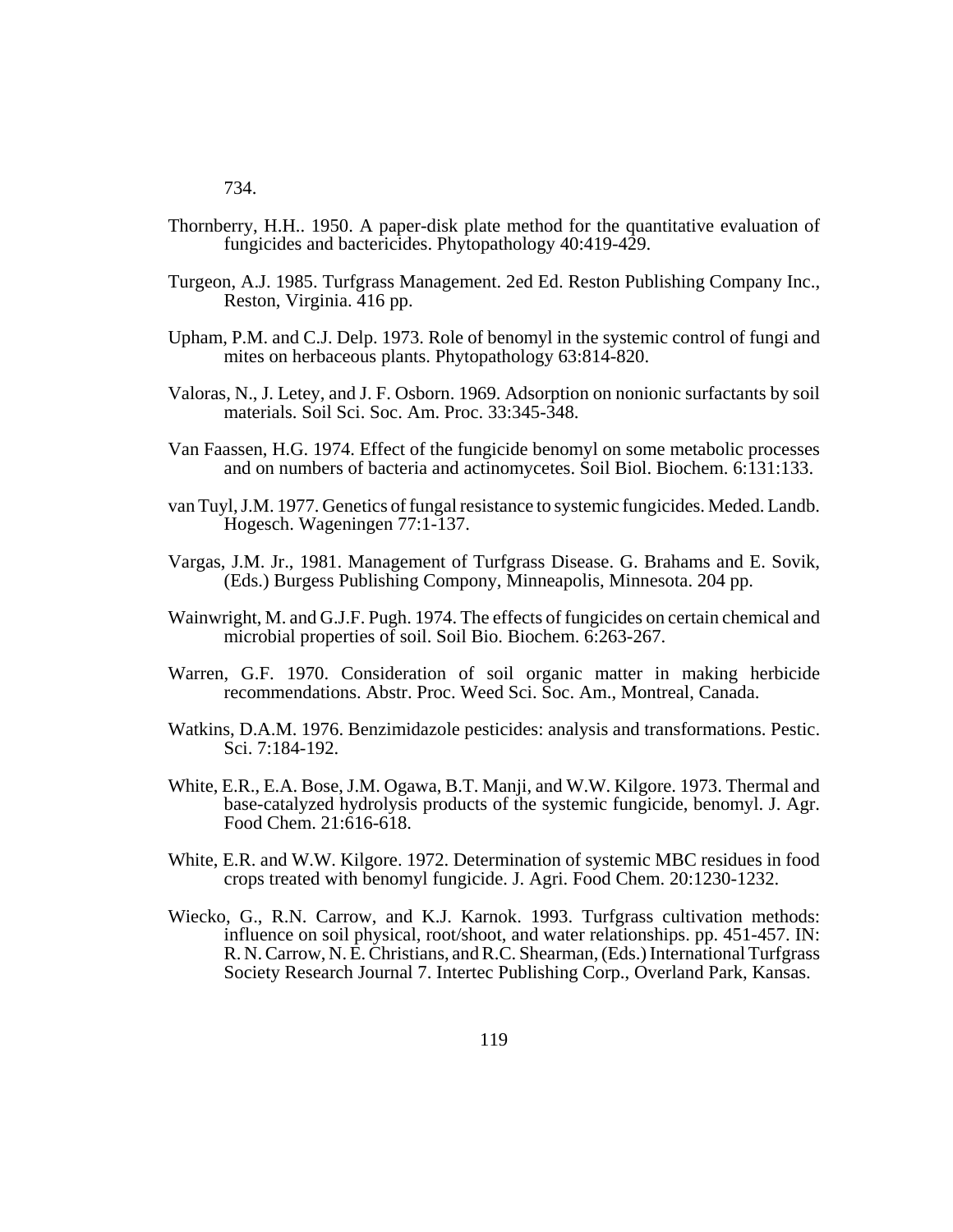- Wilkinson, J.F. and R.H. Miller. 1978. Investigation and treatment of localized dry spots on sand golf greens. Agron. J. 70:299-304.
- Yarden, O., N. Aharonson, and J. Katan. 1987. Accelerated microbial degradation of methyl benzimidazol-2-ylcarbamate in soil and its control. Soil Bio. Biochem. 19:735-739.
- Yarden, O., A. Gamliel, N. Aharonson, and J. Katan. 1989. Solarization enhances dissipation of carbendazim (MBC) in soil. Soil Biol. Biochem. 21:857-861.
- Yarden, O., J. Katan, and N. Aharonson. 1985a. A rapid bioassay for the determination of carbendazim residues in soil. Plant Pathol. 34:69-74.
- Yarden, O., J. Katan, N. Aharonson, and Y. Ben-Yephet. 1985b. Delayed and enhanced degradation of benomyl and carbendazim in disinfected and fungicide-treated soils. Phytopathology 75:763-767.
- Yarden, O, R. Salomon, J. Katan, and N. Aharonson. 1990. Involvement of fungi and bacteria in enhanced and nonenhanced biodegradation of carbendazim and other benzimidazole compounds in soil. Can. J. Microbiol. 36:15-23.
- Zbozinek, J.V. 1984. Environmental transformation of DPA, SOPP, benomyl, and TBZ. Residue Reviews 92:113-155.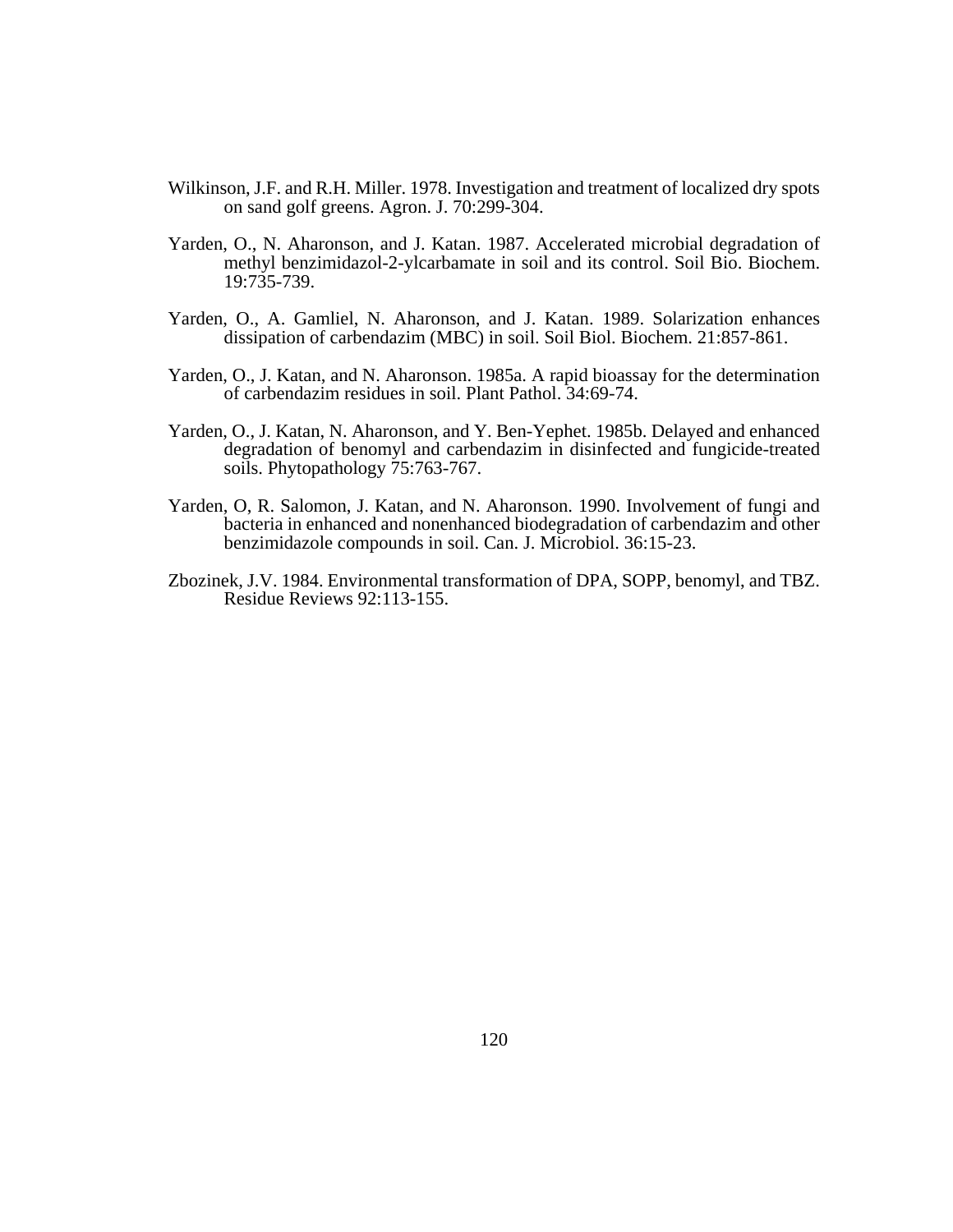# **APPENDIX 1. FACTORS AFFECTING THE RESULTS OF FUNGICIDE AGAR DIFFUSION BIOASSAYS**

#### **A.1.1 Abstract**

Many factors can affect the results of a fungicide bioassay where fungi are used as test organisms. The factors studied have included concentration of spores of the test fungus in medium, incubation time and temperature, medium quantity in Petri dishes, wetting agent, organic solvent in media, herbicide 2,4-D, and fungicide mixture of Tersan 1991 and Daconil 2787. These factors showed effects on fungal growth inhibition to various degrees. The incubation temperature and quantity of medium were found to have the greatest effect on diameter of zone of inhibition of *Penicillium expansum*. Benomyl and its fungitoxic breakdown product MBC were tested for their toxicity to *P. expansum*, and were found equally toxic to this fungus on a molar basis.

## **A.1.2 Introduction**

Bioassays are simple and inexpensive. They can detect biologically available fungicide using target or non-target organisms sensitive to the fungicide (Bennett and de Beer, 1984). Different bioassay techniques have been previously developed and widely used to detect residues of pesticides in plant or soil (Peterson and Edgington, 1969; Erwin *et al*., 1971; Edgington *et al*., 1973; Yarden *et al*., 1985a). These methods were developed based on the diffusion of fungicide from the disc or pellets to the agar medium inoculated with spores of the test fungus. The fungicide residue level was determined from the resulting inhibition zone of the growth of the fungus. Standard dosage-response curves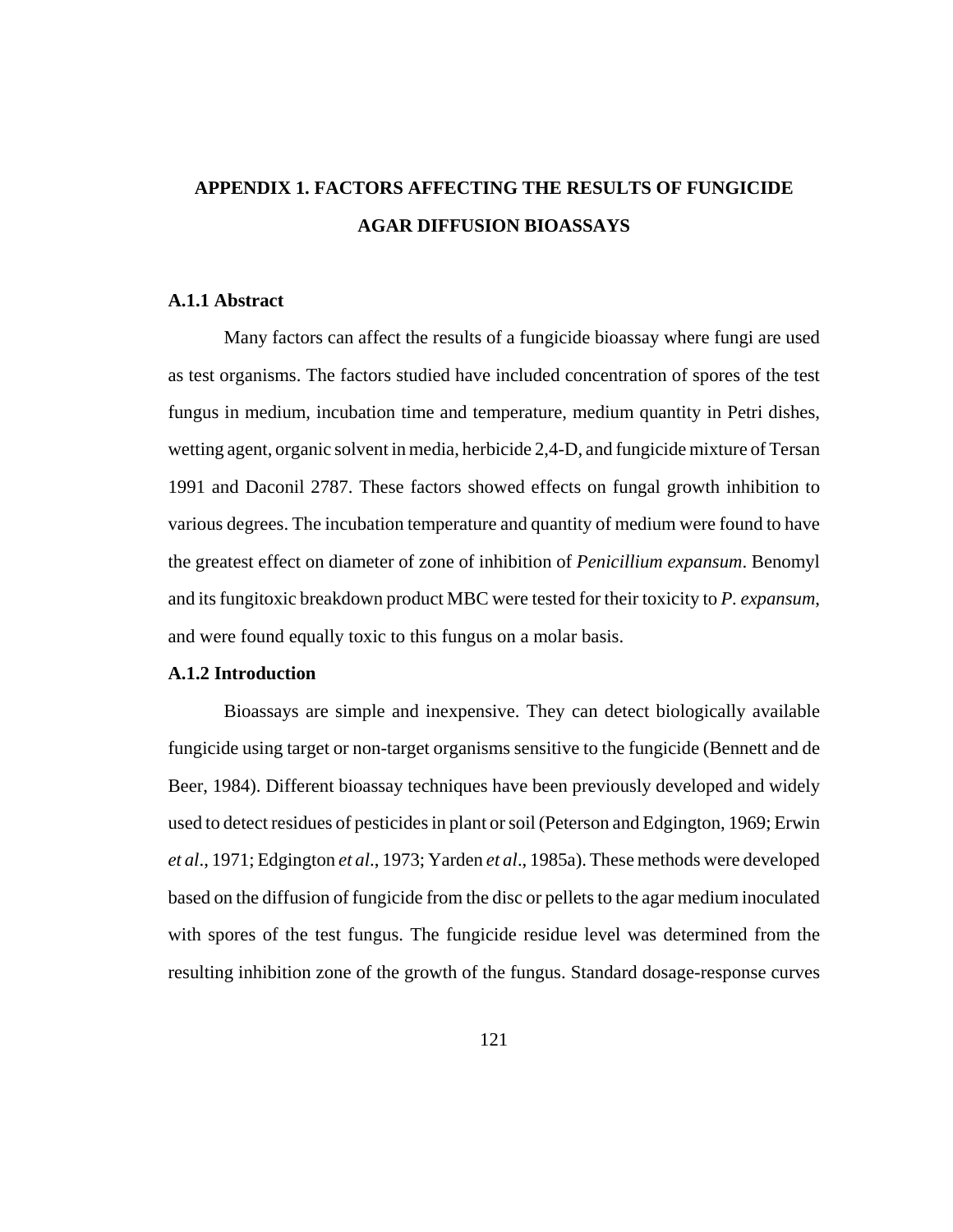derived from known quantities of fungicide may then be used to estimate the quantity of the fungicide of unknown samples.

 One of disadvantages of a bioassay method is that it is affected by many physical and chemical factors. The growth of a bioassay agent, usually a fungus, is affected by factors such as temperature, moisture and the length of incubation. Other factors include concentration of fungal spores in media, quantity of media in Petri dishes, concentration of organic solvents in media, herbicide or fungicide other than the one studied. The objective of this study was to evaluate the effect of some major physical and chemical factors on fungicide diffusion in agar and to determine the most appropriate conditions for a fungicide bioassay.

#### **A.1.3 Materials and methods**

Tersan 1991 and Technical grade methyl 2-benzimidazole carbamate (MBC) was provided by Du Pont Canada. Pesticide grade methanol, bioassay paper discs (12.7 mm in diameter), and potato dextrose agar (PDA) were purchased from Fisher Scientific.

*Penicillium expansum* (from Dr. G. Barron, Department of Environmental Biology, University of Guelph) was maintained on PDA and used as a test fungus for most bioassays. *Sclerotinia homoeocarpa* was used as another test fungus.

## **A.1.3.1 Procedures used for paper disc bioassay**

The chemical and physical factors in our procedure were chosen after considering previous publications (e.g. Yarden *et al*., 1985a; Edgington *et al*., 1973).

Standard concentrations of MBC were prepared in methanol or distilled water. A spore suspension (1 mL, 2 x 10<sup>6</sup> conidia/mL) of *P. expansum* was mixed with sterilized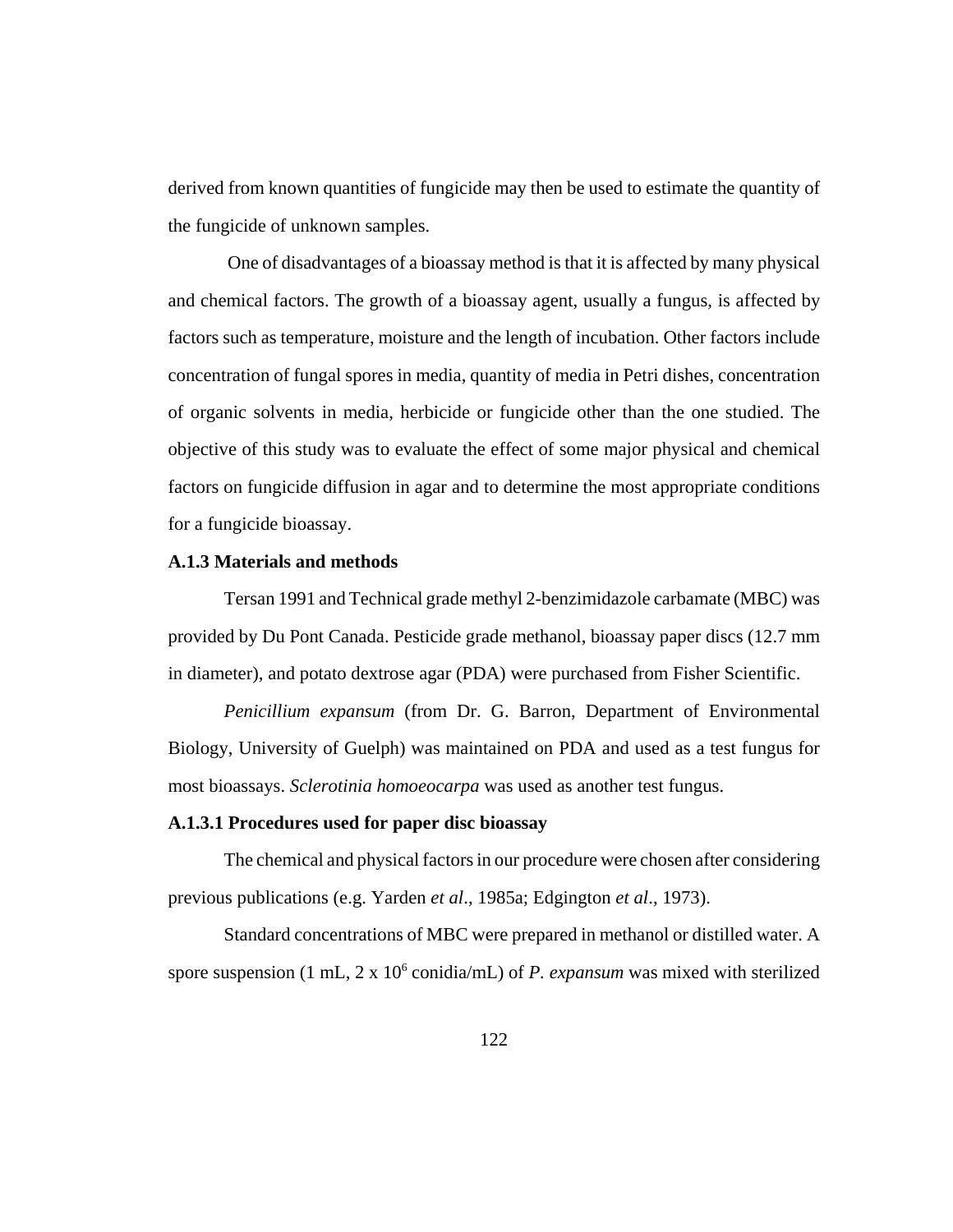warm PDA (100 mL, 45°C) to give a medium containing 2 x  $10^4$  conidia/mL. Ten milliliters of this PDA was poured into a Petri dish (10 mm diam) which was then swirled to thoroughly distribute the media. The procedure did not have to be conducted under sterile conditions because of the rapid growth of *P. expansum*.

After the PDA solidified, it was sliced with a special cutter, and two separate agar strips (15.5 mm in width) were left in each dish. A paper disc was placed in the middle of each strip followed by adding 0.07 mL of MBC standard solution in methanol. Eight plates were used for each concentration of the fungicide.

Plates were incubated in the dark at  $4^{\circ}$ C for 24 h. This step allowed the fungicide to diffuse from the paper disc into the medium while fungal growth was inhibited by the low temperature. The plates were then incubated in the dark for 24 h at  $23^{\circ}$ C. The diameter of the zone of inhibition (DZI), which is the diameter of fungal mycelial growth less the diameter of the paper disc, was measured and the average was used to estimate the inhibitory effect of the fungicide. Standard curves were established by regressing the DZI against the log concentration of the fungicide.

## **A.1.3.2 Effect of physical and chemical factors on the DZI**

# **A.1.3.2.1 Effect of conidia concentration in medium on DZI**

A conidial suspension of *P. expansum* was prepared in sterilized distilled water. Then a small amount this concentrated spore suspension was added to warm PDA  $(45^{\circ}C)$ for a dilution of  $2 \times 10^6$  conidia/mL which was determined with a haemocytometer. More PDA was added so that the following concentration series of conidia in PDA were prepared:  $2 \times 10^2$ ,  $2 \times 10^3$ ,  $2 \times 10^4$ , and  $2 \times 10^5$  conidia/mL. Paper disc bioassay was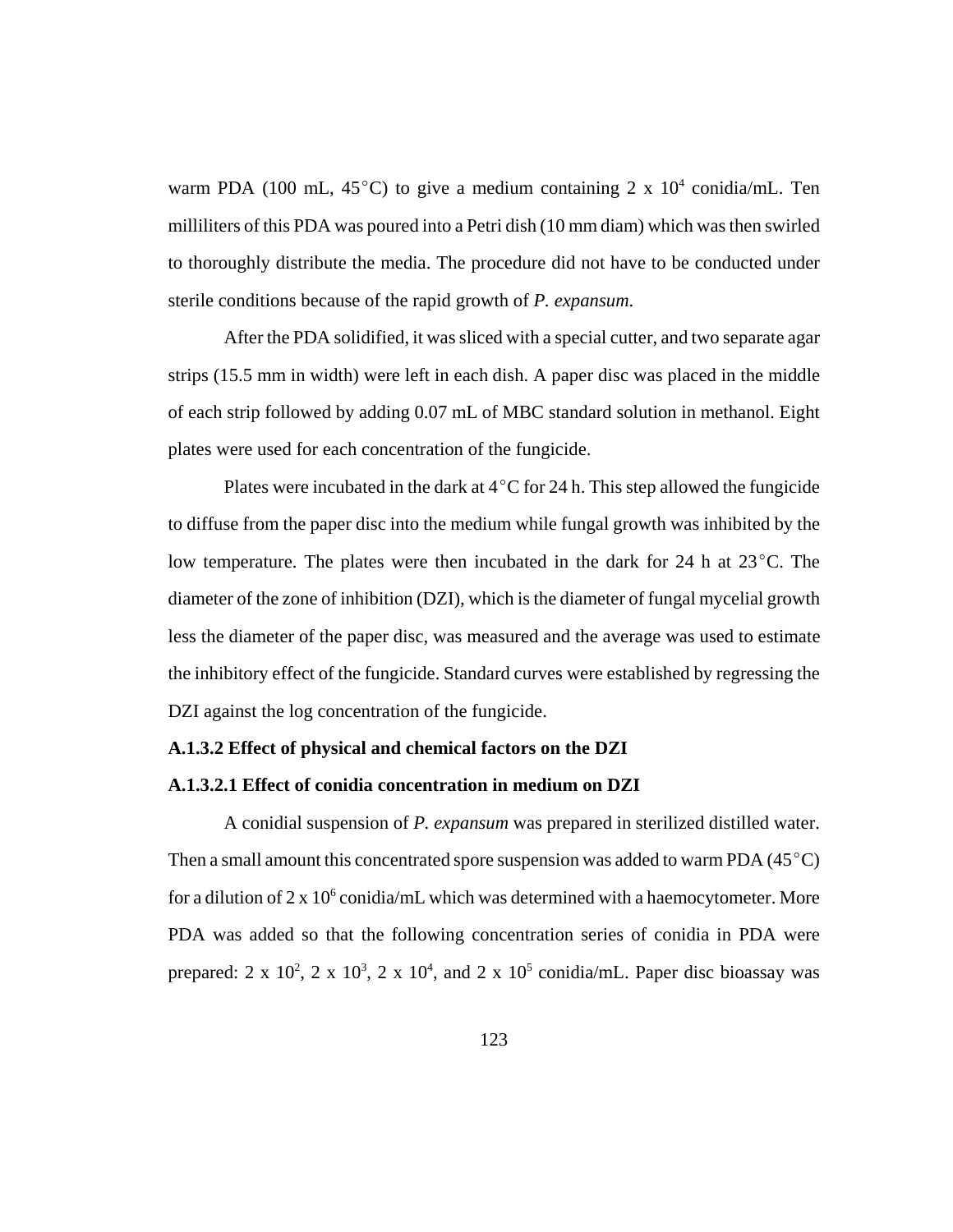performed (Section 2.3.2.1). After incubation, DZI was measured and used for comparison.

#### **A.1.3.2.2 Effect of incubation time and temperature on DZI**

Following the procedure for paper disc bioassay (Section 2.3.2.1), plates were prepared. MBC-methanol solution with a concentration of 6 μg/mL MBC was transferred to paper discs. Plates were incubated at  $4^{\circ}$ C for 0, 24 or 48 h followed by incubating at  $23^{\circ}$ C for 24 or 48 h. The DZI was measured and used for comparison. Four plates were used as replicates in each combination of temperature and incubation time.

## **A.1.3.2.3 Effect of medium quantity in Petri dishes on DZI**

Plates with 5, 10, 15 or 20 mL of PDA were prepared for paper disc bioassay (Section 2.3.2.1). MBC in methanol (0.07 mL, 6 μg/mL) was transferred to each paper disc. The plates were incubated following the bioassay procedure. The DZI was measured and was used for comparison.

#### **A.1.3.2.4 Effect of a wetting agent (Aqua-Gro) on DZI**

Standard concentrations of MBC  $(1, 2, 4, 6, 8, 10 \mu g/mL)$  were prepared in water. To each MBC solution, Aqua-Gro, a wetting agent, was added to make the following concentrations:  $0, 0.01, 0.1$  and  $1\%$  (v/v). Plates were prepared and incubated for paper disc bioassay (Section 2.3.2.1). The DZI was measured and used for comparison.

## **A.1.3.2.5 Effect of methanol on** *S. homoeocarpa*

A solution of MBC (5 ppm) was made in water. One milliliter of this solution was mixed with 99 mL of warm PDA ( $50^{\circ}$ C) to give 0.05 ppm MBC. Methanol was then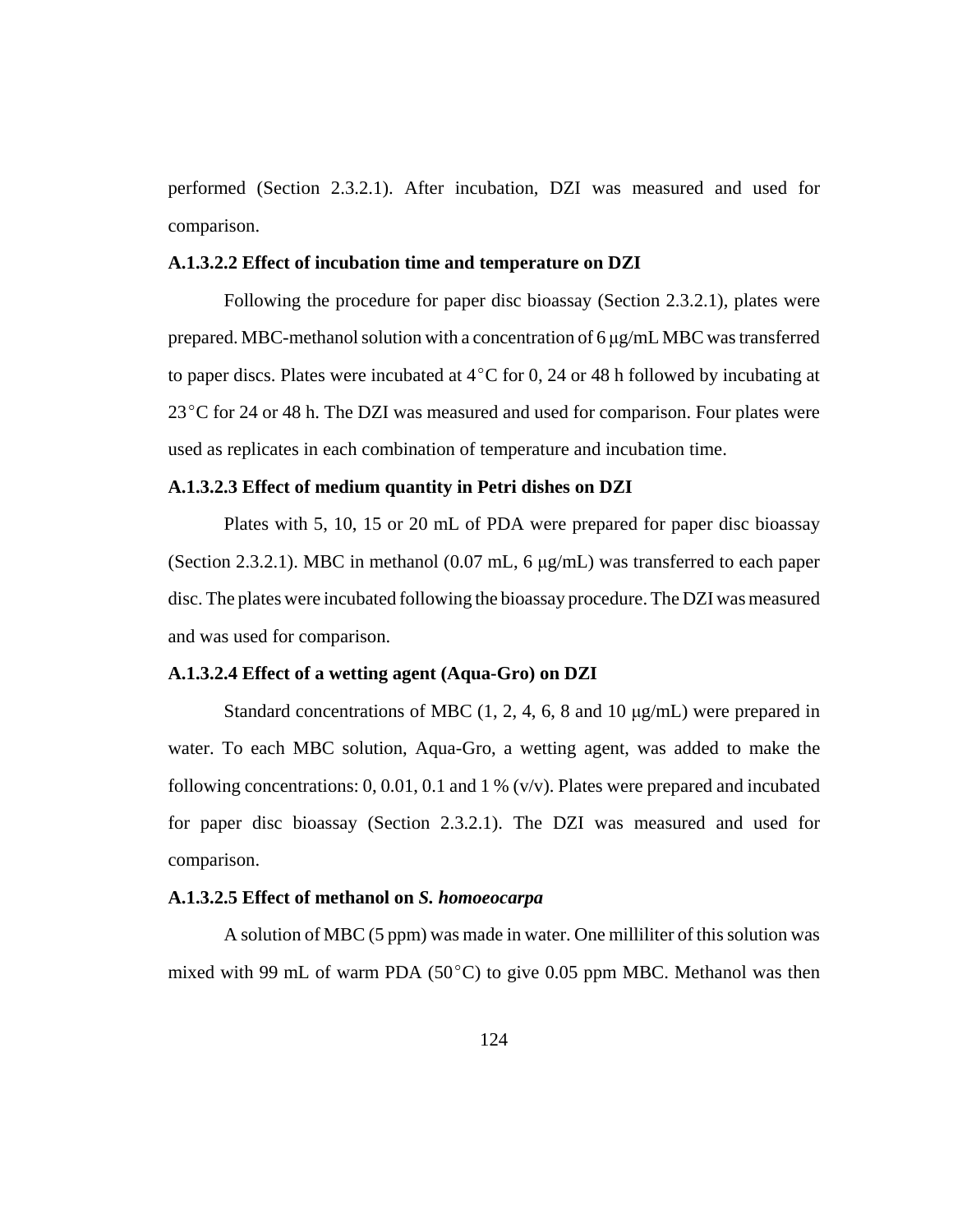added to the PDA to make the following concentrations of methanol: 0 (control), 0.25, 0.5, 1, 1.5 and 2% (v/v). Ten milliliters of PDA were poured into each Petri dish. After the PDA had solidified, mycelial plugs (4 mm in diameter) of *S. homoeocarpa* were taken from the growing edge of 7-day-old cultures and transferred onto PDA in the Petri dish and the dishes incubated at  $23^{\circ}$ C in dark for 4 days. The colony diameter was measured from the edge of the mycelial plug to the edge of the mycelial growth. Eight plates were made for each concentration of methanol in medium and the mean was plotted against the concentration of methanol in PDA.

# **A.1.3.2.6 Effect of storage time of** *P. expansum* **spore suspension on DZI**

Conidial suspensions of *P. expansum* (2 x 10<sup>6</sup> conidia/mL) were kept in dark at  $4^{\circ}$ C. At 0, 1, 2 and 4 months, aliquots of the suspension were mixed with PDA (45 $^{\circ}$ C) and poured into plates. Standard concentrations of methanol were tested by paper disc bioassay (Section 2.3.2.1). Diameter of zone of inhibition was measured used for comparison.

## **A.1.3.3 Toxicity of MBC and benomyl to** *P. expansum*

Standard concentrations of MBC and benomyl (0.25 to 10 μg/mL) were prepared in methanol and tested immediately by paper disc bioassay (Section 2.3.2.1). The concentration of benomyl was converted to an MBC equivalent by multiplying by 0.659 (0.659 is the ratio of molecular weight of MBC to molecular weight of benomyl). Diameter of zone of inhibition was measured and the mean of four replicates was used to plot against concentration of MBC. The regression lines for both MBC and benomyl were established in the same plot. Slopes and intercepts of the two lines were tested.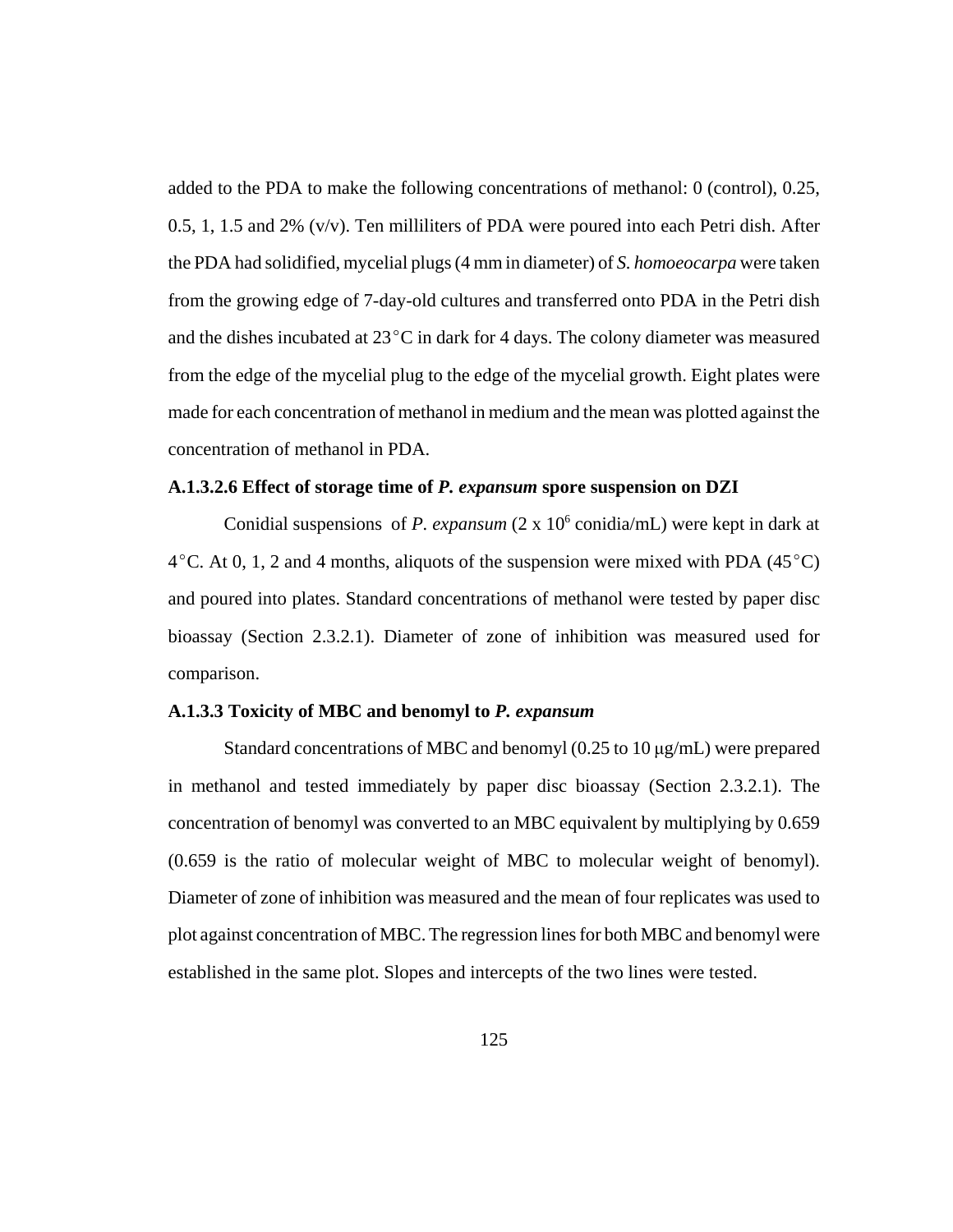#### **A.1.3.4 Effect of herbicide 2,4-D on the results of bioassay**

Herbicide 2,4-D amine was mixed with water to make the following concentrations: 0, 5, 10, 50, 100, 1000 and 2000 μg/mL. The solution with each concentration of 2,4-D was divided into 3 parts. The first part contained 2,4-D only. In the second and the third parts, MBC suspension were added to make the solutions with 1 μg/mL and 8 μg/mL of MBC respectively. All three parts were tested with paper disc bioassay. Four samples from each concentration were tested. Diameter of zone of inhibition was measured and used for comparison.

#### **A.1.3.5 Effect of Daconil 2787 on the results of bioassay**

When Tersan 1991, a systemic fungicide, is mixed with a protective fungicide, Daconil 2787 is commonly used (Anonymous, 1990). According to the recommended ratio and rate of application (Anonymous, 1990), the following solutions with different concentrations of Daconil 2787 and Tersan 1991 were made in water: group 1 contained the following concentrations of Daconil 2787 only: 0.87, 1.57, 3.13, 6.26, 12.5, 18.8, 25, and 31.3 μg/mL; group 2 contained the following concentrations of Tersan 1991 only: 0.25, 0.5, 1, 2, 4, 6, 8, and 10 μg/mL; and group 3 contained both Daconil 2787 and Tersan 1991 in the same concentrations as above respectively.

The three groups of fungicide solutions were tested by paper disc bioassay. Diameter of zone of inhibition was measured and the mean of four replicates was used for plotting against concentrations.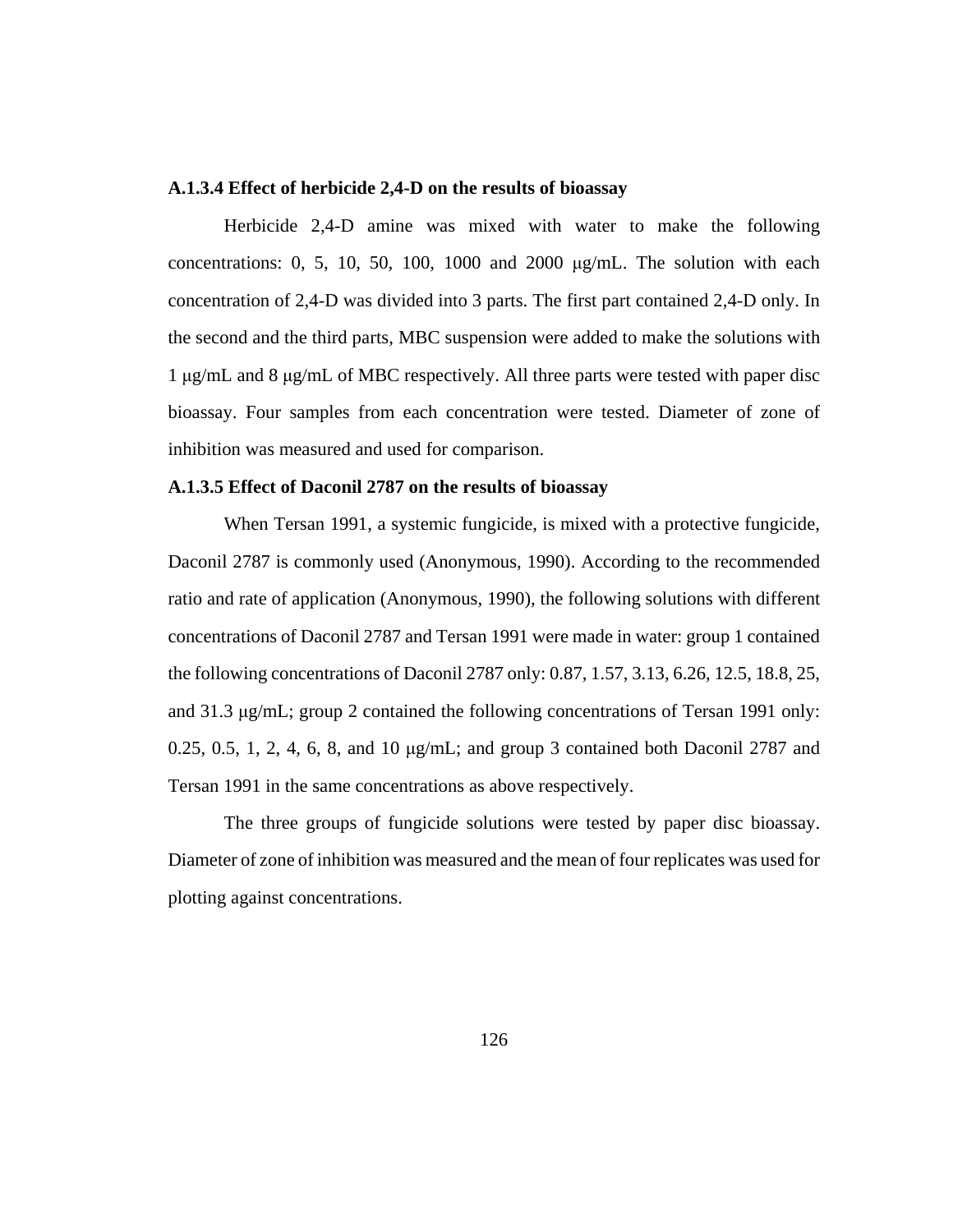# **A.1.4 Results and discussion**

## **A.1.4.1 Effect of conidia concentration on DZI**

The maximum DZI was obtained when the concentration of *P. expansum* was 2  $x 10<sup>4</sup>$  conidia/mL in medium (Table A.1). At lower concentrations of conidia, there were not enough colonies to give distinct clear zone in the medium and the standard error was high. At higher concentrations of conidia, the fungus may adsorb or degrade part of the fungicide and give a smaller DZI. Therefore the spore concentration of  $2 \times 10^4$ conidia/mL was found to be the best for bioassays.

| Number of Conidia<br>per mL medium | Mean diameter of<br>zone of inhibition (mm) |  |
|------------------------------------|---------------------------------------------|--|
| $2 \times 10^2$                    | $27.6(\pm 2.8)^{\dagger}$                   |  |
| $2 \times 10^3$                    | $28.3(\pm 1.6)$                             |  |
| $2 \times 10^4$                    | $29.4(\pm 0.8)$                             |  |
| $2 \times 10^5$                    | $27.5(\pm 1.0)$                             |  |
| $2 \times 10^6$                    | $25.2(\pm 0.7)$                             |  |

**Table A.1.** Effect of concentration of conidia in medium on diameter of zone of inhibition. MBC concentration of 6.0 μg/mL in methanol was tested.

 $\dagger$  Means ( $\pm$ SE), n=4.

#### **A.1.4.2 Effect of incubation time and temperature on DZI**

Length of incubation at lower temperatures has a significant effect on bioassay results (Table A.2). Plates pre-incubated at  $4^{\circ}$ C for 24 or 48 h gave significantly larger DZIs than these without pre-incubation at  $4^{\circ}$ C. There was no significant difference among plates which received at least 24 h of pre-incubation at  $4^{\circ}$ C and at least 24 h of incubation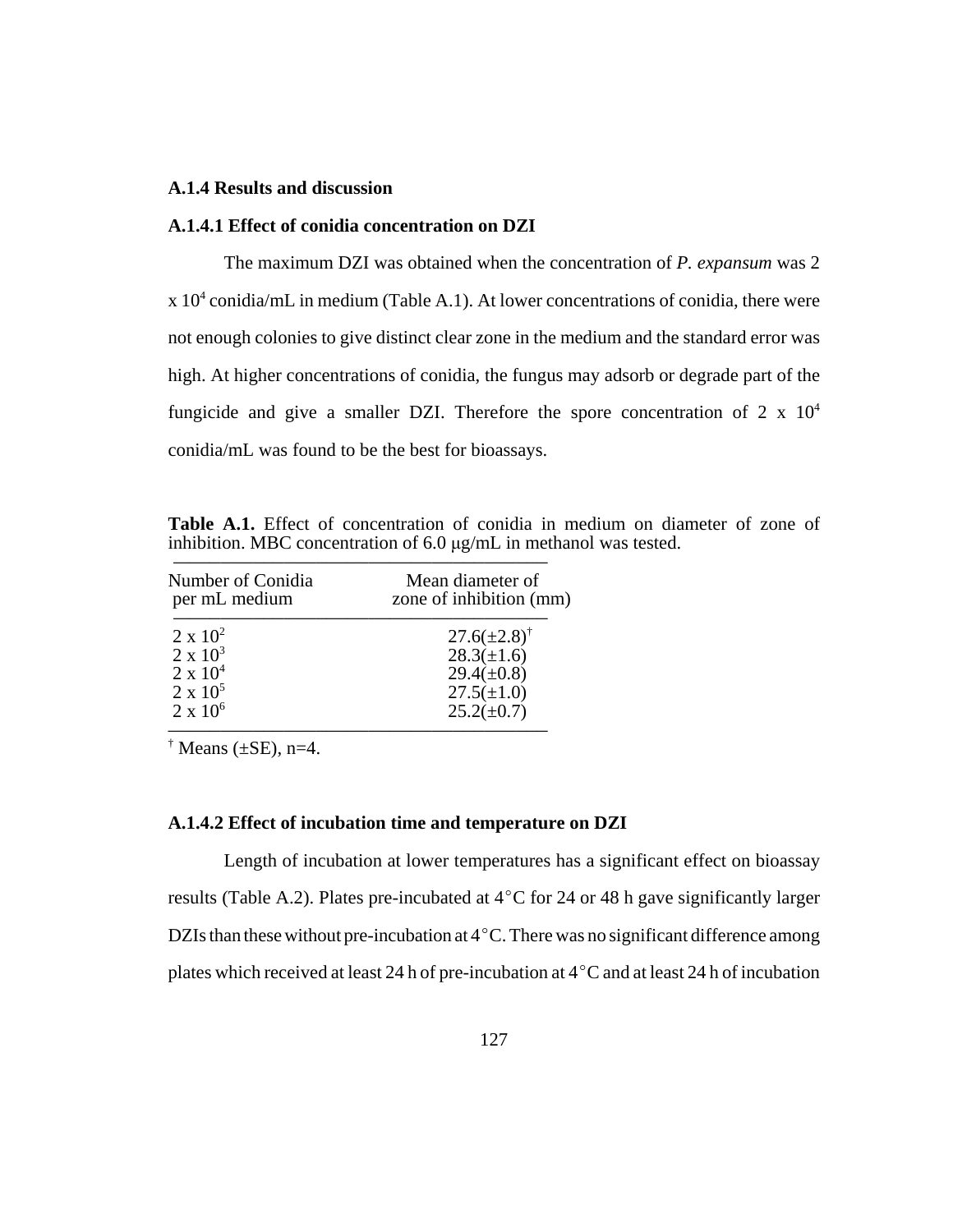at 23<sup>°</sup>C. Therefore incubation at 4<sup>°</sup>C for 24 h and then at 23<sup>°</sup>C for 24 h was found to be

the best for bioassays.

## **A.1.4.3 Effect of medium quantity on DZI**

A plate with 5 mL of medium gave a significantly higher DZI than those with 10,

**Table A.2.** Effect of pre-incubation time at  $4^{\circ}$ C and incubation time at  $23^{\circ}$ C on diameter of zone of inhibition. MBC concentration of 6 μg/mL in methanol was tested.

|                                             |                                                   | Mean diameter of zone of<br>inhibition (mm)  |  |
|---------------------------------------------|---------------------------------------------------|----------------------------------------------|--|
| Pre-incubation time<br>at $4^{\circ}$ C (h) | Incubation time at $23^{\circ}$ C<br>48 h<br>24 h |                                              |  |
| 24                                          | $21.3(\pm 1.1)$<br>$29.4(\pm 0.8)$                | $19.2(\pm 1.7)^{\dagger}$<br>$28.0(\pm 0.9)$ |  |
| 48                                          | $32.6(\pm 1.9)$                                   | $30.4(\pm 1.6)$                              |  |

 $\dagger$  Means ( $\pm$ SE), n=4.

**Table A.3.** Effect of medium quantity in a Petri dish on diameter of zone of inhibition.

| Volume of medium in<br>a Petri dish (mL) | Mean diameter of zone of<br>inhibition (mm) |  |
|------------------------------------------|---------------------------------------------|--|
|                                          | $48.2(\pm 2.3)^{\dagger}$                   |  |
| 10                                       | $29.4(\pm 0.8)$                             |  |
| 15                                       | $21.7(\pm 0.9)$                             |  |
| 20                                       | $15.5(\pm 1.2)$                             |  |

 $\dagger$  Means ( $\pm$ SE), n=4.

15 or 20 mL of medium (Table A.3), it also had the highest standard error because the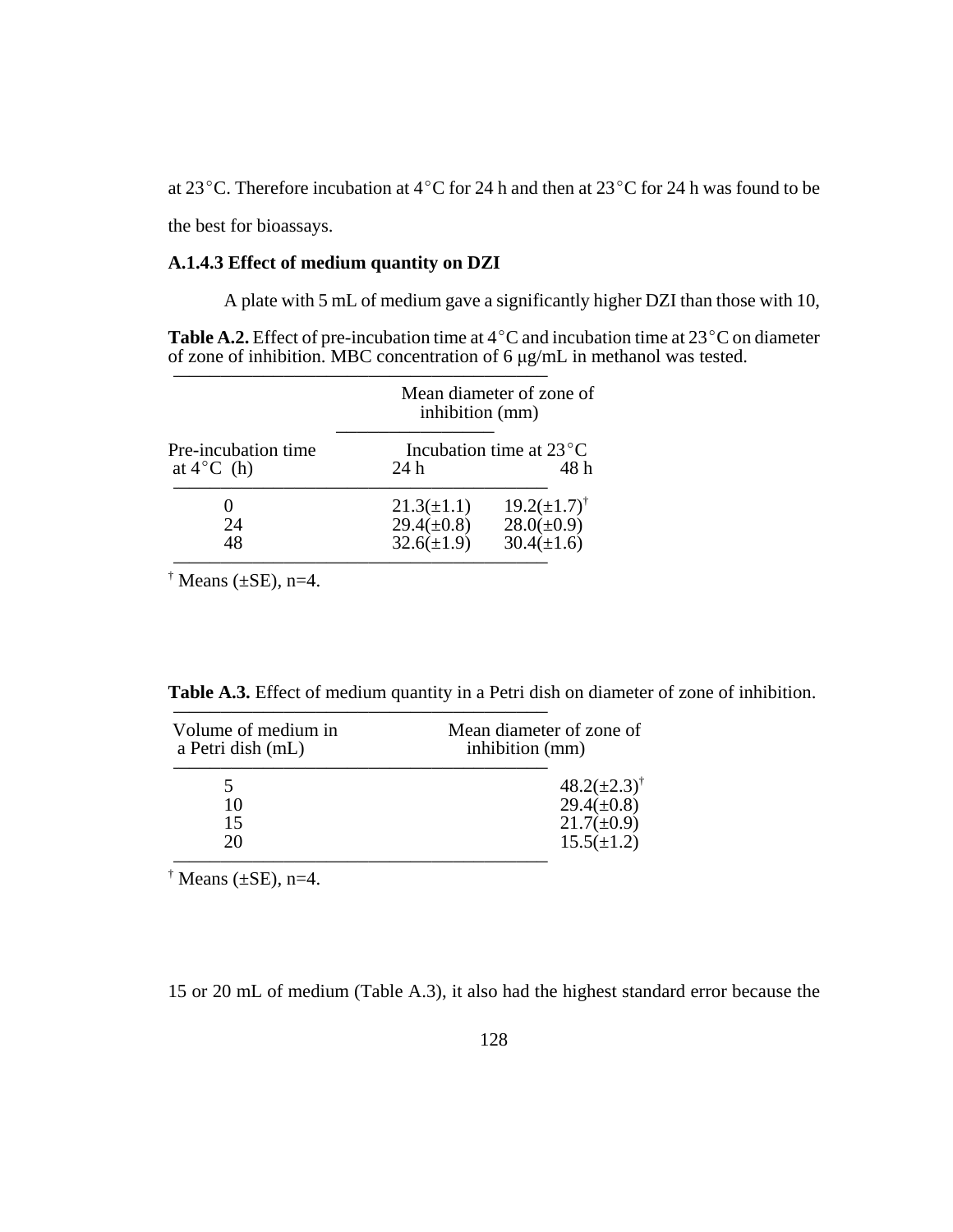medium was too thin and parts dried out during the incubation period. On the other hand, too much medium in a Petri dish would dilute the fungicide diffusing out of the paper disc and thus give a smaller DZI. Plates with 5 mL of medium could be used for detection of lower concentrations of MBC in samples. However they would have a large variation unless a proper moist environment is maintained. The DZI obtained with 10 mL of medium in a Petri dish was significantly higher than that obtained with 15 or 20 mL of medium in a Petri dish. Based on these results, 10 mL PDA was used through this study.

#### **A.1.4.4 Effect of Aqua-Gro on DZI**

Aqua-Gro (AG), increased DZI of the bioassay (Fig. A.1). At 0.01% Aqua-Gro, the DZI was not significantly different from that without AG when benomyl concentration was 6 μg/mL or less. As fungicide concentration in water (without AG) increased, the DZI also increased but at increasingly lower rates. This may be due to the limited solubility of MBC in water (which is  $8 \mu g/mL$  at  $pH = 7$ ). The dispersing effect of AG and possibly increased solubility of MBC in AG-water suspension may contribute to the larger DZI. Further increase of AG above 0.1% did not increase the sensitivity of the bioassay significantly, which suggested that the maximum effect of AG may have been reached at a concentration of 0.1%. These results indicate that AG, at certain concentrations, increased the movement of benomyl or MBC in PDA. In this study, AG (5 L/ha) was applied to turf and resulted in much lower concentrations of AG in thatch or soil samples. Therefore the results of soil- or thatch-agar pellet bioassay were not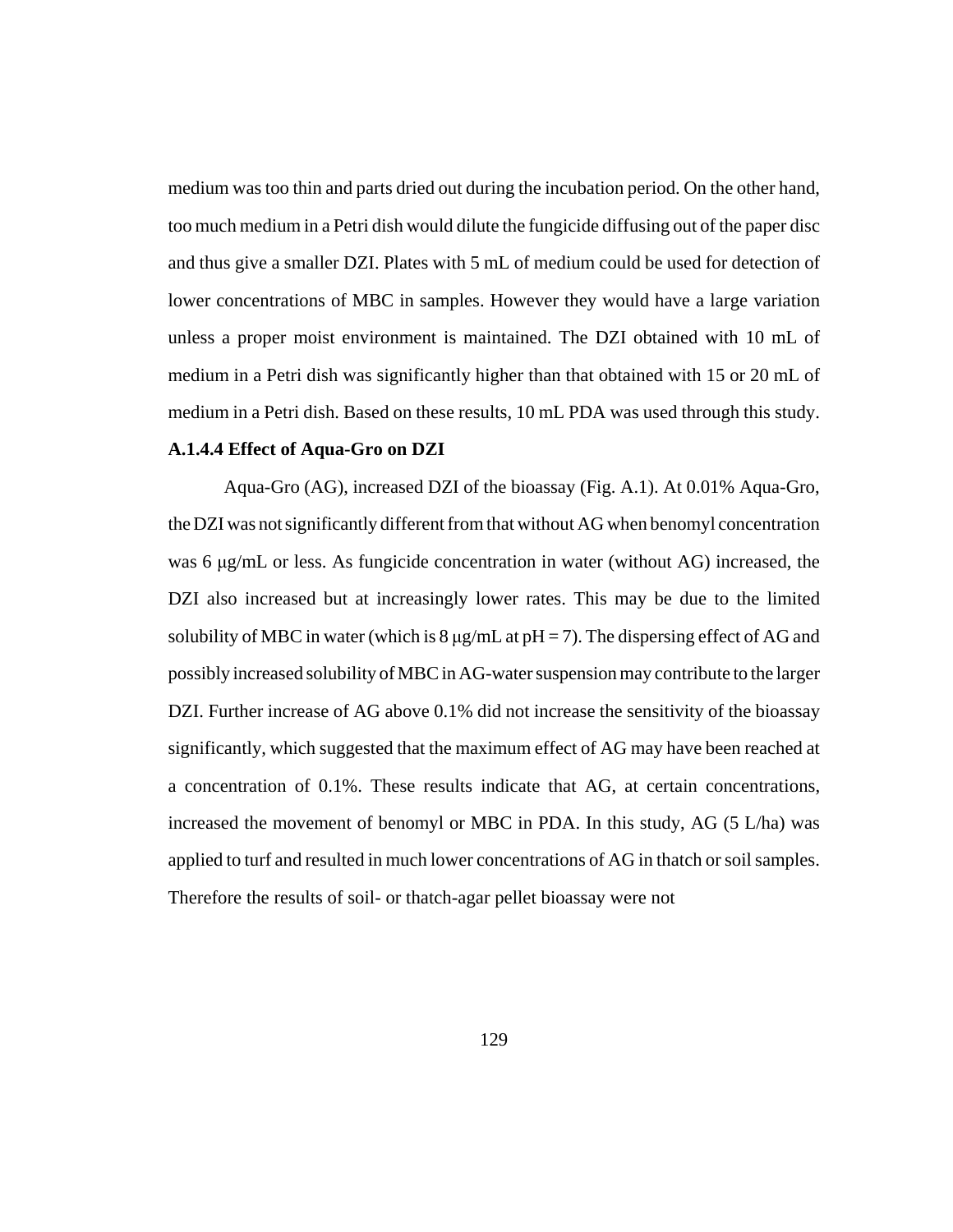**Figure A.1.** Effect of Aqua-Gro (AG) in water suspension of benomyl (6 μg/mL) on diameter of zone of inhibition of *P. expansum*, as determined with paper disc bioassay. The concentrations of AG are  $1.0\%$  (v/v),  $0.1\%$ ,  $0.01\%$ , and  $0\%$ .

likely affected by AG. The increased movement of fungicide by AG was also observed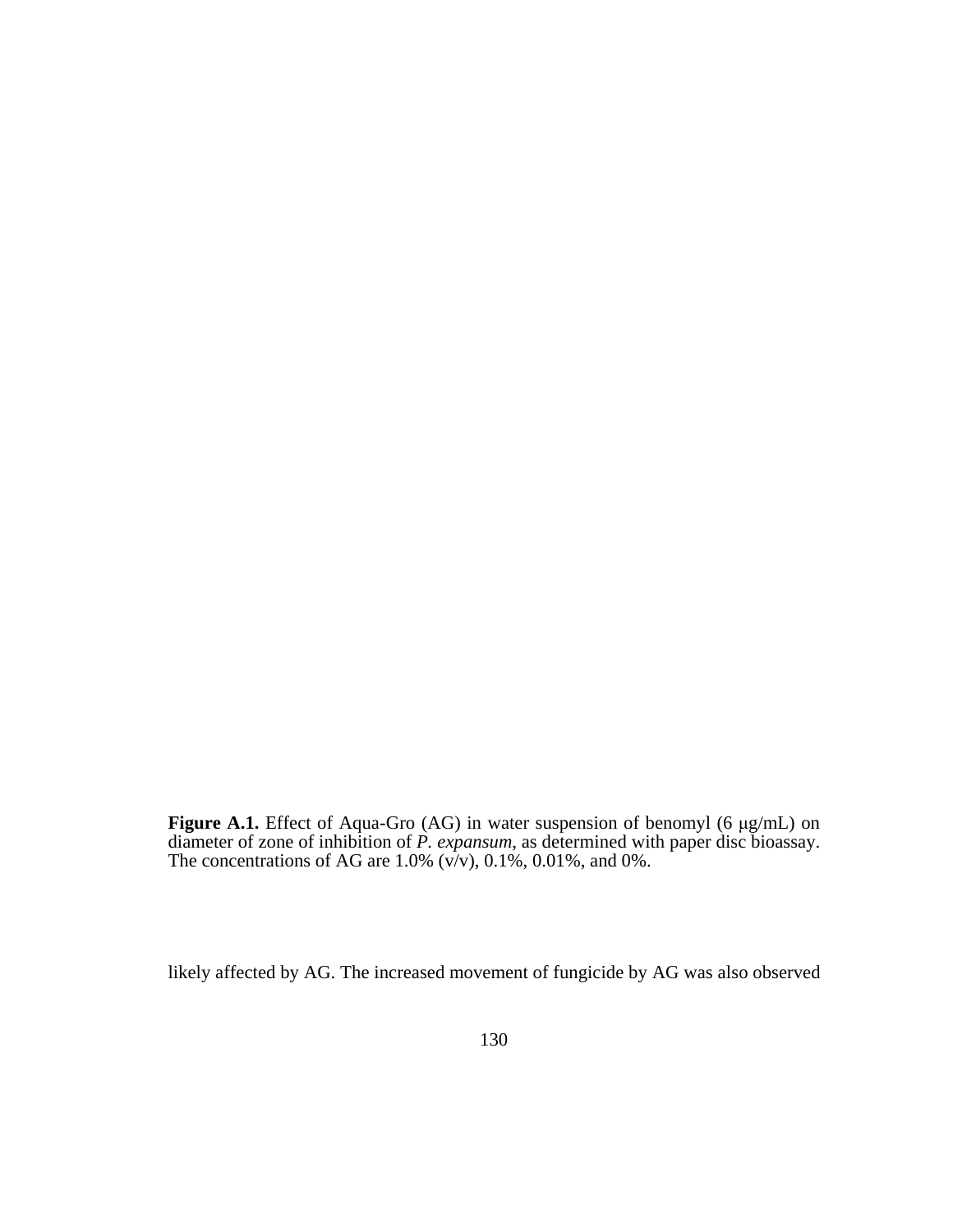in thatch/soil (Section 4.4.1).

#### **A.1.4.5 Effect of methanol on** *S. homoeocarpa*

Methanol in PDA had a significant effect on the mycelial growth of S. homoeocarpa when concentration of methanol in PDA was 0.25% (v/v) (Fig. A.2). However further inhibition on mycelial growth was not significant when concentration of methanol in PDA was increased from 0.25% to 1.0%. When concentration of methanol was larger than 1.0%, the inhibition was linearly related to the concentration of methanol in PDA. The reason is not very clear. It may related to the changes of mode of action by the toxicity of methanol. In this study, methanol-MBC solution was added to hot PDA  $(90^{\circ}$ C) to allow methanol to evaporate and therefore reduced the effect of methanol on the result of the bioassay.

## **A.1.4.6 Effect of storage time of spore suspension on DZI**

The storage of spore suspensions of *P. expansum* at  $4^{\circ}$ C for up to 4 months did not have a significant effect on the DZI (Fig. A.3). These results suggested that it is possible to just make one spore suspension, and if kept at  $4^{\circ}$ C at dark, it can be used for 4 months without affecting the bioassay results. Variation in preparing and using new conidial suspensions can be reduced by using the same spore suspension over the entire bioassay period. In this study the maximum storage time for any single spore suspension was 4 months.

## **A.1.4.7 Toxicity of MBC and benomyl to** *P. expansum*

MBC and benomyl were equally toxic to *P. expansum* on a molar basis (Fig.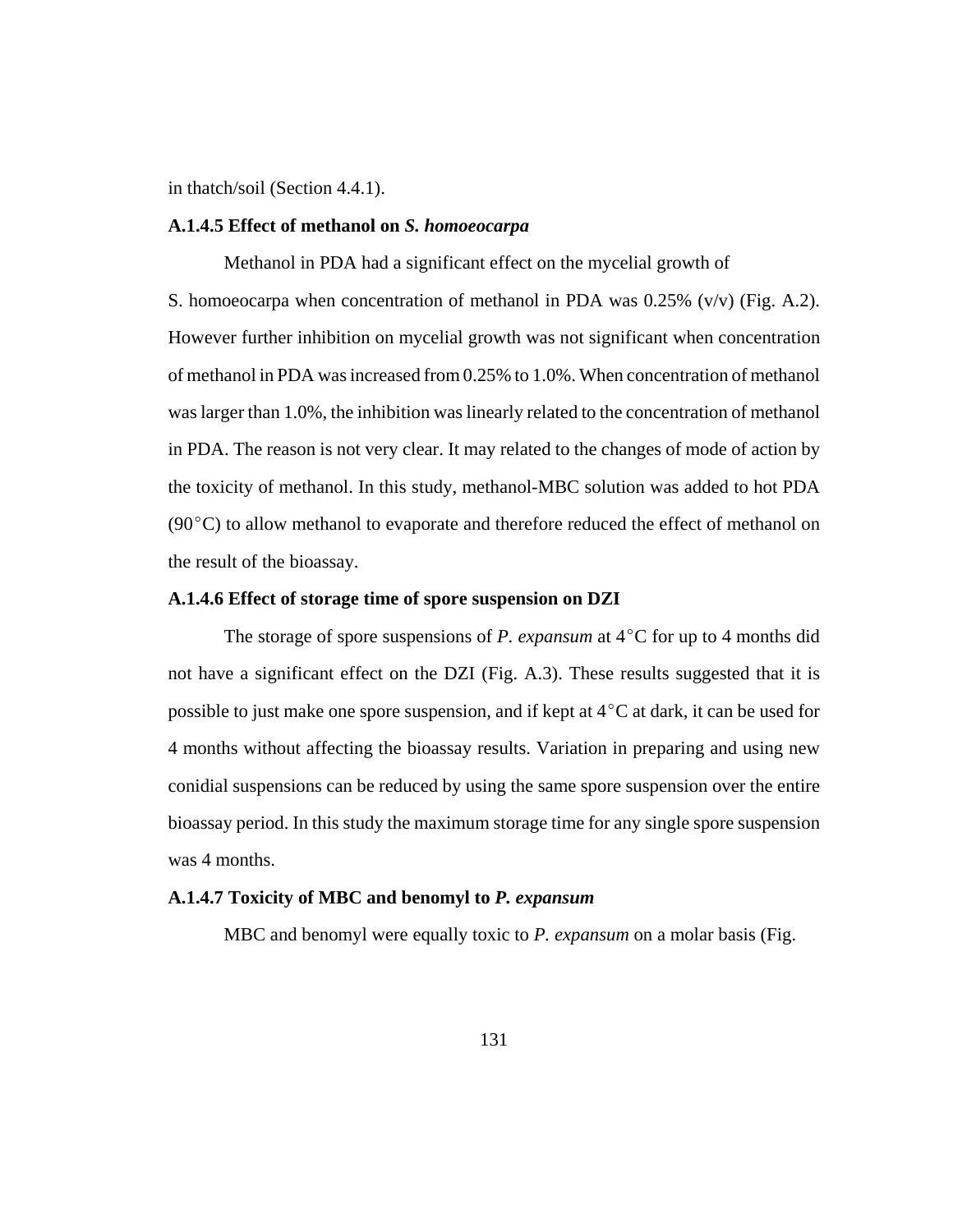**Figure A.2.** Effect of methanol concentration in PDA with 0.05 mL MBC on the mycelial growth of *S. homoeocarpa* when incubated at 23°C for 4 days.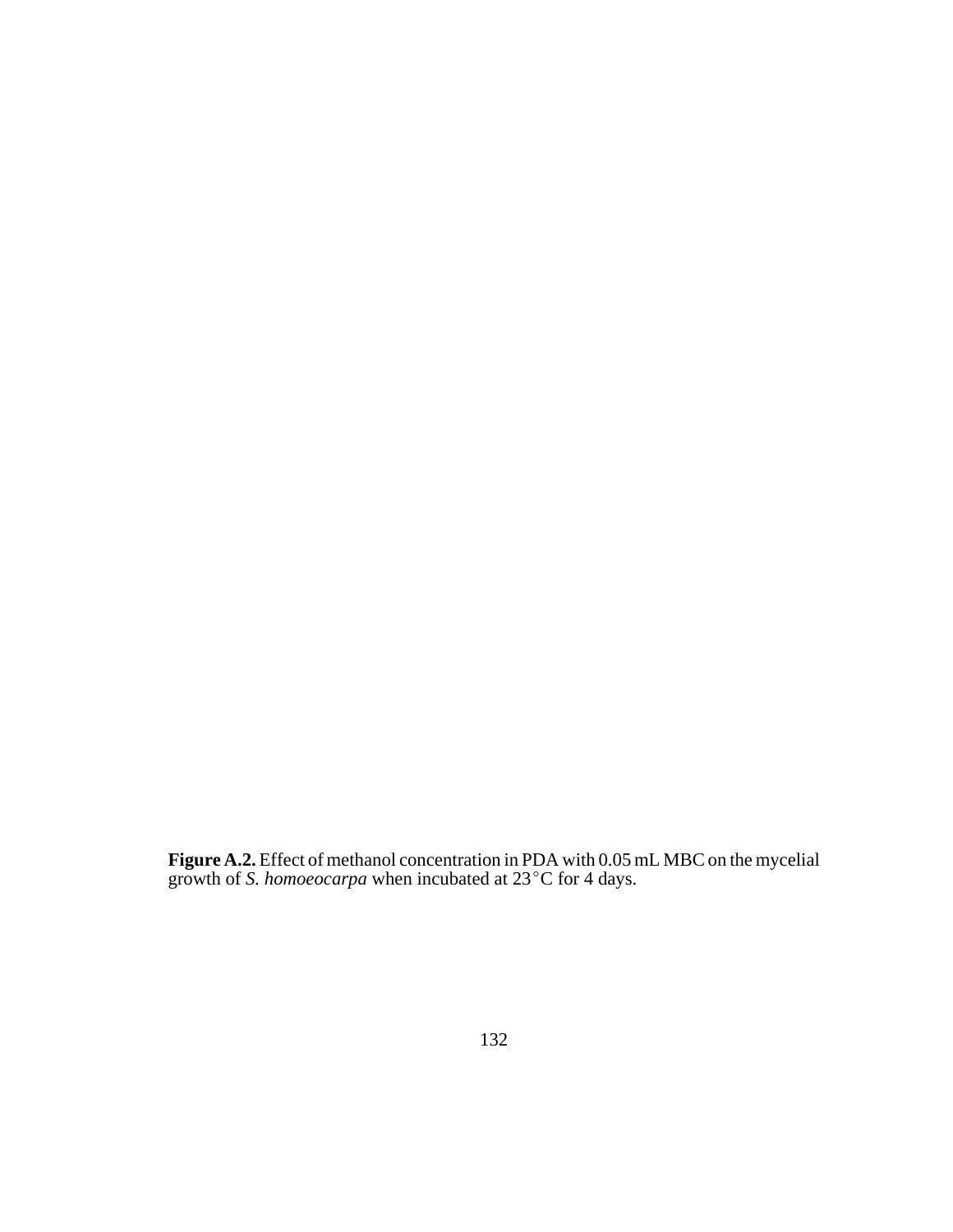**Figure A.3.** Effect of storage time of spore suspension at  $4^{\circ}$ C on the diameter of zone of inhibition of *P. expansum*, as determined with paper disc bioassay. Bars with the same letters are not significantly different from each other at *P*=0.05 by *t*-test.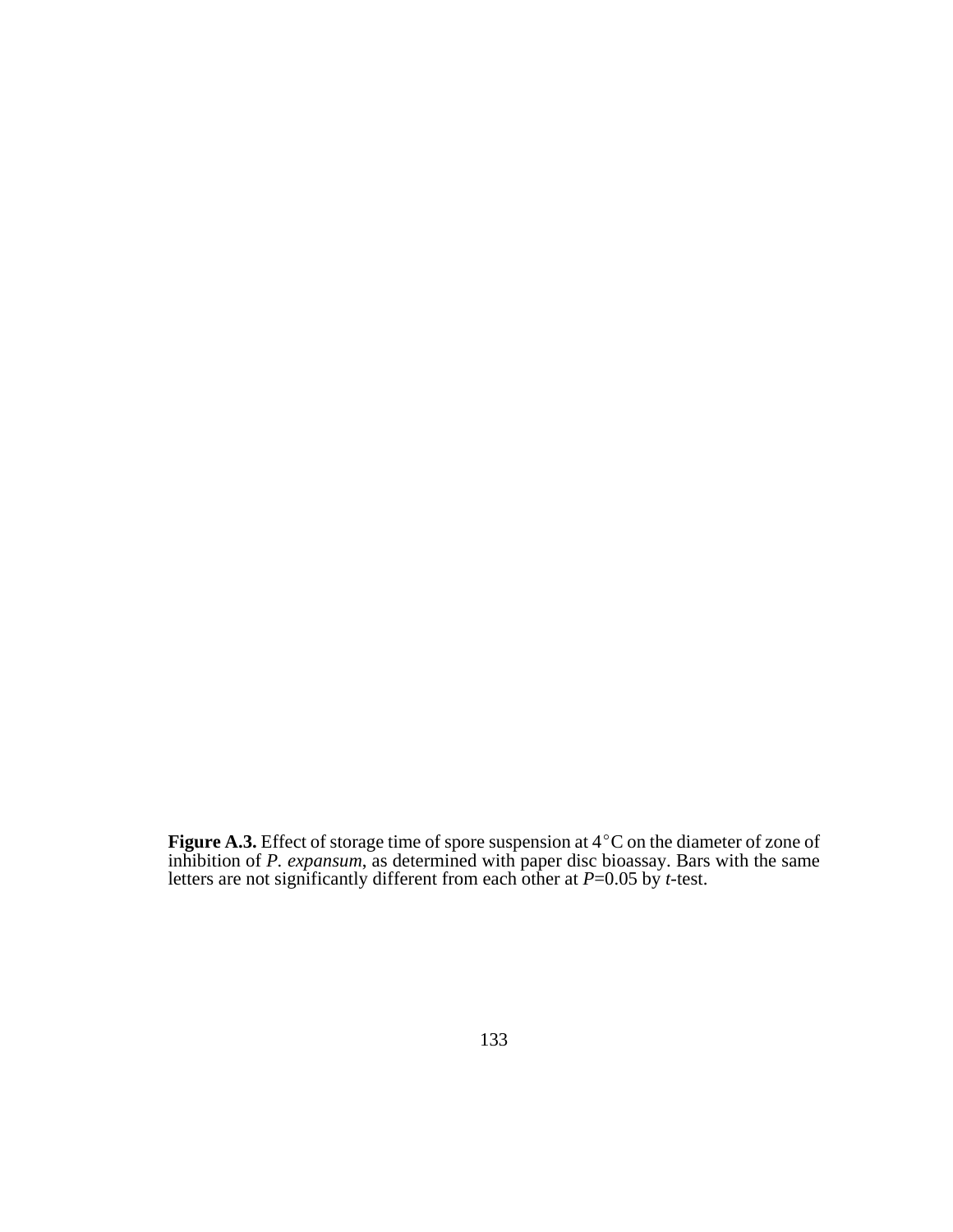**Figure A.4.** Effect of benomyl and MBC in methanol on diameter of zone of inhibition of *P. expansum*, as determined with paper disc bioassay. Concentrations of benomyl were converted to concentrations of MBC for presentation in the same graph.

A.4). This was demonstrated by testing the intercepts and slopes of the two regression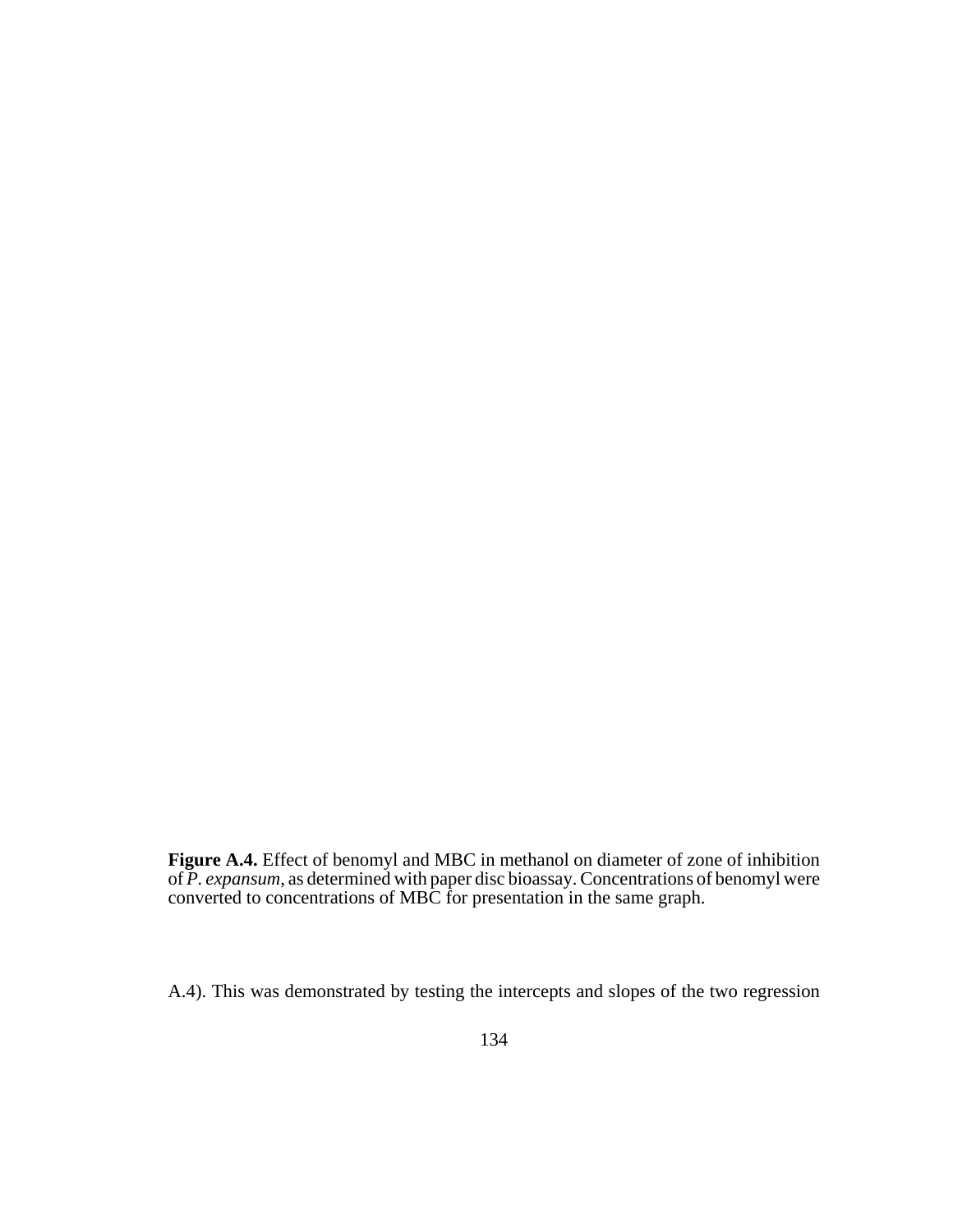lines, which showed no significant differences. Benomyl is not stable and is easily converted to MBC by losing a side chain (Fig. 1.1). The toxicity of benomyl to *P. expansum* may be due to the fungitoxic compound MBC (Peterson and Edgington, 1971; Sims *et al*. 1969). In our studies, when benomyl (Tersan 1991) was used instead of MBC, an MBC equivalent was derived by multiplying by 0.659.

### **A.1.4.8 Effect of 2,4-D on the results of bioassay**

Herbicide 2,4-D up to 2000 μg/mL did not give any inhibition of the growth of *P. expansum* (Table A.4). When 2,4-D solutions up to 2000 μg/mL were mixed with MBC at 1 μg/mL or 8 μg/mL, the DZIs were not significantly different from those of control (Tersan 1991 alone), which suggested that 2,4-D did not interact with MBC within the concentration limits studied.

|                                                | Mean diameter of zone of inhibition (mm)           |                |                |                |                |                         |  |  |  |
|------------------------------------------------|----------------------------------------------------|----------------|----------------|----------------|----------------|-------------------------|--|--|--|
|                                                | Concentration of 2,4-D Amine in water $(\mu g/mL)$ |                |                |                |                |                         |  |  |  |
| Treatment                                      |                                                    | 10             | 50             | 100            | 1000           | 200                     |  |  |  |
| 2,4-D alone                                    |                                                    |                | 0              |                |                |                         |  |  |  |
| With $1 \mu g/mL$ MBC<br>With $8 \mu g/mL$ MBC | $10.8a^{\dagger}$<br>32.8a                         | 11.6a<br>33.1a | 11.1a<br>33.3a | 10.7a<br>34.0a | 11.3a<br>33.8a | lla<br>$\mathfrak{B}_a$ |  |  |  |

**Table A.4.** Effect of 2,4-D concentration on diameter of zone of inhibition.

† Numbers with the same letters in a row are not significantly different from each other at *P*=0.05 by *t*-test. Each number is the average of four replicates.

#### **A.1.4.9 Effect of Daconil 2787 on the results of bioassay**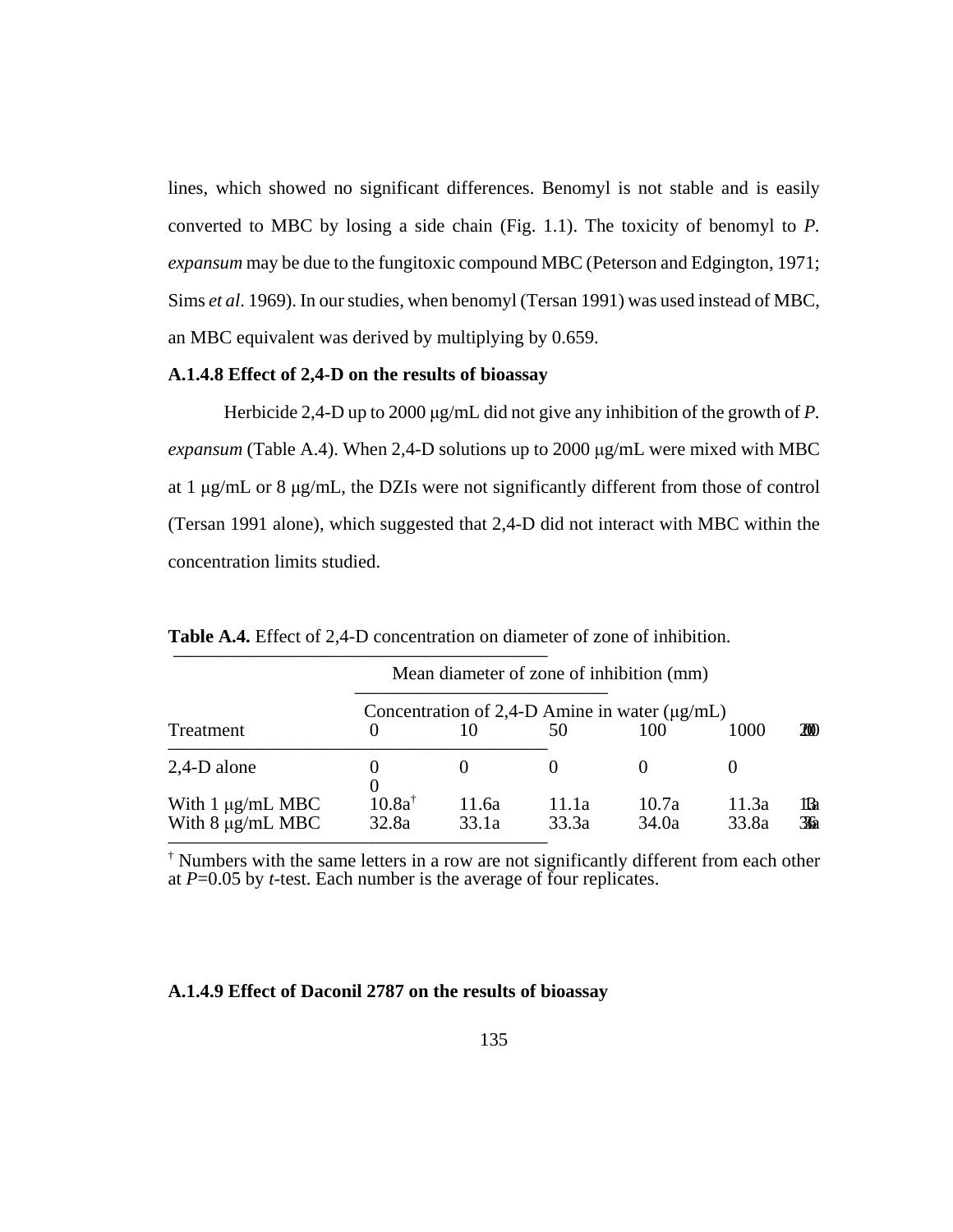Daconil 2787 (a.i. chlorothalonil) did not inhibit the growth of *P. expansum* when concentrations were less than  $6.26 \mu g/mL$  (Fig. A.5). Only small DZIs (1.3-3.8 mm) were produced when the concentrations ranged from 6.26 to 31.3 μg/mL (the highest tested) and the DZIs were not significantly different from each other.

DZIs produced from Tersan 1991 (a.i. benomyl) alone and from the mixture with Daconil 2787 were not significantly different from each other at lower concentrations of Daconil 2787 (equal or less than 12.5 μg/mL) (Fig. A.5). However when concentrations of Daconil 2787 were greater than 12.5 μg/mL (along with higher Tersan 1991 concentration), significant differences were found. The slopes of the two regression lines were significantly different, which indicated that there was some interaction between Daconil 2787 and Tersan 1991. In general, the addition of Daconil 2787 additively increased the DZI.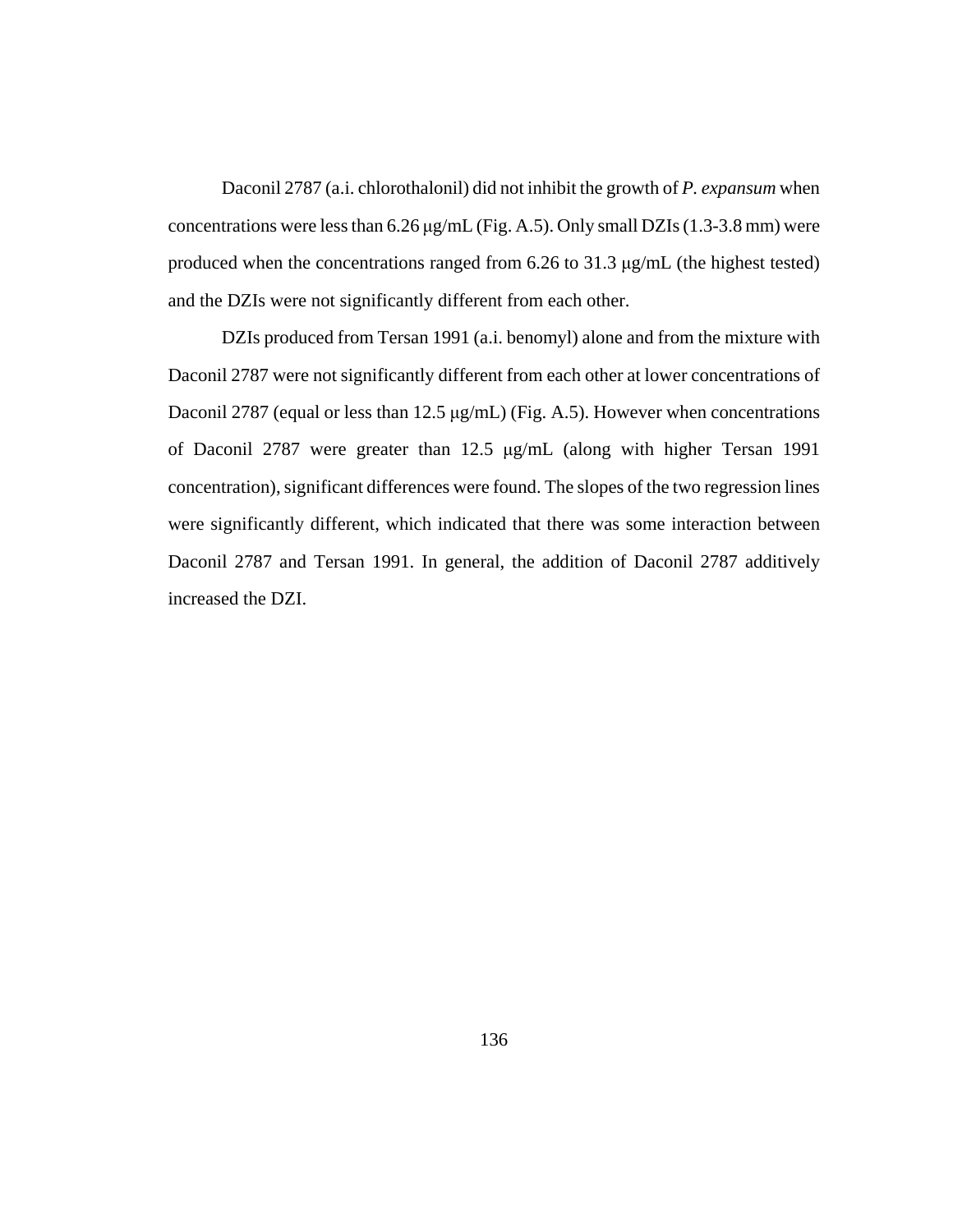**Figure A.5.** Effect of benomyl, chlorothalonil, and mixture of benomyl and chlorothalonil on diameter of zone of inhibition of *P. expansum*, as determined with paper disc bioassay.

# **APPENDIX 2.** *IN VITRO* **EFFECTS OF AQUA-GRO ON THATCH MICROBIAL POPULATIONS**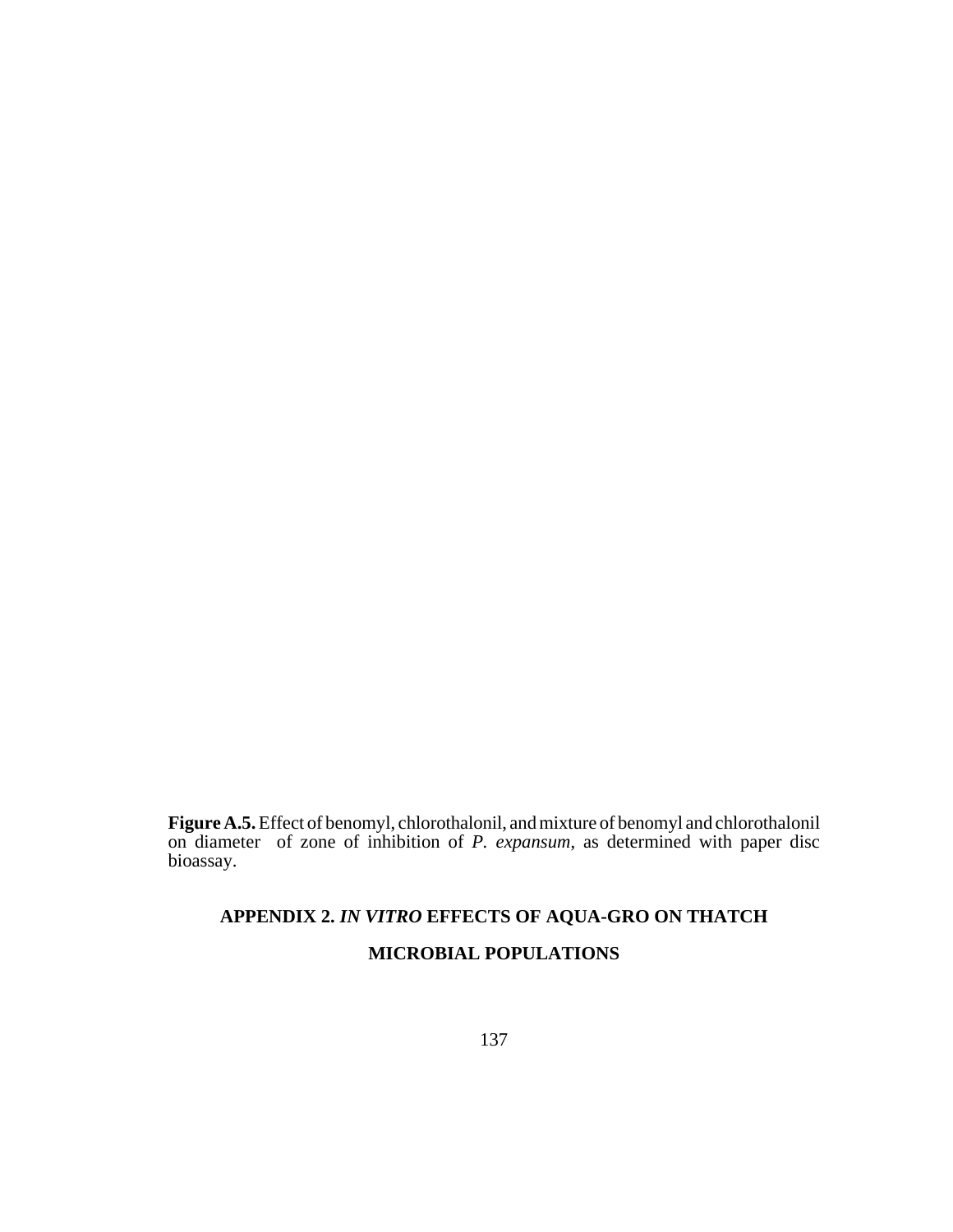#### **A.2.1 Materials and methods**

Air-dried thatch (10 g) was placed in 50-mL flasks. Twenty milliliters of Aqua-Gro-water solution, with the following AG concentrations: 0, 100, 200, 500, 1000, and 5000 μL/kg were added to flasks with thatch. The flasks were stoppered with parafilm and kept in dark at  $25^{\circ}$ C. There were four replicates for each concentration of AG. Wet thatch (1 g) was taken out for fungal and bacterial counts using the dilution plate technique (Black *et al*., 1965) at days 0, 2, 7, and 14.

#### **A.2.2 Results and discussion**

When concentration of AG was less than 1.0 mL/kg (in air-dried thatch), the populations of fungi and bacteria were not significantly different from the control (without AG) (Table A.5). When AG in thatch was 5.0 mL/kg, significantly fewer fungal colonies were found 7 and 14 days after incubation. Also at this concentration of AG, significant effects on bacteria population was found only at 7 days after incubation.

Aqua-Gro has been shown to be tightly adsorbed to the top 1 cm of soil (Miller and Letey, 1975). When applied on turf, it is likely to be adsorbed by the thatch layer. In our field experiment (Chapter 4), when AG was applied at a rate of 5 L/ha, the concentration of AG in thatch was not more than 200 μL/kg (assuming the turf with a thatch layer of 15 mm in depth). Therefore the results in this *in vitro* studies suggested that AG did not have significant effects on microbial populations when applied at a rate of 5 L/ha.

**Table A.5.** Fungal and bacterial populations in 1 g air-dried thatch at different times after Aqua-Gro treatment.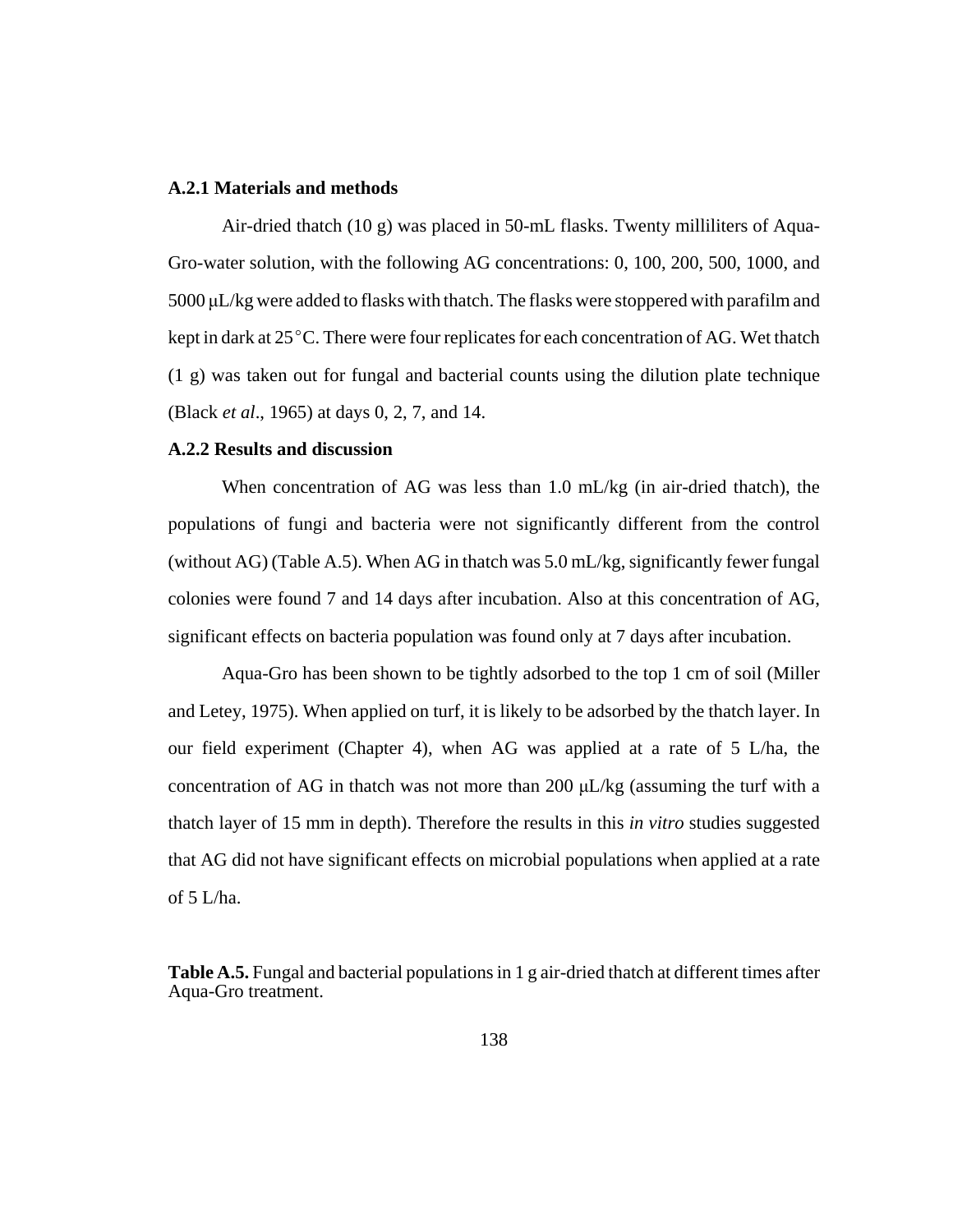| AG conc in |                 | Fungi(x $10^{4}/g$ ) |                 |                 | Bacteria (x $10^6$ /g) |     |                 |     |
|------------|-----------------|----------------------|-----------------|-----------------|------------------------|-----|-----------------|-----|
| thatch     | on day          |                      |                 | on day          |                        |     |                 |     |
| (mL/kg)    |                 |                      |                 | 14              |                        |     |                 | 14  |
| $\theta$   | $45a^{\dagger}$ | 47a                  | 52a             | 46a             | 56a                    | 55a | 58a             | 62a |
| 0.1        | 46a             | 45a                  | 51a             | 47a             | 54a                    | 49a | 48a             | 56a |
| 0.5        | 44a             | 48a                  | 52a             | 47a             | 57a                    | 62a | 59a             | 63a |
| 1.0        | 47a             | 51a                  | 55a             | 45a             | 60a                    | 66a | 69a             | 63a |
| 5.0        | 45a             | 44a                  | 31 <sub>b</sub> | 31 <sub>b</sub> | 56a                    | 52a | 43 <sub>b</sub> | 58a |

<sup>†</sup> Numbers with the same letters in a column are not significantly different from each other at *P*=0.05 by DMRT. Each number is the average of four replicates.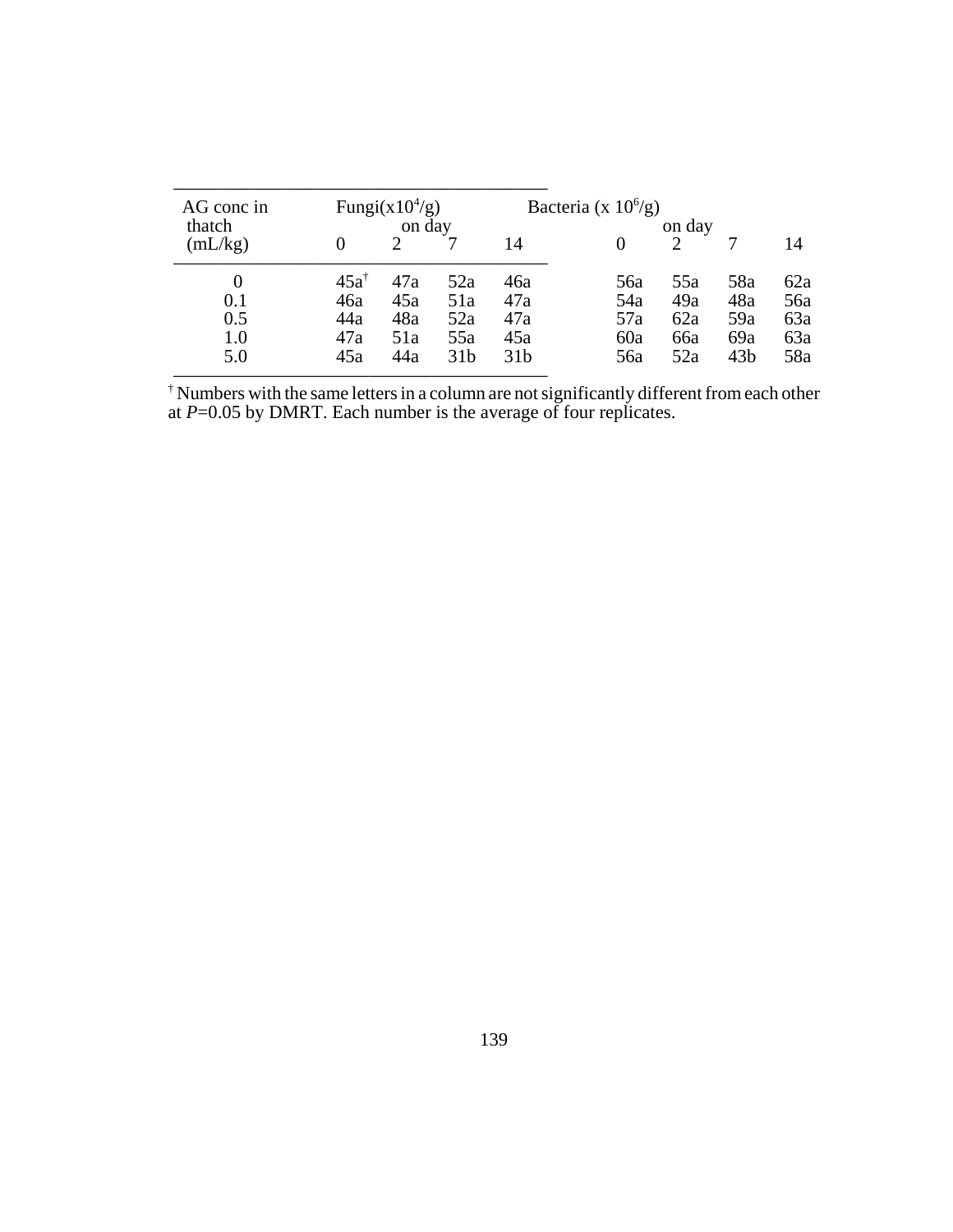# **APPENDIX 3. PROCEDURE FOR THE CALCULATION OF MBC ADSORBEDIL, TURFGRASS AND THATCH PRESENTED IN TABLE 2.1**

In our sample-agar pellet bioassay, agar-pellets and sample- (soil-, thatch- and turfgrass-) agar pellets contained the same amount of fungicide (Section 2.3.2.2). However, the mean diameter of zone of inhibition was not the same. This is likely due to the adsorption of the fungicide by soil, thatch or turfgrass in the sample-agar pellets. The amount of fungicide adsorbed can be calculated using the regression equations for agarpellet and sample-agar pellet bioassays (Fig. 2.6, 2.7 and 2.8). For example, when reading from the dosage-response curve (Fig. 2.6) that the soil contains 4.0 μg/g of MBC, the amount of MBC adsorbed by the soil is calculated as follows:

The regression equation for agar-pellet bioassay is:

 $Y_1 = 31.8 + 26.0 \text{Log} X_1$ ,  $X_1$  is MBC amended to agar-pellet.

The regression equation for soil-agar pellet bioassay is:

 $Y_2=10.1+25.1 \text{Log} X_2$ ,  $X_2$  is MBC concentration in soil.

Let  $Y_1 = Y_2$ ; then, if  $X_2 = 4.0 \mu g/g$ ,  $X_1$  can be calculated by combining the two equations:  $31.8+26.0 \text{Log}X_1=10.1+25.1 \text{Log}(4.0)$ , therefore  $X_1=0.558$ .

 $X_2 - X_1$ The amount adsorbed MBC by soil  $=$   $\frac{\ }{\ }$  x 100  $\mathrm{X}_2$  $4.0 - 0.558$  $=$   $\frac{\ }{}$  x 100 4.0  $= 86.1\%$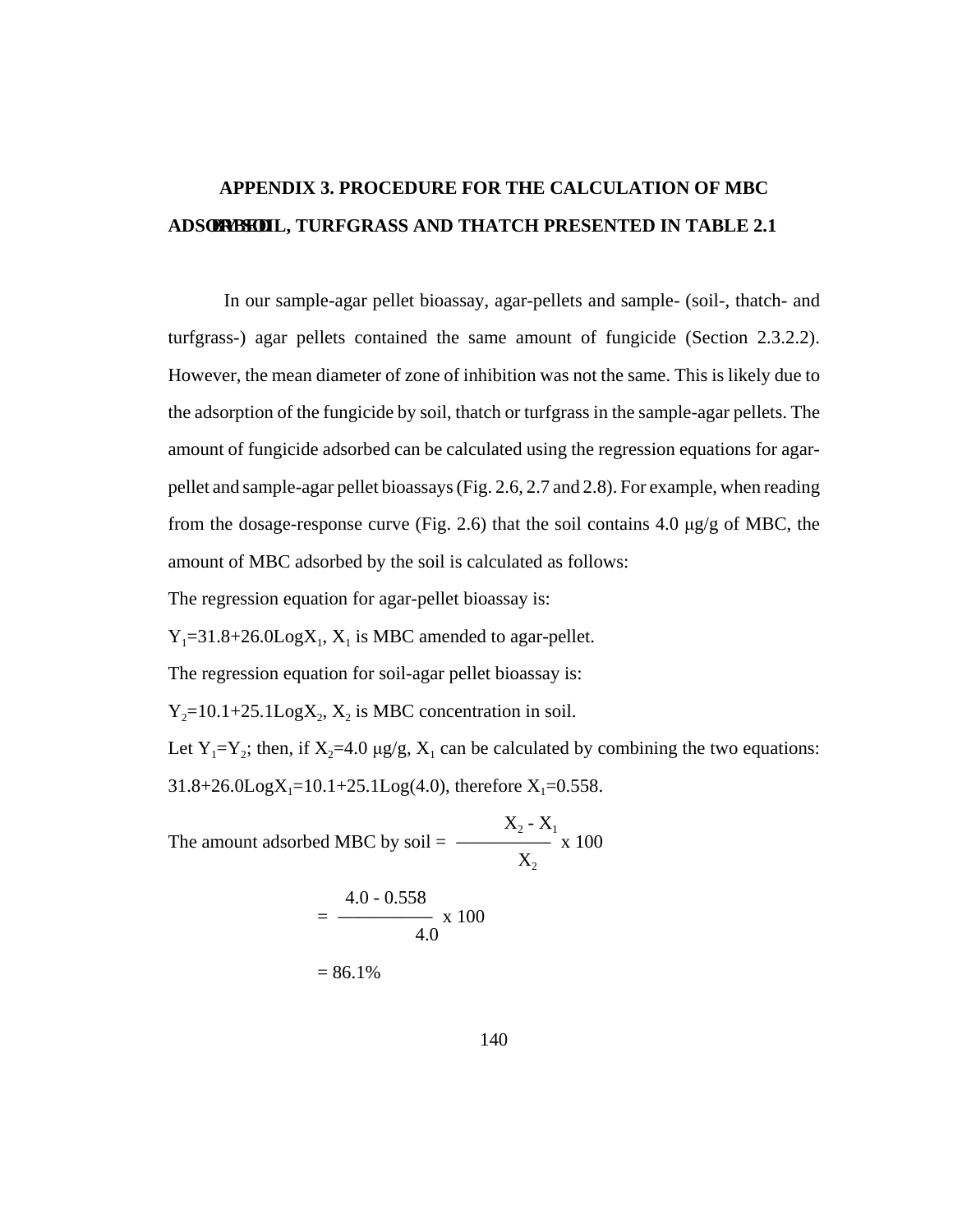### **APPENDIX 4. CLIMATOLOGICAL DATA**

**Figure A.6.** Air temperature, ground temperature, and dewpoint during the growing season in 1992 at the Cambridge Research Station. (Source: Guelph Turfgrass Institute 1992 Research Report, University of Guelph)